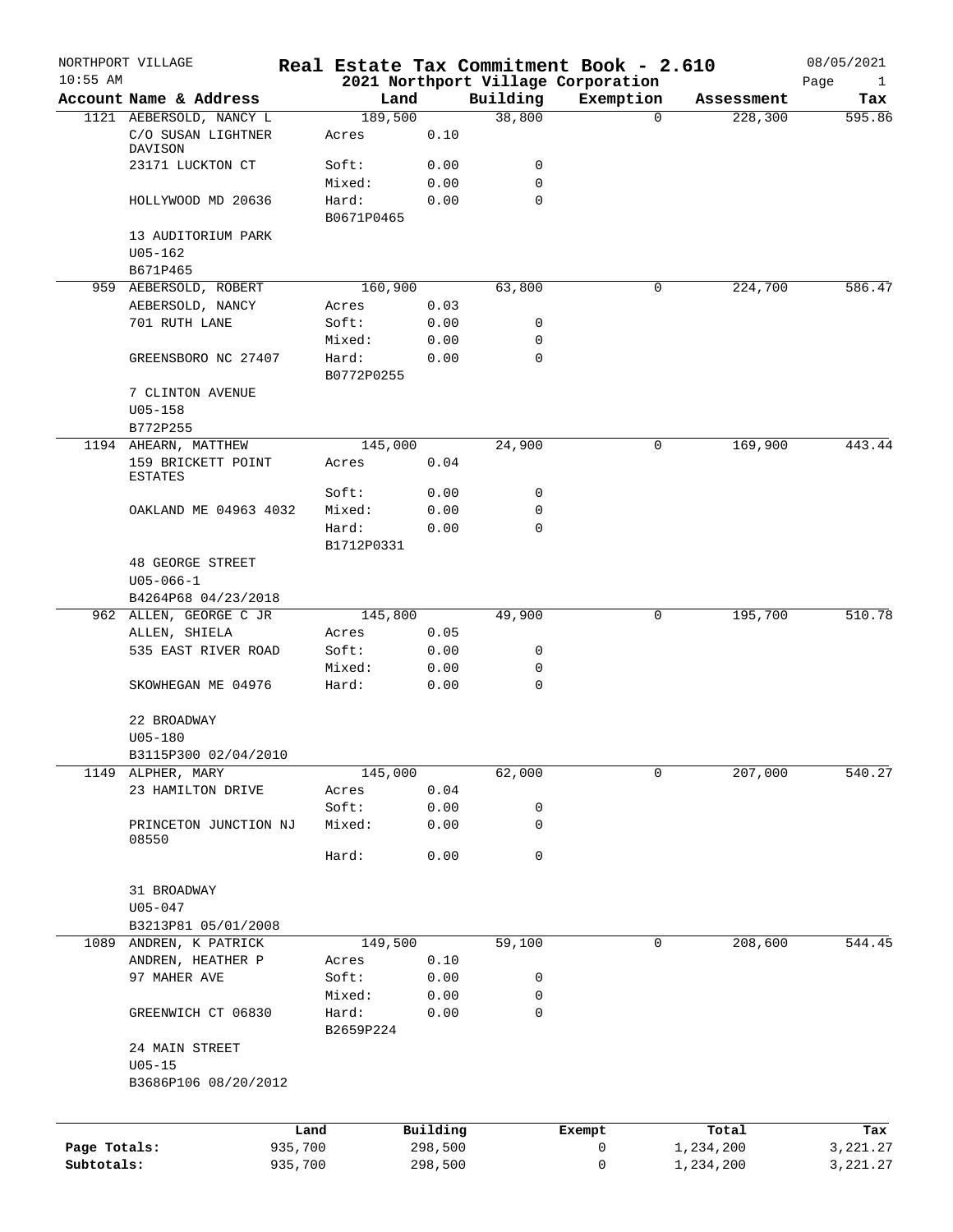|              | NORTHPORT VILLAGE                                                                    | Real Estate Tax Commitment Book - 2.610 |          |             |                                    |                     | 08/05/2021 |
|--------------|--------------------------------------------------------------------------------------|-----------------------------------------|----------|-------------|------------------------------------|---------------------|------------|
| $10:55$ AM   |                                                                                      |                                         |          |             | 2021 Northport Village Corporation |                     | Page<br>2  |
|              | Account Name & Address                                                               | Land                                    |          | Building    | Exemption                          | Assessment          | Tax        |
|              | 1260 ANDREWS, CLAUDIA L                                                              | 409,000                                 |          | 52,300      |                                    | $\Omega$<br>461,300 | 1,203.99   |
|              | ANDREWS, PAUL D                                                                      | Acres                                   | 0.08     |             |                                    |                     |            |
|              | 6 SUSAN DRIVE                                                                        | Soft:                                   | 0.00     | 0           |                                    |                     |            |
|              |                                                                                      | Mixed:                                  | 0.00     | $\mathbf 0$ |                                    |                     |            |
|              | STEEP FALLS ME 04085<br>9730                                                         | Hard:                                   | 0.00     | $\mathbf 0$ |                                    |                     |            |
|              | 6 BAY STREET                                                                         | B1545P0323                              |          |             |                                    |                     |            |
|              |                                                                                      |                                         |          |             |                                    |                     |            |
|              | $U05 - 123$                                                                          |                                         |          |             |                                    |                     |            |
|              | B1545P323                                                                            |                                         |          |             |                                    |                     |            |
|              | 1150 ANDREWS, DANIEL                                                                 | 44,000                                  |          | 178,900     |                                    | 0<br>222,900        | 581.77     |
|              | ANDREWS, ELSIE                                                                       | Acres                                   | 6.00     |             |                                    |                     |            |
|              | 71 CROSS STREET                                                                      | Soft:                                   | 0.00     | 0           |                                    |                     |            |
|              |                                                                                      | Mixed:                                  | 0.00     | 0           |                                    |                     |            |
|              | NORTHPORT ME 04849                                                                   | Hard:                                   | 0.00     | $\mathbf 0$ |                                    |                     |            |
|              |                                                                                      | B1894P0340                              |          |             |                                    |                     |            |
|              | 1184 ATLANTIC HIGHWAY                                                                | B2132P053                               |          |             |                                    |                     |            |
|              | $R04 - 43$                                                                           |                                         |          |             |                                    |                     |            |
|              | B1894P340                                                                            |                                         |          |             |                                    |                     |            |
|              | 1275 AROCHO, STEVEN A                                                                | 82,500                                  |          | 53,400      |                                    | 135,900<br>0        | 354.70     |
|              | AROCHO, BARBARA                                                                      | Acres                                   | 1.40     |             |                                    |                     |            |
|              | P.O. Box 57511                                                                       | Soft:                                   | 0.00     | 0           |                                    |                     |            |
|              |                                                                                      | Mixed:                                  | 0.00     | $\mathbf 0$ |                                    |                     |            |
|              | WHITESTONE NY 11357                                                                  | Hard:                                   | 0.00     | $\Omega$    |                                    |                     |            |
|              |                                                                                      | B2922P31 03/22/2006                     |          |             |                                    |                     |            |
|              | 25 BAYSIDE ROAD                                                                      |                                         |          |             |                                    |                     |            |
|              | $U04 - 27$                                                                           |                                         |          |             |                                    |                     |            |
|              | B2922P31 03/22/2006 B3946P182 03/23/2015 B4279P18<br>06/07/2018 B4287P134 06/07/2018 |                                         |          |             |                                    |                     |            |
|              | 968 ATKINSON, JAMES W. III                                                           | 18,600                                  |          | $\mathbf 0$ |                                    | 18,600<br>0         | 48.55      |
|              | & SUSAN E.                                                                           |                                         |          |             |                                    |                     |            |
|              | COOK, OLIVIA JANE                                                                    | Acres                                   | 0.02     |             |                                    |                     |            |
|              | 26 CARRIAGE WAY                                                                      | Soft:                                   | 0.00     | 0           |                                    |                     |            |
|              |                                                                                      | Mixed:                                  | 0.00     | 0           |                                    |                     |            |
|              | SCARBOROUGH ME 04074                                                                 | Hard:                                   | 0.00     | $\mathbf 0$ |                                    |                     |            |
|              |                                                                                      | B1984P0342                              |          |             |                                    |                     |            |
|              | 9 OAK STREET                                                                         | B2415P179                               |          |             |                                    |                     |            |
|              | U05-114                                                                              |                                         |          |             |                                    |                     |            |
|              | B2415P179                                                                            |                                         |          |             |                                    |                     |            |
|              | 975 BAHOOSH, JAMES B                                                                 | 38,000                                  |          | $\mathbf 0$ |                                    | 38,000<br>0         | 99.18      |
|              | PO BOX 192                                                                           | Acres                                   | 0.08     |             |                                    |                     |            |
|              |                                                                                      | Soft:                                   | 0.00     | 0           |                                    |                     |            |
|              | UNITY ME 04988                                                                       | Mixed:                                  | 0.00     | 0           |                                    |                     |            |
|              |                                                                                      | Hard:                                   | 0.00     | $\mathbf 0$ |                                    |                     |            |
|              |                                                                                      | B0801P0986                              |          |             |                                    |                     |            |
|              | 3 OAK STREET                                                                         |                                         |          |             |                                    |                     |            |
|              | $U05 - 116$                                                                          |                                         |          |             |                                    |                     |            |
|              | B4298P28 08/08/2018                                                                  |                                         |          |             |                                    |                     |            |
|              | 1174 BAHOOSH, JAMES B                                                                | 69,000                                  |          | 13,000      |                                    | 82,000<br>0         | 214.02     |
|              | PO BOX 192                                                                           | Acres                                   | 0.41     |             |                                    |                     |            |
|              |                                                                                      | Soft:                                   | 0.00     | 0           |                                    |                     |            |
|              | UNITY ME 04988                                                                       | Mixed:                                  | 0.00     | 0           |                                    |                     |            |
|              |                                                                                      | Hard:                                   | 0.00     | 0           |                                    |                     |            |
|              |                                                                                      | B3926 P016                              |          |             |                                    |                     |            |
|              | 500 BLUFF ROAD                                                                       |                                         |          |             |                                    |                     |            |
|              | $U06 - 40$                                                                           |                                         |          |             |                                    |                     |            |
|              | B3926P16 12/19/2014                                                                  |                                         |          |             |                                    |                     |            |
|              |                                                                                      |                                         |          |             |                                    |                     |            |
|              |                                                                                      | Land                                    | Building |             | Exempt                             | Total               | Tax        |
| Page Totals: | 661,100                                                                              |                                         | 297,600  |             | 0                                  | 958,700             | 2,502.21   |
| Subtotals:   | 1,596,800                                                                            |                                         | 596,100  |             | 0                                  | 2,192,900           | 5,723.48   |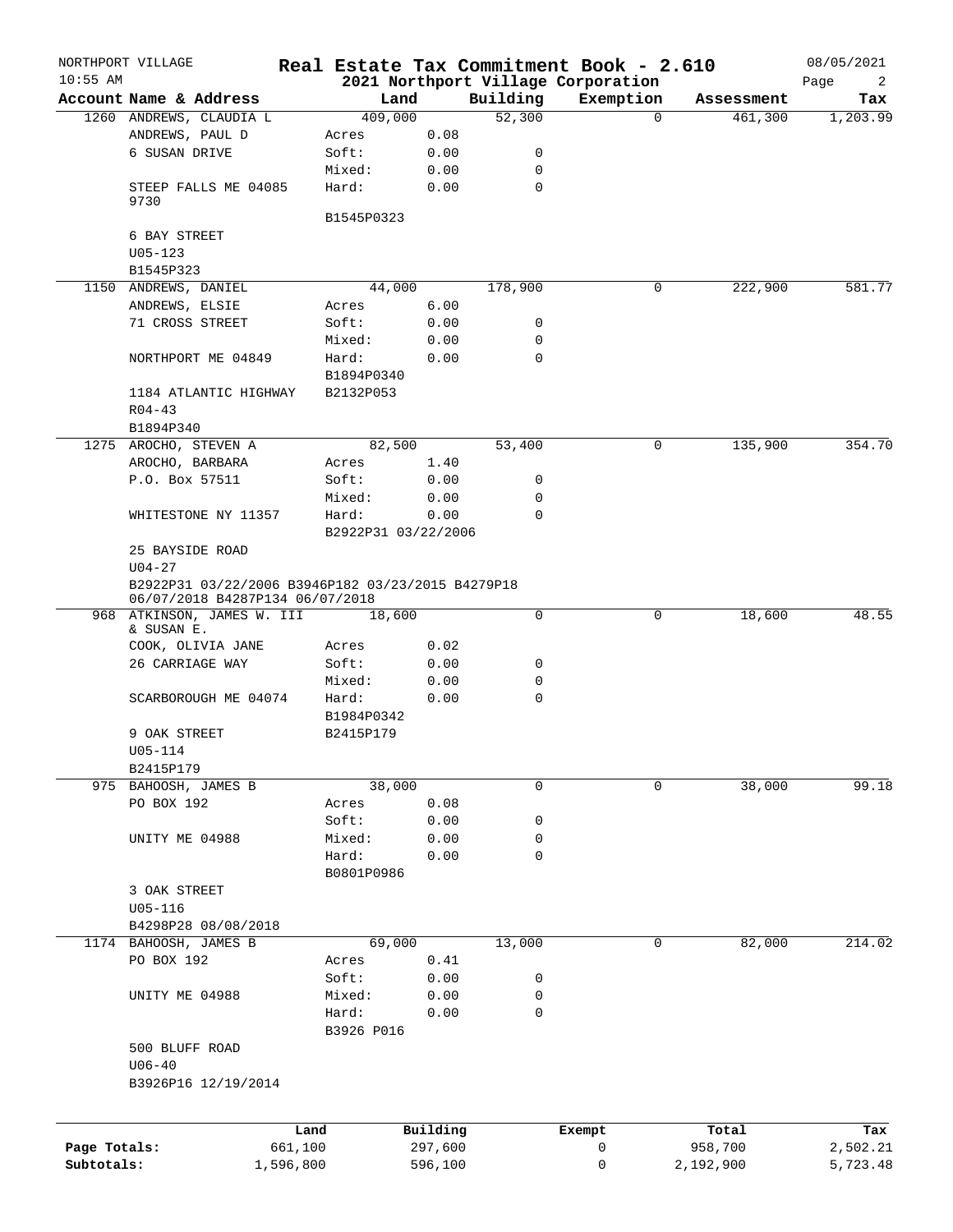|            | NORTHPORT VILLAGE                         |                    |                     |                                  | Real Estate Tax Commitment Book - 2.610 |            | 08/05/2021 |
|------------|-------------------------------------------|--------------------|---------------------|----------------------------------|-----------------------------------------|------------|------------|
| $10:55$ AM |                                           |                    |                     |                                  | 2021 Northport Village Corporation      |            | Page<br>3  |
|            | Account Name & Address                    |                    | Land                | Building                         | Exemption                               | Assessment | Tax        |
|            | 1273 BAHOOSH, JAMES B                     |                    | 21,500              | $\Omega$                         | $\Omega$                                | 21,500     | 56.11      |
|            | PO BOX 192                                | Acres              | 0.50                |                                  |                                         |            |            |
|            |                                           | Soft:              | 0.00                | 0                                |                                         |            |            |
|            | UNITY ME 04988                            | Mixed:             | 0.00                | 0                                |                                         |            |            |
|            |                                           | Hard:<br>B4236P251 | 0.00                | 0                                |                                         |            |            |
|            | 58 CROSS STREET                           | B4236P253          |                     |                                  |                                         |            |            |
|            | R01-06A                                   |                    |                     |                                  |                                         |            |            |
|            | B4236P251 01/04/2018 B4236P253 01/04/2018 |                    |                     |                                  |                                         |            |            |
|            | 1220 BAKER, JULIET                        | 187,800            |                     | 148,000                          | 0                                       | 335,800    | 876.44     |
|            | SCHOEN-RENE (TRUST)                       |                    |                     |                                  |                                         |            |            |
|            | 681 SHORE ROAD                            | Acres              | 1.00                |                                  |                                         |            |            |
|            |                                           | Soft:              | 0.00                | 0                                |                                         |            |            |
|            | NORTHPORT ME 04849                        | Mixed:             | 0.00                | 0                                |                                         |            |            |
|            |                                           | Hard:              | 0.00                | $\Omega$                         |                                         |            |            |
|            |                                           |                    | B2070P302 B2198P286 |                                  |                                         |            |            |
|            | 681 SHORE ROAD                            | B2128P255          |                     |                                  |                                         |            |            |
|            | $U07 - 09$                                |                    |                     |                                  |                                         |            |            |
|            | B2198P286 B4146P182 02/17/2017            |                    |                     |                                  |                                         |            |            |
|            | 1067 BAKER, LINDA O                       |                    | 145,800             | 99,900                           | 0                                       | 245,700    | 641.28     |
|            | 4021 GULF SHORE BLVD N                    | Acres              | 0.05                |                                  |                                         |            |            |
|            | 1903                                      | Soft:              | 0.00                | 0                                |                                         |            |            |
|            | NAPLES FL 34103                           | Mixed:             | 0.00                | 0                                |                                         |            |            |
|            |                                           | Hard:              | 0.00                | $\Omega$                         |                                         |            |            |
|            |                                           |                    |                     |                                  |                                         |            |            |
|            | 8 GRIFFIN STREET                          |                    |                     |                                  |                                         |            |            |
|            | $U05 - 081$                               |                    |                     |                                  |                                         |            |            |
|            | B4586P67 12/14/2020                       |                    |                     |                                  |                                         |            |            |
|            | 1049 BALVAIRD TRUST DTD.                  |                    | 29,600              | 0                                | 0                                       | 29,600     | 77.26      |
|            | 2/26/2019                                 |                    |                     |                                  |                                         |            |            |
|            | BRADY<br>BRIM-DEFOREST-TRUSTEE            | Acres              | 37.00               |                                  |                                         |            |            |
|            | 459 BLUFF ROAD                            | Soft:              | 0.00                | 0                                |                                         |            |            |
|            | NORTHPORT ME 04849                        | Mixed:             | 0.00                | 0                                |                                         |            |            |
|            |                                           | Hard:              | 0.00                | 0                                |                                         |            |            |
|            |                                           |                    |                     | B2123P0280 7/01 1,000,000W/U6-41 |                                         |            |            |
|            | 449 BLUFF ROAD                            |                    |                     |                                  |                                         |            |            |
|            | $U06 - 44$                                |                    |                     |                                  |                                         |            |            |
|            | B4531P107 08/06/2020                      |                    |                     |                                  |                                         |            |            |
|            | 1048 BALVAIRD TRUST DTD.                  |                    | 125,600             | 949,400                          | 0                                       | 1,075,000  | 2,805.75   |
|            | 2/26/2019                                 |                    |                     |                                  |                                         |            |            |
|            | BRADY<br>BRIM-DEFOREST-TRUSTEE            | Acres              | 13.00               |                                  |                                         |            |            |
|            | 459 BLUFF ROAD                            | Soft:              | 0.00                | 0                                |                                         |            |            |
|            | NORTHPORT ME 04849                        | Mixed:             | 0.00                | 0                                |                                         |            |            |
|            |                                           | Hard:              | 0.00                | 0                                |                                         |            |            |
|            |                                           |                    |                     | B2123P0280 7/01 1,000,000W/U6-44 |                                         |            |            |
|            | 459 BLUFF ROAD                            |                    |                     |                                  |                                         |            |            |
|            | $U06 - 41$                                |                    |                     |                                  |                                         |            |            |
|            | B4515P150 06/26/2020                      |                    |                     |                                  |                                         |            |            |
|            |                                           |                    |                     |                                  |                                         |            |            |

|              | Land      | Building  | Exempt | Total     | Tax       |
|--------------|-----------|-----------|--------|-----------|-----------|
| Page Totals: | 510,300   | 1,197,300 |        | 1,707,600 | 4,456.84  |
| Subtotals:   | 2,107,100 | 1,793,400 |        | 3,900,500 | 10,180.32 |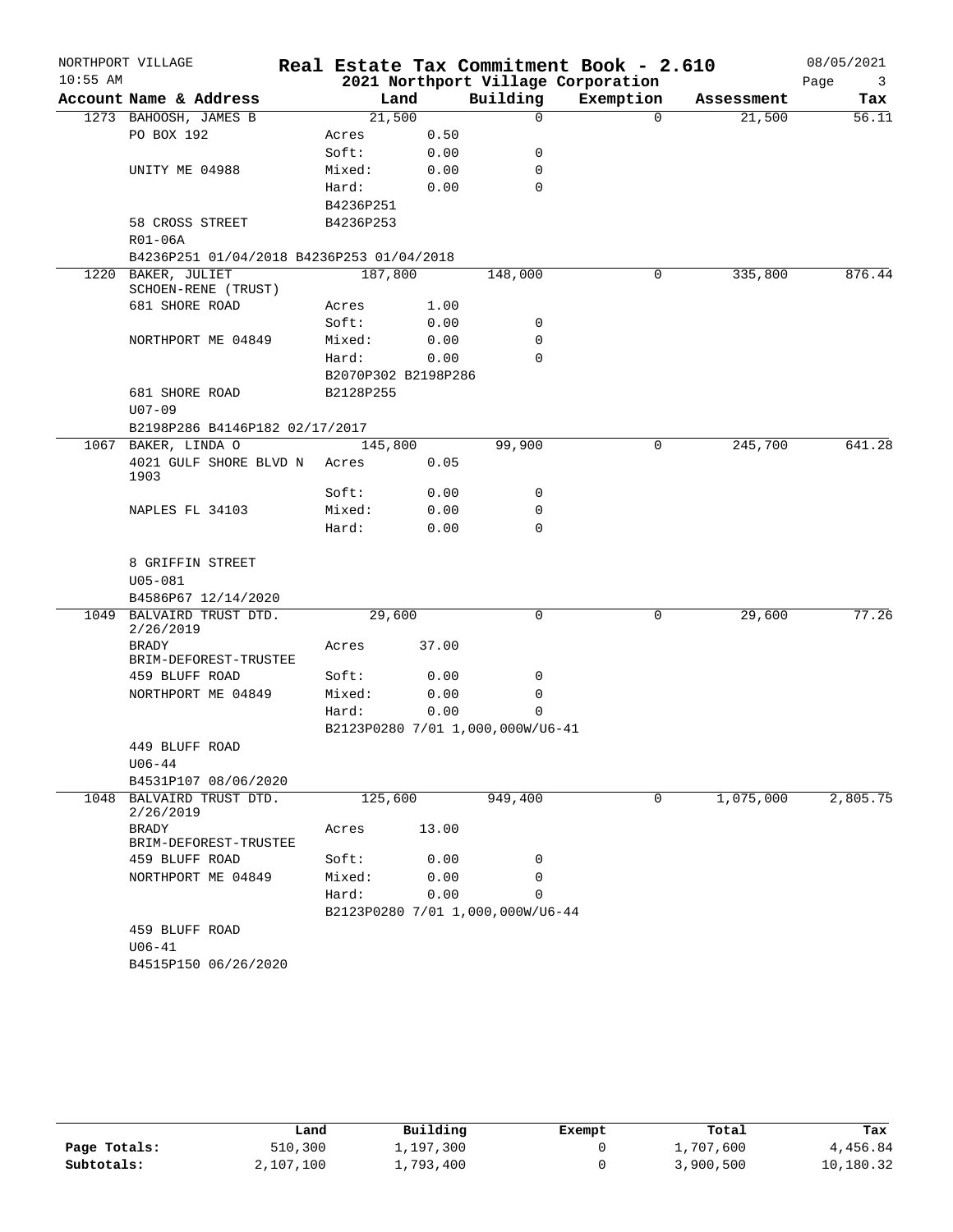| $10:55$ AM   | NORTHPORT VILLAGE                                  |            |           |             | Real Estate Tax Commitment Book - 2.610 |            | 08/05/2021 |
|--------------|----------------------------------------------------|------------|-----------|-------------|-----------------------------------------|------------|------------|
|              | Account Name & Address                             |            |           | Building    | 2021 Northport Village Corporation      |            | Page<br>4  |
|              |                                                    | Land       |           |             | Exemption                               | Assessment | Tax        |
|              | 1045 BANDY, JOEL                                   | 151,700    |           | 57,700      | $\Omega$                                | 209,400    | 546.53     |
|              | BANDY, CHRISTINA                                   | Acres      | 0.18      |             |                                         |            |            |
|              | 34 MAIN STREET                                     | Soft:      | 0.00      | 0           |                                         |            |            |
|              |                                                    | Mixed:     | 0.00      | 0           |                                         |            |            |
|              | NORTHPORT ME 04849                                 | Hard:      | 0.00      | 0           |                                         |            |            |
|              |                                                    | B1792P0003 |           |             |                                         |            |            |
|              | <b>34 MAIN STREET</b>                              | B3510P110  |           |             |                                         |            |            |
|              | $U05 - 018$                                        |            |           |             |                                         |            |            |
|              | B4496P278 05/22/2020                               |            |           |             |                                         |            |            |
| 1068         | BARAIOLA, SHARON                                   | 185,800    |           | 70,900      | 0                                       | 256,700    | 669.99     |
|              | EASTTY, DIANA                                      | Acres      | 0.05      |             |                                         |            |            |
|              | 72 NICHOLAS ROAD                                   | Soft:      | 0.00      | 0           |                                         |            |            |
|              |                                                    | Mixed:     | 0.00      | 0           |                                         |            |            |
|              | YALESVILLE CT 06492                                | Hard:      | 0.00      | 0           |                                         |            |            |
|              |                                                    | B2448P17   |           |             |                                         |            |            |
|              | 28 BROADWAY                                        |            |           |             |                                         |            |            |
|              | U05-177                                            |            |           |             |                                         |            |            |
|              | B733P988 B2448P17                                  |            |           |             |                                         |            |            |
|              | 1128 BARAIOLA, SHARON                              | 3,800      |           | 0           | 0                                       | 3,800      | 9.92       |
|              | EASTTY, DIANA G                                    | Acres      | 0.07      |             |                                         |            |            |
|              | 72 NICHOLAS ROAD                                   |            |           |             |                                         |            |            |
|              |                                                    | Soft:      | 0.00      | 0           |                                         |            |            |
|              |                                                    | Mixed:     | 0.00      | 0           |                                         |            |            |
|              | YALESVILLE CT 06492                                | Hard:      | 0.00      | 0           |                                         |            |            |
|              |                                                    | B1477P0330 |           |             |                                         |            |            |
|              | 26 BROADWAY                                        |            |           |             |                                         |            |            |
|              | $U05 - 178$                                        |            |           |             |                                         |            |            |
|              | B1477P330 B3766P252 04/26/2013                     |            |           |             |                                         |            |            |
|              | 972 BARTLETT, JAMES                                | 149,800    |           | 49,900      | 0                                       | 199,700    | 521.22     |
|              | BARTLETT, BERNADETTE                               | Acres      | 0.23      |             |                                         |            |            |
|              | 57 GEORGE STREET                                   | Soft:      | 0.00      | 0           |                                         |            |            |
|              |                                                    | Mixed:     | 0.00      | 0           |                                         |            |            |
|              | NORTHPORT ME 04849                                 | Hard:      | 0.00      | $\Omega$    |                                         |            |            |
|              |                                                    | B0764P0451 |           |             |                                         |            |            |
|              | 57 GEORGE STREET                                   |            |           |             |                                         |            |            |
|              | $U05 - 044$                                        |            |           |             |                                         |            |            |
|              | B764P451 B3717P82 12/14/2012                       |            |           |             |                                         |            |            |
|              | 1183 BARTON LEE PATRICK                            | 192,500    |           | 94,600      | 0                                       | 287,100    | 749.33     |
|              | TRUST                                              |            |           |             |                                         |            |            |
|              | C/O- MILES FRIEDEN                                 | Acres      | 0.14      |             |                                         |            |            |
|              | (TRUSTEE)                                          |            |           |             |                                         |            |            |
|              | 253 WALDO AVE                                      | Soft:      | 0.00      | 0           |                                         |            |            |
|              |                                                    | Mixed:     | 0.00      | 0           |                                         |            |            |
|              | BELFAST ME 04849                                   | Hard:      | 0.00      | $\Omega$    |                                         |            |            |
|              |                                                    | B4138P181  |           |             |                                         |            |            |
|              | 8 BAYVIEW PARK                                     |            |           |             |                                         |            |            |
|              | $U05 - 130$                                        |            |           |             |                                         |            |            |
|              | B747P468 B3995P219 08/31/2015 B4094P186 08/03/2016 |            |           |             |                                         |            |            |
|              | B4138P181 12/14/2016                               |            |           |             |                                         |            |            |
|              | 973 BARTUSEK TRUST, BARBARA                        | 276,100    |           | 101,300     | 0                                       | 377,400    | 985.01     |
|              | P.                                                 |            |           |             |                                         |            |            |
|              | *DONALD & BARBARA                                  | Acres      | 0.15      |             |                                         |            |            |
|              | BARTUSEK TRUSTEE                                   |            |           |             |                                         |            |            |
|              | 10841 HUNTING LANE                                 | Soft:      | 0.00      | 0           |                                         |            |            |
|              | COLUMBIA MD 21044                                  | Mixed:     | 0.00      | $\mathbf 0$ |                                         |            |            |
|              |                                                    | Hard:      | 0.00      | $\mathbf 0$ |                                         |            |            |
|              |                                                    | B1546P0073 |           |             |                                         |            |            |
|              | 752 SHORE ROAD                                     |            |           |             |                                         |            |            |
|              | $U06 - 03$                                         |            |           |             |                                         |            |            |
|              | B1546P73                                           |            |           |             |                                         |            |            |
|              |                                                    |            |           |             |                                         |            |            |
|              |                                                    | Land       | Building  |             | Exempt                                  | Total      | Tax        |
| Page Totals: | 959,700                                            |            | 374,400   |             | 0                                       | 1,334,100  | 3,482.00   |
| Subtotals:   | 3,066,800                                          |            | 2,167,800 |             | $\mathbf 0$                             | 5,234,600  | 13,662.32  |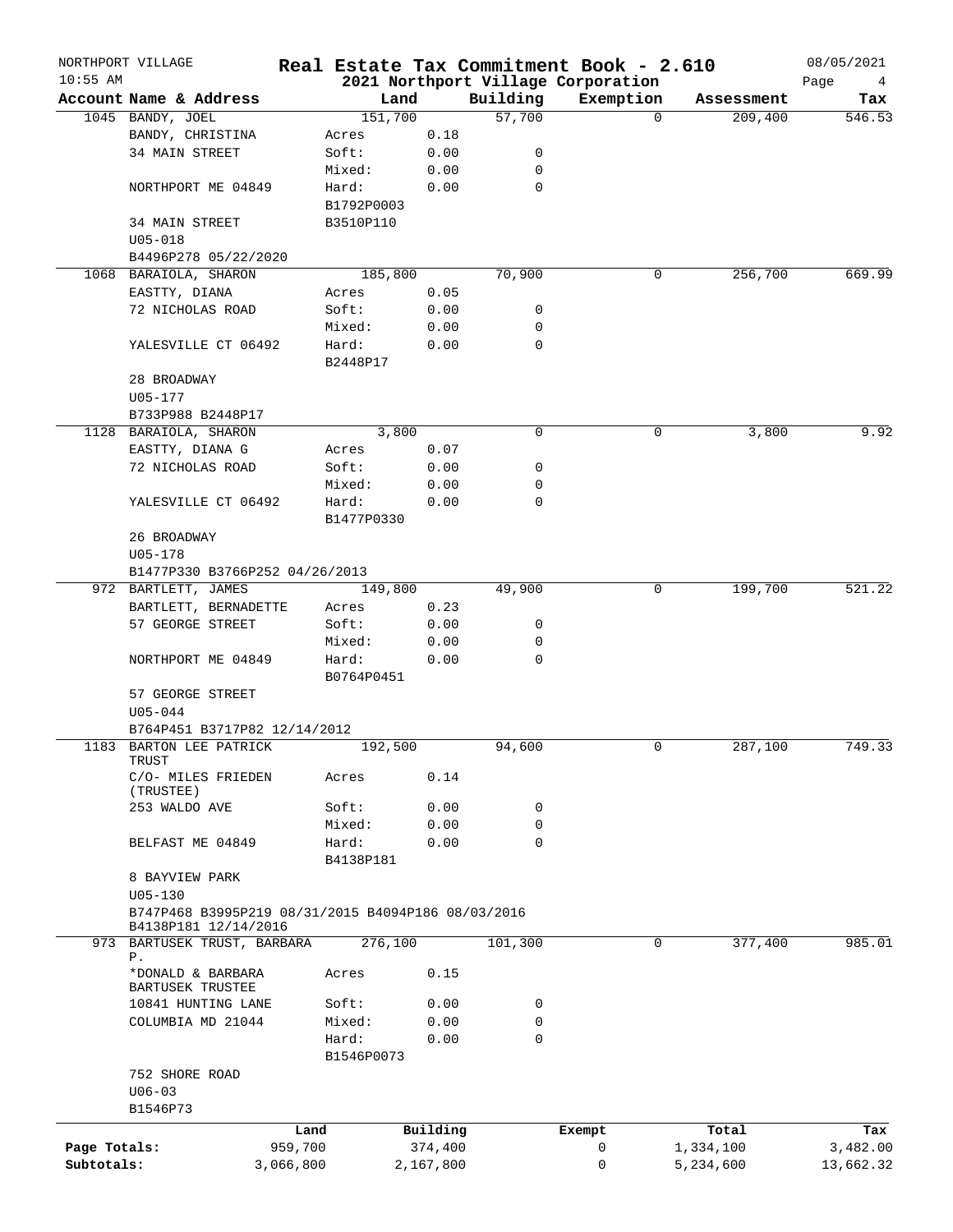| $10:55$ AM | NORTHPORT VILLAGE                         |                             |       |             | Real Estate Tax Commitment Book - 2.610<br>2021 Northport Village Corporation |            | 08/05/2021<br>Page<br>5 |
|------------|-------------------------------------------|-----------------------------|-------|-------------|-------------------------------------------------------------------------------|------------|-------------------------|
|            | Account Name & Address                    | Land                        |       | Building    | Exemption                                                                     | Assessment | Tax                     |
|            | 1007 BAUR, SHEILA A<br>(TRUSTEE)          | 388,400                     |       | 120,500     | $\Omega$                                                                      | 508,900    | 1,328.23                |
|            | 774 SHORE ROAD                            | Acres                       | 0.30  |             |                                                                               |            |                         |
|            |                                           | Soft:                       | 0.00  | 0           |                                                                               |            |                         |
|            | NORTHPORT ME 04849                        | Mixed:                      | 0.00  | 0           |                                                                               |            |                         |
|            |                                           | Hard:                       | 0.00  | $\mathbf 0$ |                                                                               |            |                         |
|            |                                           | B1695P0157 B3562P291        |       |             |                                                                               |            |                         |
|            | 774 SHORE ROAD<br>$U06 - 18$              | B3323P210 B4231P114         |       |             |                                                                               |            |                         |
|            | B4231P114 08/02/2017                      |                             |       |             |                                                                               |            |                         |
|            | 984 BEAVER, DAWN KENNARD                  | 351,400                     |       | 44,900      | 0                                                                             | 396,300    | 1,034.34                |
|            | 10 THOMAS PLACE                           | Acres                       | 0.03  |             |                                                                               |            |                         |
|            |                                           | Soft:                       | 0.00  | 0           |                                                                               |            |                         |
|            | NORWALK CT 06853                          | Mixed:                      | 0.00  | 0           |                                                                               |            |                         |
|            |                                           | Hard:                       | 0.00  | 0           |                                                                               |            |                         |
|            |                                           | B0587P0248 B2364P0098 10/02 |       |             |                                                                               |            |                         |
|            |                                           |                             |       |             |                                                                               |            |                         |
|            | 8 BAY STREET                              |                             |       |             |                                                                               |            |                         |
|            | $U05 - 122$                               |                             |       |             |                                                                               |            |                         |
|            | B2364P98 10/01/2002                       |                             |       |             |                                                                               |            |                         |
|            | 977 BEISER, KARL                          | 173,900                     |       | 205,300     | 0                                                                             | 379,200    | 989.71                  |
|            | BEISER, MARTHA                            | Acres                       | 3.13  |             |                                                                               |            |                         |
|            | 20 BAYSIDE RD                             | Soft:                       | 0.00  | 0           |                                                                               |            |                         |
|            |                                           | Mixed:                      | 0.00  | 0           |                                                                               |            |                         |
|            | NORTHPORT ME 04849                        | Hard:<br>B0452P0294         | 0.00  | 0           |                                                                               |            |                         |
|            | 20 BAYSIDE ROAD<br>$U04 - 07$             | B3433P159                   |       |             |                                                                               |            |                         |
|            | B3433P159 04/27/2010                      |                             |       |             |                                                                               |            |                         |
|            | 978 BEISER, KARL                          | 77,200                      |       | 0           | 0                                                                             | 77,200     | 201.49                  |
|            | BEISER, MARTHA                            | Acres                       | 17.60 |             |                                                                               |            |                         |
|            | 20 BAYSIDE RD                             | Soft:                       | 0.00  | 0           |                                                                               |            |                         |
|            |                                           | Mixed:                      | 0.00  | 0           |                                                                               |            |                         |
|            | NORTHPORT ME 04849                        | Hard:<br>B0712P1120         | 0.00  | 0           |                                                                               |            |                         |
|            | 15 BAYSIDE ROAD                           | B3433P156                   |       |             |                                                                               |            |                         |
|            | $U04 - 26$                                |                             |       |             |                                                                               |            |                         |
|            | B3433P156 04/27/2010 B4617P233 03/05/2021 |                             |       |             |                                                                               |            |                         |
|            |                                           | 237,200                     |       |             | 0                                                                             | 275,800    | 719.84                  |
|            | 1256 BERRY, LISA A                        |                             |       | 38,600      |                                                                               |            |                         |
|            | BERRY, CASEY M                            | Acres                       | 0.11  |             |                                                                               |            |                         |
|            | 55 SHERMAN LANE                           | Soft:                       | 0.00  | 0           |                                                                               |            |                         |
|            |                                           | Mixed:                      | 0.00  | 0           |                                                                               |            |                         |
|            | AMHERST MA 01002                          | Hard:<br>B4229P026          | 0.00  | 0           |                                                                               |            |                         |
|            | 788 SHORE ROAD                            |                             |       |             |                                                                               |            |                         |
|            | $U06 - 26$                                |                             |       |             |                                                                               |            |                         |
|            | B4229P26 11/28/2017                       |                             |       |             |                                                                               |            |                         |
|            | 1152 BEWSHER, ANDREW C                    | 145,800                     |       | 63,000      | 0                                                                             | 208,800    | 544.97                  |
|            | BEWSHER, CELINE                           | Acres                       | 0.05  |             |                                                                               |            |                         |
|            | 247 RIVER ROAD UNIT #1                    | Soft:                       | 0.00  | 0           |                                                                               |            |                         |
|            |                                           | Mixed:                      | 0.00  | 0           |                                                                               |            |                         |
|            | CAMBRIDGE MA 02139                        | Hard:<br>B2590P274          | 0.00  | 0           |                                                                               |            |                         |
|            | 35 BROADWAY                               |                             |       |             |                                                                               |            |                         |
|            | $U05 - 049$                               |                             |       |             |                                                                               |            |                         |
|            | B3804P237 09/18/2013                      |                             |       |             |                                                                               |            |                         |
|            |                                           |                             |       |             |                                                                               |            |                         |
|            |                                           |                             |       |             |                                                                               |            |                         |
|            |                                           |                             |       |             |                                                                               |            |                         |

|              | Land      | Building  | Exempt | Total     | Tax       |
|--------------|-----------|-----------|--------|-----------|-----------|
| Page Totals: | 1,373,900 | 472,300   |        | 1,846,200 | 4,818.58  |
| Subtotals:   | 4,440,700 | 2,640,100 |        | 7,080,800 | 18,480.90 |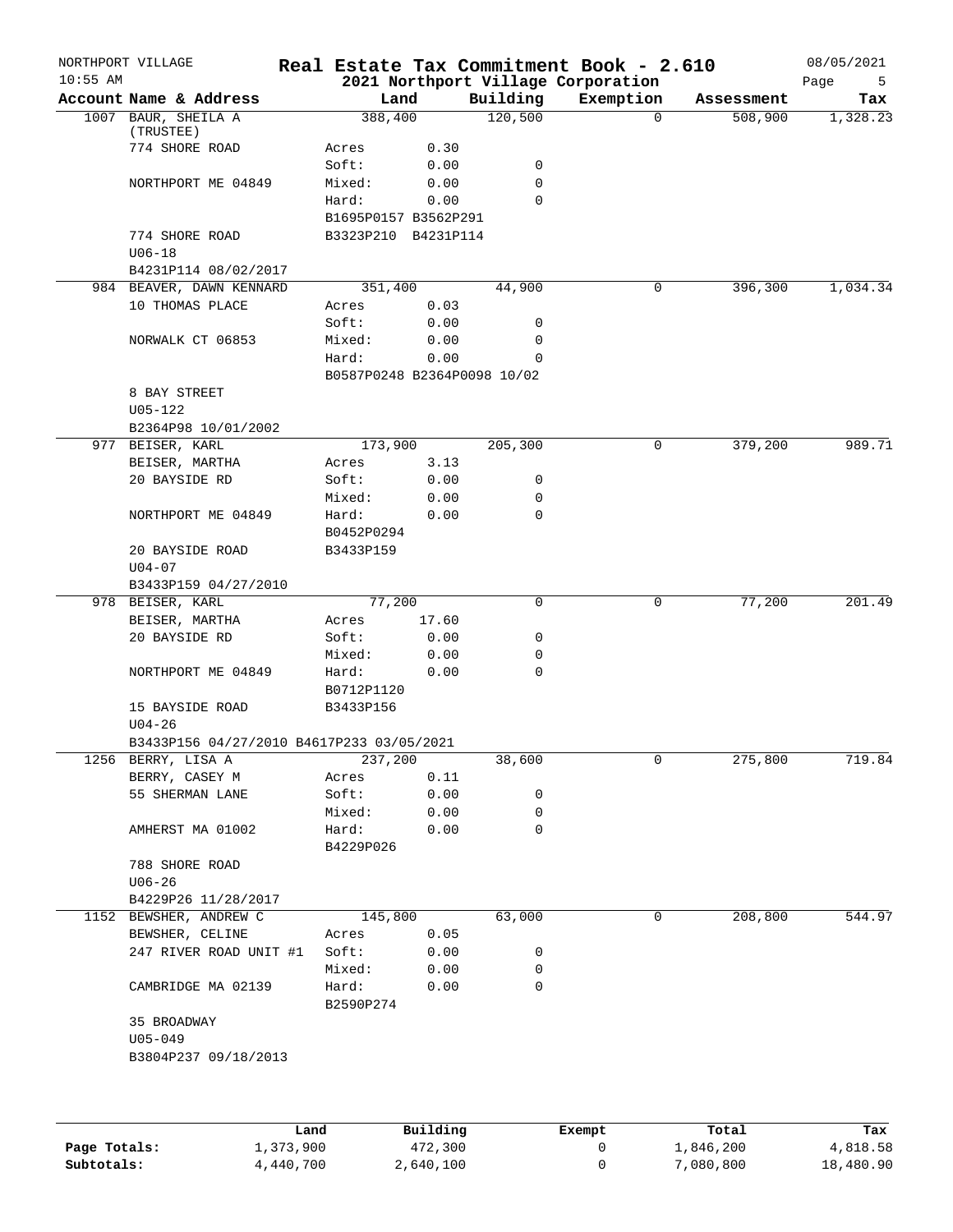| $10:55$ AM<br>2021 Northport Village Corporation<br>Page<br>Account Name & Address<br>Land<br>Building<br>Exemption<br>Assessment<br>346,500<br>687,300<br>979 BIXLER, SARAH A<br>$\Omega$<br>1,033,800<br>TONKIN, CHRISTOPHER J.D Acres<br>3.60<br>27 ARGYLE ROAD<br>Soft:<br>0.00<br>0<br>Mixed:<br>0.00<br>0<br>$\mathbf 0$<br>ARLINGTON MA 02476<br>Hard:<br>0.00<br>B1701P0023<br>60 BROWNS HEAD<br>$U03 - 18$<br>B1701P23 B4499P120 05/12/2020<br>981 BLOCK, SIDNEY<br>351,400<br>63,000<br>0<br>414,400<br>BLOCK, MARTHA<br>0.03<br>Acres<br>1485 ATLANTIC HIGHWAY<br>Soft:<br>0.00<br>0<br>Mixed:<br>0.00<br>0<br>$\mathbf 0$<br>Hard:<br>0.00<br>NORTHPORT ME 04849<br>B0812P0309<br>16 BAY STREET<br>$U05 - 125$<br>B812P309<br>1236 BLOCK, SIDNEY<br>351,400<br>42,400<br>0<br>393,800<br>0.03<br>BLOCK, MARTHA<br>Acres<br>1485 ATLANTIC HIGHWAY<br>Soft:<br>0.00<br>0<br>0<br>Mixed:<br>0.00<br>0<br>NORTHPORT ME 04849<br>Hard:<br>0.00<br>B3234 P170 6/27/08<br>14 BAY STREET<br>B3242 P304 &305 TAX LIEN RELEASE<br>$U05 - 119$<br>B3242P305 07/06/2008<br>70,700<br>56,200<br>126,900<br>1268 BOERS, PETER & SUZANNE<br>0<br>REV. TRUST<br>251 HAMMOCK TERRACE<br>0.23<br>Acres<br>Soft:<br>0.00<br>0<br>VENICE FL 34293<br>Mixed:<br>0.00<br>0<br>$\mathbf 0$<br>Hard:<br>0.00<br>B2867P320 11/30/2005<br>721 SHORE ROAD<br>$U07 - 21$<br>B3885P327 07/24/2014<br>1107 BOOGAART, DOUGLAS<br>188,700<br>170,900<br>0<br>359,600<br>PO BOX 469<br>Acres<br>1.47<br>Soft:<br>0.00<br>0<br>BELFAST ME 04915<br>Mixed:<br>0.00<br>0<br>$\mathbf 0$<br>Hard:<br>0.00<br>B1407P0258<br>609 SHORE ROAD<br>$U08 - 14$<br>B1407P258<br>74,000<br>1006 BRIGHAM, JOANNA<br>33,400<br>40,600<br>0<br>P.O. BOX 2595<br>0.95<br>Acres<br>Soft:<br>0.00<br>0<br>BANGOR ME 04401<br>Mixed:<br>0.00<br>0<br>$\mathbf 0$<br>Hard:<br>0.00<br>B1047P0022<br>56 CROSS STREET<br>$R01 - 06$<br>B1047P22 B3760P208 05/16/2013<br>Building<br>Land<br>Total<br>Exempt<br>Page Totals: | NORTHPORT VILLAGE |         | Real Estate Tax Commitment Book - 2.610 |           | 08/05/2021 |
|---------------------------------------------------------------------------------------------------------------------------------------------------------------------------------------------------------------------------------------------------------------------------------------------------------------------------------------------------------------------------------------------------------------------------------------------------------------------------------------------------------------------------------------------------------------------------------------------------------------------------------------------------------------------------------------------------------------------------------------------------------------------------------------------------------------------------------------------------------------------------------------------------------------------------------------------------------------------------------------------------------------------------------------------------------------------------------------------------------------------------------------------------------------------------------------------------------------------------------------------------------------------------------------------------------------------------------------------------------------------------------------------------------------------------------------------------------------------------------------------------------------------------------------------------------------------------------------------------------------------------------------------------------------------------------------------------------------------------------------------------------------------------------------------------------------------------------------------------------------------------------------------------------------------------------------------------------------------------------|-------------------|---------|-----------------------------------------|-----------|------------|
|                                                                                                                                                                                                                                                                                                                                                                                                                                                                                                                                                                                                                                                                                                                                                                                                                                                                                                                                                                                                                                                                                                                                                                                                                                                                                                                                                                                                                                                                                                                                                                                                                                                                                                                                                                                                                                                                                                                                                                                 |                   |         |                                         |           | 6          |
|                                                                                                                                                                                                                                                                                                                                                                                                                                                                                                                                                                                                                                                                                                                                                                                                                                                                                                                                                                                                                                                                                                                                                                                                                                                                                                                                                                                                                                                                                                                                                                                                                                                                                                                                                                                                                                                                                                                                                                                 |                   |         |                                         |           | Tax        |
|                                                                                                                                                                                                                                                                                                                                                                                                                                                                                                                                                                                                                                                                                                                                                                                                                                                                                                                                                                                                                                                                                                                                                                                                                                                                                                                                                                                                                                                                                                                                                                                                                                                                                                                                                                                                                                                                                                                                                                                 |                   |         |                                         |           | 2,698.22   |
|                                                                                                                                                                                                                                                                                                                                                                                                                                                                                                                                                                                                                                                                                                                                                                                                                                                                                                                                                                                                                                                                                                                                                                                                                                                                                                                                                                                                                                                                                                                                                                                                                                                                                                                                                                                                                                                                                                                                                                                 |                   |         |                                         |           |            |
|                                                                                                                                                                                                                                                                                                                                                                                                                                                                                                                                                                                                                                                                                                                                                                                                                                                                                                                                                                                                                                                                                                                                                                                                                                                                                                                                                                                                                                                                                                                                                                                                                                                                                                                                                                                                                                                                                                                                                                                 |                   |         |                                         |           |            |
|                                                                                                                                                                                                                                                                                                                                                                                                                                                                                                                                                                                                                                                                                                                                                                                                                                                                                                                                                                                                                                                                                                                                                                                                                                                                                                                                                                                                                                                                                                                                                                                                                                                                                                                                                                                                                                                                                                                                                                                 |                   |         |                                         |           |            |
|                                                                                                                                                                                                                                                                                                                                                                                                                                                                                                                                                                                                                                                                                                                                                                                                                                                                                                                                                                                                                                                                                                                                                                                                                                                                                                                                                                                                                                                                                                                                                                                                                                                                                                                                                                                                                                                                                                                                                                                 |                   |         |                                         |           |            |
|                                                                                                                                                                                                                                                                                                                                                                                                                                                                                                                                                                                                                                                                                                                                                                                                                                                                                                                                                                                                                                                                                                                                                                                                                                                                                                                                                                                                                                                                                                                                                                                                                                                                                                                                                                                                                                                                                                                                                                                 |                   |         |                                         |           |            |
|                                                                                                                                                                                                                                                                                                                                                                                                                                                                                                                                                                                                                                                                                                                                                                                                                                                                                                                                                                                                                                                                                                                                                                                                                                                                                                                                                                                                                                                                                                                                                                                                                                                                                                                                                                                                                                                                                                                                                                                 |                   |         |                                         |           |            |
|                                                                                                                                                                                                                                                                                                                                                                                                                                                                                                                                                                                                                                                                                                                                                                                                                                                                                                                                                                                                                                                                                                                                                                                                                                                                                                                                                                                                                                                                                                                                                                                                                                                                                                                                                                                                                                                                                                                                                                                 |                   |         |                                         |           |            |
|                                                                                                                                                                                                                                                                                                                                                                                                                                                                                                                                                                                                                                                                                                                                                                                                                                                                                                                                                                                                                                                                                                                                                                                                                                                                                                                                                                                                                                                                                                                                                                                                                                                                                                                                                                                                                                                                                                                                                                                 |                   |         |                                         |           | 1,081.58   |
|                                                                                                                                                                                                                                                                                                                                                                                                                                                                                                                                                                                                                                                                                                                                                                                                                                                                                                                                                                                                                                                                                                                                                                                                                                                                                                                                                                                                                                                                                                                                                                                                                                                                                                                                                                                                                                                                                                                                                                                 |                   |         |                                         |           |            |
|                                                                                                                                                                                                                                                                                                                                                                                                                                                                                                                                                                                                                                                                                                                                                                                                                                                                                                                                                                                                                                                                                                                                                                                                                                                                                                                                                                                                                                                                                                                                                                                                                                                                                                                                                                                                                                                                                                                                                                                 |                   |         |                                         |           |            |
|                                                                                                                                                                                                                                                                                                                                                                                                                                                                                                                                                                                                                                                                                                                                                                                                                                                                                                                                                                                                                                                                                                                                                                                                                                                                                                                                                                                                                                                                                                                                                                                                                                                                                                                                                                                                                                                                                                                                                                                 |                   |         |                                         |           |            |
|                                                                                                                                                                                                                                                                                                                                                                                                                                                                                                                                                                                                                                                                                                                                                                                                                                                                                                                                                                                                                                                                                                                                                                                                                                                                                                                                                                                                                                                                                                                                                                                                                                                                                                                                                                                                                                                                                                                                                                                 |                   |         |                                         |           |            |
|                                                                                                                                                                                                                                                                                                                                                                                                                                                                                                                                                                                                                                                                                                                                                                                                                                                                                                                                                                                                                                                                                                                                                                                                                                                                                                                                                                                                                                                                                                                                                                                                                                                                                                                                                                                                                                                                                                                                                                                 |                   |         |                                         |           |            |
|                                                                                                                                                                                                                                                                                                                                                                                                                                                                                                                                                                                                                                                                                                                                                                                                                                                                                                                                                                                                                                                                                                                                                                                                                                                                                                                                                                                                                                                                                                                                                                                                                                                                                                                                                                                                                                                                                                                                                                                 |                   |         |                                         |           |            |
|                                                                                                                                                                                                                                                                                                                                                                                                                                                                                                                                                                                                                                                                                                                                                                                                                                                                                                                                                                                                                                                                                                                                                                                                                                                                                                                                                                                                                                                                                                                                                                                                                                                                                                                                                                                                                                                                                                                                                                                 |                   |         |                                         |           |            |
|                                                                                                                                                                                                                                                                                                                                                                                                                                                                                                                                                                                                                                                                                                                                                                                                                                                                                                                                                                                                                                                                                                                                                                                                                                                                                                                                                                                                                                                                                                                                                                                                                                                                                                                                                                                                                                                                                                                                                                                 |                   |         |                                         |           |            |
|                                                                                                                                                                                                                                                                                                                                                                                                                                                                                                                                                                                                                                                                                                                                                                                                                                                                                                                                                                                                                                                                                                                                                                                                                                                                                                                                                                                                                                                                                                                                                                                                                                                                                                                                                                                                                                                                                                                                                                                 |                   |         |                                         |           | 1,027.82   |
|                                                                                                                                                                                                                                                                                                                                                                                                                                                                                                                                                                                                                                                                                                                                                                                                                                                                                                                                                                                                                                                                                                                                                                                                                                                                                                                                                                                                                                                                                                                                                                                                                                                                                                                                                                                                                                                                                                                                                                                 |                   |         |                                         |           |            |
|                                                                                                                                                                                                                                                                                                                                                                                                                                                                                                                                                                                                                                                                                                                                                                                                                                                                                                                                                                                                                                                                                                                                                                                                                                                                                                                                                                                                                                                                                                                                                                                                                                                                                                                                                                                                                                                                                                                                                                                 |                   |         |                                         |           |            |
|                                                                                                                                                                                                                                                                                                                                                                                                                                                                                                                                                                                                                                                                                                                                                                                                                                                                                                                                                                                                                                                                                                                                                                                                                                                                                                                                                                                                                                                                                                                                                                                                                                                                                                                                                                                                                                                                                                                                                                                 |                   |         |                                         |           |            |
|                                                                                                                                                                                                                                                                                                                                                                                                                                                                                                                                                                                                                                                                                                                                                                                                                                                                                                                                                                                                                                                                                                                                                                                                                                                                                                                                                                                                                                                                                                                                                                                                                                                                                                                                                                                                                                                                                                                                                                                 |                   |         |                                         |           |            |
|                                                                                                                                                                                                                                                                                                                                                                                                                                                                                                                                                                                                                                                                                                                                                                                                                                                                                                                                                                                                                                                                                                                                                                                                                                                                                                                                                                                                                                                                                                                                                                                                                                                                                                                                                                                                                                                                                                                                                                                 |                   |         |                                         |           |            |
|                                                                                                                                                                                                                                                                                                                                                                                                                                                                                                                                                                                                                                                                                                                                                                                                                                                                                                                                                                                                                                                                                                                                                                                                                                                                                                                                                                                                                                                                                                                                                                                                                                                                                                                                                                                                                                                                                                                                                                                 |                   |         |                                         |           |            |
|                                                                                                                                                                                                                                                                                                                                                                                                                                                                                                                                                                                                                                                                                                                                                                                                                                                                                                                                                                                                                                                                                                                                                                                                                                                                                                                                                                                                                                                                                                                                                                                                                                                                                                                                                                                                                                                                                                                                                                                 |                   |         |                                         |           |            |
|                                                                                                                                                                                                                                                                                                                                                                                                                                                                                                                                                                                                                                                                                                                                                                                                                                                                                                                                                                                                                                                                                                                                                                                                                                                                                                                                                                                                                                                                                                                                                                                                                                                                                                                                                                                                                                                                                                                                                                                 |                   |         |                                         |           |            |
|                                                                                                                                                                                                                                                                                                                                                                                                                                                                                                                                                                                                                                                                                                                                                                                                                                                                                                                                                                                                                                                                                                                                                                                                                                                                                                                                                                                                                                                                                                                                                                                                                                                                                                                                                                                                                                                                                                                                                                                 |                   |         |                                         |           |            |
|                                                                                                                                                                                                                                                                                                                                                                                                                                                                                                                                                                                                                                                                                                                                                                                                                                                                                                                                                                                                                                                                                                                                                                                                                                                                                                                                                                                                                                                                                                                                                                                                                                                                                                                                                                                                                                                                                                                                                                                 |                   |         |                                         |           | 331.21     |
|                                                                                                                                                                                                                                                                                                                                                                                                                                                                                                                                                                                                                                                                                                                                                                                                                                                                                                                                                                                                                                                                                                                                                                                                                                                                                                                                                                                                                                                                                                                                                                                                                                                                                                                                                                                                                                                                                                                                                                                 |                   |         |                                         |           |            |
|                                                                                                                                                                                                                                                                                                                                                                                                                                                                                                                                                                                                                                                                                                                                                                                                                                                                                                                                                                                                                                                                                                                                                                                                                                                                                                                                                                                                                                                                                                                                                                                                                                                                                                                                                                                                                                                                                                                                                                                 |                   |         |                                         |           |            |
|                                                                                                                                                                                                                                                                                                                                                                                                                                                                                                                                                                                                                                                                                                                                                                                                                                                                                                                                                                                                                                                                                                                                                                                                                                                                                                                                                                                                                                                                                                                                                                                                                                                                                                                                                                                                                                                                                                                                                                                 |                   |         |                                         |           |            |
|                                                                                                                                                                                                                                                                                                                                                                                                                                                                                                                                                                                                                                                                                                                                                                                                                                                                                                                                                                                                                                                                                                                                                                                                                                                                                                                                                                                                                                                                                                                                                                                                                                                                                                                                                                                                                                                                                                                                                                                 |                   |         |                                         |           |            |
|                                                                                                                                                                                                                                                                                                                                                                                                                                                                                                                                                                                                                                                                                                                                                                                                                                                                                                                                                                                                                                                                                                                                                                                                                                                                                                                                                                                                                                                                                                                                                                                                                                                                                                                                                                                                                                                                                                                                                                                 |                   |         |                                         |           |            |
|                                                                                                                                                                                                                                                                                                                                                                                                                                                                                                                                                                                                                                                                                                                                                                                                                                                                                                                                                                                                                                                                                                                                                                                                                                                                                                                                                                                                                                                                                                                                                                                                                                                                                                                                                                                                                                                                                                                                                                                 |                   |         |                                         |           |            |
|                                                                                                                                                                                                                                                                                                                                                                                                                                                                                                                                                                                                                                                                                                                                                                                                                                                                                                                                                                                                                                                                                                                                                                                                                                                                                                                                                                                                                                                                                                                                                                                                                                                                                                                                                                                                                                                                                                                                                                                 |                   |         |                                         |           |            |
|                                                                                                                                                                                                                                                                                                                                                                                                                                                                                                                                                                                                                                                                                                                                                                                                                                                                                                                                                                                                                                                                                                                                                                                                                                                                                                                                                                                                                                                                                                                                                                                                                                                                                                                                                                                                                                                                                                                                                                                 |                   |         |                                         |           |            |
|                                                                                                                                                                                                                                                                                                                                                                                                                                                                                                                                                                                                                                                                                                                                                                                                                                                                                                                                                                                                                                                                                                                                                                                                                                                                                                                                                                                                                                                                                                                                                                                                                                                                                                                                                                                                                                                                                                                                                                                 |                   |         |                                         |           |            |
|                                                                                                                                                                                                                                                                                                                                                                                                                                                                                                                                                                                                                                                                                                                                                                                                                                                                                                                                                                                                                                                                                                                                                                                                                                                                                                                                                                                                                                                                                                                                                                                                                                                                                                                                                                                                                                                                                                                                                                                 |                   |         |                                         |           | 938.56     |
|                                                                                                                                                                                                                                                                                                                                                                                                                                                                                                                                                                                                                                                                                                                                                                                                                                                                                                                                                                                                                                                                                                                                                                                                                                                                                                                                                                                                                                                                                                                                                                                                                                                                                                                                                                                                                                                                                                                                                                                 |                   |         |                                         |           |            |
|                                                                                                                                                                                                                                                                                                                                                                                                                                                                                                                                                                                                                                                                                                                                                                                                                                                                                                                                                                                                                                                                                                                                                                                                                                                                                                                                                                                                                                                                                                                                                                                                                                                                                                                                                                                                                                                                                                                                                                                 |                   |         |                                         |           |            |
|                                                                                                                                                                                                                                                                                                                                                                                                                                                                                                                                                                                                                                                                                                                                                                                                                                                                                                                                                                                                                                                                                                                                                                                                                                                                                                                                                                                                                                                                                                                                                                                                                                                                                                                                                                                                                                                                                                                                                                                 |                   |         |                                         |           |            |
|                                                                                                                                                                                                                                                                                                                                                                                                                                                                                                                                                                                                                                                                                                                                                                                                                                                                                                                                                                                                                                                                                                                                                                                                                                                                                                                                                                                                                                                                                                                                                                                                                                                                                                                                                                                                                                                                                                                                                                                 |                   |         |                                         |           |            |
|                                                                                                                                                                                                                                                                                                                                                                                                                                                                                                                                                                                                                                                                                                                                                                                                                                                                                                                                                                                                                                                                                                                                                                                                                                                                                                                                                                                                                                                                                                                                                                                                                                                                                                                                                                                                                                                                                                                                                                                 |                   |         |                                         |           |            |
|                                                                                                                                                                                                                                                                                                                                                                                                                                                                                                                                                                                                                                                                                                                                                                                                                                                                                                                                                                                                                                                                                                                                                                                                                                                                                                                                                                                                                                                                                                                                                                                                                                                                                                                                                                                                                                                                                                                                                                                 |                   |         |                                         |           |            |
|                                                                                                                                                                                                                                                                                                                                                                                                                                                                                                                                                                                                                                                                                                                                                                                                                                                                                                                                                                                                                                                                                                                                                                                                                                                                                                                                                                                                                                                                                                                                                                                                                                                                                                                                                                                                                                                                                                                                                                                 |                   |         |                                         |           |            |
|                                                                                                                                                                                                                                                                                                                                                                                                                                                                                                                                                                                                                                                                                                                                                                                                                                                                                                                                                                                                                                                                                                                                                                                                                                                                                                                                                                                                                                                                                                                                                                                                                                                                                                                                                                                                                                                                                                                                                                                 |                   |         |                                         |           |            |
|                                                                                                                                                                                                                                                                                                                                                                                                                                                                                                                                                                                                                                                                                                                                                                                                                                                                                                                                                                                                                                                                                                                                                                                                                                                                                                                                                                                                                                                                                                                                                                                                                                                                                                                                                                                                                                                                                                                                                                                 |                   |         |                                         |           | 193.14     |
|                                                                                                                                                                                                                                                                                                                                                                                                                                                                                                                                                                                                                                                                                                                                                                                                                                                                                                                                                                                                                                                                                                                                                                                                                                                                                                                                                                                                                                                                                                                                                                                                                                                                                                                                                                                                                                                                                                                                                                                 |                   |         |                                         |           |            |
|                                                                                                                                                                                                                                                                                                                                                                                                                                                                                                                                                                                                                                                                                                                                                                                                                                                                                                                                                                                                                                                                                                                                                                                                                                                                                                                                                                                                                                                                                                                                                                                                                                                                                                                                                                                                                                                                                                                                                                                 |                   |         |                                         |           |            |
|                                                                                                                                                                                                                                                                                                                                                                                                                                                                                                                                                                                                                                                                                                                                                                                                                                                                                                                                                                                                                                                                                                                                                                                                                                                                                                                                                                                                                                                                                                                                                                                                                                                                                                                                                                                                                                                                                                                                                                                 |                   |         |                                         |           |            |
|                                                                                                                                                                                                                                                                                                                                                                                                                                                                                                                                                                                                                                                                                                                                                                                                                                                                                                                                                                                                                                                                                                                                                                                                                                                                                                                                                                                                                                                                                                                                                                                                                                                                                                                                                                                                                                                                                                                                                                                 |                   |         |                                         |           |            |
|                                                                                                                                                                                                                                                                                                                                                                                                                                                                                                                                                                                                                                                                                                                                                                                                                                                                                                                                                                                                                                                                                                                                                                                                                                                                                                                                                                                                                                                                                                                                                                                                                                                                                                                                                                                                                                                                                                                                                                                 |                   |         |                                         |           |            |
|                                                                                                                                                                                                                                                                                                                                                                                                                                                                                                                                                                                                                                                                                                                                                                                                                                                                                                                                                                                                                                                                                                                                                                                                                                                                                                                                                                                                                                                                                                                                                                                                                                                                                                                                                                                                                                                                                                                                                                                 |                   |         |                                         |           |            |
|                                                                                                                                                                                                                                                                                                                                                                                                                                                                                                                                                                                                                                                                                                                                                                                                                                                                                                                                                                                                                                                                                                                                                                                                                                                                                                                                                                                                                                                                                                                                                                                                                                                                                                                                                                                                                                                                                                                                                                                 |                   |         |                                         |           |            |
|                                                                                                                                                                                                                                                                                                                                                                                                                                                                                                                                                                                                                                                                                                                                                                                                                                                                                                                                                                                                                                                                                                                                                                                                                                                                                                                                                                                                                                                                                                                                                                                                                                                                                                                                                                                                                                                                                                                                                                                 |                   |         |                                         |           |            |
|                                                                                                                                                                                                                                                                                                                                                                                                                                                                                                                                                                                                                                                                                                                                                                                                                                                                                                                                                                                                                                                                                                                                                                                                                                                                                                                                                                                                                                                                                                                                                                                                                                                                                                                                                                                                                                                                                                                                                                                 |                   |         |                                         |           |            |
|                                                                                                                                                                                                                                                                                                                                                                                                                                                                                                                                                                                                                                                                                                                                                                                                                                                                                                                                                                                                                                                                                                                                                                                                                                                                                                                                                                                                                                                                                                                                                                                                                                                                                                                                                                                                                                                                                                                                                                                 |                   |         |                                         |           |            |
|                                                                                                                                                                                                                                                                                                                                                                                                                                                                                                                                                                                                                                                                                                                                                                                                                                                                                                                                                                                                                                                                                                                                                                                                                                                                                                                                                                                                                                                                                                                                                                                                                                                                                                                                                                                                                                                                                                                                                                                 |                   |         |                                         |           |            |
|                                                                                                                                                                                                                                                                                                                                                                                                                                                                                                                                                                                                                                                                                                                                                                                                                                                                                                                                                                                                                                                                                                                                                                                                                                                                                                                                                                                                                                                                                                                                                                                                                                                                                                                                                                                                                                                                                                                                                                                 |                   |         |                                         |           | Tax        |
|                                                                                                                                                                                                                                                                                                                                                                                                                                                                                                                                                                                                                                                                                                                                                                                                                                                                                                                                                                                                                                                                                                                                                                                                                                                                                                                                                                                                                                                                                                                                                                                                                                                                                                                                                                                                                                                                                                                                                                                 | 1,682,900         | 719,600 | 0                                       | 2,402,500 | 6,270.53   |

**Subtotals:** 6,123,600 3,359,700 0 9,483,300 24,751.43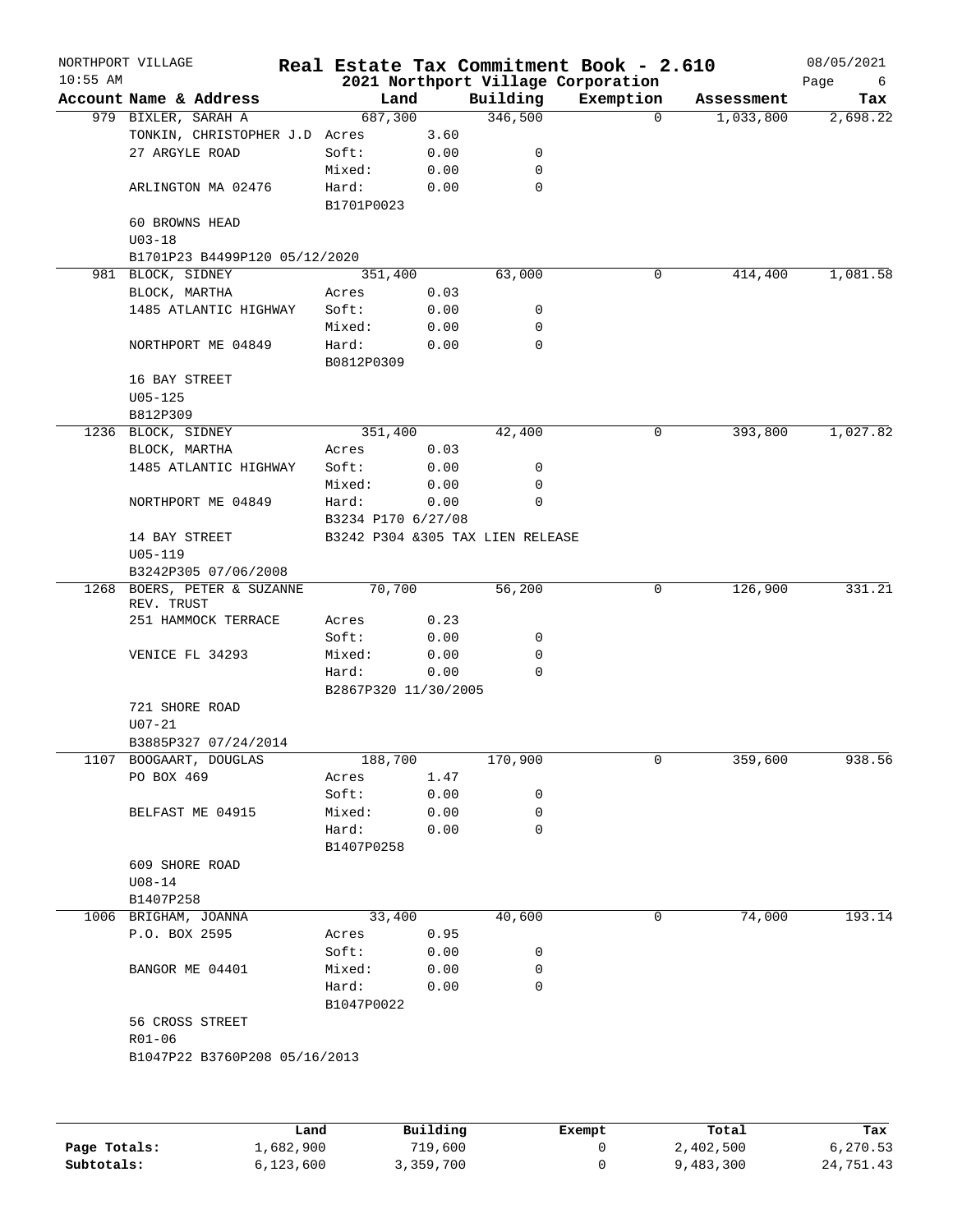| $10:55$ AM | NORTHPORT VILLAGE             |            |      |             | Real Estate Tax Commitment Book - 2.610<br>2021 Northport Village Corporation |            | 08/05/2021<br>Page<br>$\overline{7}$ |
|------------|-------------------------------|------------|------|-------------|-------------------------------------------------------------------------------|------------|--------------------------------------|
|            | Account Name & Address        | Land       |      | Building    | Exemption                                                                     | Assessment | Tax                                  |
|            | 1251 BRIGHAM, JOANNA          | 188,800    |      | 302, 300    | $\Omega$                                                                      | 491,100    | 1,281.77                             |
|            | P.O. BOX 2595                 | Acres      | 3.00 |             |                                                                               |            |                                      |
|            |                               | Soft:      | 0.00 | 0           |                                                                               |            |                                      |
|            | BANGOR ME 04401               | Mixed:     | 0.00 | 0           |                                                                               |            |                                      |
|            |                               | Hard:      | 0.00 | $\mathbf 0$ |                                                                               |            |                                      |
|            |                               | B4234P174  |      |             |                                                                               |            |                                      |
|            | 695 SHORE ROAD                |            |      |             |                                                                               |            |                                      |
|            | $U07 - 13$                    |            |      |             |                                                                               |            |                                      |
|            | B4234P174 12/28/2017          |            |      |             |                                                                               |            |                                      |
|            | 1252 BRIGHAM, JOANNA          | 13,100     |      | $\mathbf 0$ | 0                                                                             | 13,100     | 34.19                                |
|            | P.O. BOX 2595                 | Acres      | 0.06 |             |                                                                               |            |                                      |
|            |                               | Soft:      | 0.00 | 0           |                                                                               |            |                                      |
|            |                               |            | 0.00 | 0           |                                                                               |            |                                      |
|            | BANGOR ME 04401               | Mixed:     |      |             |                                                                               |            |                                      |
|            |                               | Hard:      | 0.00 | 0           |                                                                               |            |                                      |
|            |                               | B2434P174  |      |             |                                                                               |            |                                      |
|            | 698 SHORE ROAD                |            |      |             |                                                                               |            |                                      |
|            | $U07 - 14$                    |            |      |             |                                                                               |            |                                      |
|            | B4234P174 12/28/2017          |            |      |             |                                                                               |            |                                      |
|            | 987 BROCKWAY, MARGARET ANN    | 189,500    |      | 99,500      | 0                                                                             | 289,000    | 754.29                               |
|            | 10 CRICKET HILL RD.           | Acres      | 0.10 |             |                                                                               |            |                                      |
|            |                               | Soft:      | 0.00 | 0           |                                                                               |            |                                      |
|            | AMHERST NH 03031              | Mixed:     | 0.00 | 0           |                                                                               |            |                                      |
|            |                               | Hard:      | 0.00 | $\mathbf 0$ |                                                                               |            |                                      |
|            |                               | B0817P0875 |      |             |                                                                               |            |                                      |
|            | 3 AUDITORIUM PARK             |            |      |             |                                                                               |            |                                      |
|            | $U05 - 166$                   |            |      |             |                                                                               |            |                                      |
|            | B817P875 B3845P221 02/09/2014 |            |      |             |                                                                               |            |                                      |
|            | 988 BROCKWAY, RICHARD         | 132,300    |      | 53,800      | 0                                                                             | 186,100    | 485.72                               |
|            | BROCKWAY, MARGARET            | Acres      | 0.02 |             |                                                                               |            |                                      |
|            | CRICKET HILL RD.              | Soft:      | 0.00 | 0           |                                                                               |            |                                      |
|            |                               | Mixed:     | 0.00 | 0           |                                                                               |            |                                      |
|            | AMHERST NH 03031              | Hard:      | 0.00 | 0           |                                                                               |            |                                      |
|            |                               | B0716P0194 |      |             |                                                                               |            |                                      |
|            | 5 CLINTON AVENUE              |            |      |             |                                                                               |            |                                      |
|            | $U05 - 159$                   |            |      |             |                                                                               |            |                                      |
|            | B716P194                      |            |      |             |                                                                               |            |                                      |
| 1080       | BROOKS, JAMES                 | 365,100    |      | 124,300     | 0                                                                             | 489,400    | 1,277.33                             |
|            |                               |            | 1.10 |             |                                                                               |            |                                      |
|            | HASHEM, JULIE                 | Acres      |      |             |                                                                               |            |                                      |
|            | 34 BROWNS HEAD                | Soft:      | 0.00 | 0           |                                                                               |            |                                      |
|            |                               | Mixed:     | 0.00 | 0           |                                                                               |            |                                      |
|            | NORTHPORT ME 04849            | Hard:      | 0.00 | 0           |                                                                               |            |                                      |
|            |                               | B0737P0530 |      |             |                                                                               |            |                                      |
|            | 34 BROWNS HEAD                |            |      |             |                                                                               |            |                                      |
|            | $U04-03$                      |            |      |             |                                                                               |            |                                      |
|            | B3612P10 12/21/2011           |            |      |             |                                                                               |            |                                      |
|            | 1232 BROWN, SUSAN             | 45,400     |      | 119,700     | 0                                                                             | 165,100    | 430.91                               |
|            | STANLEY, RALPH C              | Acres      | 1.00 |             |                                                                               |            |                                      |
|            | 314 BLUFF ROAD                | Soft:      | 0.00 | 0           |                                                                               |            |                                      |
|            |                               | Mixed:     | 0.00 | 0           |                                                                               |            |                                      |
|            | NORTHPORT ME 04849            | Hard:      | 0.00 | $\mathbf 0$ |                                                                               |            |                                      |
|            |                               | B0732P1073 |      |             |                                                                               |            |                                      |
|            | 314 BLUFF ROAD                |            |      |             |                                                                               |            |                                      |
|            | $U08 - 25$                    |            |      |             |                                                                               |            |                                      |
|            | B2945P60 06/14/2006           |            |      |             |                                                                               |            |                                      |
|            |                               |            |      |             |                                                                               |            |                                      |
|            |                               |            |      |             |                                                                               |            |                                      |
|            |                               |            |      |             |                                                                               |            |                                      |

|              | Land      | Building  | Exempt | Total      | Tax       |
|--------------|-----------|-----------|--------|------------|-----------|
| Page Totals: | 934,200   | 699,600   |        | 1,633,800  | 4,264.21  |
| Subtotals:   | 7,057,800 | 4,059,300 |        | 11,117,100 | 29,015.64 |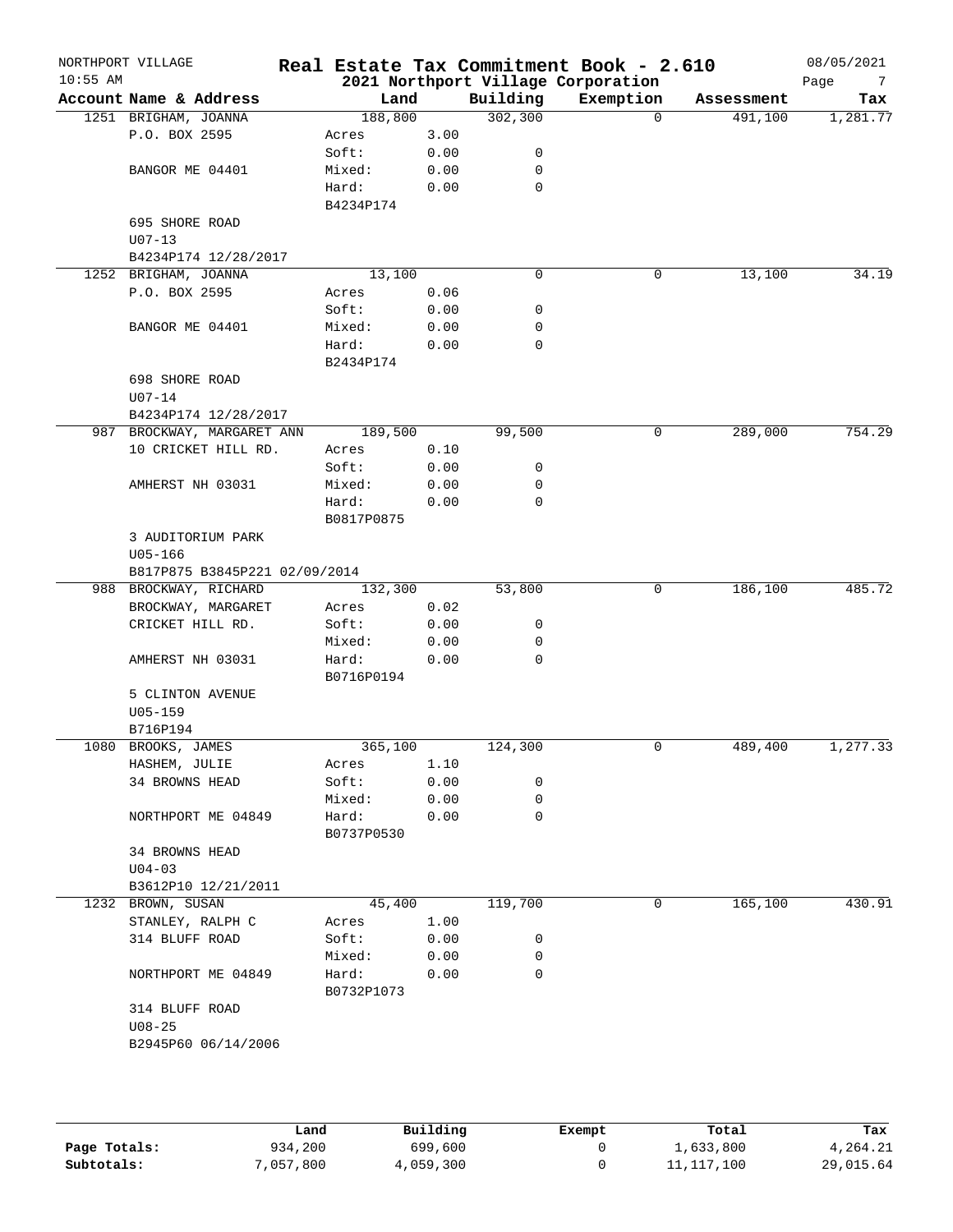|              | NORTHPORT VILLAGE                        |                 |            |                  | Real Estate Tax Commitment Book - 2.610 |            | 08/05/2021 |
|--------------|------------------------------------------|-----------------|------------|------------------|-----------------------------------------|------------|------------|
| $10:55$ AM   |                                          |                 |            |                  | 2021 Northport Village Corporation      |            | Page<br>8  |
|              | Account Name & Address                   | Land            |            | Building         | Exemption                               | Assessment | Tax        |
|              | 1233 BRUCE, IAN                          | 104,000         |            | 36,300           | $\Omega$                                | 140,300    | 366.18     |
|              | 14 BROADWAY                              | Acres           | 0.02       |                  |                                         |            |            |
|              |                                          | Soft:           | 0.00       | 0                |                                         |            |            |
|              | NORTHPORT ME 04849                       | Mixed:          | 0.00       | 0                |                                         |            |            |
|              |                                          | Hard:           | 0.00       | $\mathbf 0$      |                                         |            |            |
|              |                                          | B1715P0341      |            |                  |                                         |            |            |
|              | 14 BROADWAY                              |                 |            |                  |                                         |            |            |
|              | $U05 - 183 - A$                          |                 |            |                  |                                         |            |            |
|              | B3137P103 08/29/2007                     |                 |            |                  |                                         |            |            |
|              | 1290 BUDOLFSON, LEANNE J                 | 148,000         |            | 113,600          | 0                                       | 261,600    | 682.78     |
|              | 23 GRIFFIN STREET                        | Acres           | 0.08       |                  |                                         |            |            |
|              |                                          | Soft:           | 0.00       | 0                |                                         |            |            |
|              | NORTHPORT ME 04849                       | Mixed:          | 0.00       | 0                |                                         |            |            |
|              |                                          | Hard:           | 0.00       | 0                |                                         |            |            |
|              |                                          | B0658P0019      |            |                  |                                         |            |            |
|              | 23 GRIFFIN STREET                        |                 |            |                  |                                         |            |            |
|              | $U05 - 037$                              |                 |            |                  |                                         |            |            |
|              | B4558P125 10/14/2020                     |                 |            |                  |                                         |            |            |
|              | 1278 BUTTERS, JAMES AS                   | 160,900         |            | 32,100           | 0                                       | 193,000    | 503.73     |
|              | TRUSTEE 50%                              |                 |            |                  |                                         |            |            |
|              | BUTTERS, SANDRA 50%                      | Acres           | 0.03       |                  |                                         |            |            |
|              | 1106 CHASE ROAD                          | Soft:           | 0.00       | 0                |                                         |            |            |
|              |                                          | Mixed:          | 0.00       | 0                |                                         |            |            |
|              | VEAZIE ME 04401                          | Hard:           | 0.00       | $\Omega$         |                                         |            |            |
|              |                                          | B1266P0287      |            |                  |                                         |            |            |
|              | 9 NORTH AVENUE                           |                 |            |                  |                                         |            |            |
|              | $U05 - 149$                              |                 |            |                  |                                         |            |            |
|              | B3445P258 03/30/2010                     |                 |            |                  |                                         |            |            |
| 1172         | CADILLAC MOUNTAIN                        | 68,600          |            | 161,900          | 0                                       | 230,500    | 601.61     |
|              | REALTY TRUST<br>779 SHORE ROAD           |                 |            |                  |                                         |            |            |
|              |                                          | Acres           | 0.18       |                  |                                         |            |            |
|              |                                          | Soft:           | 0.00       | 0                |                                         |            |            |
|              | NORTHPORT ME 04849                       | Mixed:<br>Hard: | 0.00       | 0<br>$\mathbf 0$ |                                         |            |            |
|              |                                          |                 | 0.00       |                  |                                         |            |            |
|              |                                          | B1563P0265      |            |                  |                                         |            |            |
|              | 779 SHORE ROAD                           | B2102P081       |            |                  |                                         |            |            |
|              | $U06 - 22$                               |                 |            |                  |                                         |            |            |
|              | B2102P81 10/16/2000<br>CADILLAC MOUNTIAN |                 |            | 0                | 0                                       |            | 73.08      |
| 1272         | REALTY TRUST                             | 28,000          |            |                  |                                         | 28,000     |            |
|              | 779 SHORE ROAD                           | Acres           | 0.23       |                  |                                         |            |            |
|              |                                          | Soft:           | 0.00       | 0                |                                         |            |            |
|              | NORTHPORT ME 04849                       | Mixed:          | 0.00       | 0                |                                         |            |            |
|              |                                          | Hard:           | 0.00       | $\mathbf 0$      |                                         |            |            |
|              |                                          |                 |            |                  |                                         |            |            |
|              | 86 CROSS STREET                          |                 |            |                  |                                         |            |            |
|              | $U03 - 22$                               |                 |            |                  |                                         |            |            |
|              | B3209P107 04/24/2007                     |                 |            |                  |                                         |            |            |
|              | 974 CANDELARIA, CYNTHIA                  | 153,300         |            | 61,200           | 0                                       | 214,500    | 559.85     |
|              | BURGOON, THOMAS                          | Acres           | 0.20       |                  |                                         |            |            |
|              | 1018 RUSSELL LANE                        | Soft:           | 0.00       | 0                |                                         |            |            |
|              |                                          | Mixed:          | 0.00       | 0                |                                         |            |            |
|              | WET CHESTER PA 19382                     | Hard:           | 0.00       | $\mathbf 0$      |                                         |            |            |
|              |                                          | B2654P316       | 08/22/2004 |                  |                                         |            |            |
|              | 70 GEORGE STREET                         |                 |            |                  |                                         |            |            |
|              | $U04-21-A$                               |                 |            |                  |                                         |            |            |
|              | B4158P130 04/12/2017                     |                 |            |                  |                                         |            |            |
|              |                                          |                 |            |                  |                                         |            |            |
|              |                                          |                 |            |                  |                                         |            |            |
|              |                                          | Land            | Building   |                  | Exempt                                  | Total      | Tax        |
| Page Totals: |                                          | 662,800         | 405,100    |                  | 0                                       | 1,067,900  | 2,787.23   |
| Subtotals:   | 7,720,600                                |                 | 4,464,400  |                  | 0                                       | 12,185,000 | 31,802.87  |
|              |                                          |                 |            |                  |                                         |            |            |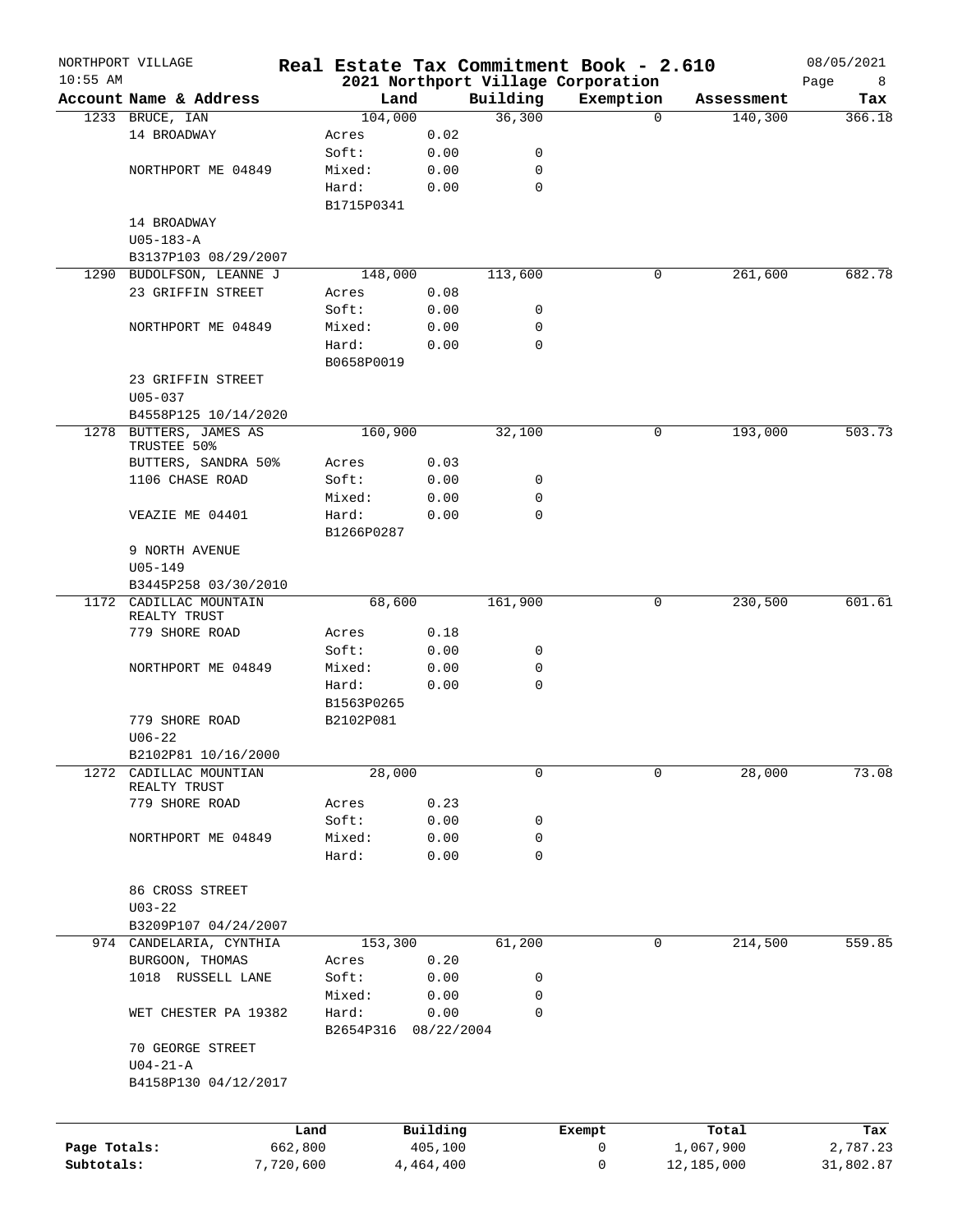| $10:55$ AM | NORTHPORT VILLAGE                             |                          |      |             | Real Estate Tax Commitment Book - 2.610<br>2021 Northport Village Corporation |            | 08/05/2021<br>9 |
|------------|-----------------------------------------------|--------------------------|------|-------------|-------------------------------------------------------------------------------|------------|-----------------|
|            | Account Name & Address                        | Land                     |      | Building    | Exemption                                                                     | Assessment | Page<br>Tax     |
|            |                                               | 54,400                   |      | 202, 300    | $\mathbf 0$                                                                   | 256,700    | 669.99          |
|            | 884 CANNELL, JULIAN E                         |                          |      |             |                                                                               |            |                 |
|            | 625 SHORE RD                                  | Acres                    | 0.95 |             |                                                                               |            |                 |
|            |                                               | Soft:                    | 0.00 | 0           |                                                                               |            |                 |
|            | NORTHPORT ME 04849                            | Mixed:                   | 0.00 | 0           |                                                                               |            |                 |
|            |                                               | Hard:                    | 0.00 | $\mathbf 0$ |                                                                               |            |                 |
|            | 625 SHORE ROAD                                |                          |      |             |                                                                               |            |                 |
|            |                                               |                          |      |             |                                                                               |            |                 |
|            | $U08 - 21 - A$                                |                          |      |             |                                                                               |            |                 |
|            | B3336P36 06/03/2009<br>1723 CANNELL, JULIAN E | 35,800                   |      | $\mathbf 0$ |                                                                               |            | 93.44           |
|            |                                               |                          |      |             | 0                                                                             | 35,800     |                 |
|            | CANNELL, DOROTHY A                            | Acres                    | 0.95 |             |                                                                               |            |                 |
|            | 625 SHORE RD                                  | Soft:                    | 0.00 | 0           |                                                                               |            |                 |
|            |                                               | Mixed:                   | 0.00 | 0           |                                                                               |            |                 |
|            | NORTHPORT ME 04849                            | Hard:                    | 0.00 | $\mathbf 0$ |                                                                               |            |                 |
|            |                                               |                          |      |             |                                                                               |            |                 |
|            | SHORE ROAD                                    |                          |      |             |                                                                               |            |                 |
|            | $U08 - 21A - 1$                               |                          |      |             |                                                                               |            |                 |
|            | B3271P98 10/31/2008                           |                          |      |             |                                                                               |            |                 |
|            | 1485 CASSIDY, ANGELA H                        | 54,800                   |      | 0           | 0                                                                             | 54,800     | 143.03          |
|            | 2111 ALTURA DRIVE                             | Acres                    | 0.07 |             |                                                                               |            |                 |
|            |                                               | Soft:                    | 0.00 | 0           |                                                                               |            |                 |
|            | SIGNAL MOUNTAIN TN                            | Mixed:                   | 0.00 | 0           |                                                                               |            |                 |
|            | 37377                                         | Hard:                    | 0.00 | 0           |                                                                               |            |                 |
|            |                                               | B2560P262                |      |             |                                                                               |            |                 |
|            |                                               |                          |      |             |                                                                               |            |                 |
|            | MAIN STREET                                   | B2560P260 B2560P264      |      |             |                                                                               |            |                 |
|            | $U05 - 011 - A$                               |                          |      |             |                                                                               |            |                 |
|            | B2560P262 02/13/2004                          |                          |      |             |                                                                               |            |                 |
|            | 1083 CASSIDY, C MICHAEL                       | 149,500                  |      | 64,900      | 0                                                                             | 214,400    | 559.58          |
|            | CASSIDY, ANGELA H                             | Acres                    | 0.11 |             |                                                                               |            |                 |
|            | 2596 FORREST WAY N.E.                         | Soft:                    | 0.00 | 0           |                                                                               |            |                 |
|            |                                               | Mixed:                   | 0.00 | 0           |                                                                               |            |                 |
|            | ATLANTA GA 30305                              | Hard:                    | 0.00 | 0           |                                                                               |            |                 |
|            |                                               | B2293P105 8/23/02 169900 |      |             |                                                                               |            |                 |
|            | 26 MAIN STREET                                |                          |      |             |                                                                               |            |                 |
|            | $U05 - 016$                                   |                          |      |             |                                                                               |            |                 |
|            | B2293P105                                     |                          |      |             |                                                                               |            |                 |
| 1298       | CATES, LINDSEY T                              | 285,000                  |      | 53,600      | 0                                                                             | 338,600    | 883.75          |
|            | CATES, ADAM C                                 | Acres                    | 0.16 |             |                                                                               |            |                 |
|            | 9717 17TH BAY STREET                          | Soft:                    | 0.00 | 0           |                                                                               |            |                 |
|            |                                               | Mixed:                   | 0.00 | 0           |                                                                               |            |                 |
|            | NORFOLK VA 23518                              | Hard:                    | 0.00 | $\Omega$    |                                                                               |            |                 |
|            |                                               | B3002P292                |      |             |                                                                               |            |                 |
|            | 750 SHORE ROAD                                |                          |      |             |                                                                               |            |                 |
|            | $U06 - 01$                                    |                          |      |             |                                                                               |            |                 |
|            | B4560P73 10/19/2020                           |                          |      |             |                                                                               |            |                 |
|            | 1302 CENTRAL MAINE POWER CO.                  | 740,600                  |      | 0           | 0                                                                             | 740,600    | 1,932.97        |
|            | C/O- AVANGRID                                 |                          |      |             |                                                                               |            |                 |
|            | MANAGEMENT COMPANY                            |                          |      |             |                                                                               |            |                 |
|            | ONE CITY CENTER, 5TH                          |                          |      |             |                                                                               |            |                 |
|            | FLOOR                                         |                          |      |             |                                                                               |            |                 |
|            | PORTLAND ME 04101                             |                          |      |             |                                                                               |            |                 |
|            |                                               |                          |      |             |                                                                               |            |                 |
|            | POLES&LINES, VILLAGE 1/3                      |                          |      |             |                                                                               |            |                 |
|            | $P-02$                                        |                          |      |             |                                                                               |            |                 |
|            |                                               |                          |      |             |                                                                               |            |                 |
|            |                                               |                          |      |             |                                                                               |            |                 |
|            |                                               |                          |      |             |                                                                               |            |                 |

|              | Land      | Building  | Exempt | Total      | Tax       |
|--------------|-----------|-----------|--------|------------|-----------|
| Page Totals: | 1,320,100 | 320,800   |        | 1,640,900  | 4,282.76  |
| Subtotals:   | 9,040,700 | 4,785,200 |        | 13,825,900 | 36,085.63 |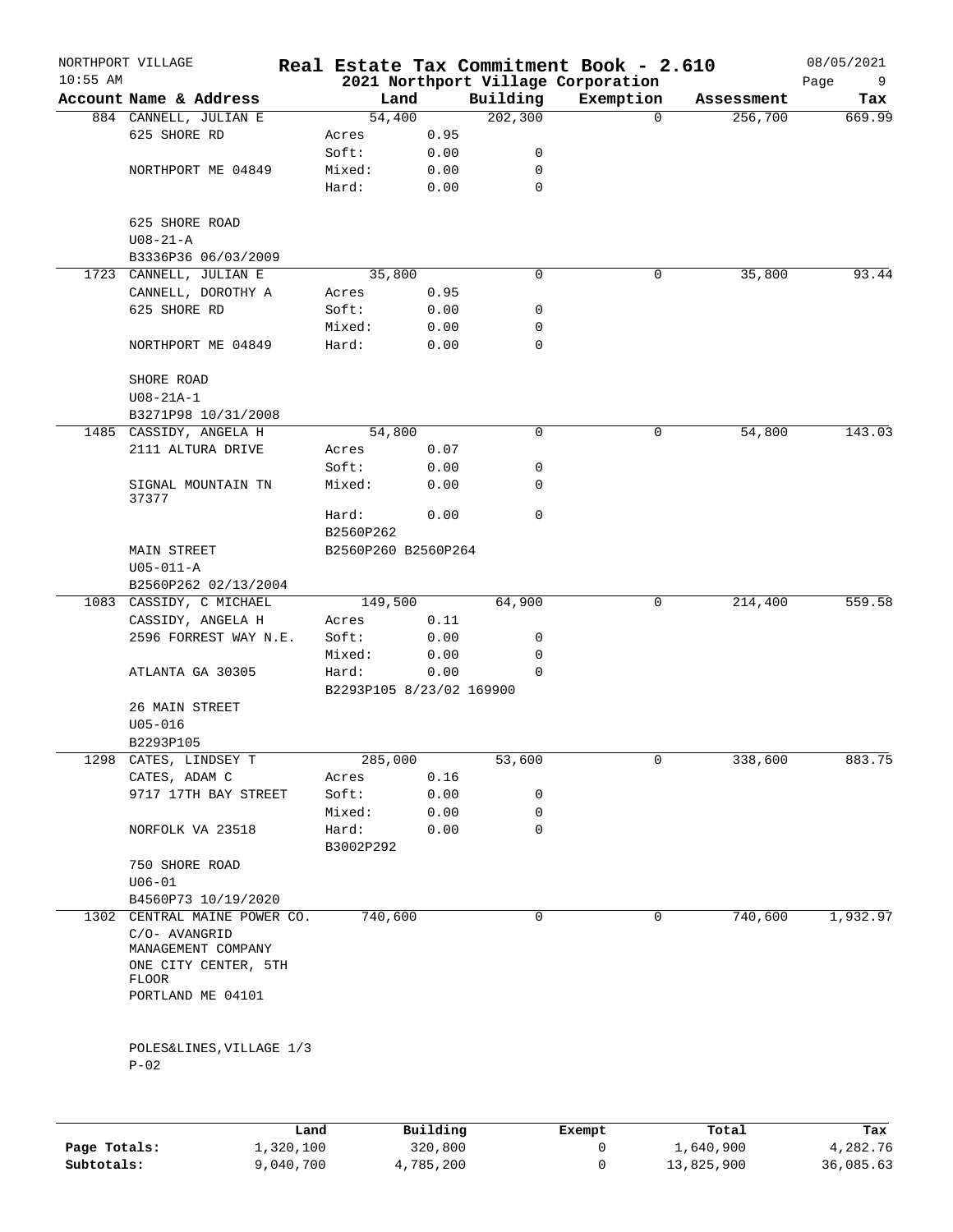| $10:55$ AM | NORTHPORT VILLAGE                   |                   |              |             | Real Estate Tax Commitment Book - 2.610<br>2021 Northport Village Corporation |            | 08/05/2021<br>Page<br>10 |
|------------|-------------------------------------|-------------------|--------------|-------------|-------------------------------------------------------------------------------|------------|--------------------------|
|            | Account Name & Address              | Land              |              | Building    | Exemption                                                                     | Assessment | Tax                      |
|            | 1002 CHAPLES, JUDY L                | 0                 |              | 14,100      | $\Omega$                                                                      | 14,100     | 36.80                    |
|            | 12 WOOD LANE                        |                   |              |             |                                                                               |            |                          |
|            |                                     |                   |              |             |                                                                               |            |                          |
|            | NORTHPORT ME 04849                  |                   |              |             |                                                                               |            |                          |
|            |                                     |                   |              |             |                                                                               |            |                          |
|            |                                     |                   |              |             |                                                                               |            |                          |
|            | 12 WOOD LANE                        |                   |              |             |                                                                               |            |                          |
|            | $R04 - 33 - "ON-6"$                 |                   |              |             |                                                                               |            |                          |
|            | 1004 CHITTICK, THOMAS               | 126,200           |              | 37,200      | 0                                                                             | 163,400    | 426.47                   |
|            | CHITTICK, MARY<br>24 HAYWOOD STREET | Acres<br>Soft:    | 0.03<br>0.00 | 0           |                                                                               |            |                          |
|            |                                     | Mixed:            | 0.00         | 0           |                                                                               |            |                          |
|            | PORTLAND ME 04102                   | Hard:             | 0.00         | 0           |                                                                               |            |                          |
|            |                                     | B0709P0580        |              |             |                                                                               |            |                          |
|            | 3 MAIN STREET                       |                   |              |             |                                                                               |            |                          |
|            | $U05 - 090$                         |                   |              |             |                                                                               |            |                          |
|            | B709P580                            |                   |              |             |                                                                               |            |                          |
| 1005       | CHRISTENSEN, CLIFFORD               | 185,000           |              | 41,400      | 0                                                                             | 226,400    | 590.90                   |
|            | CHRISTENSEN, MARCELL                | Acres             | 0.04         |             |                                                                               |            |                          |
|            | 70 WASHINGTON STREET                | Soft:             | 0.00         | 0           |                                                                               |            |                          |
|            |                                     | Mixed:            | 0.00         | 0           |                                                                               |            |                          |
|            | CAMDEN ME 04843                     | Hard:             | 0.00         | $\mathbf 0$ |                                                                               |            |                          |
|            |                                     | B0859P0267        |              |             |                                                                               |            |                          |
|            | 15 BAY STREET                       |                   |              |             |                                                                               |            |                          |
|            | $U05 - 117$                         |                   |              |             |                                                                               |            |                          |
|            | B859P267                            |                   |              |             |                                                                               |            |                          |
|            | 1104 CHRISTIN, BRIAN K              | 145,800           |              | 50,500      | 0                                                                             | 196,300    | 512.34                   |
|            | CHRISTIN, DIERDRE K                 | Acres             | 0.05         |             |                                                                               |            |                          |
|            | 3272 ARCADIA PLACE NW               | Soft:             | 0.00         | 0           |                                                                               |            |                          |
|            |                                     | Mixed:            | 0.00         | 0           |                                                                               |            |                          |
|            | WASHINGTON DC 20015                 | Hard:             | 0.00         | 0           |                                                                               |            |                          |
|            |                                     | 2877P4 12/14/2005 |              |             |                                                                               |            |                          |
|            | 14 MAIN STREET<br>$U05 - 098$       | B4235P206         |              |             |                                                                               |            |                          |
|            | B4629P141 03/31/2021                |                   |              |             |                                                                               |            |                          |
|            | 994 CHRISTIN, ROBERT F              | 148,000           |              | 76,300      | 0                                                                             | 224,300    | 585.42                   |
|            | CHRISTIN, BARBARA K                 | Acres             | 0.08         |             |                                                                               |            |                          |
|            | 417 CENTER STREET                   | Soft:             | 0.00         | 0           |                                                                               |            |                          |
|            |                                     | Mixed:            | 0.00         | 0           |                                                                               |            |                          |
|            | WASHINGTON GROVE MD                 | Hard:             | 0.00         | $\mathbf 0$ |                                                                               |            |                          |
|            | 20880                               |                   |              |             |                                                                               |            |                          |
|            |                                     | B1717P0179        |              |             |                                                                               |            |                          |
|            | 16 MAIN STREET                      | B2816P318         |              |             |                                                                               |            |                          |
|            | $U05 - 099$                         |                   |              |             |                                                                               |            |                          |
|            | B4629P117 03/28/2021                |                   |              |             |                                                                               |            |                          |
|            | 986 CLARK, KIMBERLY                 | 149,800           |              | 72,400      | 0                                                                             | 222,200    | 579.94                   |
|            | SEBOLD, SCOTT                       | Acres             | 0.20         |             |                                                                               |            |                          |
|            | P.O. BOX 387                        | Soft:             | 0.00         | 0           |                                                                               |            |                          |
|            |                                     | Mixed:            | 0.00         | 0           |                                                                               |            |                          |
|            | LINCOLNVILLE ME 04849               | Hard:             | 0.00         | $\mathbf 0$ |                                                                               |            |                          |
|            |                                     |                   |              |             |                                                                               |            |                          |
|            | 89 CLINTON AVENUE                   |                   |              |             |                                                                               |            |                          |
|            | $U05 - 043$                         |                   |              |             |                                                                               |            |                          |
|            | B3785P125 07/08/2013                |                   |              |             |                                                                               |            |                          |
|            |                                     |                   |              |             |                                                                               |            |                          |
|            |                                     |                   |              |             |                                                                               |            |                          |

|              | Land      | Building  | Exempt | Total      | Tax       |
|--------------|-----------|-----------|--------|------------|-----------|
| Page Totals: | 754,800   | 291,900   |        | 1,046,700  | 2,731.87  |
| Subtotals:   | 9,795,500 | 5,077,100 |        | 14,872,600 | 38,817.50 |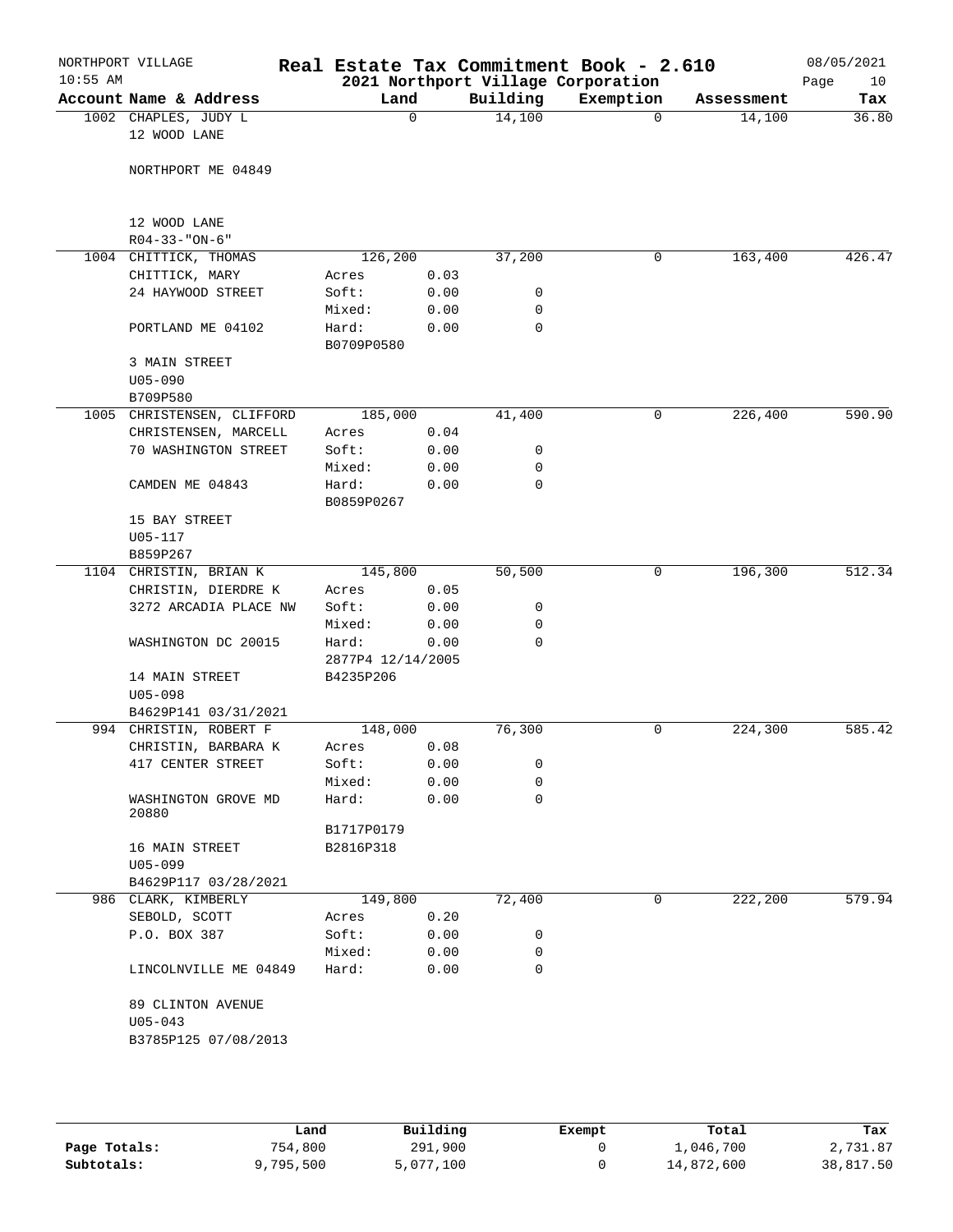| $10:55$ AM | Account Name & Address |                                                     |                      |              |             | 2021 Northport Village Corporation |            |                   |
|------------|------------------------|-----------------------------------------------------|----------------------|--------------|-------------|------------------------------------|------------|-------------------|
|            |                        |                                                     |                      | Land         | Building    | Exemption                          | Assessment | Page<br>11<br>Tax |
|            | 969 CLARKE, JODI V     |                                                     | 188,800              |              | 142,800     | $\Omega$                           | 331,600    | 865.48            |
|            | ROAD, PENTRICH         | THE OLD VICARAGE, MAIN                              | Acres                | 0.09         |             |                                    |            |                   |
|            |                        |                                                     | Soft:                | 0.00         | 0           |                                    |            |                   |
|            |                        | DERBYSHIRE DE5 3RE UK                               | Mixed:               | 0.00         | 0           |                                    |            |                   |
|            |                        |                                                     | Hard:                | 0.00         | $\mathbf 0$ |                                    |            |                   |
|            |                        |                                                     | B0720P1168           |              |             |                                    |            |                   |
|            |                        | 11 AUDITORIUM PARK                                  |                      |              |             |                                    |            |                   |
|            | $U05 - 163$            |                                                     |                      |              |             |                                    |            |                   |
|            |                        | B3369P1 08/31/2009                                  |                      |              |             |                                    |            |                   |
|            | 1021 COHEN, RICHARD M  |                                                     | 126,200              |              | 60,700      | 0                                  | 186,900    | 487.81            |
|            | MEDOFF, JESSICA        | 47 FLORIDA HILL ROAD                                | Acres<br>Soft:       | 0.03<br>0.00 | 0           |                                    |            |                   |
|            |                        |                                                     | Mixed:               | 0.00         | 0           |                                    |            |                   |
|            |                        | RIDGEFIELD CT 06877                                 | Hard:                | 0.00         | 0           |                                    |            |                   |
|            |                        |                                                     | B4208P170            |              |             |                                    |            |                   |
|            | 23 GEORGE STREET       |                                                     |                      |              |             |                                    |            |                   |
|            | $U05 - 014$            |                                                     |                      |              |             |                                    |            |                   |
|            |                        | B4202P246 09/11/2017 B4208P170 09/29/2017           |                      |              |             |                                    |            |                   |
|            |                        | 1013 CONNER, MARY ELLEN                             | 149,600              |              | 30,500      | 0                                  | 180,100    | 470.06            |
|            |                        | 32 LONGRAIL PARK APT F                              | Acres                | 0.12         |             |                                    |            |                   |
|            |                        |                                                     | Soft:                | 0.00         | 0           |                                    |            |                   |
|            | BANGOR ME 04401        |                                                     | Mixed:               | 0.00         | 0           |                                    |            |                   |
|            |                        |                                                     | Hard:                | 0.00         | 0           |                                    |            |                   |
|            |                        |                                                     | B1182P0276           |              |             |                                    |            |                   |
|            | 37 MAIN STREET         |                                                     |                      |              |             |                                    |            |                   |
|            | $U05 - 025$            |                                                     |                      |              |             |                                    |            |                   |
|            |                        | B1182P276 B4601P337 12/30/2020 B4609P106 02/09/2021 |                      |              |             |                                    |            |                   |
|            | 1198 CONNOLLY, KYLE B  |                                                     | 102,900              |              | 118,800     | 0                                  | 221,700    | 578.64            |
|            |                        | CONNOLLY, SHELBY L                                  | Acres                | 23.28        |             |                                    |            |                   |
|            | 49 BAYSIDE ROAD        |                                                     | Soft:                | 0.00         | 0           |                                    |            |                   |
|            |                        |                                                     | Mixed:               | 0.00         | 0           |                                    |            |                   |
|            |                        | NORTHPORT ME 04849                                  | Hard:                | 0.00         | 0           |                                    |            |                   |
|            | 49 BAYSIDE ROAD        |                                                     | B4247P001            |              |             |                                    |            |                   |
|            | R01-03A                |                                                     |                      |              |             |                                    |            |                   |
|            |                        | B4247P01 02/09/2018 B4160P53 04/25/2017             |                      |              |             |                                    |            |                   |
|            | 1010 COOMBS, RICHARD   |                                                     | 61,600               |              | 115,000     | 0                                  | 176,600    | 460.93            |
|            | COOMBS, GEORGENE       |                                                     | Acres                | 18.00        |             |                                    |            |                   |
|            |                        | 1142 ATLANTIC HIGHWAY                               | Soft:                | 0.00         | 0           |                                    |            |                   |
|            |                        |                                                     | Mixed:               | 0.00         | 0           |                                    |            |                   |
|            |                        | NORTHPORT ME 04849                                  | Hard:                | 0.00         | 0           |                                    |            |                   |
|            |                        |                                                     | B0773P0829           |              |             |                                    |            |                   |
|            |                        | 1142 ATLANTIC HIGHWAY                               |                      |              |             |                                    |            |                   |
|            | $R04 - 39$             |                                                     |                      |              |             |                                    |            |                   |
|            | B773P829               |                                                     |                      |              |             |                                    |            |                   |
| 1059       | CORBETT, NANCY K       |                                                     | 145,800              |              | 58,400      | 0                                  | 204,200    | 532.96            |
|            | CORBETT, JAMES J       |                                                     | Acres                | 0.05         |             |                                    |            |                   |
|            |                        | 56 JEFFERSON STREET                                 | Soft:                | 0.00         | 0           |                                    |            |                   |
|            |                        |                                                     | Mixed:               | 0.00         | 0           |                                    |            |                   |
|            |                        | NEWBURYPORT MA 01950                                | Hard:                | 0.00         | $\mathbf 0$ |                                    |            |                   |
|            |                        |                                                     | B2680P308 10/05/2004 |              |             |                                    |            |                   |
|            |                        | 16 GRIFFIN STREET                                   |                      |              |             |                                    |            |                   |
|            | $U05 - 084$            | B2680P308 10/05/2004                                |                      |              |             |                                    |            |                   |
|            |                        |                                                     |                      |              |             |                                    |            |                   |
|            |                        |                                                     |                      |              |             |                                    |            |                   |
|            |                        |                                                     |                      |              |             |                                    |            |                   |
|            |                        | Land                                                |                      | Building     |             | Exempt                             | Total      | Tax               |

|              | Land       | Building  | Exempt | Total      | Tax       |
|--------------|------------|-----------|--------|------------|-----------|
| Page Totals: | 774,900    | 526,200   |        | 1,301,100  | 3,395.88  |
| Subtotals:   | 10,570,400 | 5,603,300 |        | 16,173,700 | 42,213.38 |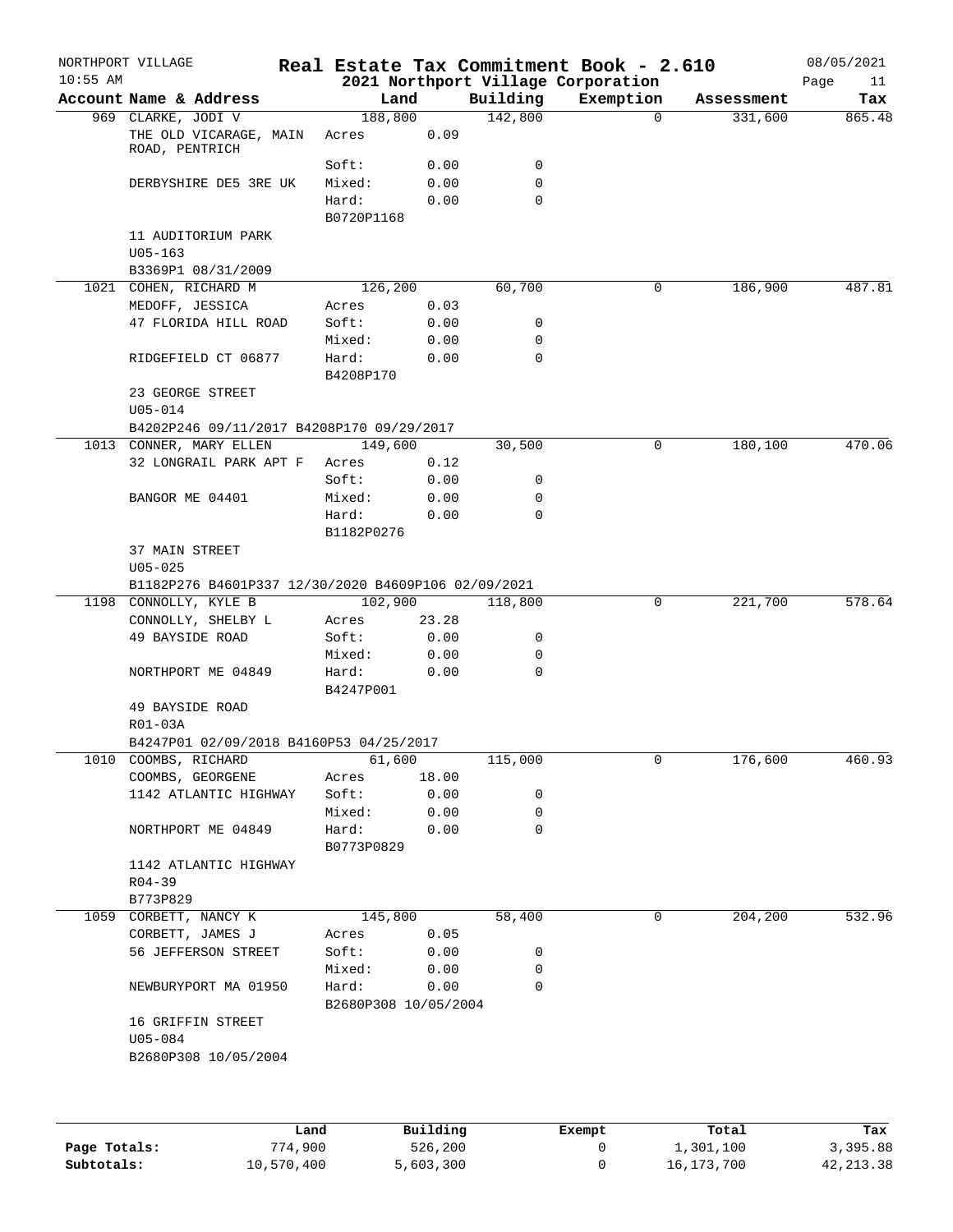|            | NORTHPORT VILLAGE                                                 |                        |              |               | Real Estate Tax Commitment Book - 2.610 |            | 08/05/2021 |
|------------|-------------------------------------------------------------------|------------------------|--------------|---------------|-----------------------------------------|------------|------------|
| $10:55$ AM |                                                                   |                        |              |               | 2021 Northport Village Corporation      |            | Page<br>12 |
|            | Account Name & Address                                            | Land                   |              | Building      | Exemption                               | Assessment | Tax        |
|            | 1788 COUGHLIN, JAMIE SUE                                          | 42,500                 |              | $\Omega$      | $\Omega$                                | 42,500     | 110.93     |
|            | 1525 BRITTON ROAD                                                 | Acres                  | 3.00         |               |                                         |            |            |
|            |                                                                   | Soft:                  | 0.00         | 0             |                                         |            |            |
|            | LYNN HAVEN FL 32444                                               | Mixed:<br>Hard:        | 0.00<br>0.00 | 0<br>0        |                                         |            |            |
|            |                                                                   | B4192P137              |              |               |                                         |            |            |
|            | BLUFF ROAD                                                        |                        |              |               |                                         |            |            |
|            | $U05 - 021 - A$                                                   |                        |              |               |                                         |            |            |
|            | B4192P137 07/27/2017                                              |                        |              |               |                                         |            |            |
|            | 1011 COUGHLIN, KRISTOPHER<br>J., COUGHLIN, JONATHAN<br>R.         | 43,900                 |              | 10,600        | 0                                       | 54,500     | 142.25     |
|            | WILSON, JULIE A<br>COUGHLIN                                       | Acres                  | 3.70         |               |                                         |            |            |
|            | 105 BISHOPS REACH                                                 | Soft:                  | 0.00         | 0             |                                         |            |            |
|            | c/o James & Jean<br>Coughlin                                      | Mixed:                 | 0.00         | 0             |                                         |            |            |
|            | SMITHFIELD VA 23430                                               | Hard:<br>B2034P145     | 0.00         | $\mathbf 0$   |                                         |            |            |
|            | 497 BLUFF ROAD                                                    | B2140P0132(1/2 OF 2/3) |              |               |                                         |            |            |
|            | $U05 - 021$                                                       |                        |              |               |                                         |            |            |
|            | B4304P314 08/13/2018                                              |                        |              |               |                                         |            |            |
|            | 1012 COUGHLIN, KRISTOPHER<br>J., COUGHLIN, JONATHAN<br>R.         | 147,300                |              | 33,300        | 0                                       | 180,600    | 471.37     |
|            | WILSON, JULIE A<br>COUGHLIN                                       | Acres                  | 0.07         |               |                                         |            |            |
|            | C/O JIM & JEAN COUGHLIN Soft:                                     |                        | 0.00         | 0             |                                         |            |            |
|            | 105 BISHOPS REACH                                                 | Mixed:                 | 0.00         | 0             |                                         |            |            |
|            | SMITHFIELD VA 23430                                               | Hard:<br>B4192P139     | 0.00         | 0             |                                         |            |            |
|            | 526 BLUFF ROAD                                                    |                        |              |               |                                         |            |            |
|            | $U05 - 024$                                                       |                        |              |               |                                         |            |            |
|            | B4304P316 08/13/2018 B4601P340 12/28/2020 B4601P342<br>01/13/2021 |                        |              |               |                                         |            |            |
|            | 1479 COUPE, CHARLES F                                             | 115,500                |              | 179,500       | 0                                       | 295,000    | 769.95     |
|            | COUPE, ELAINE F                                                   | Acres                  | 2.70         |               |                                         |            |            |
|            | 715 Shore Road                                                    | Soft:                  | 0.00         | 0             |                                         |            |            |
|            |                                                                   | Mixed:                 | 0.00         | 0             |                                         |            |            |
|            | NORTHPORT ME 04849                                                | Hard:<br>B2152P0032    | 0.00         | $\mathbf 0$   |                                         |            |            |
|            | 715 SHORE ROAD                                                    |                        |              |               |                                         |            |            |
|            | $U07 - 37 - 7$                                                    |                        |              |               |                                         |            |            |
|            | B2152P32                                                          |                        |              |               |                                         |            |            |
|            | 1014 COUTURE LIVING TRUST                                         | 52,800                 |              | 132,600       | $\Omega$                                | 185,400    | 483.89     |
|            | COUTURE, PETER A. &<br>PATRICIA                                   | Acres                  | 2.40         |               |                                         |            |            |
|            | 334 BLUFF ROAD                                                    | Soft:<br>Mixed:        | 0.00<br>0.00 | 0<br>$\Omega$ |                                         |            |            |
|            | NORTHPORT ME 04849                                                | Hard:                  | 0.00         | $\Omega$      |                                         |            |            |
|            |                                                                   | B1003P0193             |              | B4109P0185    |                                         |            |            |
|            | 334 BLUFF ROAD<br>$U08 - 21$                                      | B2163P288              |              |               |                                         |            |            |
|            | B4109P185 10/14/2016 B4115P198 11/01/2016                         |                        |              |               |                                         |            |            |
|            |                                                                   |                        |              |               |                                         |            |            |

|              | Land       | Building  | Exempt | Total      | Tax         |
|--------------|------------|-----------|--------|------------|-------------|
| Page Totals: | 402,000    | 356,000   |        | 758,000    | 1,978.39    |
| Subtotals:   | 10,972,400 | 5,959,300 |        | 16,931,700 | 44, 191. 77 |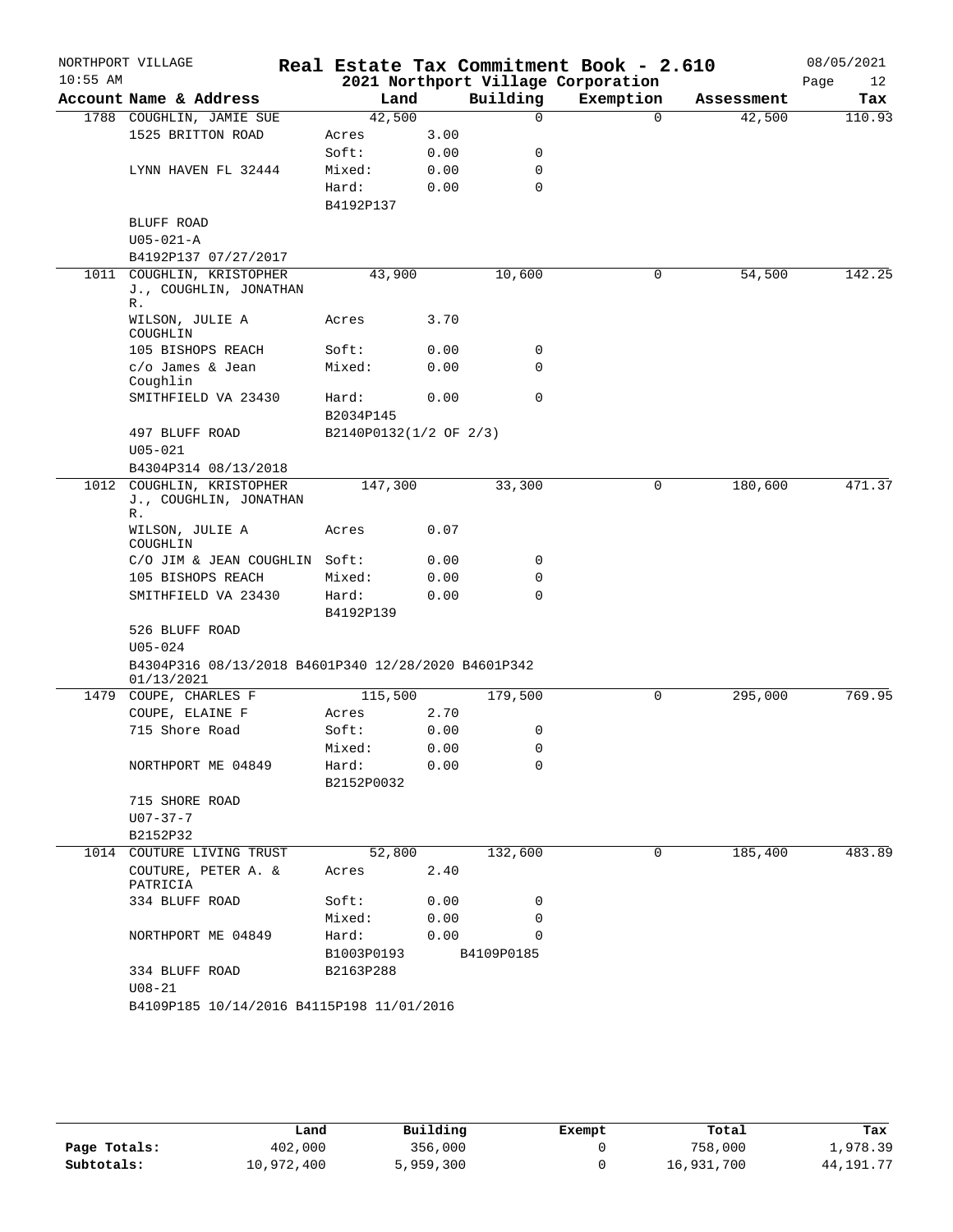|            | NORTHPORT VILLAGE                  |                     |      |          | Real Estate Tax Commitment Book - 2.610 |            | 08/05/2021 |
|------------|------------------------------------|---------------------|------|----------|-----------------------------------------|------------|------------|
| $10:55$ AM |                                    |                     |      |          | 2021 Northport Village Corporation      |            | Page<br>13 |
|            | Account Name & Address             | Land                |      | Building | Exemption                               | Assessment | Tax        |
|            | 1015 CRESSEY, WILLIAM              | 185,800             |      | 57,500   | $\Omega$                                | 243,300    | 635.01     |
|            | CRESSEY, VIRGINIA                  | Acres               | 0.05 |          |                                         |            |            |
|            | 244 LEGEND HILL ROAD               | Soft:               | 0.00 | 0        |                                         |            |            |
|            |                                    | Mixed:              | 0.00 | 0        |                                         |            |            |
|            | MADISON CT 06443                   | Hard:<br>B0815P0172 | 0.00 | 0        |                                         |            |            |
|            | 4 BAYVIEW PARK                     |                     |      |          |                                         |            |            |
|            | $U05 - 128$                        |                     |      |          |                                         |            |            |
|            | B815P172                           |                     |      |          |                                         |            |            |
| 1050       | CRESSEY, WILLIAM &<br>VIRGINIA 1/3 | 31,600              |      | 0        | 0                                       | 31,600     | 82.48      |
|            | FREEMAN, PETER & NANCY<br>1/3      | Acres               | 0.18 |          |                                         |            |            |
|            | ROHWEDER, JUDITH 1/3               | Soft:               | 0.00 | 0        |                                         |            |            |
|            | 244 LEGEND HILL ROAD               | Mixed:              | 0.00 | 0        |                                         |            |            |
|            | MADISON CT 06443                   | Hard:               | 0.00 | 0        |                                         |            |            |
|            | 818 SHORE ROAD                     |                     |      |          |                                         |            |            |
|            | $U06 - 37$                         |                     |      |          |                                         |            |            |
|            | B3229P327 05/29/2008               |                     |      |          |                                         |            |            |
|            | 1016 CROFOOT, DR DAVID             | 430,600             |      | 210,600  | 0                                       | 641,200    | 1,673.53   |
|            | CROFOOT, BEVERLY                   | Acres               | 0.61 |          |                                         |            |            |
|            | 800 SHORE ROAD                     | Soft:               | 0.00 | 0        |                                         |            |            |
|            |                                    | Mixed:              | 0.00 | 0        |                                         |            |            |
|            | NORTHPORT ME 04849                 | Hard:<br>B0747P0473 | 0.00 | $\Omega$ |                                         |            |            |
|            | 800 SHORE ROAD                     |                     |      |          |                                         |            |            |
|            | $U06 - 31$                         |                     |      |          |                                         |            |            |
|            | B747P473                           |                     |      |          |                                         |            |            |
|            | 1125 CROSBY, MARK                  | 429,700             |      | 157,400  | 0                                       | 587,100    | 1,532.33   |
|            | 618 SHORE RD                       | Acres               | 0.90 |          |                                         |            |            |
|            |                                    | Soft:               | 0.00 | 0        |                                         |            |            |
|            | NORTHPORT ME 04849                 | Mixed:              | 0.00 | 0        |                                         |            |            |
|            |                                    | Hard:               | 0.00 | 0        |                                         |            |            |
|            |                                    | B1639P0111          |      |          |                                         |            |            |
|            | 620 SHORE ROAD                     |                     |      |          |                                         |            |            |
|            | $U08-19$                           |                     |      |          |                                         |            |            |
|            | B1639P111                          |                     |      |          |                                         |            |            |
| 980        | CROWE, JOHN & LESLIE -<br>TRUSTEES | 61,000              |      | 30,900   | 0                                       | 91,900     | 239.86     |
|            | CROWE FAMILY LIVING<br>TRUST       | Acres               | 7.25 |          |                                         |            |            |
|            | 49 ARBORWOOD DRIVE                 | Soft:               | 0.00 | 0        |                                         |            |            |
|            |                                    | Mixed:              | 0.00 | 0        |                                         |            |            |
|            | BURLINGTON MA 01803                | Hard:               | 0.00 | 0        |                                         |            |            |
|            |                                    | B0668P0504          |      |          |                                         |            |            |
|            | 322 BLUFF ROAD                     |                     |      |          |                                         |            |            |
|            | $U08 - 24$                         |                     |      |          |                                         |            |            |
|            | B2884P254 01/14/2006               |                     |      |          |                                         |            |            |

|              | Land         | Building  | Exempt | Total      | Tax       |
|--------------|--------------|-----------|--------|------------|-----------|
| Page Totals: | 1,138,700    | 456,400   |        | 1,595,100  | 4,163.21  |
| Subtotals:   | 12, 111, 100 | 6,415,700 |        | 18,526,800 | 48,354.98 |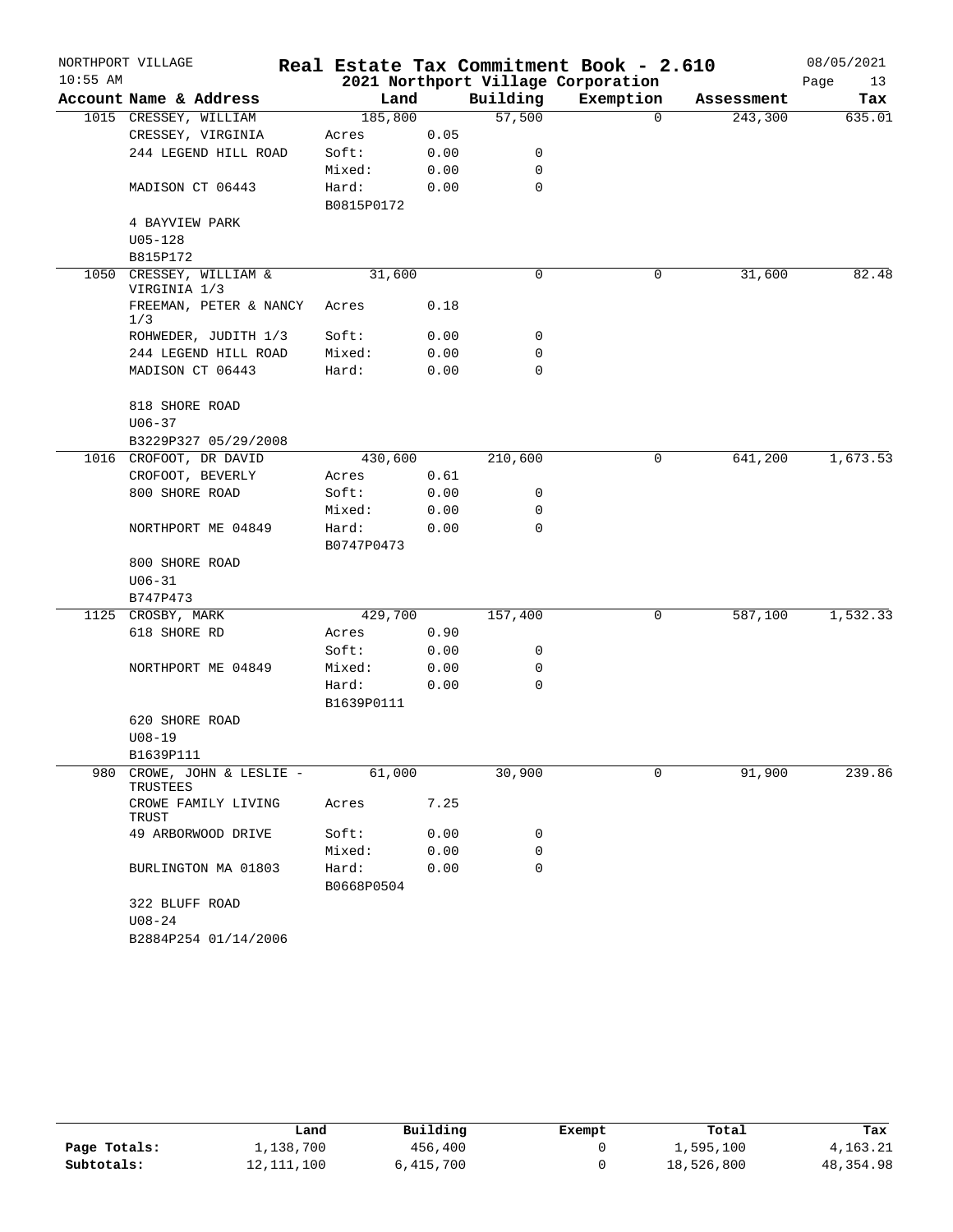|              | NORTHPORT VILLAGE                                        |                             |                             |             | Real Estate Tax Commitment Book - 2.610 |                       | 08/05/2021    |
|--------------|----------------------------------------------------------|-----------------------------|-----------------------------|-------------|-----------------------------------------|-----------------------|---------------|
| $10:55$ AM   | Account Name & Address                                   |                             |                             | Building    | 2021 Northport Village Corporation      |                       | 14<br>Page    |
|              | 1018 CROWE, JOHN & M LESLIE                              | 149,600                     | Land                        | 142,000     | Exemption<br>$\Omega$                   | Assessment<br>291,600 | Tax<br>761.08 |
|              | TRUSTEES<br>CROWE FAMILY LIVING                          | Acres                       | 0.15                        |             |                                         |                       |               |
|              | TRUST                                                    |                             |                             |             |                                         |                       |               |
|              | 49 ARBORWOOD DRIVE                                       | Soft:                       | 0.00                        | 0           |                                         |                       |               |
|              | BURLINGTON MA 01803                                      | Mixed:<br>Hard:             | 0.00<br>0.00                | 0<br>0      |                                         |                       |               |
|              | 23 ROGERS LANE                                           |                             |                             |             |                                         |                       |               |
|              | $U05 - 004$                                              |                             |                             |             |                                         |                       |               |
|              | B2861P239 10/26/2005                                     |                             |                             |             |                                         |                       |               |
|              | 1028 CROWLEY, MARGORIE                                   | 149,600                     |                             | 66,600      | 0                                       | 216,200               | 564.28        |
|              | 13 GRIFFIN STREET                                        | Acres                       | 0.15                        |             |                                         |                       |               |
|              |                                                          | Soft:                       | 0.00                        | 0           |                                         |                       |               |
|              | NORTHPORT ME 04849                                       | Mixed:                      | 0.00                        | 0           |                                         |                       |               |
|              |                                                          | Hard:<br>B1797P0297         | 0.00                        | $\mathbf 0$ |                                         |                       |               |
|              | 13 GRIFFIN STREET                                        |                             |                             |             |                                         |                       |               |
|              | $U05 - 073$                                              |                             |                             |             |                                         |                       |               |
|              | B1797P297                                                |                             |                             |             |                                         |                       |               |
| 1227         | CYNTHIA A LERETTE &<br>CHARLES W LERETTE<br>LIVING TRUST | 81,200                      |                             | 108,000     | 0                                       | 189,200               | 493.81        |
|              | CYNTHIA A & CHARLES W<br>LERETTE-TRUSTEES                | Acres                       | 1.49                        |             |                                         |                       |               |
|              | 580 BLUFF ROAD                                           | Soft:                       | 0.00                        | 0           |                                         |                       |               |
|              | NORTHPORT ME 04849                                       | Mixed:                      | 0.00                        | 0           |                                         |                       |               |
|              |                                                          | Hard:                       | 0.00                        | $\mathbf 0$ |                                         |                       |               |
|              | 580 BLUFF ROAD                                           |                             |                             |             |                                         |                       |               |
|              | $U04 - 24 - A$                                           |                             |                             |             |                                         |                       |               |
|              | B4631P136 03/10/2021                                     |                             |                             |             |                                         |                       |               |
|              | 1143 DEANGELIS, DOUGLAS J                                | 188,800                     |                             | 57,700      | 0                                       | 246,500               | 643.37        |
|              | 110 HAY STREET                                           | Acres                       | 0.09                        |             |                                         |                       |               |
|              |                                                          | Soft:                       | 0.00                        | 0           |                                         |                       |               |
|              | NEWBURY MA 01951 1613                                    | Mixed:                      | 0.00                        | 0           |                                         |                       |               |
|              |                                                          | Hard:<br>B3233 P332 6/26/08 | 0.00                        | 0           |                                         |                       |               |
|              | 14 AUDITORIUM PARK                                       |                             |                             |             |                                         |                       |               |
|              | U05-175                                                  |                             |                             |             |                                         |                       |               |
|              | B3233P332 06/26/2008                                     |                             |                             |             |                                         |                       |               |
|              | 1144 DEANGELIS, DOUGLAS J                                | 67,500                      |                             | 0           | 0                                       | 67,500                | 176.18        |
|              | 110 HAY STREET                                           | Acres                       | 0.01                        |             |                                         |                       |               |
|              |                                                          | Soft:                       | 0.00                        | 0           |                                         |                       |               |
|              | NEWBURY MA 01951 1613                                    | Mixed:                      | 0.00                        | 0           |                                         |                       |               |
|              |                                                          | Hard:                       | 0.00<br>B2523P0189 11/07/03 | 0           |                                         |                       |               |
|              | 5 PLEASANT LANE                                          |                             |                             |             |                                         |                       |               |
|              | $U05 - 184$                                              |                             |                             |             |                                         |                       |               |
|              | B3233P332 06/26/2008                                     |                             |                             |             |                                         |                       |               |
|              | 1229 DEFRANZO, ANTHONY                                   | 145,000                     |                             | 45,600      | 0                                       | 190,600               | 497.47        |
|              | DEFRANZO, BETH ANN                                       | Acres                       | 0.04                        |             |                                         |                       |               |
|              | 490 GROVELAND STREET                                     | Soft:                       | 0.00                        | 0           |                                         |                       |               |
|              |                                                          | Mixed:                      | 0.00                        | 0           |                                         |                       |               |
|              | ABINGTON MA 02351                                        | Hard:<br>B4191P238          | 0.00                        | $\mathbf 0$ |                                         |                       |               |
|              | 31 MAIN STREET                                           |                             |                             |             |                                         |                       |               |
|              | $U05 - 027 - A$                                          |                             |                             |             |                                         |                       |               |
|              | B4191P238 08/07/2017                                     |                             |                             |             |                                         |                       |               |
|              |                                                          | Land                        | Building                    |             | Exempt                                  | Total                 | Tax           |
| Page Totals: | 781,700                                                  |                             | 419,900                     |             | 0                                       | 1,201,600             | 3,136.19      |
| Subtotals:   | 12,892,800                                               |                             | 6,835,600                   |             | 0                                       | 19,728,400            | 51,491.17     |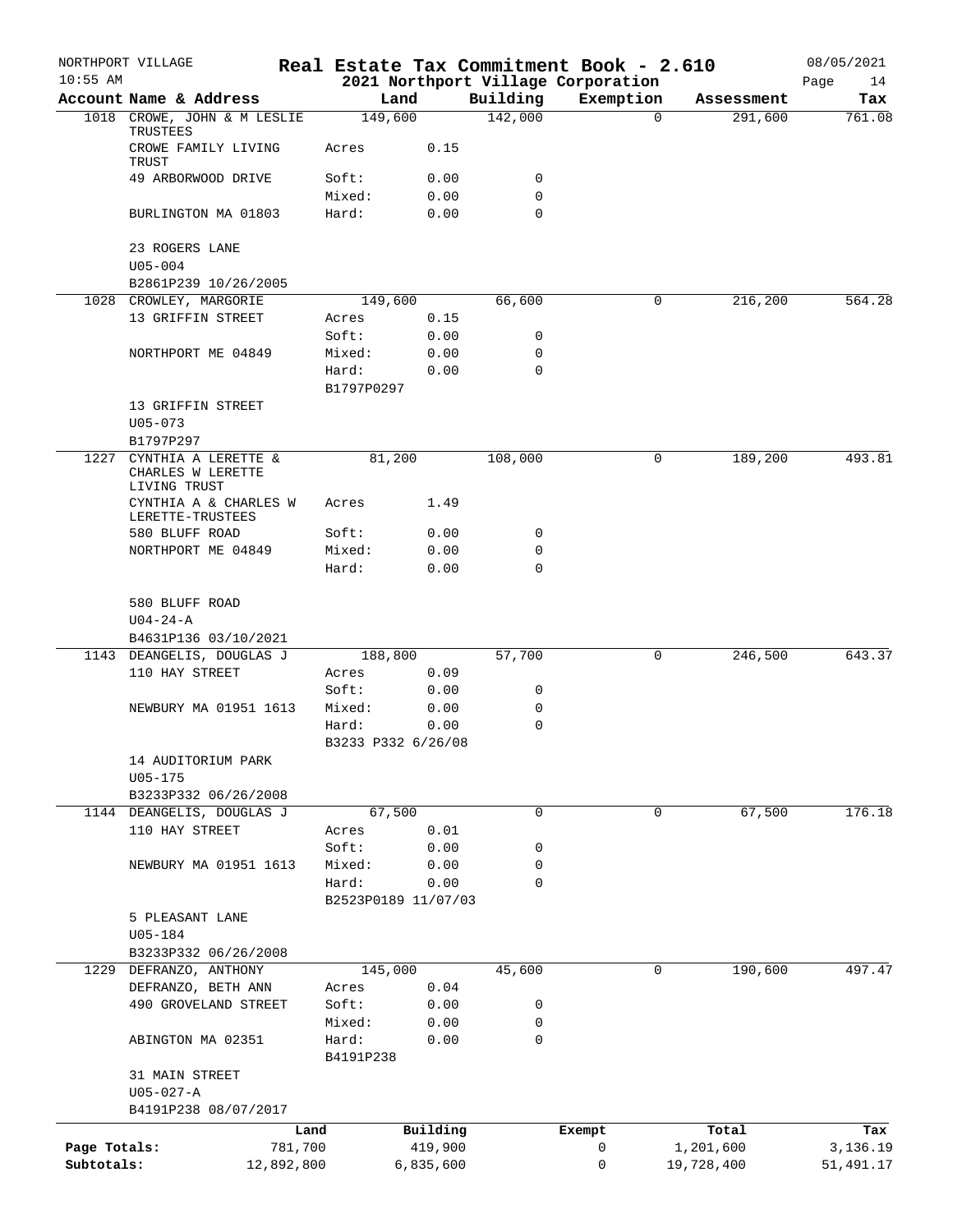|            | NORTHPORT VILLAGE                         |                     |      |          | Real Estate Tax Commitment Book - 2.610 |            | 08/05/2021 |
|------------|-------------------------------------------|---------------------|------|----------|-----------------------------------------|------------|------------|
| $10:55$ AM |                                           |                     |      |          | 2021 Northport Village Corporation      |            | Page<br>15 |
|            | Account Name & Address                    | Land                |      | Building | Exemption                               | Assessment | Tax        |
|            | 961 DESMARAIS, STEPHEN M                  | 187,800             |      | 70,900   | $\Omega$                                | 258,700    | 675.21     |
|            | DESMARAIS, LINDA S                        | Acres               | 1.00 |          |                                         |            |            |
|            | 709 Taunton Road                          | Soft:               | 0.00 | 0        |                                         |            |            |
|            |                                           | Mixed:              | 0.00 | 0        |                                         |            |            |
|            | Wilmington DE 19803                       | Hard:<br>B1556P0110 | 0.00 | 0        |                                         |            |            |
|            | 673 SHORE ROAD                            |                     |      |          |                                         |            |            |
|            | $U07 - 08$                                |                     |      |          |                                         |            |            |
|            | B1556P110                                 |                     |      |          |                                         |            |            |
|            | 1027 DIAMOND, SUSAN                       | 126,200             |      | 57,900   | 0                                       | 184,100    | 480.50     |
|            | 26 LORAINE STREET                         | Acres               | 0.03 |          |                                         |            |            |
|            |                                           | Soft:               | 0.00 | 0        |                                         |            |            |
|            | PORTLAND ME 04103                         | Mixed:              | 0.00 | 0        |                                         |            |            |
|            |                                           | Hard:               | 0.00 | $\Omega$ |                                         |            |            |
|            |                                           | B0906P0080          |      |          |                                         |            |            |
|            | 13 BROADWAY                               |                     |      |          |                                         |            |            |
|            | $U05 - 053$                               |                     |      |          |                                         |            |            |
|            | B906P80 B3764P267 05/29/2013              |                     |      |          |                                         |            |            |
| 996        | DIANE & JAMES HUNING<br>REVOCABLE TRUST   | 340,700             |      | 48,900   | 0                                       | 389,600    | 1,016.86   |
|            | HUNING, JAMES R. &<br>DIANE D. (TRUSTEES) | Acres               | 0.23 |          |                                         |            |            |
|            | 1441 RHODE ISLAND<br>AVENUE, NW           | Soft:               | 0.00 | 0        |                                         |            |            |
|            |                                           | Mixed:              | 0.00 | 0        |                                         |            |            |
|            | WASHINGTON DC 20005                       | Hard:               | 0.00 | $\Omega$ |                                         |            |            |
|            | 770 SHORE ROAD                            |                     |      |          |                                         |            |            |
|            | $U06 - 17$                                |                     |      |          |                                         |            |            |
|            | B4432P332 10/28/2019                      |                     |      |          |                                         |            |            |
| 1032       | DIANTHA C THORPE<br>REVOCABLE TRUST       | 186,500             |      | 81,300   | 0                                       | 267,800    | 698.96     |
|            | DIANTHA C<br>THORPE-TRUSTEE               | Acres               | 0.06 |          |                                         |            |            |
|            | 44 NORTH HILL ROAD                        | Soft:               | 0.00 | 0        |                                         |            |            |
|            | NORTH HAVEN CT 06473                      | Mixed:              | 0.00 | 0        |                                         |            |            |
|            |                                           | Hard:               | 0.00 | 0        |                                         |            |            |
|            | 7 BROADWAY                                |                     |      |          |                                         |            |            |
|            | $U05 - 093$                               |                     |      |          |                                         |            |            |
|            | B4485P311 04/14/2020                      |                     |      |          |                                         |            |            |
|            | 1022 DINKEL, DENNIS L                     | 145,800             |      | 48,100   | 0                                       | 193,900    | 506.08     |
|            | DINKEL, FRANCINE B                        | Acres               | 0.05 |          |                                         |            |            |
|            | 519 CLARK HILL ROAD                       | Soft:               | 0.00 | 0        |                                         |            |            |
|            |                                           | Mixed:              | 0.00 | 0        |                                         |            |            |
|            | NEW BOSTON NH 03070                       | Hard:               | 0.00 | 0        |                                         |            |            |
|            | 14 GRIFFIN STREET                         |                     |      |          |                                         |            |            |
|            | $U05 - 083$                               |                     |      |          |                                         |            |            |
|            | B2845P178 10/25/2005                      |                     |      |          |                                         |            |            |

|              | Land       | Building | Exempt | Total      | Tax       |
|--------------|------------|----------|--------|------------|-----------|
| Page Totals: | 987,000    | 307,100  |        | 1,294,100  | 3,377.61  |
| Subtotals:   | 13,879,800 | 142,700" |        | 21,022,500 | 54,868.78 |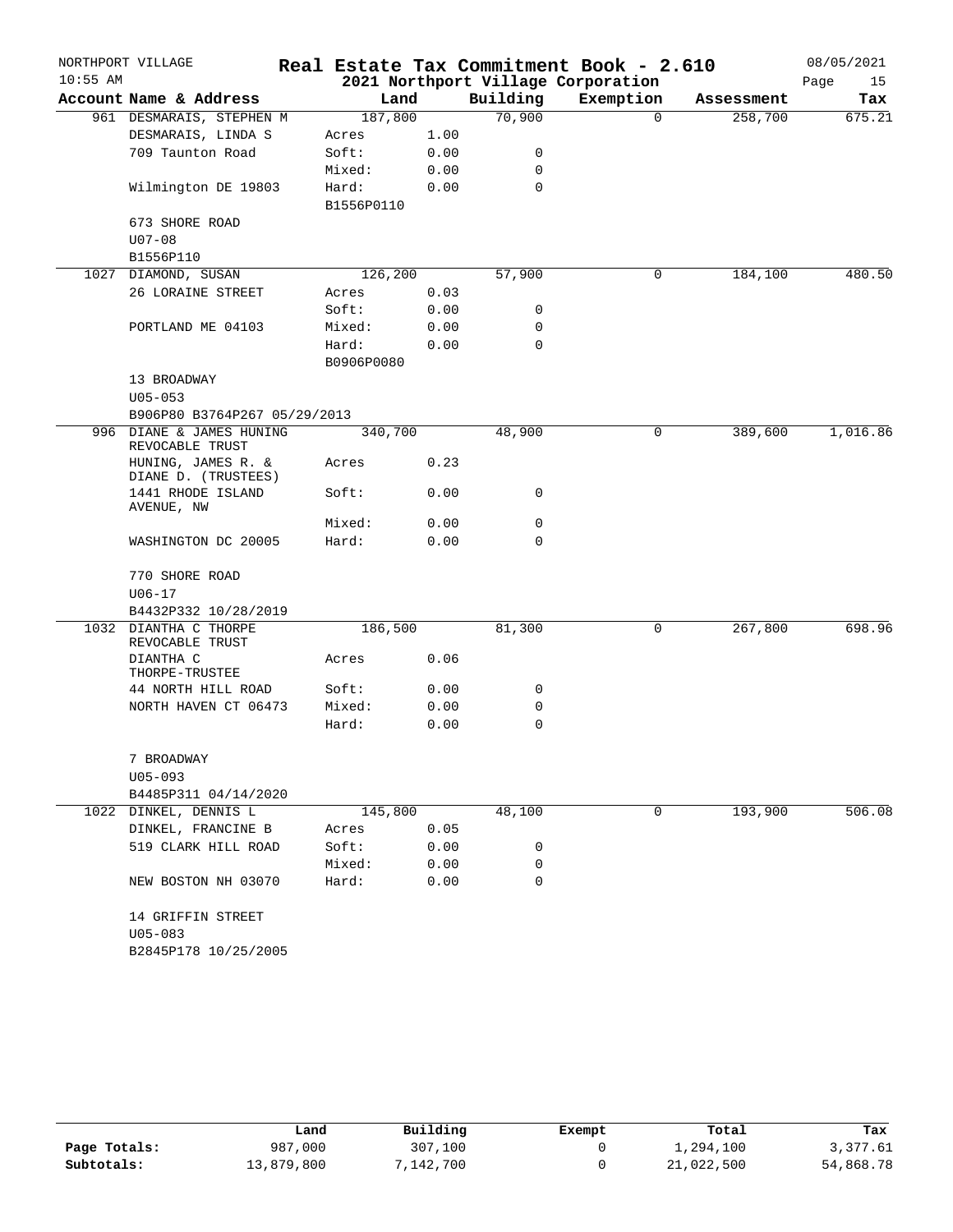|            | NORTHPORT VILLAGE                                   |                            |      |             | Real Estate Tax Commitment Book - 2.610 |            | 08/05/2021 |
|------------|-----------------------------------------------------|----------------------------|------|-------------|-----------------------------------------|------------|------------|
| $10:55$ AM |                                                     |                            |      |             | 2021 Northport Village Corporation      |            | Page<br>16 |
|            | Account Name & Address                              | Land                       |      | Building    | Exemption                               | Assessment | Tax        |
|            | 1238 DIXON, JIMMY L                                 | 172,000                    |      | 160, 500    | $\Omega$                                | 332,500    | 867.83     |
|            | DIXON, MARTHA C                                     | Acres                      | 0.42 |             |                                         |            |            |
|            | 511 Magnolia Avenue                                 | Soft:                      | 0.00 | 0           |                                         |            |            |
|            |                                                     | Mixed:                     | 0.00 | 0           |                                         |            |            |
|            | ST SIMONS ISLAND GA<br>31522                        | Hard:                      | 0.00 | 0           |                                         |            |            |
|            |                                                     | B2332P0176 11/21/02 410000 |      |             |                                         |            |            |
|            | 705 SHORE ROAD<br>$U07 - 17$                        |                            |      |             |                                         |            |            |
|            | B2332P176                                           |                            |      |             |                                         |            |            |
|            | 1240 DIXON, MARTHA C                                | 89,900                     |      | 0           | 0                                       | 89,900     | 234.64     |
|            | 511 Magnolia Avenue                                 | Acres                      | 0.23 |             |                                         |            |            |
|            |                                                     | Soft:                      | 0.00 | 0           |                                         |            |            |
|            | ST SIMONS ISLAND GA<br>31522                        | Mixed:                     | 0.00 | 0           |                                         |            |            |
|            |                                                     | Hard:<br>B2494P230         | 0.00 | 0           |                                         |            |            |
|            |                                                     |                            |      |             |                                         |            |            |
|            | 709 SHORE ROAD                                      |                            |      |             |                                         |            |            |
|            | $U07 - 18$                                          |                            |      |             |                                         |            |            |
|            | B1085P78                                            | 34,000                     |      | 82,600      |                                         | 116,600    | 304.33     |
|            | 1030 DOLBASHIAN, ANNE LIFE<br><b>ESTATE</b>         |                            |      |             | 0                                       |            |            |
|            | 46 CROSS STREET                                     | Acres                      | 1.00 |             |                                         |            |            |
|            |                                                     | Soft:                      | 0.00 | 0           |                                         |            |            |
|            | NORTHPORT Me 04849                                  | Mixed:                     | 0.00 | 0           |                                         |            |            |
|            |                                                     | Hard:                      | 0.00 | $\Omega$    |                                         |            |            |
|            |                                                     | B2892P249 01/25/2006       |      |             |                                         |            |            |
|            | 46 CROSS STREET                                     |                            |      |             |                                         |            |            |
|            | $R01 - 05$                                          |                            |      |             |                                         |            |            |
|            | B2892P249 01/25/2006                                |                            |      |             |                                         |            |            |
|            | 1033 DRINKWATER, GEORGE                             | 52,400                     |      | 34,500      | 0                                       | 86,900     | 226.81     |
|            | DRINKWATER, CHARLEEN                                | Acres                      | 6.50 |             |                                         |            |            |
|            | 1162 ATLANTIC HIGHWAY                               | Soft:                      | 0.00 | 0           |                                         |            |            |
|            |                                                     | Mixed:                     | 0.00 | 0           |                                         |            |            |
|            | NORTHPORT ME 04849                                  | Hard:<br>B1821P0216        | 0.00 | $\mathbf 0$ |                                         |            |            |
|            | 1162 ATLANTIC HIGHWAY                               |                            |      |             |                                         |            |            |
|            | $R04 - 42$                                          |                            |      |             |                                         |            |            |
|            | B1821P216 B3958P336 05/10/2015 B3955P303 04/27/2015 |                            |      |             |                                         |            |            |
|            | 1672 DUBROW, DONNA (TRUSTEE)                        | 78,500                     |      | 175,100     | 0                                       | 253,600    | 661.90     |
|            | DONNA P. DUBROW<br>REVOCABLE TRUST OF 2001          | Acres                      | 0.24 |             |                                         |            |            |
|            | 814 SHORE ROAD                                      | Soft:                      | 0.00 | 0           |                                         |            |            |
|            |                                                     | Mixed:                     | 0.00 | $\Omega$    |                                         |            |            |
|            | NORTHPORT ME 04849                                  | Hard:                      | 0.00 | $\Omega$    |                                         |            |            |
|            |                                                     | B2908P139 03/21/2006       |      |             |                                         |            |            |
|            | 809 SHORE ROAD<br>U06-34A                           |                            |      |             |                                         |            |            |
|            | B4363P246 03/25/2019                                |                            |      |             |                                         |            |            |
|            |                                                     |                            |      |             |                                         |            |            |

|              | Land       | Building | Exempt | Total      | Tax         |
|--------------|------------|----------|--------|------------|-------------|
| Page Totals: | 426,800    | 452,700  |        | 879,500    | 2,295.51    |
| Subtotals:   | 14,306,600 | ,595,400 |        | 21,902,000 | 57, 164, 29 |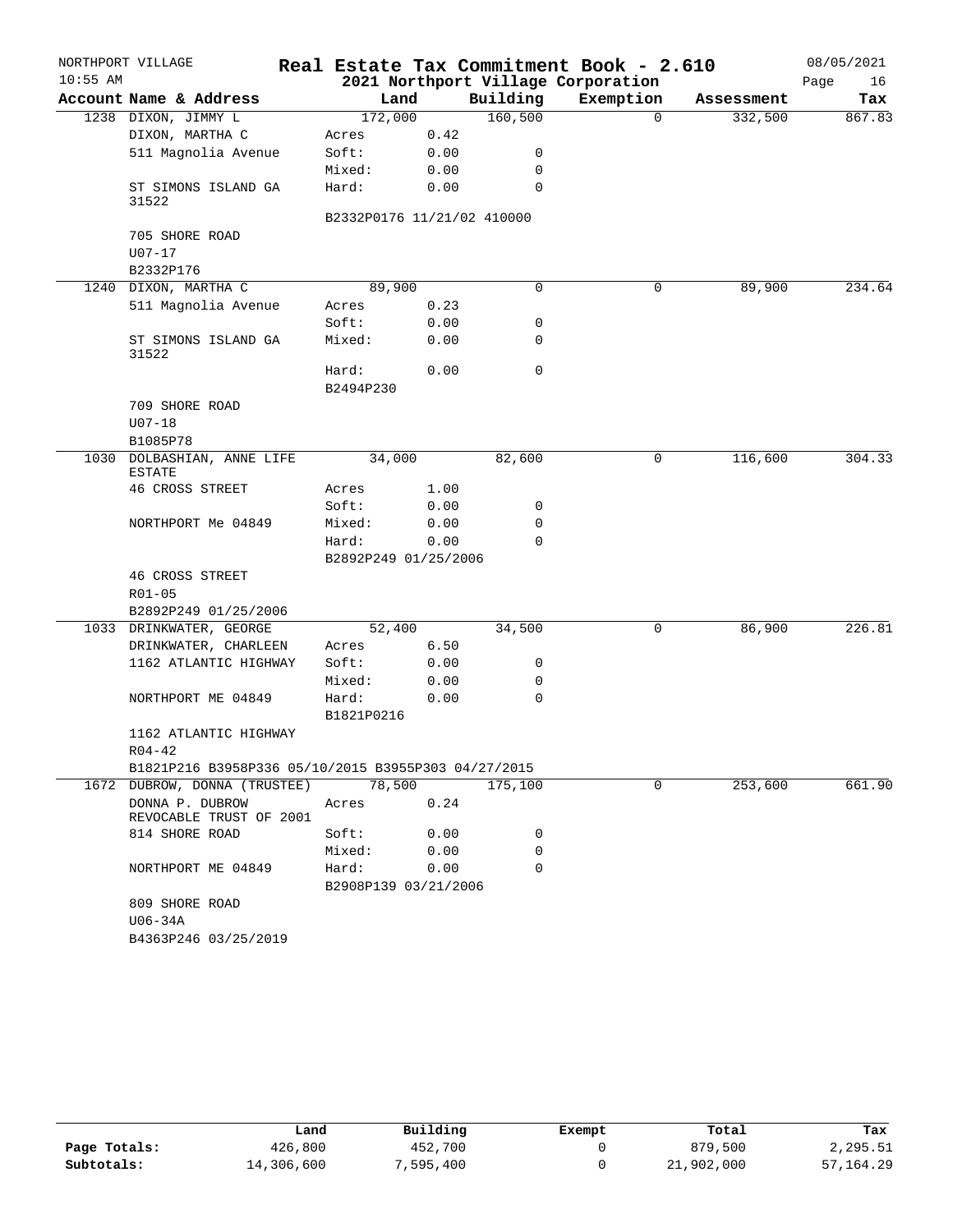|              | NORTHPORT VILLAGE                                                                         |            |                    |           |          | Real Estate Tax Commitment Book - 2.610 |            |            | 08/05/2021 |
|--------------|-------------------------------------------------------------------------------------------|------------|--------------------|-----------|----------|-----------------------------------------|------------|------------|------------|
| $10:55$ AM   |                                                                                           |            |                    |           |          | 2021 Northport Village Corporation      |            |            | Page<br>17 |
|              | Account Name & Address                                                                    |            | Land               |           | Building | Exemption                               |            | Assessment | Tax        |
|              | 1055 DUBROW, DONNA P<br>(TRUSTEE)                                                         |            | 732,000            |           | 347,600  |                                         | $\Omega$   | 1,079,600  | 2,817.76   |
|              | DONNA P. DUBROW<br>REVOCABLE TRUST OF 2001                                                |            | Acres              | 1.70      |          |                                         |            |            |            |
|              | 814 SHORE ROAD                                                                            |            | Soft:              | 0.00      | 0        |                                         |            |            |            |
|              |                                                                                           |            | Mixed:             | 0.00      | 0        |                                         |            |            |            |
|              | NORTHPORT ME 04849                                                                        |            | Hard:              | 0.00      | $\Omega$ |                                         |            |            |            |
|              |                                                                                           |            | B1976P0142         |           |          |                                         |            |            |            |
|              | 814 SHORE ROAD<br>$U06 - 33$                                                              |            |                    |           |          |                                         |            |            |            |
|              | B1976P142 B4363P244 04/11/2019 B4363P246 03/25/2019                                       |            |                    |           |          |                                         |            |            |            |
|              | 1063 DUBROW, ETHAN                                                                        |            | 628,700            |           | 232,300  |                                         | 0          | 861,000    | 2,247.21   |
|              | DUBROW, SUZANNE RICO                                                                      |            | Acres              | 2.00      |          |                                         |            |            |            |
|              | 29 TALL OAKS DRIVE                                                                        |            | Soft:              | 0.00      | 0        |                                         |            |            |            |
|              |                                                                                           |            | Mixed:             | 0.00      | 0        |                                         |            |            |            |
|              | NORTHPORT ME 04849                                                                        |            | Hard:<br>B4087P136 | 0.00      | 0        |                                         |            |            |            |
|              | 29 TALL OAKS DRIVE                                                                        |            |                    |           |          |                                         |            |            |            |
|              | $U04 - 04$                                                                                |            |                    |           |          |                                         |            |            |            |
|              | B4087P136 08/08/2016                                                                      |            |                    |           |          |                                         |            |            |            |
|              | 1200 DUBROW, ETHAN                                                                        |            | 104,500            |           | 59,400   |                                         | 0          | 163,900    | 427.78     |
|              | DUBROW, SUZANNE                                                                           |            | Acres              | 0.44      |          |                                         |            |            |            |
|              | 29 TALL OAKS DRIVE                                                                        |            | Soft:              | 0.00      | 0        |                                         |            |            |            |
|              |                                                                                           |            | Mixed:             | 0.00      | 0        |                                         |            |            |            |
|              | NORTHPORT ME 04849                                                                        |            | Hard:              | 0.00      | $\Omega$ |                                         |            |            |            |
|              |                                                                                           |            | B.3915 P.071       |           |          |                                         |            |            |            |
|              | 805 SHORE ROAD                                                                            |            |                    |           |          |                                         |            |            |            |
|              | $U06 - 34$                                                                                |            |                    |           |          |                                         |            |            |            |
|              | B3226P327 06/11/2008 B3915P71 11/06/2014                                                  |            |                    |           |          |                                         |            |            |            |
|              | 1471 DUGAN, BARBARA J                                                                     |            | 120,000            |           | 66,200   |                                         | 0          | 186,200    | 485.98     |
|              | PITCAIRN, JAN DUGAN                                                                       |            |                    |           |          |                                         |            |            |            |
|              | 161 GREEN ST.                                                                             |            |                    |           |          |                                         |            |            |            |
|              | ANNAPOLIS MD 21401                                                                        |            |                    |           |          |                                         |            |            |            |
|              |                                                                                           |            | B1980P0079         |           |          |                                         |            |            |            |
|              | 1 BROADWAY                                                                                |            |                    |           |          |                                         |            |            |            |
|              | $U05 - 105 - 3$                                                                           |            |                    |           |          |                                         |            |            |            |
|              | B1980P79 B3708P285 10/23/2012 B4228P38 11/30/2017                                         |            |                    |           |          |                                         |            |            |            |
|              | 1035 DUGGAN, THOMAS                                                                       |            | 407,000            |           | 125,200  |                                         | 0          | 532,200    | 1,389.04   |
|              | DUGGAN, JANET                                                                             |            | Acres              | 0.06      |          |                                         |            |            |            |
|              | 15 NORTH WAY                                                                              |            | Soft:              | 0.00      | 0        |                                         |            |            |            |
|              |                                                                                           |            | Mixed:             | 0.00      | 0        |                                         |            |            |            |
|              | CHAPPAQUA NY 10514                                                                        |            | Hard:              | 0.00      | 0        |                                         |            |            |            |
|              |                                                                                           |            | B0814P0915         |           |          |                                         |            |            |            |
|              | 1 PARK ROW                                                                                |            |                    |           |          |                                         |            |            |            |
|              | U05-197                                                                                   |            |                    |           |          |                                         |            |            |            |
|              | B814P915                                                                                  |            |                    |           |          |                                         |            |            |            |
|              | 990 DURKEE, MICHAEL A                                                                     |            | 58,800             |           | 60,300   |                                         | 0          | 119,100    | 310.85     |
|              | DURKEE, LINDA                                                                             |            | Acres              | 1.40      |          |                                         |            |            |            |
|              | 514 BLUFF RD                                                                              |            | Soft:              | 0.00      | 0        |                                         |            |            |            |
|              |                                                                                           |            | Mixed:             | 0.00      | 0        |                                         |            |            |            |
|              | NORTHPORT ME 04845                                                                        |            | Hard:              | 0.00      | 0        |                                         |            |            |            |
|              |                                                                                           |            | B1341P0137         |           |          |                                         |            |            |            |
|              | 514 BLUFF ROAD                                                                            |            | B3870P0288         |           |          |                                         |            |            |            |
|              | $U05 - 020$<br>B1341P137 B3762P65 05/17/2013 B3870P288 06/16/2014<br>B3909P284 10/12/2014 |            |                    |           |          |                                         |            |            |            |
|              |                                                                                           |            |                    |           |          |                                         |            |            |            |
|              |                                                                                           | Land       |                    | Building  |          | Exempt                                  | Total      |            | Tax        |
| Page Totals: |                                                                                           | 2,051,000  |                    | 891,000   |          | 0                                       | 2,942,000  |            | 7,678.62   |
| Subtotals:   |                                                                                           | 16,357,600 |                    | 8,486,400 |          | 0                                       | 24,844,000 |            | 64,842.91  |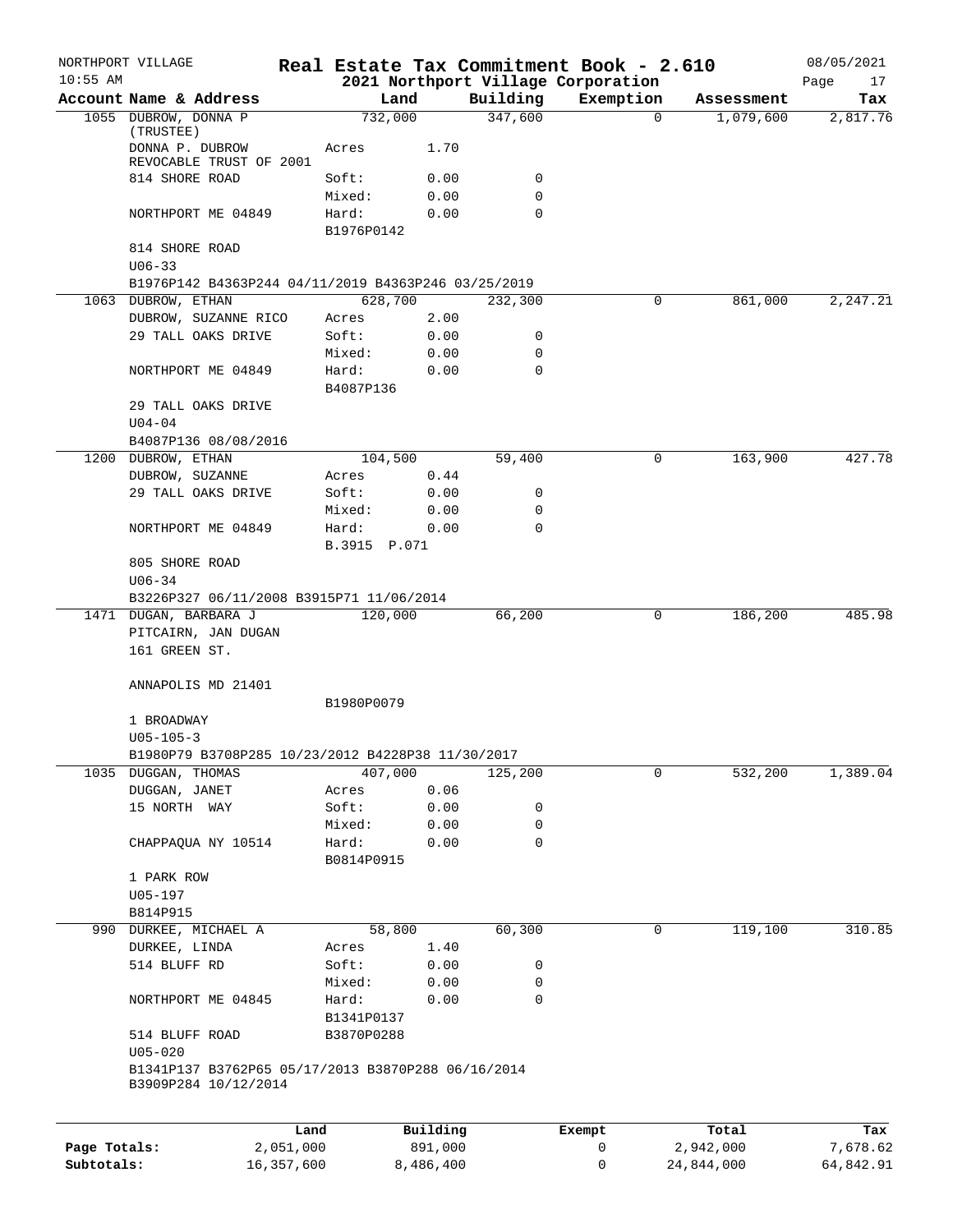|              | NORTHPORT VILLAGE                   |                    |                     |             | Real Estate Tax Commitment Book - 2.610 |                    | 08/05/2021      |
|--------------|-------------------------------------|--------------------|---------------------|-------------|-----------------------------------------|--------------------|-----------------|
| $10:55$ AM   | Account Name & Address              | Land               |                     | Building    | 2021 Northport Village Corporation      | Assessment         | 18<br>Page      |
|              | 1244 DUSO, HEIDI                    | 70,400             |                     | 78,500      | Exemption<br>$\Omega$                   | 148,900            | Tax<br>388.63   |
|              | 763 SHORE ROAD                      | Acres              | 0.19                |             |                                         |                    |                 |
|              |                                     | Soft:              | 0.00                | 0           |                                         |                    |                 |
|              | NORTHPORT ME 04849 4218             | Mixed:             | 0.00                | 0           |                                         |                    |                 |
|              |                                     | Hard:              | 0.00                | 0           |                                         |                    |                 |
|              |                                     | B1590P0115         |                     |             |                                         |                    |                 |
|              | 763 SHORE ROAD                      |                    |                     |             |                                         |                    |                 |
|              | $U06 - 13$                          |                    |                     |             |                                         |                    |                 |
|              | B4120P218 11/18/2016                |                    |                     |             |                                         |                    |                 |
| 1038         | DYER, MARILYN & WARREN-             | 147,300            |                     | 28,600      | 0                                       | 175,900            | 459.10          |
|              | TRUSTEES                            |                    |                     |             |                                         |                    |                 |
|              | OF THE DYER FAMILY<br>NOMINEE TRUST | Acres              | 0.07                |             |                                         |                    |                 |
|              | 140 WEST MAIN ST.                   | Soft:              | 0.00                | 0           |                                         |                    |                 |
|              |                                     | Mixed:             | 0.00                | 0           |                                         |                    |                 |
|              | WELLFLEET MA 02667                  | Hard:              | 0.00                | $\mathbf 0$ |                                         |                    |                 |
|              |                                     | B1260P0244         |                     |             |                                         |                    |                 |
|              | 19 BROADWAY                         | B3568P165          |                     |             |                                         |                    |                 |
|              | $U05 - 056$                         |                    |                     |             |                                         |                    |                 |
|              | B3568P165 07/18/2011                |                    |                     |             |                                         |                    |                 |
|              | 1037 DYER, MARILYN &                | 149,600            |                     | 43,100      | 0                                       | 192,700            | 502.95          |
|              | WARREN-TRUSTEES                     |                    |                     |             |                                         |                    |                 |
|              | OF THE DYER FAMILY                  | Acres              | 0.14                |             |                                         |                    |                 |
|              | NOMINEE TRUST<br>140 WEST MAIN ST.  | Soft:              | 0.00                | 0           |                                         |                    |                 |
|              |                                     | Mixed:             | 0.00                | 0           |                                         |                    |                 |
|              | WELLFLEET MA 02667                  | Hard:              | 0.00                | 0           |                                         |                    |                 |
|              |                                     | B1260P0242         |                     |             |                                         |                    |                 |
|              | 15 BROADWAY                         | B3568P163          |                     |             |                                         |                    |                 |
|              | $U05 - 054$                         |                    |                     |             |                                         |                    |                 |
|              | B3568P163 07/18/2011                |                    |                     |             |                                         |                    |                 |
|              | 1039 DYKSTRA II, JOHN R.,           | 305,800            |                     | 39,500      | 0                                       | 345,300            | 901.23          |
|              | 9 PARK ROW                          | Acres              | 0.05                |             |                                         |                    |                 |
|              |                                     | Soft:              | 0.00                | 0           |                                         |                    |                 |
|              | NORTHPORT ME 04849                  | Mixed:             | 0.00                | 0           |                                         |                    |                 |
|              |                                     | Hard:              | 0.00                | $\mathbf 0$ |                                         |                    |                 |
|              |                                     | B1155P0307         |                     |             |                                         |                    |                 |
|              | 9 PARK ROW                          |                    |                     |             |                                         |                    |                 |
|              | $U05 - 193$                         |                    |                     |             |                                         |                    |                 |
|              | B1155P307                           |                    |                     |             |                                         |                    |                 |
|              | 1047 EASTTY, WILLIAM J              | 57,000             |                     | 56,900      | $\mathbf 0$                             | 113,900            | 297.28          |
|              | EASTTY, DIANA G                     | Acres              | 0.12                |             |                                         |                    |                 |
|              | 1 MARGAUXS WAY                      | Soft:              | 0.00                | 0           |                                         |                    |                 |
|              |                                     | Mixed:             | 0.00                | 0           |                                         |                    |                 |
|              | NORFOLK MA 02056                    | Hard:              | 0.00                | 0           |                                         |                    |                 |
|              |                                     | B2664P190          | 09/15/2004          |             |                                         |                    |                 |
|              | 753 SHORE ROAD                      |                    |                     |             |                                         |                    |                 |
|              | $U06 - 04$                          |                    |                     |             |                                         |                    |                 |
|              | B3580P206 09/07/2011                |                    |                     |             |                                         |                    |                 |
| 1071         | EATON, THOMAS N.                    | 147,300            |                     | 102,000     | 0                                       | 249,300            | 650.67          |
|              | EATON, ANNE K.                      | Acres              | 0.07                |             |                                         |                    |                 |
|              | 8636 SEAWARD LANE                   | Soft:              | 0.00                | 0           |                                         |                    |                 |
|              |                                     | Mixed:             | 0.00                | 0           |                                         |                    |                 |
|              | INDIANAPOLIS IN 46256               | Hard:              | 0.00                | 0           |                                         |                    |                 |
|              |                                     | B2238P285 4/02 57K |                     |             |                                         |                    |                 |
|              | 6 GRIFFIN STREET                    |                    |                     |             |                                         |                    |                 |
|              | $U05 - 080$                         |                    |                     |             |                                         |                    |                 |
|              | B4387P57 06/19/2019                 |                    |                     |             |                                         |                    |                 |
|              |                                     |                    |                     |             |                                         |                    |                 |
| Page Totals: | Land<br>877,400                     |                    | Building<br>348,600 |             | Exempt<br>0                             | Total<br>1,226,000 | Tax<br>3,199.86 |
| Subtotals:   | 17,235,000                          |                    | 8,835,000           |             | 0                                       | 26,070,000         | 68,042.77       |
|              |                                     |                    |                     |             |                                         |                    |                 |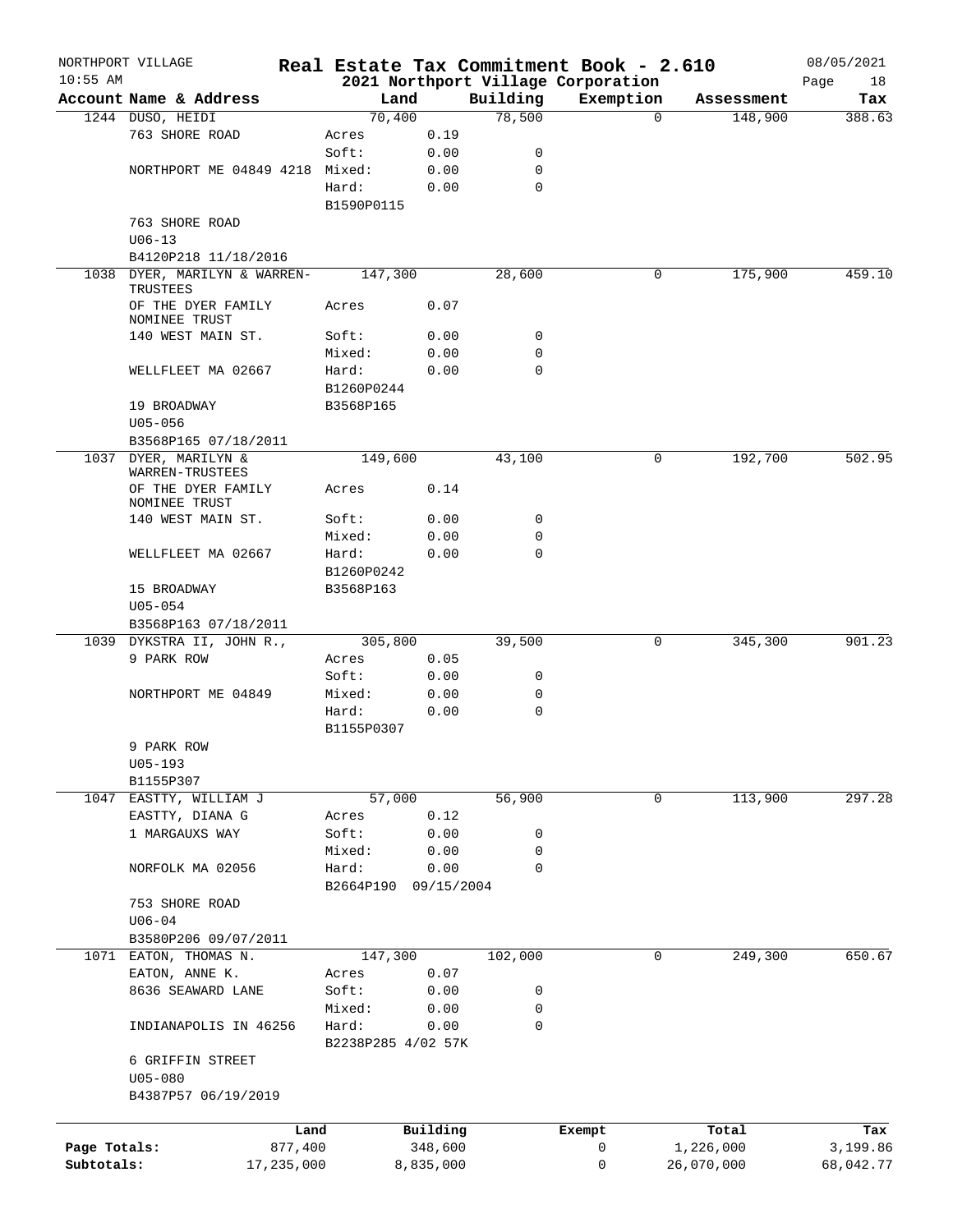| $10:55$ AM   | NORTHPORT VILLAGE                                |            |                     |           |                               | Real Estate Tax Commitment Book - 2.610<br>2021 Northport Village Corporation |                        | 08/05/2021<br>Page<br>19 |
|--------------|--------------------------------------------------|------------|---------------------|-----------|-------------------------------|-------------------------------------------------------------------------------|------------------------|--------------------------|
|              | Account Name & Address                           |            | Land                |           | Building                      | Exemption                                                                     | Assessment             | Tax                      |
|              | 1041 EINSTEIN, MAUREEN                           |            | 185,800             |           | 129,200                       |                                                                               | $\Omega$<br>315,000    | 822.15                   |
|              | EINSTEIN, FREDERICK<br>BLAIR                     |            | Acres               | 0.05      |                               |                                                                               |                        |                          |
|              | PO BOX 353                                       |            | Soft:               | 0.00      | 0                             |                                                                               |                        |                          |
|              |                                                  |            | Mixed:              | 0.00      | 0                             |                                                                               |                        |                          |
|              | BELFAST ME 04915                                 |            | Hard:               | 0.00      | $\mathbf 0$                   |                                                                               |                        |                          |
|              | 20 RUGGLES PARK<br>U05-144                       |            |                     |           |                               |                                                                               |                        |                          |
|              | B2844P266 10/21/2005 B3849P184 03/07/2014        |            |                     |           |                               |                                                                               |                        |                          |
| 1043         | ELDRIDGE, CHRISTOPHER<br>МH                      |            | 349,100             |           | 221,600                       |                                                                               | 0<br>570,700           | 1,489.53                 |
|              | *ELDRIDGE, GERTRUDE                              |            | Acres               | 0.46      |                               |                                                                               |                        |                          |
|              | 16 BAYSIDE ROAD                                  |            | Soft:               | 0.00      | 0                             |                                                                               |                        |                          |
|              | NORTHPORT ME 04849                               |            | Mixed:              | 0.00      | 0                             |                                                                               |                        |                          |
|              |                                                  |            | Hard:               | 0.00      | $\mathbf 0$                   |                                                                               |                        |                          |
|              |                                                  |            | B1759P0263          |           |                               |                                                                               |                        |                          |
|              | 16 BAYSIDE ROAD                                  |            | B1987P179           |           |                               |                                                                               |                        |                          |
|              | $U04 - 08$                                       |            |                     |           |                               |                                                                               |                        |                          |
|              | B1759P263                                        |            |                     |           |                               |                                                                               |                        |                          |
|              | 1450 ELDRIDGE, GERTRUDE                          |            | 53,100              |           | 5,700                         |                                                                               | 58,800<br>0            | 153.47                   |
|              | 16 BAYSIDE RD                                    |            | Acres               | 0.54      |                               |                                                                               |                        |                          |
|              |                                                  |            | Soft:               | 0.00      | 0                             |                                                                               |                        |                          |
|              | NORTHPORT ME 04849                               |            | Mixed:              | 0.00      | 0                             |                                                                               |                        |                          |
|              |                                                  |            | Hard:               | 0.00      | $\mathbf 0$                   |                                                                               |                        |                          |
|              |                                                  |            | B1884P0149          |           |                               |                                                                               |                        |                          |
|              | 16 BAYSIDE ROAD                                  |            | B2138P052           |           |                               |                                                                               |                        |                          |
|              |                                                  |            |                     |           |                               |                                                                               |                        |                          |
|              | $U04 - 08 - A$<br>B1884P149                      |            |                     |           |                               |                                                                               |                        |                          |
| 1110         | ELIZABETH MANNER DUNN                            |            | 322,800             |           | 60,700                        |                                                                               | 0<br>383,500           | 1,000.94                 |
|              | REVOCABLE LIVING TRUST<br>DUNN, ELIZABETH MANNER |            | Acres               | 0.09      |                               |                                                                               |                        |                          |
|              | (TRUSTEE)                                        |            |                     |           |                               |                                                                               |                        |                          |
|              | 922 WOODVIEW ROAD                                |            | Soft:               | 0.00      | 0                             |                                                                               |                        |                          |
|              |                                                  |            | Mixed:              | 0.00      | 0                             |                                                                               |                        |                          |
|              | BRIELLE NJ 08730                                 |            | Hard:<br>B1320P0311 | 0.00      | 0                             |                                                                               |                        |                          |
|              | 1 AUDITORIUM PARK                                |            |                     |           |                               |                                                                               |                        |                          |
|              | $U05 - 167$                                      |            |                     |           |                               |                                                                               |                        |                          |
|              | B4421P40 09/23/2019                              |            |                     |           |                               |                                                                               |                        |                          |
|              | 1277 ELLINGSON, GLENN E                          |            | 425,300             |           | 120,000                       |                                                                               | $\mathbf 0$<br>545,300 | 1,423.23                 |
|              | ELLINGSON, LAURA L                               |            | Acres               | 3.51      |                               |                                                                               |                        |                          |
|              | 450 SOUTH 13TH STREET                            |            | Soft:               | 0.00      | 0                             |                                                                               |                        |                          |
|              |                                                  |            | Mixed:              | 0.00      | 0                             |                                                                               |                        |                          |
|              | SAN JOSE CA 95112                                |            | Hard:               | 0.00      | 0                             |                                                                               |                        |                          |
|              |                                                  |            |                     |           | B1799P0121 B3294P297 B3513P55 |                                                                               |                        |                          |
|              | 37 TALL OAKS DRIVE                               |            |                     |           |                               |                                                                               |                        |                          |
|              | $U04 - 05$                                       |            |                     |           |                               |                                                                               |                        |                          |
|              | B4527P165 07/29/2020                             |            |                     |           |                               |                                                                               |                        |                          |
| 1141         | ELLIOTT, LINDA D                                 |            | 147,300             |           | 59,000                        |                                                                               | 206, 300<br>0          | 538.44                   |
|              | 21 BROADWAY                                      |            | Acres               | 0.07      |                               |                                                                               |                        |                          |
|              |                                                  |            | Soft:               | 0.00      | 0                             |                                                                               |                        |                          |
|              | NORTHPORT ME 04849                               |            | Mixed:              | 0.00      | 0                             |                                                                               |                        |                          |
|              |                                                  |            | Hard:               | 0.00      | $\mathbf 0$                   |                                                                               |                        |                          |
|              |                                                  |            | B2680P0157          |           |                               |                                                                               |                        |                          |
|              |                                                  |            |                     |           |                               |                                                                               |                        |                          |
|              | 21 BROADWAY                                      |            |                     |           |                               |                                                                               |                        |                          |
|              | $U05 - 057$                                      |            |                     |           |                               |                                                                               |                        |                          |
|              | B4556P53 09/21/2020                              |            |                     |           |                               |                                                                               |                        |                          |
|              |                                                  |            |                     |           |                               |                                                                               |                        |                          |
|              |                                                  | Land       |                     | Building  |                               | Exempt                                                                        | Total                  | Tax                      |
| Page Totals: |                                                  | 1,483,400  |                     | 596,200   |                               | 0                                                                             | 2,079,600              | 5,427.76                 |
| Subtotals:   |                                                  | 18,718,400 |                     | 9,431,200 |                               | 0                                                                             | 28,149,600             | 73,470.53                |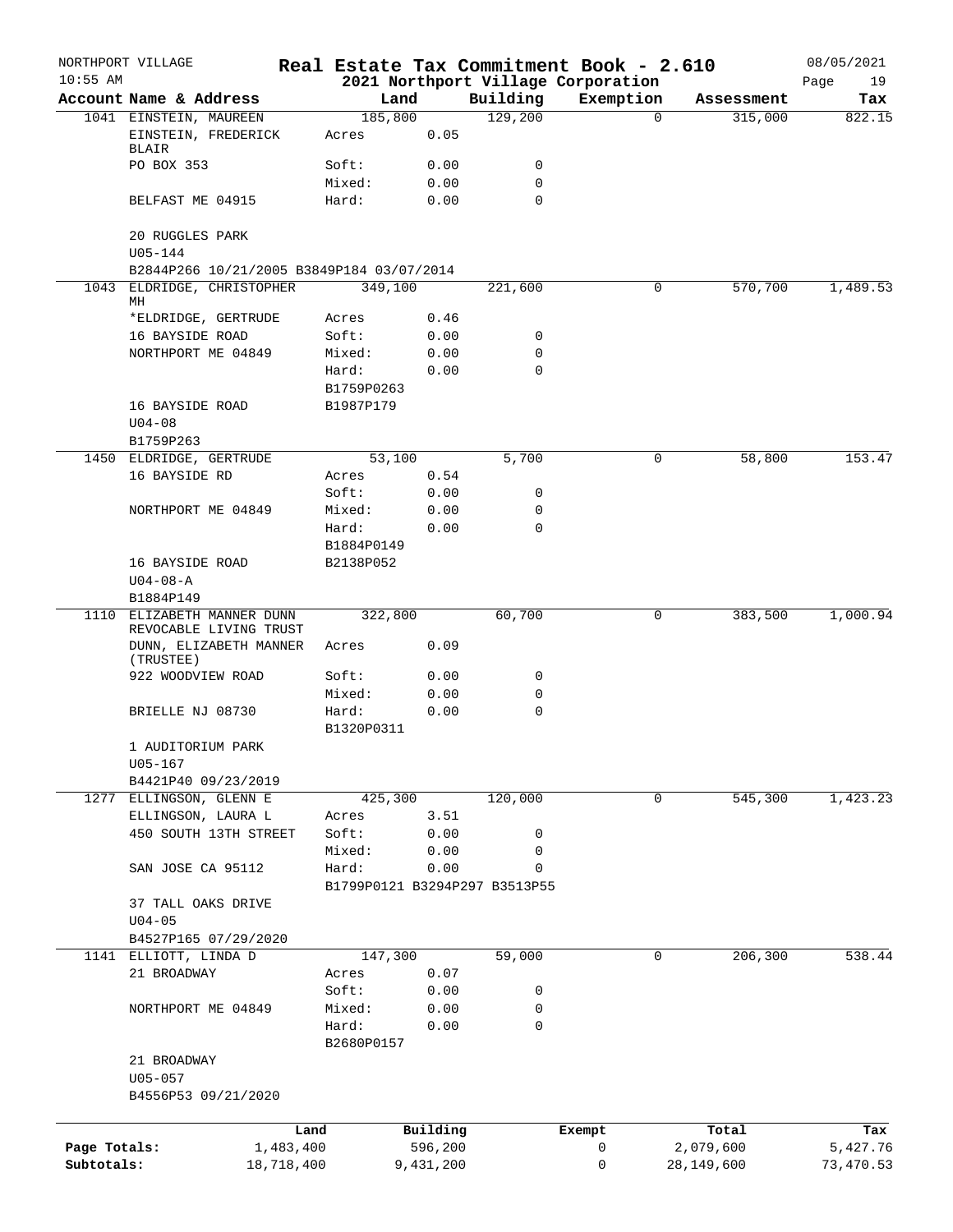|            | NORTHPORT VILLAGE                         |                          |      |             | Real Estate Tax Commitment Book - 2.610 |            | 08/05/2021 |
|------------|-------------------------------------------|--------------------------|------|-------------|-----------------------------------------|------------|------------|
| $10:55$ AM |                                           |                          |      |             | 2021 Northport Village Corporation      |            | Page<br>20 |
|            | Account Name & Address                    | Land                     |      | Building    | Exemption                               | Assessment | Tax        |
|            | 1072 ELLSWORTH, SPENCER T                 | 148,800                  |      | 68,000      | $\Omega$                                | 216,800    | 565.85     |
|            | ELLSWORTH, EMMA L                         | Acres                    | 0.09 |             |                                         |            |            |
|            | 3138 ABELL AVENUE                         | Soft:                    | 0.00 | 0           |                                         |            |            |
|            |                                           | Mixed:                   | 0.00 | 0           |                                         |            |            |
|            | BALTIMORE MD 21218                        | Hard:                    | 0.00 | $\Omega$    |                                         |            |            |
|            |                                           | 9/12/02 195000           |      |             |                                         |            |            |
|            | <b>30 GEORGE STREET</b>                   | 9/02/04 269000 (DIV)     |      |             |                                         |            |            |
|            | $U05 - 085$                               |                          |      |             |                                         |            |            |
|            | B3503P126 11/15/2010                      |                          |      |             |                                         |            |            |
|            | 1250 ELSSNER, PAUL ANDREAS                | 185,800                  |      | 70,700      | 0                                       | 256,500    | 669.47     |
|            | VON DIRKE, JUTTA C                        | Acres                    | 0.05 |             |                                         |            |            |
|            | 162 CHEROKEE ROAD                         | Soft:                    | 0.00 | 0           |                                         |            |            |
|            |                                           | Mixed:                   | 0.00 | 0           |                                         |            |            |
|            | ASHVILLE NC 28804                         | Hard:                    | 0.00 | $\Omega$    |                                         |            |            |
|            |                                           | B2280P201 1/25/02 130000 |      |             |                                         |            |            |
|            | 6 NORTH AVENUE                            |                          |      |             |                                         |            |            |
|            | $U05 - 155$                               |                          |      |             |                                         |            |            |
|            | B3809P19 10/03/2013 B3810P131 10/08/2013  |                          |      |             |                                         |            |            |
|            | 1040 FACEY, JACQUELINE                    | 148,800                  |      | 35,100      | 0                                       | 183,900    | 479.98     |
|            | FACEY, JAMES W                            | Acres                    | 0.09 |             |                                         |            |            |
|            | P O BOX 394                               | Soft:                    | 0.00 | 0           |                                         |            |            |
|            |                                           | Mixed:                   | 0.00 | 0           |                                         |            |            |
|            | GRANBY CT 06035                           | Hard:                    | 0.00 | $\mathbf 0$ |                                         |            |            |
|            |                                           | B1718P0063               |      |             |                                         |            |            |
|            | 5 MAIN STREET                             |                          |      |             |                                         |            |            |
|            | $U05 - 089$                               |                          |      |             |                                         |            |            |
|            | 1476 FARGEY, ROBERT M                     | 47,100                   |      | 242,300     | 0                                       | 289,400    | 755.33     |
|            | MILLER, TRUNDY F                          | Acres                    | 1.03 |             |                                         |            |            |
|            | 11 KELLY COVE LANE                        | Soft:                    | 0.00 | 0           |                                         |            |            |
|            |                                           | Mixed:                   | 0.00 | 0           |                                         |            |            |
|            | NORTHPORT ME 04849                        | Hard:                    | 0.00 | $\mathbf 0$ |                                         |            |            |
|            |                                           | B2039P249                |      |             |                                         |            |            |
|            | 11 KELLY COVE LANE                        |                          |      |             |                                         |            |            |
|            | $U07 - 37 - 4$                            |                          |      |             |                                         |            |            |
|            | B2039P249 B3699P339 10/24/2012            |                          |      |             |                                         |            |            |
|            | 1249 FIELD, BRYAN T                       | 76,900                   |      | 112,100     | 0                                       | 189,000    | 493.29     |
|            | FIELD, SHILO                              | Acres                    | 0.23 |             |                                         |            |            |
|            | 37746 BROOKS LANE                         | Soft:                    | 0.00 | 0           |                                         |            |            |
|            |                                           | Mixed:                   | 0.00 | 0           |                                         |            |            |
|            | PURCELLVILLE VA 20132                     | Hard:                    | 0.00 | $\Omega$    |                                         |            |            |
|            |                                           |                          |      |             |                                         |            |            |
|            | 769 SHORE ROAD                            |                          |      |             |                                         |            |            |
|            | $U06-16$                                  |                          |      |             |                                         |            |            |
|            | B3638P148 03/15/2012 B3639P244 04/03/2012 |                          |      |             |                                         |            |            |
|            | 1054 FIELD, FRANKLIN AW                   | 147,300                  |      | 95,200      | 0                                       | 242,500    | 632.92     |
|            | 33 MAIN STREET                            | Acres                    | 0.07 |             |                                         |            |            |
|            |                                           | Soft:                    | 0.00 | 0           |                                         |            |            |
|            | NORTHPORT ME 04849                        | Mixed:                   | 0.00 | 0           |                                         |            |            |
|            |                                           | Hard:                    | 0.00 | $\Omega$    |                                         |            |            |
|            |                                           | B1884P0017               |      |             |                                         |            |            |
|            | 33 MAIN STREET                            |                          |      |             |                                         |            |            |
|            | $U05 - 027 - B$                           |                          |      |             |                                         |            |            |
|            | B1884P17 B4593P69 12/28/2020              |                          |      |             |                                         |            |            |
|            |                                           |                          |      |             |                                         |            |            |
|            |                                           |                          |      |             |                                         |            |            |

|              | Land       | Building   | Exempt | Total      | Tax       |
|--------------|------------|------------|--------|------------|-----------|
| Page Totals: | 754,700    | 623,400    |        | 1,378,100  | 3,596.84  |
| Subtotals:   | 19,473,100 | 10,054,600 |        | 29,527,700 | 77,067.37 |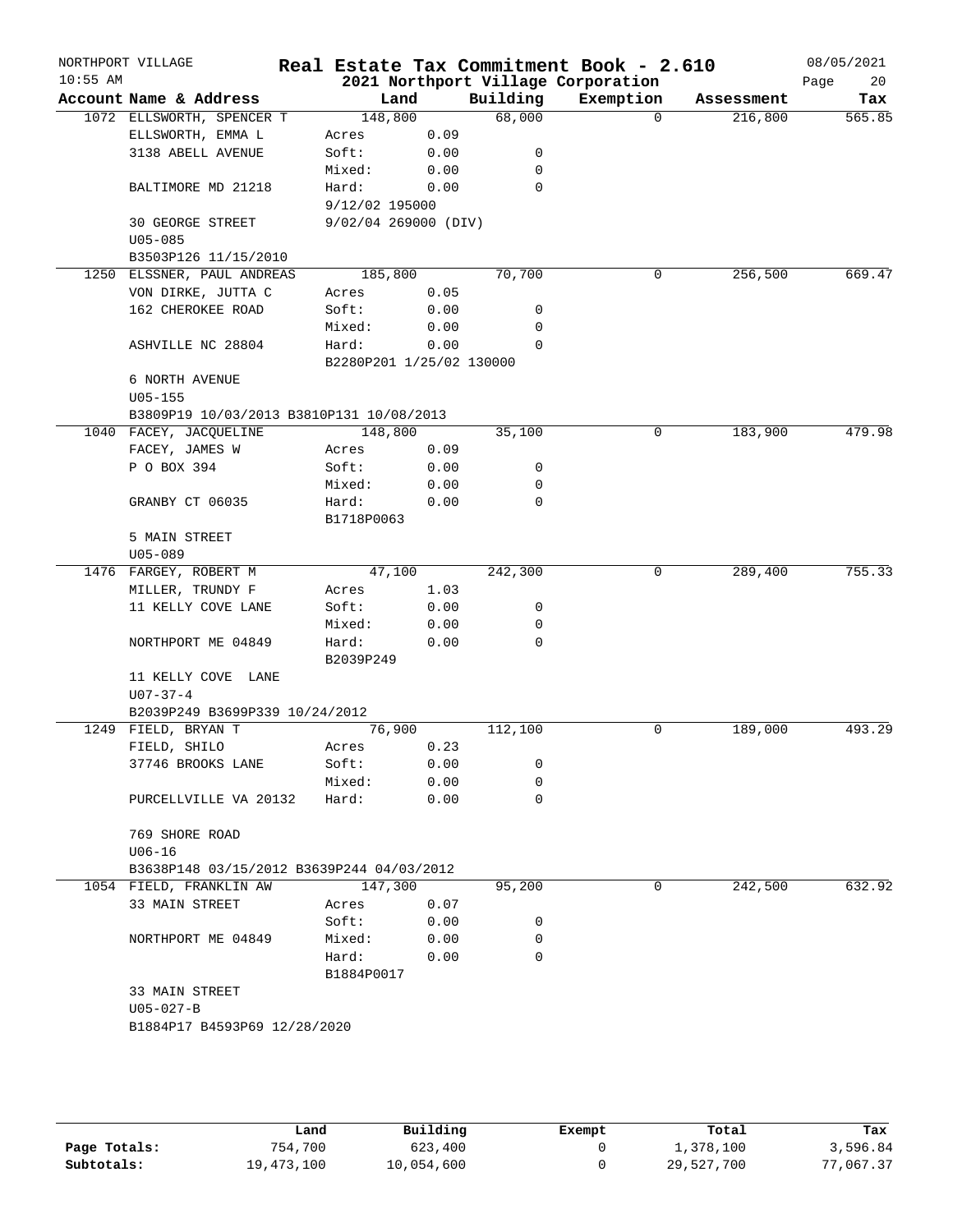| $10:55$ AM | NORTHPORT VILLAGE                        |                     |      |             | Real Estate Tax Commitment Book - 2.610<br>2021 Northport Village Corporation |            | 08/05/2021<br>Page<br>21 |
|------------|------------------------------------------|---------------------|------|-------------|-------------------------------------------------------------------------------|------------|--------------------------|
|            | Account Name & Address                   | Land                |      | Building    | Exemption                                                                     | Assessment | Tax                      |
|            | 1056 FISCHER, SHARON                     | 149,600             |      | 74,900      | $\Omega$                                                                      | 224,500    | 585.94                   |
|            | 56 BOWER STREET                          | Acres               | 0.12 |             |                                                                               |            |                          |
|            |                                          | Soft:               | 0.00 | 0           |                                                                               |            |                          |
|            | MEDFORD MA 02155                         | Mixed:              | 0.00 | 0           |                                                                               |            |                          |
|            |                                          | Hard:               | 0.00 | 0           |                                                                               |            |                          |
|            |                                          | B0831P0187          |      |             |                                                                               |            |                          |
|            | 29 GEORGE STREET                         |                     |      |             |                                                                               |            |                          |
|            | $U05 - 030$                              |                     |      |             |                                                                               |            |                          |
|            | B831P187                                 |                     |      |             |                                                                               |            |                          |
|            | 1387 FLAGG, RUTH B. FLAGG,               | 75,700              |      | 65,500      | 0                                                                             | 141,200    | 368.53                   |
|            | ROBERT H.<br>330 PINEAPPLE STREET        | Acres               | 0.51 |             |                                                                               |            |                          |
|            |                                          | Soft:               | 0.00 | 0           |                                                                               |            |                          |
|            | TARPON SPRINGS FL 34689 Mixed:           |                     | 0.00 | 0           |                                                                               |            |                          |
|            |                                          | Hard:               | 0.00 | $\mathbf 0$ |                                                                               |            |                          |
|            |                                          | B4190 P.286         |      |             |                                                                               |            |                          |
|            | 539 BLUFF ROAD                           |                     |      |             |                                                                               |            |                          |
|            | $U05 - 023$                              |                     |      |             |                                                                               |            |                          |
|            | 1058 FLEMING, SUELLYN                    | 530,700             |      | 127,500     | 0                                                                             | 658,200    | 1,717.90                 |
|            | FLEMING, JOHN J                          | Acres               | 1.59 |             |                                                                               |            |                          |
|            | 38 BROADWAY ST                           | Soft:               | 0.00 | 0           |                                                                               |            |                          |
|            |                                          |                     | 0.00 | 0           |                                                                               |            |                          |
|            |                                          | Mixed:              |      |             |                                                                               |            |                          |
|            | NORTHPORT ME 04840                       | Hard:               | 0.00 | 0           |                                                                               |            |                          |
|            |                                          | B0831P0801          |      |             |                                                                               |            |                          |
|            | 42 BROADWAY                              | B2414P299           |      |             |                                                                               |            |                          |
|            | $U04 - 18$                               |                     |      |             |                                                                               |            |                          |
|            | B831P801 B3640P181 04/13/2012            | 341,600             |      | 101,600     | $\mathbf 0$                                                                   | 443,200    | 1,156.75                 |
|            | 1186 FLEMING, SUELLYN<br>FLEMING, JOHN J |                     | 0.40 |             |                                                                               |            |                          |
|            |                                          | Acres               |      |             |                                                                               |            |                          |
|            | 38 BROADWAY ST                           | Soft:               | 0.00 | 0           |                                                                               |            |                          |
|            |                                          | Mixed:              | 0.00 | 0           |                                                                               |            |                          |
|            | NORTHPORT ME 04840                       | Hard:<br>B1551P0261 | 0.00 | 0           |                                                                               |            |                          |
|            |                                          |                     |      |             |                                                                               |            |                          |
|            | 38 BROADWAY<br>$U04 - 19$                | B2414P299           |      |             |                                                                               |            |                          |
|            | B1551P261 B3640P181 04/13/2012           |                     |      |             |                                                                               |            |                          |
|            | 1060 FREEMAN, PETER                      | 185,000             |      | 41,500      | 0                                                                             | 226,500    | 591.17                   |
|            | FREEMAN, NANCY                           | Acres               | 0.04 |             |                                                                               |            |                          |
|            | 18 Miranda Circle                        | Soft:               | 0.00 | 0           |                                                                               |            |                          |
|            |                                          | Mixed:              | 0.00 | 0           |                                                                               |            |                          |
|            | Saco Me 04072                            | Hard:               | 0.00 | 0           |                                                                               |            |                          |
|            |                                          | B1048P0188          |      |             |                                                                               |            |                          |
|            | 6 BAYVIEW PARK                           |                     |      |             |                                                                               |            |                          |
|            | $U05 - 129$                              |                     |      |             |                                                                               |            |                          |
|            | B1048P188                                |                     |      |             |                                                                               |            |                          |
|            | 1061 FRY, ALLEN L., JR. &<br>MARY C.     | 347,000             |      | 118,800     | 0                                                                             | 465,800    | 1,215.74                 |
|            | 2461 MAIN ST. APT # 201 Acres            |                     | 0.06 |             |                                                                               |            |                          |
|            |                                          | Soft:               | 0.00 | 0           |                                                                               |            |                          |
|            | LAKE PLACID NY 12946                     | Mixed:              | 0.00 | 0           |                                                                               |            |                          |
|            |                                          | Hard:               | 0.00 | 0           |                                                                               |            |                          |
|            | 1 CLINTON AVENUE                         |                     |      |             |                                                                               |            |                          |
|            | $U05 - 161$                              |                     |      |             |                                                                               |            |                          |
|            | B4008P06 10/07/2015                      |                     |      |             |                                                                               |            |                          |
|            |                                          |                     |      |             |                                                                               |            |                          |
|            |                                          |                     |      |             |                                                                               |            |                          |
|            |                                          |                     |      |             |                                                                               |            |                          |
|            |                                          |                     |      |             |                                                                               |            |                          |

|              | Land       | Building   | Exempt | Total      | Tax       |
|--------------|------------|------------|--------|------------|-----------|
| Page Totals: | 1,629,600  | 529,800    |        | 2,159,400  | 5,636.03  |
| Subtotals:   | 21,102,700 | 10,584,400 |        | 31,687,100 | 82,703.40 |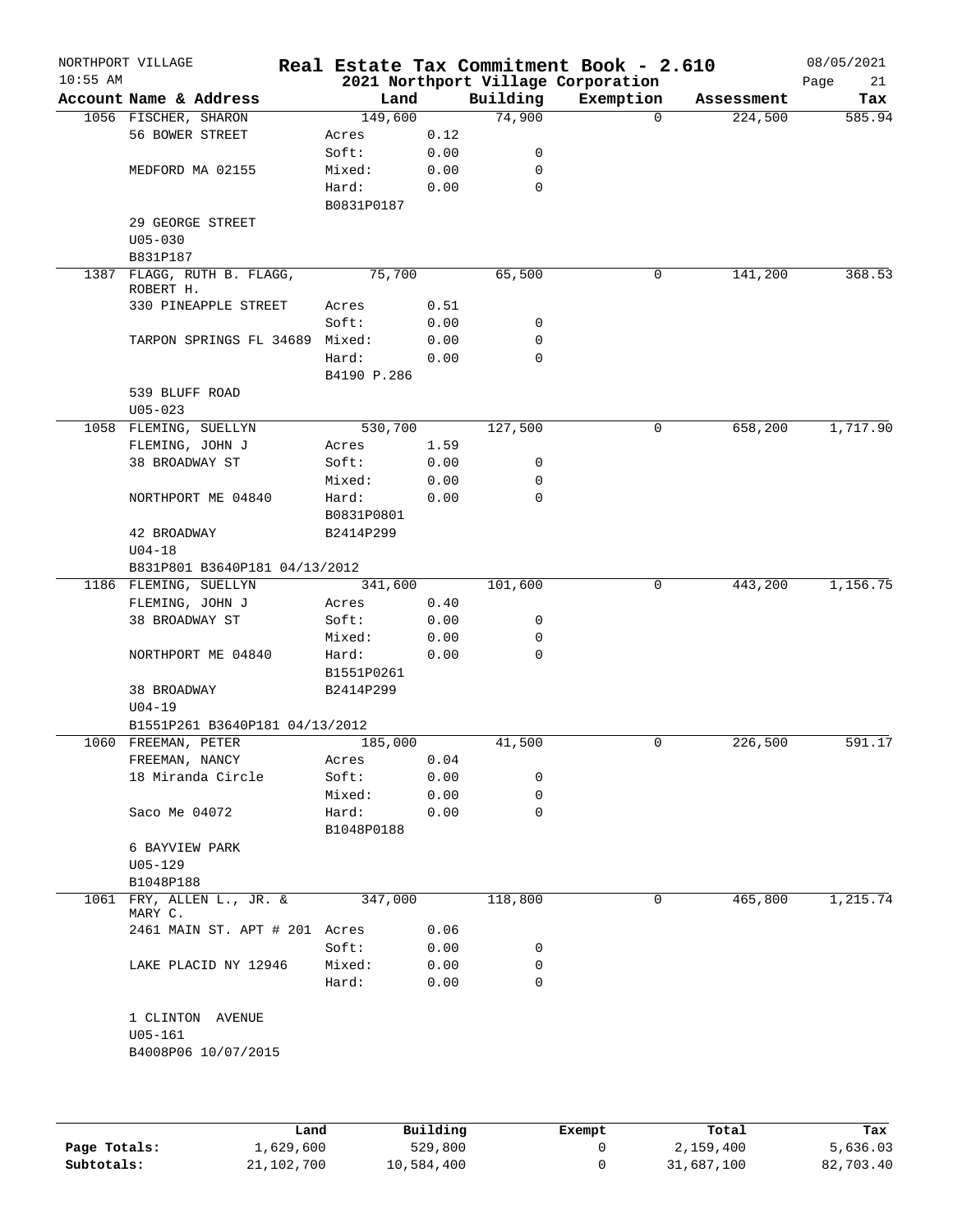|              | NORTHPORT VILLAGE                                                          |              |                    |              |          | Real Estate Tax Commitment Book - 2.610 |              | 08/05/2021 |
|--------------|----------------------------------------------------------------------------|--------------|--------------------|--------------|----------|-----------------------------------------|--------------|------------|
| $10:55$ AM   |                                                                            |              |                    |              |          | 2021 Northport Village Corporation      |              | Page<br>22 |
|              | Account Name & Address                                                     |              | Land               |              | Building | Exemption                               | Assessment   | Tax        |
|              | 1079 FRYER, RYAN                                                           |              | 145,000            |              | 131,800  | $\mathbf 0$                             | 276,800      | 722.45     |
|              | FRYER, LISA                                                                |              | Acres              | 0.04         |          |                                         |              |            |
|              | 205 DINGLE RIDGE ROAD                                                      |              | Soft:              | 0.00         | 0        |                                         |              |            |
|              |                                                                            |              | Mixed:             | 0.00         | 0        |                                         |              |            |
|              | BREWSTER NY 10509                                                          |              | Hard:<br>B4211P237 | 0.00         | 0        |                                         |              |            |
|              | 11 GEORGE STREET<br>$U05 - 006$                                            |              |                    |              |          |                                         |              |            |
|              | B4211P237 10/05/2017                                                       |              |                    |              |          |                                         |              |            |
|              | 1217 FULLER, GORDON                                                        |              | 154,700            |              | 77,500   | 0                                       | 232,200      | 606.04     |
|              | 42 GEORGE STREET                                                           |              | Acres              | 0.17         |          |                                         |              |            |
|              |                                                                            |              | Soft:              | 0.00         | 0        |                                         |              |            |
|              | NORTHPORT ME 04849                                                         |              | Mixed:             | 0.00         | 0        |                                         |              |            |
|              |                                                                            |              | Hard:              | 0.00         | 0        |                                         |              |            |
|              |                                                                            |              | B1833P0018         |              |          |                                         |              |            |
|              | 42 GEORGE STREET<br>$U05 - 070$                                            |              |                    |              |          |                                         |              |            |
|              | B1833P18 B3848P27 03/09/2014                                               |              |                    |              |          |                                         |              |            |
|              | 1062 FULTON, ANDREW IV                                                     |              | 189,500            |              | 141,000  | 0                                       | 330,500      | 862.61     |
|              | 5 BAYVIEW PARK                                                             |              | Acres              | 0.11         |          |                                         |              |            |
|              |                                                                            |              | Soft:              | 0.00         | 0        |                                         |              |            |
|              | NORTHPORT ME 04849                                                         |              | Mixed:             | 0.00         | 0        |                                         |              |            |
|              |                                                                            |              | Hard:              | 0.00         | 0        |                                         |              |            |
|              |                                                                            |              | B1863P0217         |              |          |                                         |              |            |
|              | 5 BAYVIEW PARK                                                             |              |                    |              |          |                                         |              |            |
|              | $U05 - 132$                                                                |              |                    |              |          |                                         |              |            |
|              | B1863P217                                                                  |              |                    |              |          |                                         |              |            |
|              | 1064 FULTON, EDITHE                                                        |              | 318,100            |              | 64,200   | 0                                       | 382,300      | 997.80     |
|              | *HERBERT SMITH                                                             |              | Acres              | 0.20         |          |                                         |              |            |
|              | 537 RIVER TERRACE                                                          |              | Soft:              | 0.00         | 0        |                                         |              |            |
|              | TOMS RIVER NJ 08755                                                        |              | Mixed:             | 0.00         | 0        |                                         |              |            |
|              |                                                                            |              | Hard:              | 0.00         | 0        |                                         |              |            |
|              |                                                                            |              | B1113P0354         |              |          |                                         |              |            |
|              | 754 SHORE ROAD                                                             |              |                    |              |          |                                         |              |            |
|              | $U06 - 05$                                                                 |              |                    |              |          |                                         |              |            |
|              | B1113P354                                                                  |              |                    |              |          |                                         |              |            |
|              | 1051 GATEWOOD, EILEEN S                                                    |              | 76,500             |              | 68,200   | 0                                       | 144,700      | 377.67     |
|              | 378 High Street                                                            |              | Acres              | 43.00        |          |                                         |              |            |
|              |                                                                            |              | Soft:              | 0.00         | 0        |                                         |              |            |
|              | Belfast ME 04915                                                           |              | Mixed:             | 0.00         | 0        |                                         |              |            |
|              |                                                                            |              | Hard:              | 0.00         | 0        |                                         |              |            |
|              |                                                                            |              | B0721P0927         |              |          |                                         |              |            |
|              | 1136 ATLANTIC HIGHWAY                                                      |              |                    |              |          |                                         |              |            |
|              | $R04 - 35$                                                                 |              |                    |              |          |                                         |              |            |
|              | B721P927 B3668P250 07/12/2012 B3748P236 04/04/2013<br>B3748P238 04/04/2013 |              |                    |              |          |                                         |              |            |
|              | 1105 GAVIN, THOMAS J                                                       |              | 149,900            |              | 50,100   | 0                                       | 200,000      | 522.00     |
|              | CROSBY, CARA V                                                             |              | Acres              | 0.25         |          |                                         |              |            |
|              | 1919 CHESTNUT STREET                                                       |              | Soft:              | 0.00         | 0        |                                         |              |            |
|              | APT 1014                                                                   |              | Mixed:             | 0.00         | 0        |                                         |              |            |
|              | PHILADELPHIA PA 19103<br>3415                                              |              | Hard:              | 0.00         | 0        |                                         |              |            |
|              |                                                                            |              | B2402P191          |              |          |                                         |              |            |
|              | 27 MAIN STREET                                                             |              | B2402P191          |              |          |                                         |              |            |
|              | $U05 - 028$                                                                |              |                    |              |          |                                         |              |            |
|              | B2402P191 B4102P260 09/22/2016                                             |              |                    |              |          |                                         |              |            |
|              |                                                                            |              |                    |              |          |                                         |              |            |
|              |                                                                            | Land         |                    | Building     |          | Exempt                                  | Total        | Tax        |
| Page Totals: |                                                                            | 1,033,700    |                    | 532,800      |          | 0                                       | 1,566,500    | 4,088.57   |
| Subtotals:   |                                                                            | 22, 136, 400 |                    | 11, 117, 200 |          | 0                                       | 33, 253, 600 | 86,791.97  |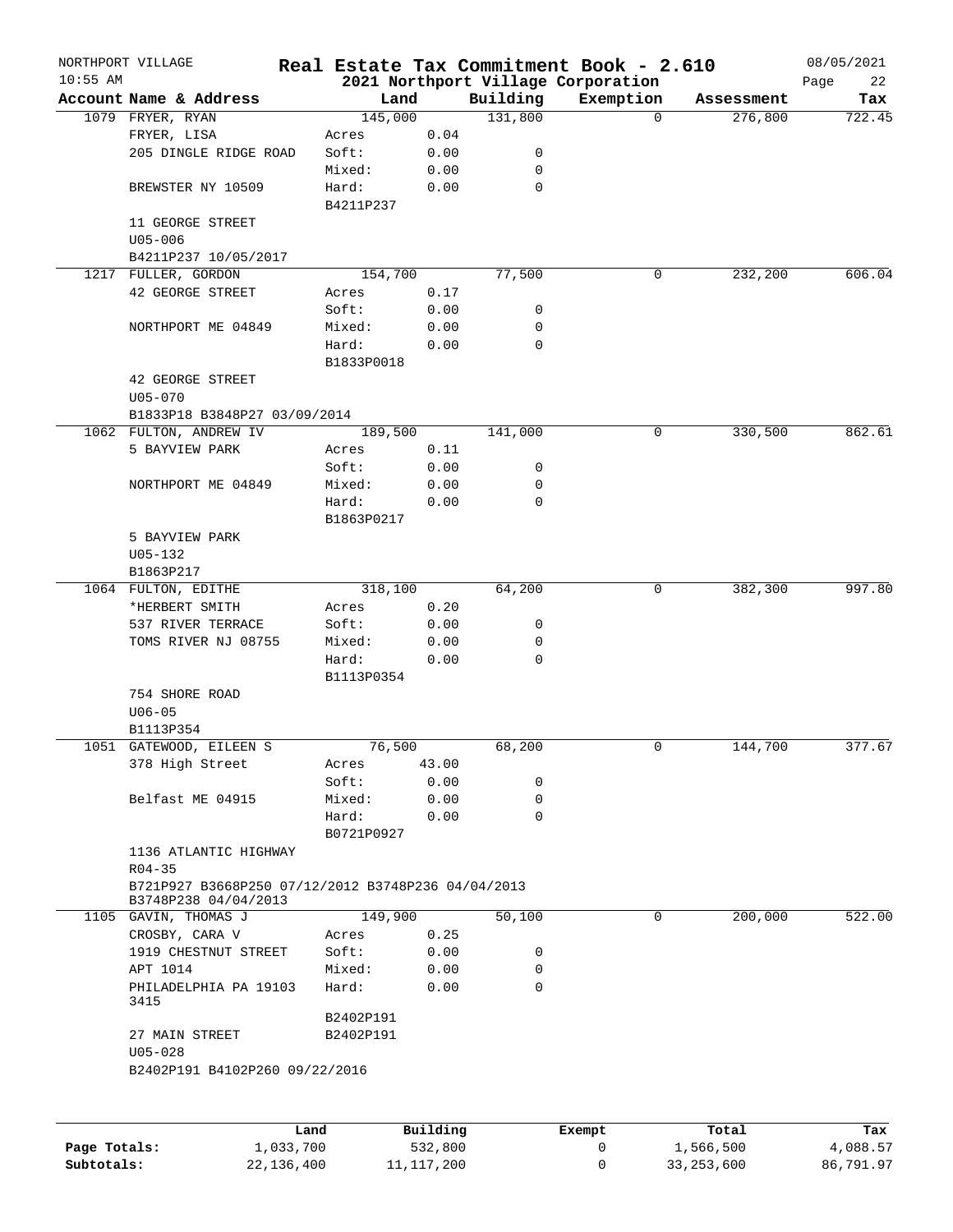|              | NORTHPORT VILLAGE                                  |              |            |            |             | Real Estate Tax Commitment Book - 2.610 |                     | 08/05/2021 |
|--------------|----------------------------------------------------|--------------|------------|------------|-------------|-----------------------------------------|---------------------|------------|
| $10:55$ AM   |                                                    |              |            |            |             | 2021 Northport Village Corporation      |                     | 23<br>Page |
|              | Account Name & Address                             |              | Land       |            | Building    | Exemption                               | Assessment          | Tax        |
|              | 1065 GERRITY BRUCE                                 |              | 398,900    |            | 93,900      |                                         | 492,800<br>$\Omega$ | 1,286.21   |
|              | 74 WOODRIDGE DRIVE                                 |              | Acres      | 0.95       |             |                                         |                     |            |
|              |                                                    |              | Soft:      | 0.00       | 0           |                                         |                     |            |
|              | MANCHESTER ME 04351                                |              | Mixed:     | 0.00       | 0           |                                         |                     |            |
|              |                                                    |              | Hard:      | 0.00       | $\mathbf 0$ |                                         |                     |            |
|              |                                                    |              | B0643P0527 |            |             |                                         |                     |            |
|              | 56 BROADWAY                                        |              |            |            |             |                                         |                     |            |
|              | $U04 - 14$                                         |              |            |            |             |                                         |                     |            |
|              | B643P527 B1633P137 08/07/1996                      |              |            |            |             |                                         |                     |            |
| 1809         | GERRY, CHARLES II                                  |              | 24,700     |            | 0           |                                         | 24,700<br>0         | 64.47      |
|              | CUMMINGS-GERRY,<br>RACHELLE                        |              | Acres      | 0.02       |             |                                         |                     |            |
|              | 59 UNDERWOOD ROAD                                  |              | Soft:      | 0.00       | 0           |                                         |                     |            |
|              |                                                    |              | Mixed:     | 0.00       | 0           |                                         |                     |            |
|              | FALMOUTH ME 04105                                  |              | Hard:      | 0.00       | 0           |                                         |                     |            |
|              |                                                    |              | B0658P0019 |            |             |                                         |                     |            |
|              | GEORGE STREET                                      |              |            |            |             |                                         |                     |            |
|              | $U05 - 037 - B$                                    |              |            |            |             |                                         |                     |            |
|              | B4315P54                                           |              |            |            |             |                                         |                     |            |
| 1069         | GNUTTI, ALAN N. -                                  |              | 149,500    |            | 79,600      |                                         | 229,100<br>0        | 597.95     |
|              | TRUSTEE                                            |              |            |            |             |                                         |                     |            |
|              | 7223                                               |              | Acres      | 0.11       |             |                                         |                     |            |
|              | ASHINGTON DRIVE                                    |              | Soft:      | 0.00       | 0           |                                         |                     |            |
|              | DALLAS TX 75225                                    |              | Mixed:     | 0.00       | 0           |                                         |                     |            |
|              |                                                    |              | Hard:      | 0.00       | $\Omega$    |                                         |                     |            |
|              |                                                    |              |            |            |             |                                         |                     |            |
|              | 11 BROADWAY                                        |              |            |            |             |                                         |                     |            |
|              | $U05 - 079$                                        |              |            |            |             |                                         |                     |            |
|              |                                                    |              |            |            |             |                                         |                     |            |
|              | B2636P85 07/17/2004                                |              |            |            |             |                                         |                     |            |
|              | 1101 GODHOLM, CLAIRE                               |              | 83,100     |            | 115,900     |                                         | 0<br>199,000        | 519.39     |
|              | 10 BAYSIDE ROAD                                    |              | Acres      | 1.70       |             |                                         |                     |            |
|              |                                                    |              | Soft:      | 0.00       | 0           |                                         |                     |            |
|              | NORTHPORT ME 04849                                 |              | Mixed:     | 0.00       | 0           |                                         |                     |            |
|              |                                                    |              | Hard:      | 0.00       | 0           |                                         |                     |            |
|              |                                                    |              | B1804P0076 |            |             |                                         |                     |            |
|              | 10 BAYSIDE ROAD                                    |              |            |            |             |                                         |                     |            |
|              | $U04 - 09$                                         |              |            |            |             |                                         |                     |            |
|              | B3197P299 03/17/2008 B3894P177 08/25/2014 B3902P88 |              |            |            |             |                                         |                     |            |
|              | 09/01/2014 B4247P32 02/23/2018                     |              |            |            |             |                                         |                     |            |
|              | 1070 GOLDBLUM, VIOLETT                             |              | 145,800    |            | 71,200      |                                         | 217,000<br>0        | 566.37     |
|              | GOLDBLUM, HENRY M.<br>&JANE                        |              | Acres      | 0.05       |             |                                         |                     |            |
|              | 672 RIVERVIEW DRIVE                                |              | Soft:      | 0.00       | 0           |                                         |                     |            |
|              |                                                    |              | Mixed:     |            | 0           |                                         |                     |            |
|              |                                                    |              |            | 0.00       | $\mathbf 0$ |                                         |                     |            |
|              | TOTOWA NJ 07512                                    |              | Hard:      | 0.00       |             |                                         |                     |            |
|              |                                                    |              | B1638P0150 |            |             |                                         |                     |            |
|              | 3 GRIFFIN STREET                                   |              |            |            |             |                                         |                     |            |
|              | $U05 - 077$                                        |              |            |            |             |                                         |                     |            |
|              | B1638P150                                          |              |            |            |             |                                         |                     |            |
|              | 1073 GRANSTON, PRISCILLA                           |              | 310,100    |            | 62,300      |                                         | 372,400<br>0        | 971.96     |
|              | PO BOX 1375                                        |              | Acres      | 0.19       |             |                                         |                     |            |
|              |                                                    |              | Soft:      | 0.00       | 0           |                                         |                     |            |
|              | CAMDEN ME 04843                                    |              | Mixed:     | 0.00       | 0           |                                         |                     |            |
|              |                                                    |              | Hard:      | 0.00       | 0           |                                         |                     |            |
|              |                                                    |              | B1270P0223 |            |             |                                         |                     |            |
|              | 780 SHORE ROAD                                     |              |            |            |             |                                         |                     |            |
|              | $U06 - 23$                                         |              |            |            |             |                                         |                     |            |
|              | B1270P223                                          |              |            |            |             |                                         |                     |            |
|              |                                                    |              |            |            |             |                                         |                     |            |
|              |                                                    | Land         |            | Building   |             | Exempt                                  | Total               | Tax        |
| Page Totals: |                                                    | 1,112,100    |            | 422,900    |             | 0                                       | 1,535,000           | 4,006.35   |
| Subtotals:   |                                                    | 23, 248, 500 |            | 11,540,100 |             | 0                                       | 34,788,600          | 90,798.32  |
|              |                                                    |              |            |            |             |                                         |                     |            |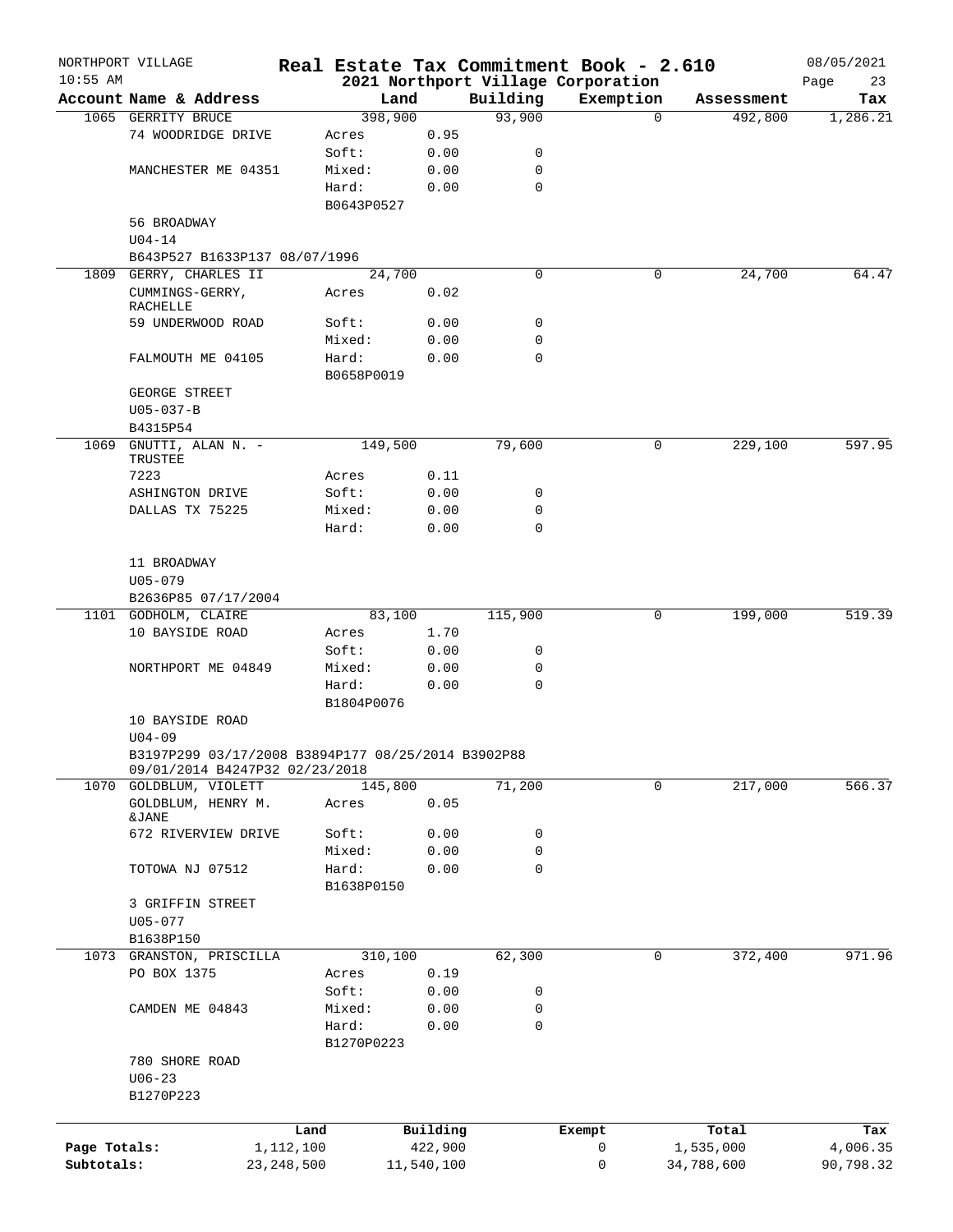|              | NORTHPORT VILLAGE                                                |                |                       |             | Real Estate Tax Commitment Book - 2.610 |                      | 08/05/2021    |
|--------------|------------------------------------------------------------------|----------------|-----------------------|-------------|-----------------------------------------|----------------------|---------------|
| $10:55$ AM   | Account Name & Address                                           |                | Land                  | Building    | 2021 Northport Village Corporation      |                      | 24<br>Page    |
|              | 1075 GRAY, ASHLEY & ADELAIDE                                     |                | 79,600                | $\mathbf 0$ | Exemption<br>$\Omega$                   | Assessment<br>79,600 | Tax<br>207.76 |
|              | (ESTATE OF)                                                      |                |                       |             |                                         |                      |               |
|              | C/O- MARGARET KLOTZLE                                            | Acres          | 0.50                  |             |                                         |                      |               |
|              | 197 Old County Road                                              | Soft:          | 0.00                  | 0           |                                         |                      |               |
|              |                                                                  | Mixed:         | 0.00                  | $\mathbf 0$ |                                         |                      |               |
|              | SEARSPORT ME 04974                                               | Hard:          | 0.00                  | 0           |                                         |                      |               |
|              | 783 SHORE ROAD                                                   | B0749P0446     |                       |             |                                         |                      |               |
|              | $U06 - 25$                                                       |                |                       |             |                                         |                      |               |
|              | B749P446 B3929P298 01/05/2015                                    |                |                       |             |                                         |                      |               |
|              | 1281 GREEN, CARY F                                               |                | 264,800               | 73,500      | 0                                       | 338,300              | 882.96        |
|              | GREEN, JUSTINE F                                                 | Acres          | 0.03                  |             |                                         |                      |               |
|              | 3335 WOOD VALLEY ROAD                                            | Soft:          | 0.00                  | 0           |                                         |                      |               |
|              |                                                                  | Mixed:         | 0.00                  | 0           |                                         |                      |               |
|              | ATLANTA GA 30327                                                 | Hard:          | 0.00                  | $\mathbf 0$ |                                         |                      |               |
|              |                                                                  |                |                       |             |                                         |                      |               |
|              | 3 PARK ROW                                                       | B4211P223      |                       |             |                                         |                      |               |
|              | $U05 - 196$<br>B4211P223 10/06/2017                              |                |                       |             |                                         |                      |               |
|              | 1112 GREER, KARA M                                               |                | 149,700               | 129,800     | 0                                       | 279,500              | 729.50        |
|              | 45 STUART STREET UNIT                                            | Acres          | 0.16                  |             |                                         |                      |               |
|              | 2209                                                             |                |                       |             |                                         |                      |               |
|              |                                                                  | Soft:          | 0.00                  | 0           |                                         |                      |               |
|              | BOSTON MA 02116                                                  | Mixed:         | 0.00                  | 0           |                                         |                      |               |
|              |                                                                  | Hard:          | 0.00                  | $\Omega$    |                                         |                      |               |
|              |                                                                  |                | B1941P0290 B2038P0255 |             |                                         |                      |               |
|              | 39 BROADWAY                                                      |                |                       |             |                                         |                      |               |
|              | $U04 - 20$<br>B2038P255 B3648P63 05/09/2012 B3873P304 06/27/2014 |                |                       |             |                                         |                      |               |
|              | 1133 GRINDLE, LARRY                                              |                | 226,400               | 70,200      | 0                                       | 296,600              | 774.13        |
|              | GRINDLE, KIM                                                     | Acres          | 0.10                  |             |                                         |                      |               |
|              | *% WELLLS FARGO REAL                                             | Soft:          | 0.00                  | 0           |                                         |                      |               |
|              | ESTATE SVCS                                                      |                |                       |             |                                         |                      |               |
|              | MAC X2502-011 1 HOME                                             | Mixed:         | 0.00                  | 0           |                                         |                      |               |
|              | CAMPUS<br>DES MOINES IA 50328                                    | Hard:          | 0.00                  | 0           |                                         |                      |               |
|              | 0001                                                             |                |                       |             |                                         |                      |               |
|              |                                                                  | B1834P0016     |                       |             |                                         |                      |               |
|              | 764 SHORE ROAD                                                   |                |                       |             |                                         |                      |               |
|              | $U06 - 14$                                                       |                |                       |             |                                         |                      |               |
|              | B1834P16                                                         |                |                       |             |                                         |                      |               |
|              | 1115 HALL, SANDRA JEAN                                           |                | 185,000               | 54,300      | 0                                       | 239,300              | 624.57        |
|              | 45 Fieldstone Drive                                              | Acres<br>Soft: | 0.04<br>0.00          | 0           |                                         |                      |               |
|              | BELFAST ME 04915                                                 | Mixed:         | 0.00                  | 0           |                                         |                      |               |
|              |                                                                  | Hard:          | 0.00                  | 0           |                                         |                      |               |
|              |                                                                  | B0941P0070     |                       |             |                                         |                      |               |
|              | 6 AUDITORIUM PARK                                                |                |                       |             |                                         |                      |               |
|              | $U05 - 171$                                                      |                |                       |             |                                         |                      |               |
|              | B941P70 B3822P312 11/09/2013                                     |                |                       |             |                                         |                      |               |
|              | 1219 HALL, WILLIAM CHASE                                         |                | 82,300                | 63,100      | 0                                       | 145,400              | 379.49        |
|              | 98 CROSS STREET                                                  | Acres          | 1.30                  |             |                                         |                      |               |
|              |                                                                  | Soft:          | 0.00                  | 0           |                                         |                      |               |
|              | NORTHPORT ME 04849                                               | Mixed:         | 0.00                  | 0           |                                         |                      |               |
|              |                                                                  | Hard:          | 0.00                  | 0           |                                         |                      |               |
|              | 98 CROSS STREET                                                  |                |                       |             |                                         |                      |               |
|              | $U03 - 20$                                                       |                |                       |             |                                         |                      |               |
|              | B4428P175 10/17/2019 B4428P177 10/17/2019                        |                |                       |             |                                         |                      |               |
|              |                                                                  | Land           | Building              |             | Exempt                                  | Total                | Tax           |
| Page Totals: |                                                                  | 987,800        | 390,900               |             | 0                                       | 1,378,700            | 3,598.41      |
| Subtotals:   | 24, 236, 300                                                     |                | 11,931,000            |             | 0                                       | 36,167,300           | 94,396.73     |
|              |                                                                  |                |                       |             |                                         |                      |               |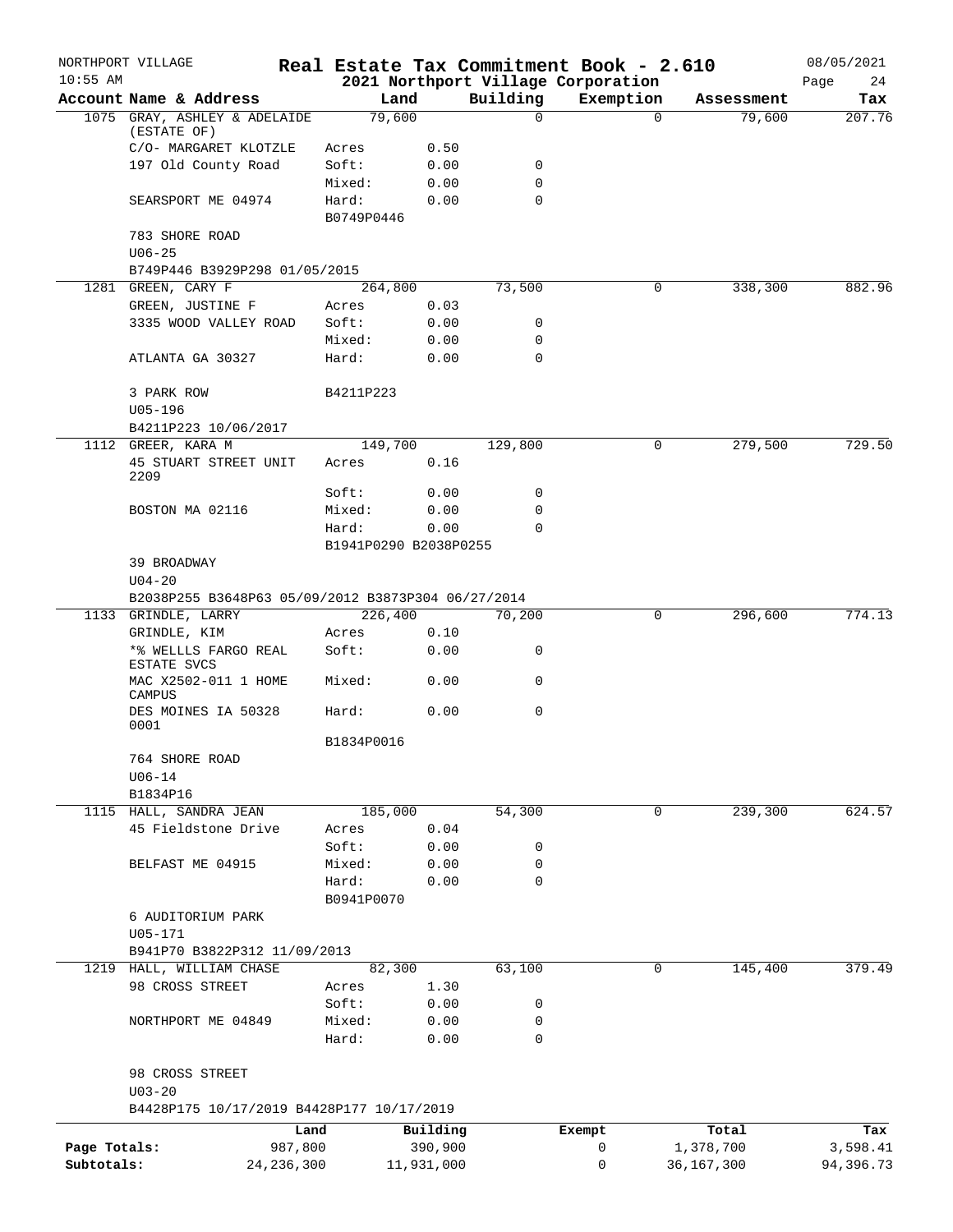| $10:55$ AM | NORTHPORT VILLAGE                           |                     |      |             | Real Estate Tax Commitment Book - 2.610<br>2021 Northport Village Corporation |            | 08/05/2021<br>Page<br>25 |
|------------|---------------------------------------------|---------------------|------|-------------|-------------------------------------------------------------------------------|------------|--------------------------|
|            | Account Name & Address                      | Land                |      | Building    | Exemption                                                                     | Assessment | Tax                      |
|            | 1246 HAMLIN, JULIE HOCEVAR                  | 146,500             |      | 51,000      | $\Omega$                                                                      | 197,500    | 515.48                   |
|            | HAMLIN, PAUL SCHMIDT                        | Acres               | 0.06 |             |                                                                               |            |                          |
|            | 122 PINE STREET                             | Soft:               | 0.00 | 0           |                                                                               |            |                          |
|            |                                             | Mixed:              | 0.00 | $\mathbf 0$ |                                                                               |            |                          |
|            | PORTLAND ME 04102                           | Hard:<br>B1092P0157 | 0.00 | $\mathbf 0$ |                                                                               |            |                          |
|            | 7 GRIFFIN STREET                            |                     |      |             |                                                                               |            |                          |
|            | $U05 - 075$<br>B4521P266 07/24/2020         |                     |      |             |                                                                               |            |                          |
|            | 1123 HANDWERGER, BEVERLY S                  | 185,800             |      | 79,500      | 0                                                                             | 265,300    | 692.43                   |
|            | TRUSTEE OF THE BEVERLY<br>HANWERGER R TRUST | Acres               | 0.05 |             |                                                                               |            |                          |
|            | 10 GEORGE STREET                            | Soft:               | 0.00 | 0           |                                                                               |            |                          |
|            |                                             | Mixed:              | 0.00 | 0           |                                                                               |            |                          |
|            | NORTHPORT ME 04849                          | Hard:<br>B1556P0075 | 0.00 | $\mathbf 0$ |                                                                               |            |                          |
|            | 10 GEORGE STREET<br>$U05 - 139$             |                     |      |             |                                                                               |            |                          |
|            | B3154P147 09/10/2007                        |                     |      |             |                                                                               |            |                          |
|            | 971 HANRAHAN, MARY T                        | 145,000             |      | 67,400      | 0                                                                             | 212,400    | 554.36                   |
|            | 21 GEORGE STREET                            | Acres               | 0.04 |             |                                                                               |            |                          |
|            |                                             | Soft:               | 0.00 | 0           |                                                                               |            |                          |
|            | NORTHPORT ME 04849                          | Mixed:              | 0.00 | 0           |                                                                               |            |                          |
|            |                                             | Hard:               | 0.00 | $\mathbf 0$ |                                                                               |            |                          |
|            | 21 GEORGE STREET                            |                     |      |             |                                                                               |            |                          |
|            | $U05 - 009$                                 |                     |      |             |                                                                               |            |                          |
|            | 1328 HARVEY, ETHERLYN<br>10 WOOD LANE       | 0                   |      | 14,200      | 0                                                                             | 14,200     | 37.06                    |
|            | NORTHPORT ME 04849                          |                     |      |             |                                                                               |            |                          |
|            | 10 WOOD LANE<br>$R04 - 33 - "ON - 7"$       |                     |      |             |                                                                               |            |                          |
|            | 1173 HAVERTY, WILLIAM J                     | 150,200             |      | 95,600      | 0                                                                             | 245,800    | 641.54                   |
|            | 1063 WASHINGTON STREET                      | Acres               | 0.36 |             |                                                                               |            |                          |
|            |                                             | Soft:               | 0.00 | 0           |                                                                               |            |                          |
|            | CANTON MA 02021                             | Mixed:              | 0.00 | 0           |                                                                               |            |                          |
|            |                                             | Hard:<br>B1913P0096 | 0.00 | 0           |                                                                               |            |                          |
|            | <b>38 MAIN STREET</b><br>$U05 - 019$        |                     |      |             |                                                                               |            |                          |
|            | B1913P96                                    |                     |      |             |                                                                               |            |                          |
|            | 1087 HAYWARD, WILBER JR. &<br>RACHAEL M.    | 126,200             |      | 37,500      | 0                                                                             | 163,700    | 427.26                   |
|            | WOLLEY, MARGARET<br>HAYWARD-                | Acres               | 0.03 |             |                                                                               |            |                          |
|            | 31 WHITMAN AVE.                             | Soft:               | 0.00 | 0           |                                                                               |            |                          |
|            |                                             | Mixed:              | 0.00 | 0           |                                                                               |            |                          |
|            | MELROSE MA 02176                            | Hard:<br>B1381P0190 | 0.00 | $\mathbf 0$ |                                                                               |            |                          |
|            | <b>38 CLINTON STREET</b><br>$U05 - 062$     |                     |      |             |                                                                               |            |                          |

|              | Land       | Building   | Exempt | Total        | Tax       |
|--------------|------------|------------|--------|--------------|-----------|
| Page Totals: | 753,700    | 345,200    |        | 1,098,900    | 2,868.13  |
| Subtotals:   | 24,990,000 | 12,276,200 |        | 37, 266, 200 | 97,264.86 |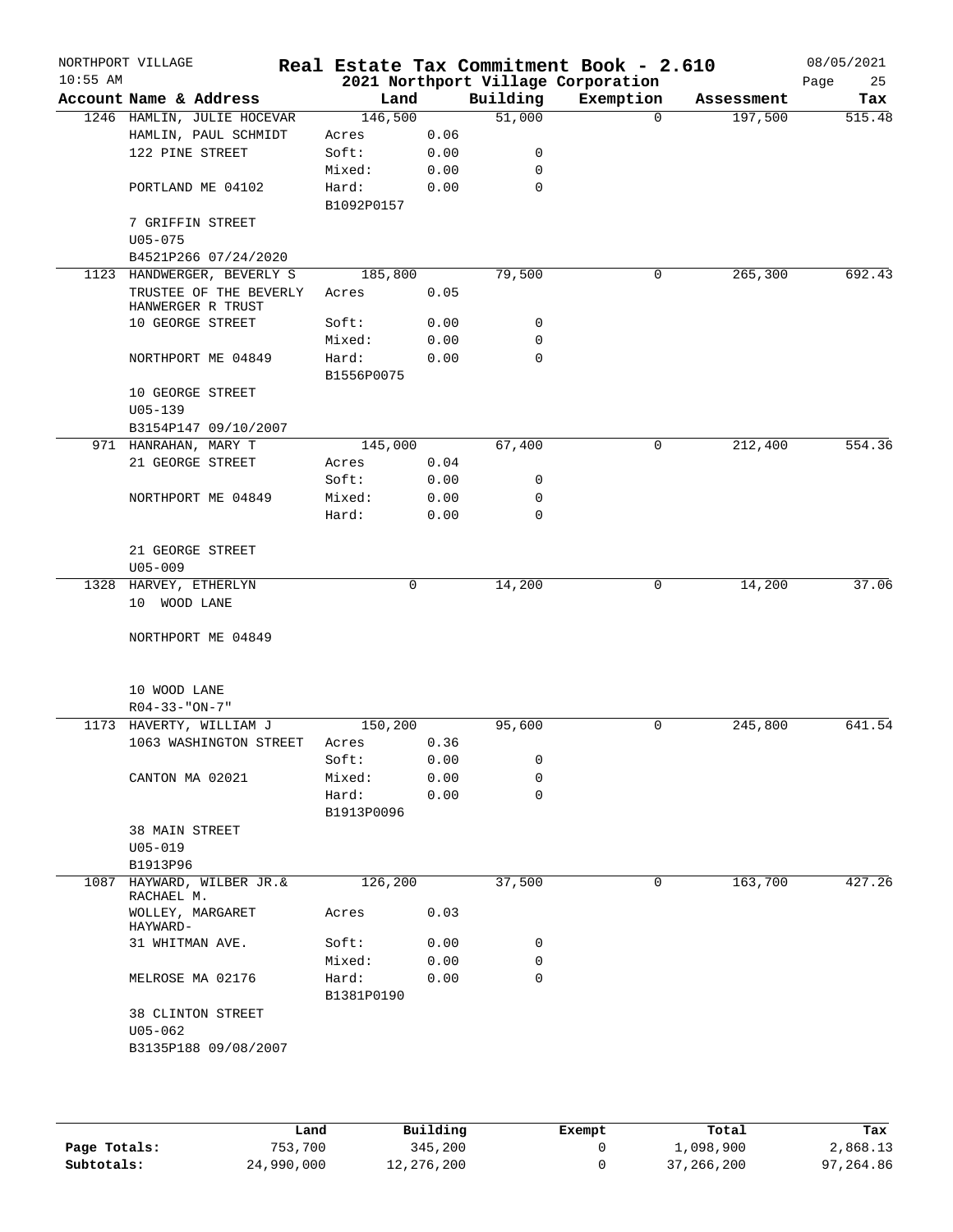|              | NORTHPORT VILLAGE                       |                     |            |             | Real Estate Tax Commitment Book - 2.610 |            | 08/05/2021 |
|--------------|-----------------------------------------|---------------------|------------|-------------|-----------------------------------------|------------|------------|
| $10:55$ AM   |                                         |                     |            |             | 2021 Northport Village Corporation      |            | 26<br>Page |
|              | Account Name & Address                  | Land                |            | Building    | Exemption                               | Assessment | Tax        |
|              | 966 HICKMAN, AMANDA Y                   | 147,300             |            | 97,700      | $\Omega$                                | 245,000    | 639.45     |
|              | 249 CONCORD STREET                      | Acres               | 0.07       |             |                                         |            |            |
|              |                                         | Soft:               | 0.00       | 0           |                                         |            |            |
|              | CARLISLE MA 01741                       | Mixed:              | 0.00       | 0<br>0      |                                         |            |            |
|              |                                         | Hard:               | 0.00       |             |                                         |            |            |
|              | 12 GRIFFIN STREET                       | B1803P0120          |            |             |                                         |            |            |
|              | $U05 - 082$                             |                     |            |             |                                         |            |            |
|              | B3144P283 10/04/2007                    |                     |            |             |                                         |            |            |
|              | 1090 HILTY, HARRIETTE                   | 147,300             |            | 29,100      | 0                                       | 176,400    | 460.40     |
|              | HILTY, JAMES (REVOCABLE Acres<br>TRUST) |                     | 0.07       |             |                                         |            |            |
|              | 5615 WESTOVER DRIVE                     | Soft:               | 0.00       | 0           |                                         |            |            |
|              |                                         | Mixed:              | 0.00       | 0           |                                         |            |            |
|              | KNOXVILLE TN 37919                      | Hard:               | 0.00       | 0           |                                         |            |            |
|              |                                         | B2459P188 B2459P188 |            |             |                                         |            |            |
|              | 23 BROADWAY                             | B2138P277 B3360P239 |            |             |                                         |            |            |
|              | $U05 - 058$                             |                     |            |             |                                         |            |            |
|              | B3360P239 B3722P150 12/20/2012          |                     |            |             |                                         |            |            |
|              | 1542 HINCKLEY COVE                      | 76,400              |            | 123,600     | 0                                       | 200,000    | 522.00     |
|              | PROPERTIES, LLC                         |                     |            |             |                                         |            |            |
|              | 80 R EASTERN AVE                        | Acres               | 0.82       |             |                                         |            |            |
|              |                                         | Soft:               | 0.00       | 0           |                                         |            |            |
|              | ESSEX MA 01929                          | Mixed:              | 0.00       | $\mathbf 0$ |                                         |            |            |
|              |                                         | Hard:               | 0.00       | 0           |                                         |            |            |
|              |                                         |                     |            |             |                                         |            |            |
|              | 14 COBE ROAD                            |                     |            |             |                                         |            |            |
|              | $U06 - 40 - A$                          |                     |            |             |                                         |            |            |
|              | B4450P159 12/17/2019                    |                     |            |             |                                         |            |            |
|              | 964 HOFFBERG, ALISON B                  | 145,800             |            | 52,700      | 0                                       | 198,500    | 518.09     |
|              | HOFFBERG, BYRON N                       | Acres               | 0.05       |             |                                         |            |            |
|              | P.O. BOX 127                            | Soft:               | 0.00       | 0           |                                         |            |            |
|              |                                         | Mixed:              | 0.00       | 0           |                                         |            |            |
|              | BUTLER MD 21023                         | Hard:               | 0.00       | 0           |                                         |            |            |
|              |                                         | B0698P0783          |            |             |                                         |            |            |
|              | 10 MAIN STREET                          |                     |            |             |                                         |            |            |
|              | $U05 - 096$                             |                     |            |             |                                         |            |            |
|              | B4330P163 11/30/2018                    |                     |            |             |                                         |            |            |
|              | 1094 HOIKALA, KAREN A                   | 149,500             |            | 33,100      | 0                                       | 182,600    | 476.59     |
|              | 17 CHANNEL STREET                       | Acres               | 0.11       |             |                                         |            |            |
|              |                                         | Soft:               | 0.00       | 0           |                                         |            |            |
|              | MATTAPOISETT MA 02739                   | Mixed:              | 0.00       | 0           |                                         |            |            |
|              |                                         | Hard:               | 0.00       | 0           |                                         |            |            |
|              |                                         | B0998P0252          |            |             |                                         |            |            |
|              | 38 GEORGE STREET                        |                     |            |             |                                         |            |            |
|              | $U05 - 071$                             |                     |            |             |                                         |            |            |
|              | B998P252 B4113P246 10/17/2016           |                     |            |             |                                         |            |            |
|              | 1124 HOMANS, FREDERICK W                | 160,900             |            | 109,000     | $\mathbf 0$                             | 269,900    | 704.44     |
|              | 9 BROADWAY                              | Acres               | 0.03       |             |                                         |            |            |
|              |                                         | Soft:               | 0.00       | 0           |                                         |            |            |
|              | NORTHPORT ME 04849                      | Mixed:              | 0.00       | 0           |                                         |            |            |
|              |                                         | Hard:               | 0.00       | 0           |                                         |            |            |
|              |                                         | B2546P160           |            |             |                                         |            |            |
|              | 9 BROADWAY                              |                     |            |             |                                         |            |            |
|              | $U05 - 078$                             |                     |            |             |                                         |            |            |
|              | B2546P160 01/08/2004                    |                     |            |             |                                         |            |            |
|              |                                         |                     |            |             |                                         |            |            |
|              | Land                                    |                     | Building   |             | Exempt                                  | Total      | Tax        |
| Page Totals: | 827,200                                 |                     | 445,200    |             | 0                                       | 1,272,400  | 3,320.97   |
| Subtotals:   | 25,817,200                              |                     | 12,721,400 |             | 0                                       | 38,538,600 | 100,585.83 |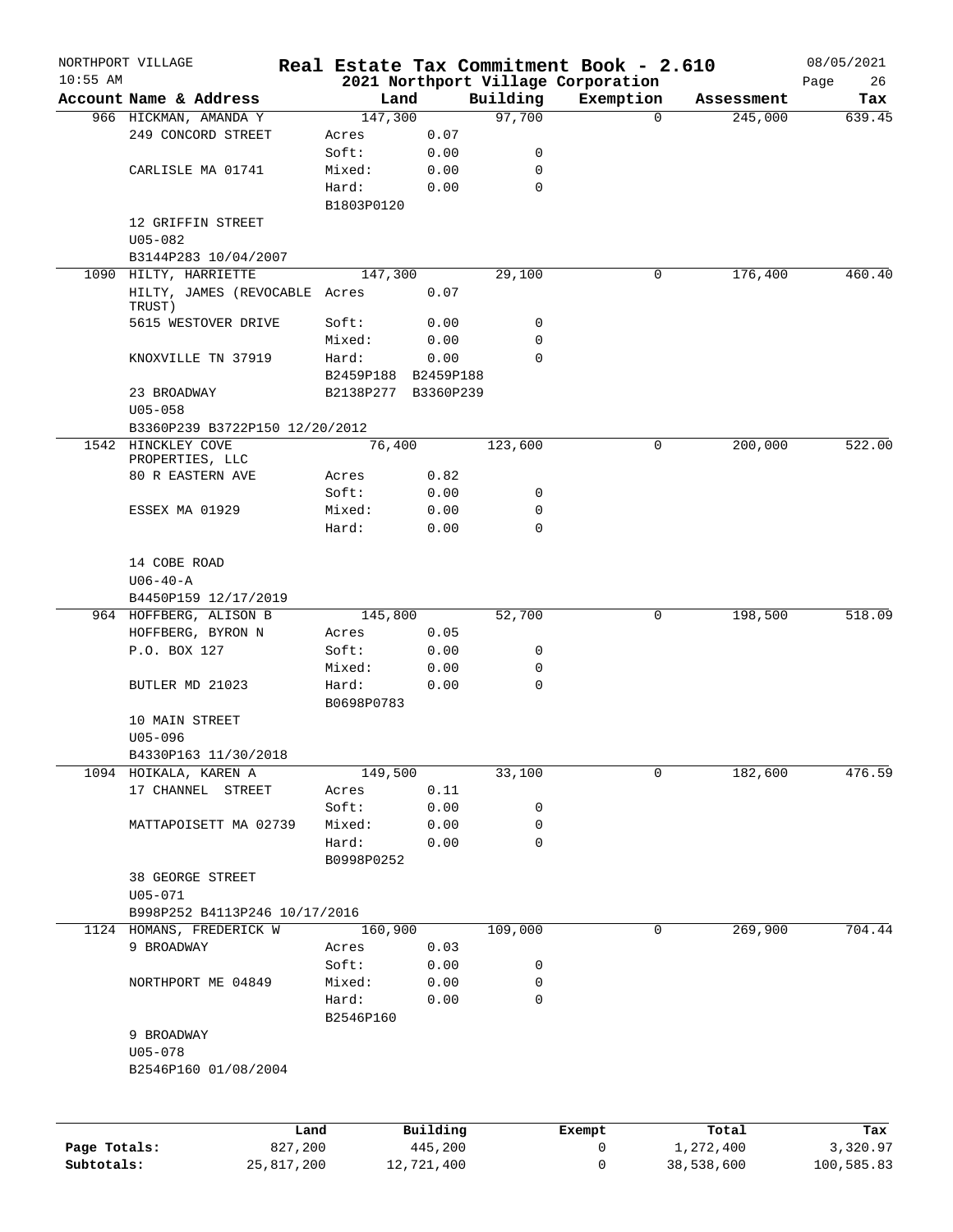| $10:55$ AM   | NORTHPORT VILLAGE                                   |            |                     |              |          | Real Estate Tax Commitment Book - 2.610<br>2021 Northport Village Corporation |            | 08/05/2021<br>Page<br>27 |
|--------------|-----------------------------------------------------|------------|---------------------|--------------|----------|-------------------------------------------------------------------------------|------------|--------------------------|
|              | Account Name & Address                              |            | Land                |              | Building | Exemption                                                                     | Assessment | Tax                      |
|              | 1095 HOMANS, HARRISON                               |            | 148,000             |              | 121,900  | $\Omega$                                                                      | 269,900    | 704.44                   |
|              | 23 Maple Street                                     |            | Acres               | 0.08         |          |                                                                               |            |                          |
|              |                                                     |            | Soft:               | 0.00         | 0        |                                                                               |            |                          |
|              | Northport ME 04849                                  |            | Mixed:              | 0.00         | 0        |                                                                               |            |                          |
|              |                                                     |            | Hard:               | 0.00         | 0        |                                                                               |            |                          |
|              |                                                     |            | B2269P277           |              |          |                                                                               |            |                          |
|              | 23 MAPLE STREET                                     |            |                     |              |          |                                                                               |            |                          |
|              |                                                     |            |                     |              |          |                                                                               |            |                          |
|              | $U05 - 013$                                         |            |                     |              |          |                                                                               |            |                          |
|              | B2269P277                                           |            |                     |              |          |                                                                               |            |                          |
|              | 1097 HOMOLA, ALMA                                   |            | 306,500             |              | 56,900   | 0                                                                             | 363,400    | 948.47                   |
|              | 386 COLLEGE AVE.                                    |            | Acres               | 0.06         |          |                                                                               |            |                          |
|              |                                                     |            | Soft:               | 0.00         | 0        |                                                                               |            |                          |
|              | ORONO ME 04473                                      |            | Mixed:              | 0.00         | 0        |                                                                               |            |                          |
|              |                                                     |            | Hard:               | 0.00         | 0        |                                                                               |            |                          |
|              |                                                     |            | B0665P0026          |              |          |                                                                               |            |                          |
|              | 11 PARK ROW                                         |            |                     |              |          |                                                                               |            |                          |
|              | U05-192                                             |            |                     |              |          |                                                                               |            |                          |
|              | B665P26                                             |            |                     |              |          |                                                                               |            |                          |
|              | 1269 HOROWITZ, LEE ANN                              |            | 149,500             |              | 38,800   | 0                                                                             | 188,300    | 491.46                   |
|              | PO BOX 257                                          |            | Acres               | 0.11         |          |                                                                               |            |                          |
|              |                                                     |            | Soft:               | 0.00         | 0        |                                                                               |            |                          |
|              | SEARSPORT ME 04974                                  |            | Mixed:              | 0.00         | 0        |                                                                               |            |                          |
|              |                                                     |            | Hard:               | 0.00         | 0        |                                                                               |            |                          |
|              |                                                     |            | B1033P0336          |              |          |                                                                               |            |                          |
|              | 34 GRIFFIN STREET                                   |            |                     |              |          |                                                                               |            |                          |
|              | $U05 - 033$                                         |            |                     |              |          |                                                                               |            |                          |
|              |                                                     |            |                     |              |          |                                                                               |            |                          |
|              | B1033P336                                           |            |                     |              |          |                                                                               |            |                          |
|              | 1396 HOWARD, TODD C                                 |            | 50,200              |              | 107,900  | 0                                                                             | 158,100    | 412.64                   |
|              | HOWARD, ELIZABETH C                                 |            | Acres               | 1.10         |          |                                                                               |            |                          |
|              | 9623 ATHLONE DRIVE                                  |            | Soft:               | 0.00         | 0        |                                                                               |            |                          |
|              |                                                     |            | Mixed:              | 0.00         | 0        |                                                                               |            |                          |
|              | DALLAS TX 75218                                     |            | Hard:               | 0.00         | 0        |                                                                               |            |                          |
|              |                                                     |            | B1761P0317          |              |          |                                                                               |            |                          |
|              | 436 BLUFF ROAD                                      |            | B3443P229           |              |          |                                                                               |            |                          |
|              | $U06 - 42 - 2$                                      |            |                     |              |          |                                                                               |            |                          |
|              | B3443P229 05/25/2010                                |            |                     |              |          |                                                                               |            |                          |
|              | 1185 HOY, JOHN W                                    |            | 160,900             |              | 34,900   | 0                                                                             | 195,800    | 511.04                   |
|              | SAUER, MARY M                                       |            | Acres               | 0.03         |          |                                                                               |            |                          |
|              | 14 HARVEY BROOK DRIVE                               |            | Soft:               | 0.00         | 0        |                                                                               |            |                          |
|              |                                                     |            | Mixed:              | 0.00         | 0        |                                                                               |            |                          |
|              | FREEPORT ME 04032                                   |            | Hard:               | 0.00         | 0        |                                                                               |            |                          |
|              |                                                     |            | B2510P0123 10/06/03 |              |          |                                                                               |            |                          |
|              | 2 SEA STREET                                        |            | B0774P0659          |              |          |                                                                               |            |                          |
|              | $U05 - 134$                                         |            |                     |              |          |                                                                               |            |                          |
|              |                                                     |            |                     |              |          |                                                                               |            |                          |
|              | B4329P157 11/19/2018                                |            |                     |              |          |                                                                               |            |                          |
| 1098         | Huntoon, Gwendolyn Lee<br>97.8                      |            | 224,900             |              | 112,000  | 0                                                                             | 336,900    | 879.31                   |
|              | El-Jaroudi, Rasha &                                 |            | Acres               | 0.19         |          |                                                                               |            |                          |
|              | Nadim 1.5% each                                     |            |                     |              |          |                                                                               |            |                          |
|              | 21 Fieldstone Drive                                 |            | Soft:               | 0.00         | 0        |                                                                               |            |                          |
|              |                                                     |            | Mixed:              | 0.00         | 0        |                                                                               |            |                          |
|              | Pittsburgh PA 15220                                 |            | Hard:               | 0.00         | 0        |                                                                               |            |                          |
|              |                                                     |            |                     |              |          |                                                                               |            |                          |
|              |                                                     |            |                     |              |          |                                                                               |            |                          |
|              | 78 BROADWAY                                         |            |                     |              |          |                                                                               |            |                          |
|              | $U04-11$                                            |            |                     |              |          |                                                                               |            |                          |
|              | B3459P167 07/04/2010 B3659P323 06/03/2012 B4425P125 |            |                     |              |          |                                                                               |            |                          |
|              | 10/08/2019                                          |            |                     |              |          |                                                                               |            |                          |
|              |                                                     |            |                     |              |          |                                                                               |            |                          |
|              |                                                     | Land       |                     | Building     |          | Exempt                                                                        | Total      | Tax                      |
| Page Totals: |                                                     | 1,040,000  |                     | 472,400      |          | 0                                                                             | 1,512,400  | 3,947.36                 |
| Subtotals:   |                                                     | 26,857,200 |                     | 13, 193, 800 |          | 0                                                                             | 40,051,000 | 104,533.19               |
|              |                                                     |            |                     |              |          |                                                                               |            |                          |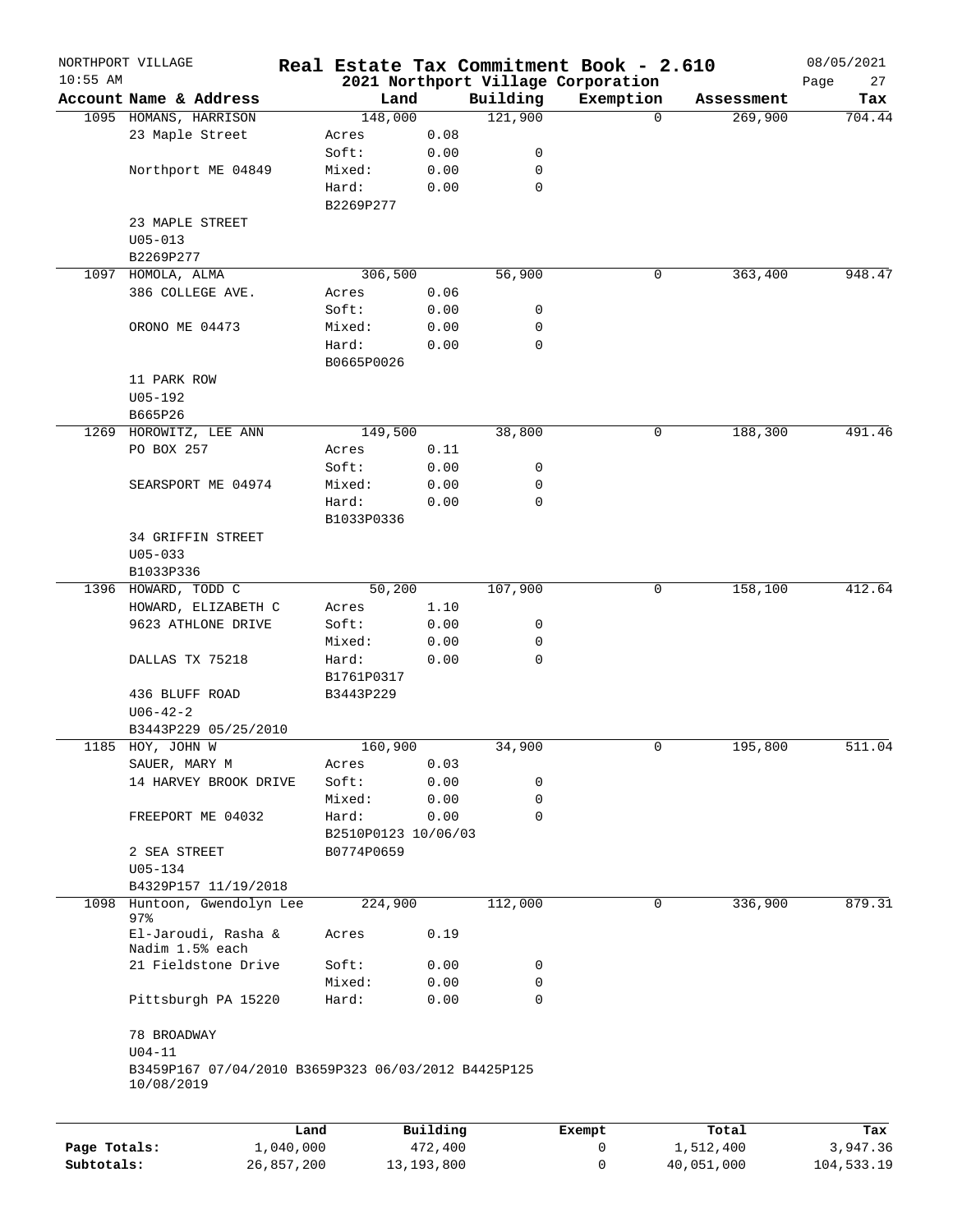|            | NORTHPORT VILLAGE                                  |      |                  |              |             | Real Estate Tax Commitment Book - 2.610 |            | 08/05/2021 |
|------------|----------------------------------------------------|------|------------------|--------------|-------------|-----------------------------------------|------------|------------|
| $10:55$ AM |                                                    |      |                  |              |             | 2021 Northport Village Corporation      |            | 28<br>Page |
|            | Account Name & Address                             |      | Land             |              | Building    | Exemption                               | Assessment | Tax        |
|            | 1044 HUNTOON, LINDSAY 99%<br>DOUCETTE, DANIEL B 1% |      | 149,700<br>Acres | 0.16         | 31,500      | $\Omega$                                | 181,200    | 472.93     |
|            | 3 ESSEX GREEN LANE                                 |      | Soft:            | 0.00         | 0           |                                         |            |            |
|            |                                                    |      | Mixed:           | 0.00         | $\mathbf 0$ |                                         |            |            |
|            | PEABODY MA 01960                                   |      | Hard:            | 0.00         | $\mathbf 0$ |                                         |            |            |
|            |                                                    |      | B1395P0118       |              |             |                                         |            |            |
|            | 65 GEORGE STREET                                   |      |                  |              |             |                                         |            |            |
|            | $U04 - 23$                                         |      |                  |              |             |                                         |            |            |
|            | B3685P107 09/07/2012 B3795P55 08/10/2013 B3808P162 |      |                  |              |             |                                         |            |            |
|            | 09/30/2013<br>1401 HUTCHINS, REGINA F              |      |                  | 0            | 13,700      | 0                                       | 13,700     | 35.76      |
|            | 22 WOOD LANE                                       |      |                  |              |             |                                         |            |            |
|            |                                                    |      |                  |              |             |                                         |            |            |
|            | NORTHPORT ME 04849                                 |      |                  |              |             |                                         |            |            |
|            |                                                    |      |                  |              |             |                                         |            |            |
|            |                                                    |      |                  |              |             |                                         |            |            |
|            | 22 WOOD LANE                                       |      |                  |              |             |                                         |            |            |
|            | $R04 - 33 - "ON-1"$                                |      |                  |              |             |                                         |            |            |
|            | 1395 IRELAND, MARY<br>22 ISLAND VIEW ROAD          |      | 58,000<br>Acres  | 5.00         | 171,600     | 0                                       | 229,600    | 599.26     |
|            |                                                    |      | Soft:            | 0.00         | 0           |                                         |            |            |
|            | NORTHPORT ME 04849                                 |      | Mixed:           | 0.00         | 0           |                                         |            |            |
|            |                                                    |      | Hard:            | 0.00         | 0           |                                         |            |            |
|            |                                                    |      |                  |              |             |                                         |            |            |
|            | 22 ISLAND VIEW ROAD                                |      |                  |              |             |                                         |            |            |
|            | $U06 - 42 - 1$                                     |      |                  |              |             |                                         |            |            |
|            | B3376P194 09/23/2009                               |      |                  |              |             |                                         |            |            |
|            | 1026 IRELAND, MARY E                               |      | 39,500           |              | $\Omega$    | 0                                       | 39,500     | 103.10     |
|            | 22 ISLAND VIEW ROAD                                |      | Acres            | 0.10         |             |                                         |            |            |
|            |                                                    |      | Soft:            | 0.00         | 0           |                                         |            |            |
|            | NORTHPORT ME 04849                                 |      | Mixed:<br>Hard:  | 0.00<br>0.00 | 0<br>0      |                                         |            |            |
|            |                                                    |      | B0666P0522       |              |             |                                         |            |            |
|            | 24 MAPLE STREET                                    |      |                  |              |             |                                         |            |            |
|            | $U05 - 010$                                        |      |                  |              |             |                                         |            |            |
|            | B4407P134 08/20/2019                               |      |                  |              |             |                                         |            |            |
|            | 1100 ISHIBASHI, MATTHEW -                          |      | 153,300          |              | 65,600      | 0                                       | 218,900    | 571.33     |
|            | TRUSTEE<br>SAMUEL ISHIBASHI FAMILY Acres           |      |                  |              |             |                                         |            |            |
|            | TRUST                                              |      |                  | 0.80         |             |                                         |            |            |
|            | 95 LONGVIEW DRIVE                                  |      | Soft:            | 0.00         | 0           |                                         |            |            |
|            |                                                    |      | Mixed:           | 0.00         | 0           |                                         |            |            |
|            | PRINCETON NJ 08540                                 |      | Hard:            | 0.00         | 0           |                                         |            |            |
|            |                                                    |      | B0590P0246       |              |             |                                         |            |            |
|            | 32 WEST STREET                                     |      | B2677P13         |              |             |                                         |            |            |
|            | $U05 - 040$                                        |      |                  |              |             |                                         |            |            |
|            | B2585P280 03/28/2014<br>992 JENNINGS, LUTHER       |      | 414,900          |              | 57,100      | 0                                       | 472,000    | 1,231.92   |
|            | JENNINGS, LINDA                                    |      | Acres            | 0.85         |             |                                         |            |            |
|            | 992 GREEN GIANT ROAD                               |      | Soft:            | 0.00         | 0           |                                         |            |            |
|            |                                                    |      | Mixed:           | 0.00         | 0           |                                         |            |            |
|            | TOWNSEND DE 19734                                  |      | Hard:            | 0.00         | $\mathbf 0$ |                                         |            |            |
|            |                                                    |      |                  |              |             |                                         |            |            |
|            | 62 BROADWAY                                        |      |                  |              |             |                                         |            |            |
|            | $U04 - 13$                                         |      |                  |              |             |                                         |            |            |
|            | B4193P074 08/11/2017                               |      |                  |              |             |                                         |            |            |
|            |                                                    |      |                  |              |             |                                         |            |            |
|            |                                                    |      |                  |              |             |                                         |            |            |
|            |                                                    | Land |                  | Building     |             | <b>Exempt</b>                           | Total      | Tax        |

|              | Land       | Building   | Exempt | Total      | Tax        |
|--------------|------------|------------|--------|------------|------------|
| Page Totals: | 815,400    | 339,500    |        | 1,154,900  | 3,014.30   |
| Subtotals:   | 27,672,600 | 13,533,300 |        | 41,205,900 | 107,547.49 |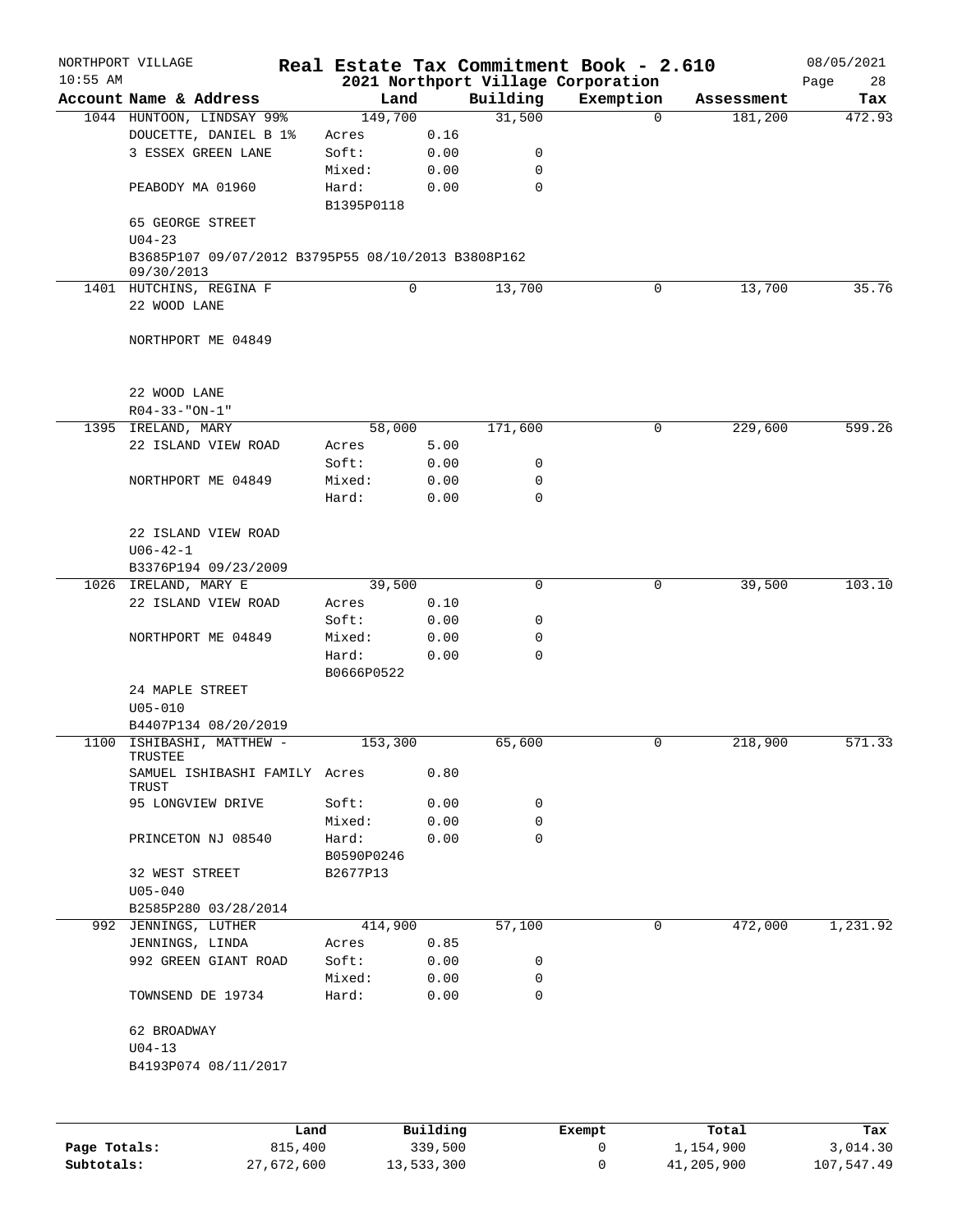| $10:55$ AM   | NORTHPORT VILLAGE                                  |                   |            |             | Real Estate Tax Commitment Book - 2.610         |                     | 08/05/2021        |
|--------------|----------------------------------------------------|-------------------|------------|-------------|-------------------------------------------------|---------------------|-------------------|
|              | Account Name & Address                             |                   | Land       | Building    | 2021 Northport Village Corporation<br>Exemption | Assessment          | 29<br>Page<br>Tax |
|              | 1042 KAHN, KENNETH                                 | 132,300           |            | 35,300      |                                                 | $\Omega$<br>167,600 | 437.44            |
|              | KAHN, ANNE L                                       | Acres             | 0.02       |             |                                                 |                     |                   |
|              | 275 N Federal Hwy Apt<br>702                       | Soft:             | 0.00       | 0           |                                                 |                     |                   |
|              |                                                    | Mixed:            | 0.00       | 0           |                                                 |                     |                   |
|              | Pompano Beach Fl<br>33062-4349                     | Hard:             | 0.00       | $\mathbf 0$ |                                                 |                     |                   |
|              |                                                    | B1788P0092        |            |             |                                                 |                     |                   |
|              | 16 BROADWAY                                        |                   |            |             |                                                 |                     |                   |
|              | $U05 - 183$                                        |                   |            |             |                                                 |                     |                   |
|              | B1788P92                                           |                   |            |             |                                                 |                     |                   |
|              | 1477 KARRON, LARRY                                 | 47,200            |            | 148,900     |                                                 | 0<br>196,100        | 511.82            |
|              | KARRON, SUSAN M                                    | Acres             | 1.10       |             |                                                 |                     |                   |
|              | 4 KELLY COVE LANE                                  | Soft:             | 0.00       | 0           |                                                 |                     |                   |
|              |                                                    | Mixed:            | 0.00       | $\mathbf 0$ |                                                 |                     |                   |
|              | NORTHPORT ME 04849 4261 Hard:                      | B2122P0156        | 0.00       | $\mathbf 0$ |                                                 |                     |                   |
|              | 4 KELLY COVE LANE                                  |                   |            |             |                                                 |                     |                   |
|              | $U07 - 37 - 5$                                     |                   |            |             |                                                 |                     |                   |
|              | B2122P156 B4116P280 11/04/2016 B4328P54 11/15/2018 |                   |            |             |                                                 |                     |                   |
|              | 1212 KAVAGE, TED                                   | 305,800           |            | 58,000      |                                                 | 0<br>363,800        | 949.52            |
|              | KAVAGE, PAT                                        | Acres             | 0.05       |             |                                                 |                     |                   |
|              | 396 HARMONY LANE                                   | Soft:             | 0.00       | 0           |                                                 |                     |                   |
|              |                                                    | Mixed:            | 0.00       | 0           |                                                 |                     |                   |
|              | TITUSVILLE FL 32780                                | Hard:             | 0.00       | $\mathbf 0$ |                                                 |                     |                   |
|              |                                                    | B1295P0185        |            |             |                                                 |                     |                   |
|              | 13 PARK ROW                                        |                   |            |             |                                                 |                     |                   |
|              | $U05 - 191$                                        |                   |            |             |                                                 |                     |                   |
|              | B1295P185                                          |                   |            |             |                                                 |                     |                   |
|              | 1241 KAZILIONIS, STEPHEN                           | 145,800           |            | 86,300      |                                                 | 0<br>232,100        | 605.78            |
|              | KAZILIONIS, LAURIE O                               | Acres             | 0.05       |             |                                                 |                     |                   |
|              | 7<br>APPLEBEE CIRCLE                               | Soft:             | 0.00       | 0           |                                                 |                     |                   |
|              |                                                    | Mixed:            | 0.00       | 0           |                                                 |                     |                   |
|              | PORTLAND ME 04103                                  | Hard:<br>B1989P62 | 0.00       | $\mathbf 0$ |                                                 |                     |                   |
|              | 9 GEORGE STREET                                    |                   |            |             |                                                 |                     |                   |
|              | $U05 - 005$                                        |                   |            |             |                                                 |                     |                   |
|              | B1989P62                                           |                   |            |             |                                                 |                     |                   |
|              | 1086 KELLY, JAMES KING                             | 411,000           |            | 63,000      |                                                 | 474,000<br>0        | 1,237.14          |
|              | KELLY, SHARLENE W<br>(TRUST)                       | Acres             | 0.10       |             |                                                 |                     |                   |
|              | 18 HICKORY POND LANE                               | Soft:             | 0.00       | 0           |                                                 |                     |                   |
|              |                                                    | Mixed:            | 0.00       | 0           |                                                 |                     |                   |
|              | STRATHAM NH 03885                                  | Hard:             | 0.00       | $\mathbf 0$ |                                                 |                     |                   |
|              |                                                    | B3792P125         |            |             |                                                 |                     |                   |
|              | 12 BAY STREET                                      | B4235P208         |            |             |                                                 |                     |                   |
|              | $U05 - 120$                                        |                   |            |             |                                                 |                     |                   |
|              | B3792P125 08/12/2013 B4235P208 12/29/2017          |                   |            |             |                                                 |                     |                   |
|              | 970 KELLY-HAMM, ALAN                               | 150,100           |            | 81,700      |                                                 | 231,800<br>0        | 605.00            |
|              | FRIEDEN, MILES D                                   | Acres             | 0.32       |             |                                                 |                     |                   |
|              | 67 CLINTON STREET                                  | Soft:             | 0.00       | 0           |                                                 |                     |                   |
|              |                                                    | Mixed:            | 0.00       | 0           |                                                 |                     |                   |
|              | NORTHPORT ME 04849                                 | Hard:             | 0.00       | $\mathbf 0$ |                                                 |                     |                   |
|              | 67 CLINTON AVENUE                                  | B4249P108         |            |             |                                                 |                     |                   |
|              | $U05 - 198$                                        |                   |            |             |                                                 |                     |                   |
|              | B4249P108 02/26/2018 B4326P135 11/16/2018          |                   |            |             |                                                 |                     |                   |
|              |                                                    |                   |            |             |                                                 |                     |                   |
|              |                                                    | Land              | Building   |             | Exempt                                          | Total               | Tax               |
| Page Totals: | 1,192,200                                          |                   | 473,200    |             | 0                                               | 1,665,400           | 4,346.70          |
| Subtotals:   | 28,864,800                                         |                   | 14,006,500 |             | 0                                               | 42,871,300          | 111,894.19        |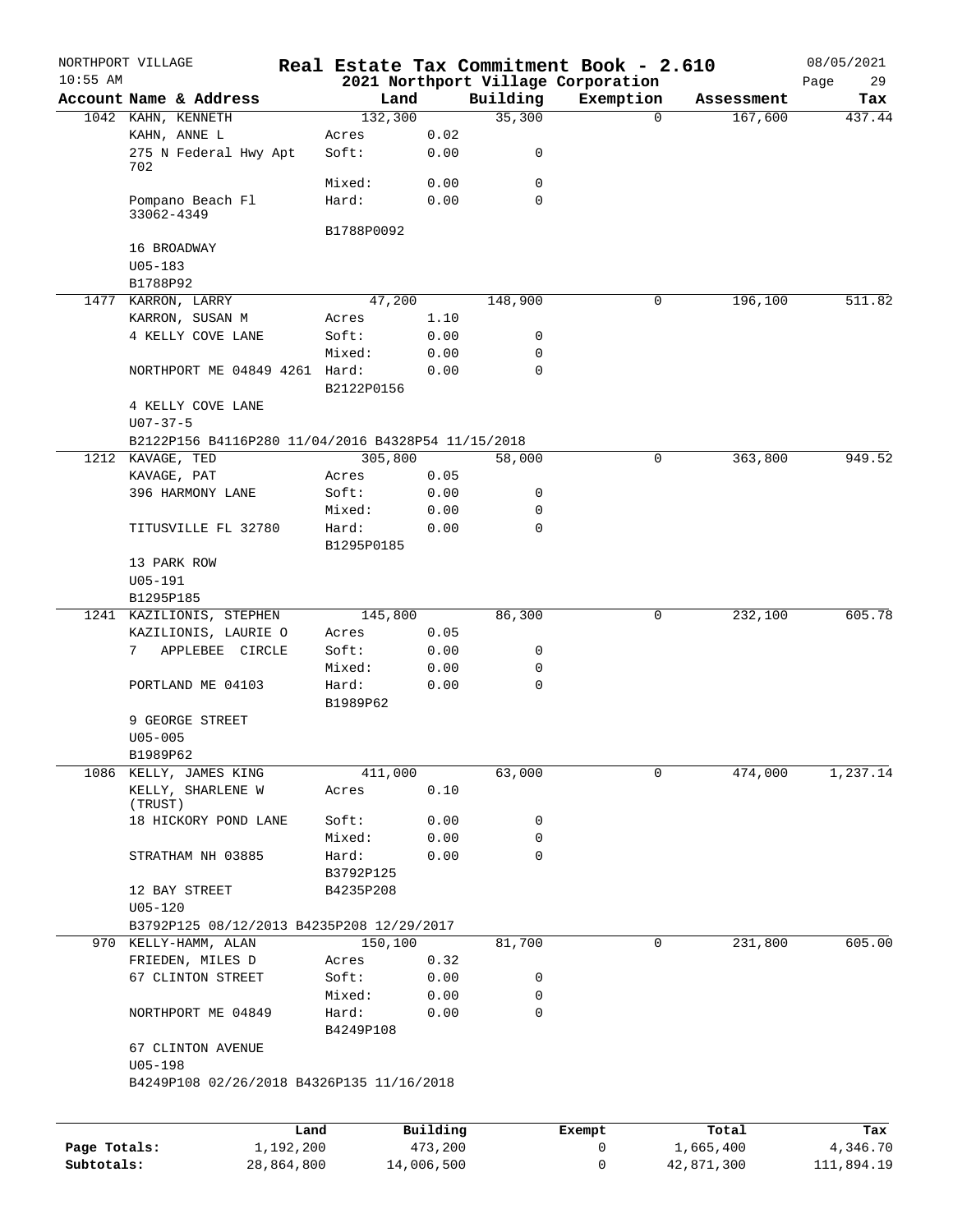|              | NORTHPORT VILLAGE                    |               |            |                  | Real Estate Tax Commitment Book - 2.610 |            | 08/05/2021 |
|--------------|--------------------------------------|---------------|------------|------------------|-----------------------------------------|------------|------------|
| $10:55$ AM   |                                      |               |            |                  | 2021 Northport Village Corporation      |            | Page<br>30 |
|              | Account Name & Address               | Land          |            | Building         | Exemption                               | Assessment | Tax        |
|              | 1106 KIMBALL, ORRIN                  | 104,000       |            | 34,600           | $\mathbf 0$                             | 138,600    | 361.75     |
|              | KIMBALL, MARY<br>2909 WESTERN AVENUE | Acres         | 0.02       |                  |                                         |            |            |
|              |                                      | Soft:         | 0.00       | 0                |                                         |            |            |
|              |                                      | Mixed:        | 0.00       | 0<br>$\mathbf 0$ |                                         |            |            |
|              | NEWBURGH ME 04444                    | Hard:         | 0.00       |                  |                                         |            |            |
|              | 10 MAPLE STREET                      | B0458P0437    |            |                  |                                         |            |            |
|              | $U05 - 108$                          |               |            |                  |                                         |            |            |
|              | B458P437                             |               |            |                  |                                         |            |            |
|              | 1285 KIPNIS, LYNNE FAMILY            | 12,600        |            | $\mathbf 0$      | 0                                       | 12,600     | 32.89      |
|              | TRUST                                |               |            |                  |                                         |            |            |
|              | 26 RIDGEMOORE DRIVE                  | Acres         | 0.02       |                  |                                         |            |            |
|              |                                      | Soft:         | 0.00       | 0                |                                         |            |            |
|              | ST. LOUIS MO 63105                   | Mixed:        | 0.00       | 0                |                                         |            |            |
|              |                                      | Hard:         | 0.00       | 0                |                                         |            |            |
|              |                                      | B.3907 P.0084 |            |                  |                                         |            |            |
|              | 702 SHORE ROAD                       |               |            |                  |                                         |            |            |
|              | $U07 - 15$                           |               |            |                  |                                         |            |            |
|              | B3907P84 10/10/2014                  |               |            |                  |                                         |            |            |
|              | 1286 KIPNIS, LYNNE FAMILY            | 163,100       |            | 158,200          | 0                                       | 321,300    | 838.59     |
|              | TRUST                                |               |            |                  |                                         |            |            |
|              | 26 RIDGEMONT DRIVE                   | Acres         | 0.39       |                  |                                         |            |            |
|              |                                      | Soft:         | 0.00       | 0                |                                         |            |            |
|              | ST. LOUIS MO 63105                   | Mixed:        | 0.00       | 0                |                                         |            |            |
|              |                                      | Hard:         | 0.00       | $\mathbf 0$      |                                         |            |            |
|              |                                      | B.3907 P.0084 |            |                  |                                         |            |            |
|              | 701 SHORE ROAD                       |               |            |                  |                                         |            |            |
|              | $U07 - 16$                           |               |            |                  |                                         |            |            |
|              | B3907P84 10/10/2014                  |               |            |                  |                                         |            |            |
|              | 1074 KLOTZLE, MARGARET G             | 390,700       |            | 49,800           | 0                                       | 440,500    | 1,149.71   |
|              | 197 Old County Road                  | Acres         | 0.42       |                  |                                         |            |            |
|              |                                      | Soft:         | 0.00       | 0                |                                         |            |            |
|              | SEARSPORT ME 04974                   | Mixed:        | 0.00       | 0                |                                         |            |            |
|              |                                      | Hard:         | 0.00       | $\mathbf 0$      |                                         |            |            |
|              |                                      | B4213P226     |            |                  |                                         |            |            |
|              | 784 SHORE ROAD                       |               |            |                  |                                         |            |            |
|              | $U06 - 24$                           |               |            |                  |                                         |            |            |
|              | B4213P226 09/06/2017                 |               |            |                  |                                         |            |            |
|              | 1023 KNOTT, DONALD                   | 31,800        |            | 0                | 0                                       | 31,800     | 83.00      |
|              | KNOTT, JOHANNAH M                    | Acres         | 0.02       |                  |                                         |            |            |
|              | 3 CLINTON AVENUE                     | Soft:         | 0.00       | 0                |                                         |            |            |
|              |                                      | Mixed:        | 0.00       | 0                |                                         |            |            |
|              | NORTHPORT ME 04849                   | Hard:         | 0.00       | 0                |                                         |            |            |
|              |                                      | B2293P0203    |            |                  |                                         |            |            |
|              | 2 NORTH AVENUE                       |               |            |                  |                                         |            |            |
|              | $U05 - 160 - A$                      |               |            |                  |                                         |            |            |
|              | B3332P314 05/27/2009                 |               |            |                  |                                         |            |            |
|              | 1108 KNOTT, DONALD                   | 132,300       |            | 61,600           | 0                                       | 193,900    | 506.08     |
|              | KNOTT, JOHANNAH M                    | Acres         | 0.02       |                  |                                         |            |            |
|              | 3 CLINTON AVENUE                     | Soft:         | 0.00       | 0                |                                         |            |            |
|              |                                      | Mixed:        | 0.00       | 0                |                                         |            |            |
|              | NORTHPORT ME 04849                   | Hard:         | 0.00       | 0                |                                         |            |            |
|              |                                      | B2072P1919    |            |                  |                                         |            |            |
|              | 3 CLINTON AVENUE                     |               |            |                  |                                         |            |            |
|              | $U05 - 160$                          |               |            |                  |                                         |            |            |
|              | B3332P314 05/27/2009                 |               |            |                  |                                         |            |            |
|              |                                      |               |            |                  |                                         |            |            |
|              |                                      | Land          | Building   |                  | Exempt                                  | Total      | Tax        |
| Page Totals: | 834,500                              |               | 304,200    |                  | 0                                       | 1,138,700  | 2,972.02   |
| Subtotals:   | 29,699,300                           |               | 14,310,700 |                  | 0                                       | 44,010,000 | 114,866.21 |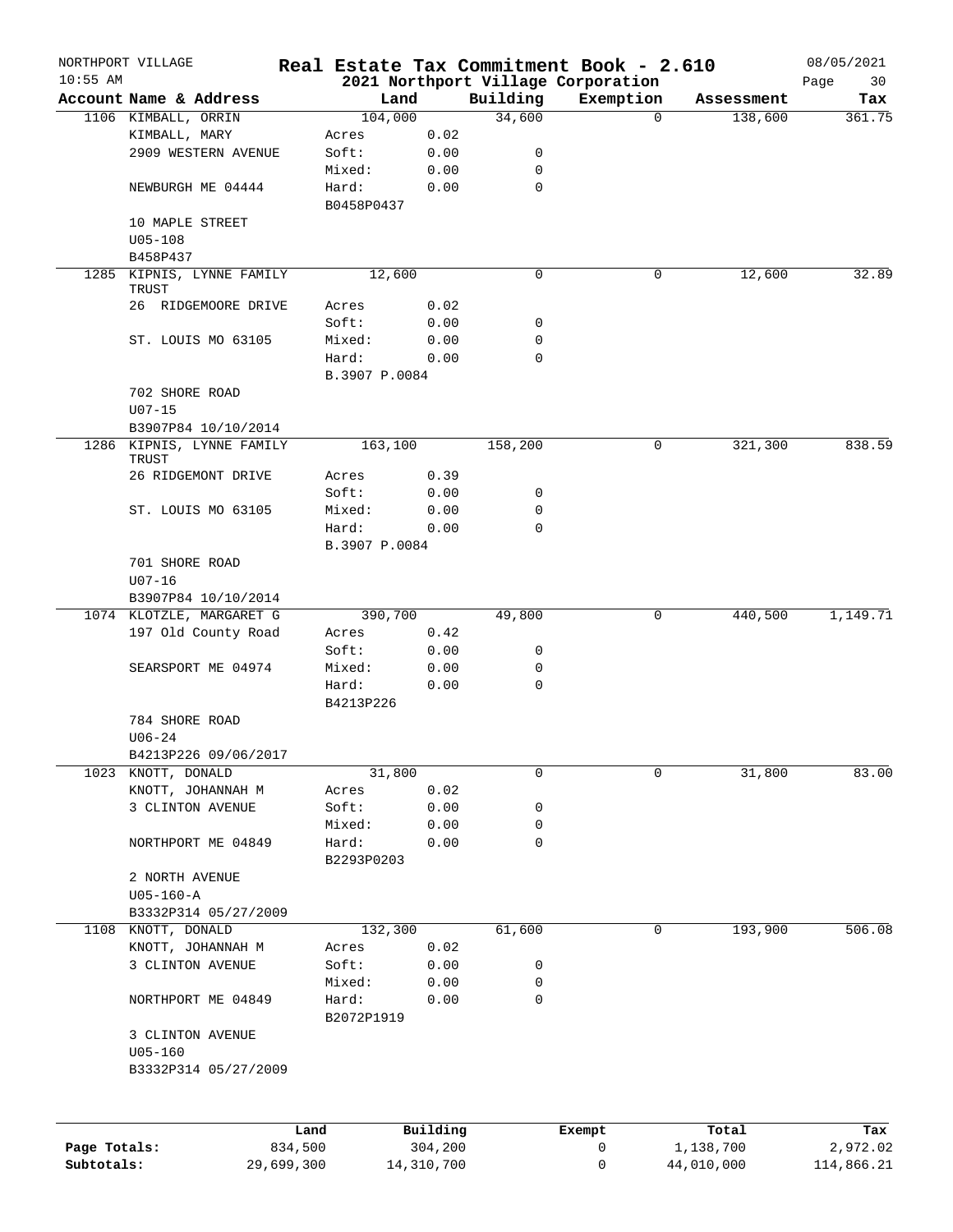| $10:55$ AM | NORTHPORT VILLAGE             |                    |          |             | Real Estate Tax Commitment Book - 2.610<br>2021 Northport Village Corporation |            | 08/05/2021<br>Page<br>31 |
|------------|-------------------------------|--------------------|----------|-------------|-------------------------------------------------------------------------------|------------|--------------------------|
|            | Account Name & Address        | Land               |          | Building    | Exemption                                                                     | Assessment | Tax                      |
|            | 1111 KOSEL, JOAN              | 344,200            |          | 96,900      | $\Omega$                                                                      | 441,100    | 1,151.27                 |
|            | 48 BRAODWAY                   | Acres              | 0.23     |             |                                                                               |            |                          |
|            |                               | Soft:              | 0.00     | 0           |                                                                               |            |                          |
|            | NORTHPORT ME 04849            | Mixed:             | 0.00     | 0           |                                                                               |            |                          |
|            |                               | Hard:              | 0.00     | $\mathbf 0$ |                                                                               |            |                          |
|            |                               | B0900P0135         |          |             |                                                                               |            |                          |
|            | 48 BROADWAY                   |                    |          |             |                                                                               |            |                          |
|            | $U04 - 17$                    |                    |          |             |                                                                               |            |                          |
|            | B900P135                      |                    |          |             |                                                                               |            |                          |
|            | 1180 KUHN, CAROL              | 88,500             |          | 91,400      | 0                                                                             | 179,900    | 469.54                   |
|            | 663 Shore Road                | Acres              | 3.50     |             |                                                                               |            |                          |
|            |                               | Soft:              | 0.00     | 0           |                                                                               |            |                          |
|            | Northport ME 04849            | Mixed:             | 0.00     | 0           |                                                                               |            |                          |
|            |                               | Hard:              | 0.00     | $\mathbf 0$ |                                                                               |            |                          |
|            |                               |                    |          |             |                                                                               |            |                          |
|            |                               | B2615P009 06/21/04 |          |             |                                                                               |            |                          |
|            | 663 SHORE ROAD                |                    |          |             |                                                                               |            |                          |
|            | $U07 - 04$                    |                    |          |             |                                                                               |            |                          |
|            | B2615P9 06/21/2004            |                    |          |             |                                                                               |            |                          |
|            | 1283 KUHNS, PAUL G            | 257,400            |          | 194,200     | 0                                                                             | 451,600    | 1,178.68                 |
|            | KUHNS, ANNE MICHELE           | Acres              | 0.13     |             |                                                                               |            |                          |
|            | 19266 Coastal Hwy. Unit Soft: |                    | 0.00     | 0           |                                                                               |            |                          |
|            | 4 #66                         | Mixed:             |          | 0           |                                                                               |            |                          |
|            |                               |                    | 0.00     | 0           |                                                                               |            |                          |
|            | REHOBOTH BEACH DE 19971 Hard: |                    | 0.00     |             |                                                                               |            |                          |
|            |                               |                    |          |             |                                                                               |            |                          |
|            | 792 SHORE ROAD                |                    |          |             |                                                                               |            |                          |
|            | $U06 - 28$                    |                    |          |             |                                                                               |            |                          |
|            | B4413P334 09/06/2019          |                    |          |             |                                                                               |            |                          |
|            | 1781 KUREK, ALEC CHRISTOPHER  | 98,300             |          | 0           | 0                                                                             | 98,300     | 256.56                   |
|            | KUREK, ALICIA KNOX            | Acres              | 2.50     |             |                                                                               |            |                          |
|            | 54 WINDEMERE WAY              | Soft:              | 0.00     | 0           |                                                                               |            |                          |
|            |                               | Mixed:             | 0.00     | 0           |                                                                               |            |                          |
|            | COLCHESTER VT 05446           | Hard:              | 0.00     | 0           |                                                                               |            |                          |
|            |                               |                    |          |             |                                                                               |            |                          |
|            |                               |                    |          |             |                                                                               |            |                          |
|            | $U07-33B$                     |                    |          |             |                                                                               |            |                          |
|            | B4161P284 04/28/2017          |                    |          |             |                                                                               |            |                          |
|            | 1751 LACOSTE, DONALD T        | 30,800             |          | 0           | 0                                                                             | 30,800     | 80.39                    |
|            | LACOSTE, MARGARET C           | Acres              | 1.40     |             |                                                                               |            |                          |
|            | 20 SLEEPY HOLLOW ROAD         | Soft:              | 0.00     | 0           |                                                                               |            |                          |
|            |                               | Mixed:             | 0.00     | 0           |                                                                               |            |                          |
|            | WOLFEBORO NH 03894            | Hard:              | 0.00     | 0           |                                                                               |            |                          |
|            |                               |                    |          |             |                                                                               |            |                          |
|            | BLUFF ROAD                    |                    |          |             |                                                                               |            |                          |
|            | $U07 - 33 - A$                |                    |          |             |                                                                               |            |                          |
|            | B3607P249 12/14/2011          |                    |          |             |                                                                               |            |                          |
|            | 1282 LANNAN, MICHAEL T        | 266,900            |          | 86,100      | 0                                                                             | 353,000    | 921.33                   |
|            | LANNAN, JENNIFER E            | Acres              | 0.14     |             |                                                                               |            |                          |
|            | 790 SHORE ROAD                | Soft:              | 0.00     | 0           |                                                                               |            |                          |
|            |                               | Mixed:             | 0.00     | 0           |                                                                               |            |                          |
|            | NORTHPORT ME 04849            | Hard:              | 0.00     | 0           |                                                                               |            |                          |
|            |                               |                    |          |             |                                                                               |            |                          |
|            | 790 SHORE ROAD                |                    |          |             |                                                                               |            |                          |
|            | $U06 - 27$                    |                    |          |             |                                                                               |            |                          |
|            | B3211P32 04/28/2008           |                    |          |             |                                                                               |            |                          |
|            |                               |                    |          |             |                                                                               |            |                          |
|            |                               |                    |          |             |                                                                               |            |                          |
|            |                               |                    |          |             |                                                                               |            |                          |
|            |                               | $\mathsf{Land}$    | Building |             | <b>Exempt</b>                                                                 | Total      | Tax                      |

|              | Land       | Building   | Exempt | Total      | Tax        |
|--------------|------------|------------|--------|------------|------------|
| Page Totals: | 1,086,100  | 468,600    |        | 1,554,700  | 4,057.77   |
| Subtotals:   | 30,785,400 | 14,779,300 |        | 45,564,700 | 118,923.98 |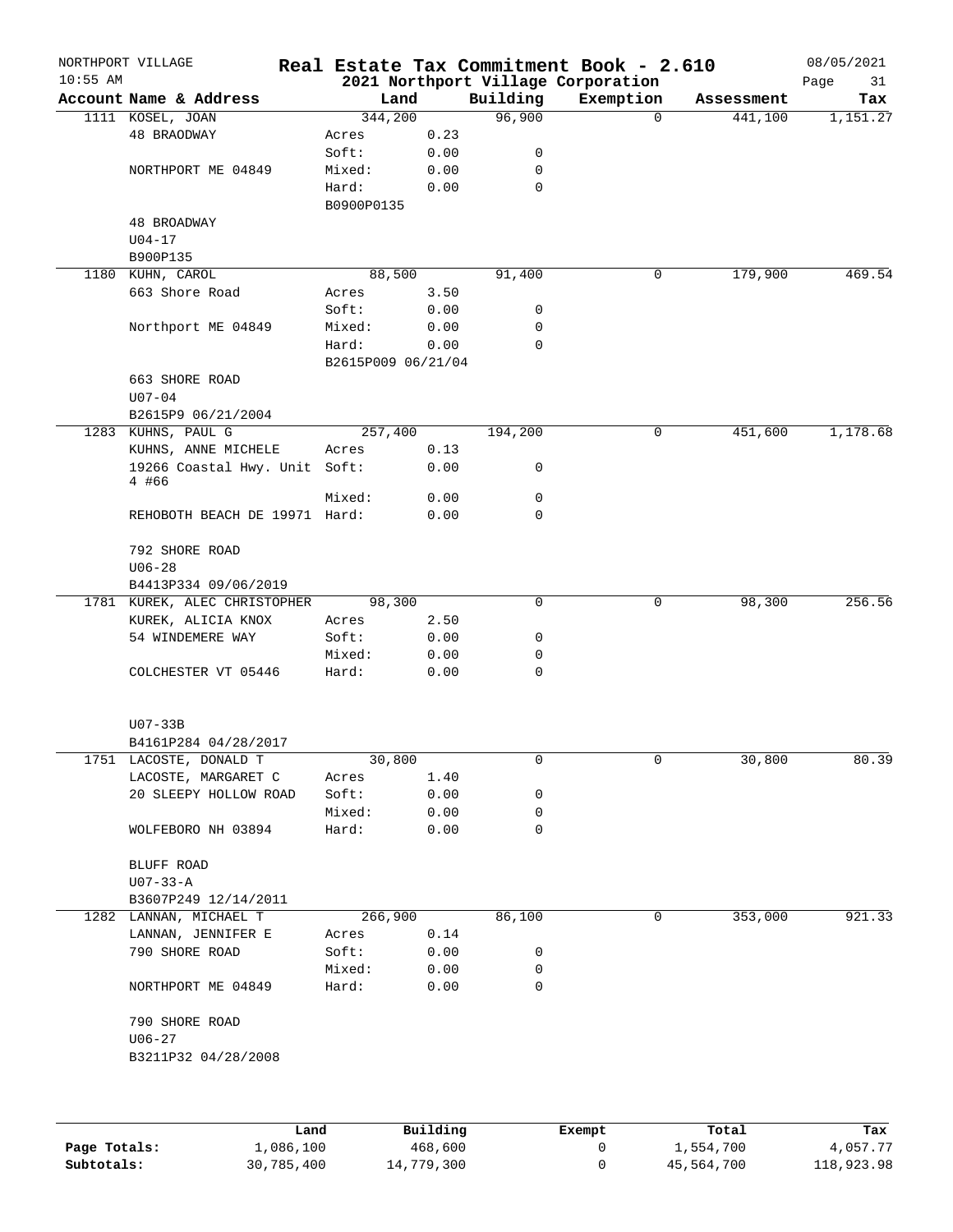|              | NORTHPORT VILLAGE                                   |                        |            |          | Real Estate Tax Commitment Book - 2.610 |            | 08/05/2021 |
|--------------|-----------------------------------------------------|------------------------|------------|----------|-----------------------------------------|------------|------------|
| $10:55$ AM   |                                                     |                        |            |          | 2021 Northport Village Corporation      |            | Page<br>32 |
|              | Account Name & Address                              | Land                   |            | Building | Exemption                               | Assessment | Tax        |
|              | 1258 LEADBETTER, SCOTT R                            | 148,800                |            | 49,400   | $\Omega$                                | 198,200    | 517.30     |
|              | LEADBETTER, KELLY W                                 | Acres                  | 0.09       |          |                                         |            |            |
|              | 4 SILVER RODGE                                      | Soft:                  | 0.00       | 0        |                                         |            |            |
|              |                                                     | Mixed:                 | 0.00       | 0        |                                         |            |            |
|              | VEAZIE ME 04401                                     | Hard:                  | 0.00       | 0        |                                         |            |            |
|              | 22 GEORGE STREET<br>$U05 - 110$                     |                        |            |          |                                         |            |            |
|              | B3387P238 10/19/2009                                |                        |            |          |                                         |            |            |
|              | 1765 LEADBETTER, SCOTT R                            | 147,300                |            | 116,500  | 0                                       | 263,800    | 688.52     |
|              | LEADBETTER, KELLY W                                 | Acres                  | 0.07       |          |                                         |            |            |
|              | 4 SILVER RODGE                                      | Soft:                  | 0.00       | 0        |                                         |            |            |
|              |                                                     | Mixed:                 | 0.00       | 0        |                                         |            |            |
|              | VEAZIE ME 04401                                     | Hard:                  | 0.00       | 0        |                                         |            |            |
|              | 14 MAPLE STREET                                     |                        |            |          |                                         |            |            |
|              | $U05 - 110 - 01$                                    |                        |            |          |                                         |            |            |
|              | B3878P49 07/08/2014                                 |                        |            |          |                                         |            |            |
|              | 1495 LEARY, JAMES                                   | 39,700                 |            | 0        | 0                                       | 39,700     | 103.62     |
|              | LEARY, VIVIEN M                                     | Acres                  | 0.18       |          |                                         |            |            |
|              | 251 FAIRVIEW AVENUE                                 | Soft:                  | 0.00       | 0        |                                         |            |            |
|              |                                                     | Mixed:                 | 0.00       | 0        |                                         |            |            |
|              | BAYPORT NY 11705                                    | Hard:                  | 0.00       | 0        |                                         |            |            |
|              | BAYSIDE-MAIN/MAPLE<br>$U05 - 017$                   |                        |            |          |                                         |            |            |
|              | B4269P72 05/15/2018                                 |                        |            |          |                                         |            |            |
|              | 1036 LEDYARD, BRYNNA                                | 411,100                |            | 72,900   | 0                                       | 484,000    | 1,263.24   |
|              | OVERGAAG, PAUL W                                    | Acres                  | 0.12       |          |                                         |            |            |
|              | 1 NORTH AVE                                         | Soft:                  | 0.00       | 0        |                                         |            |            |
|              |                                                     | Mixed:                 | 0.00       | 0        |                                         |            |            |
|              | NORTHPORT ME 04849                                  | Hard:                  | 0.00       | $\Omega$ |                                         |            |            |
|              | 1 NORTH AVENUE                                      |                        |            |          |                                         |            |            |
|              | $U05 - 153$                                         |                        |            |          |                                         |            |            |
|              | B3074P124 04/12/2007                                |                        |            |          |                                         |            |            |
|              | 1747 LEEKOMP FAMILY REVOC.                          | 188,600                |            | 148,100  | 0                                       | 336,700    | 878.79     |
|              | LIVING TRUST<br>C/O- LEE, ELIZABETH A               | Acres                  | 1.39       |          |                                         |            |            |
|              | (TRUSTEE)                                           |                        |            |          |                                         |            |            |
|              | 5696 LAKEVIEW TERRACE                               | Soft:                  | 0.00       | 0        |                                         |            |            |
|              |                                                     | Mixed:                 | 0.00       | 0        |                                         |            |            |
|              | LAKEVIEW NY 14085                                   | Hard:                  | 0.00       | 0        |                                         |            |            |
|              | 613 SHORE ROAD                                      | B3568P227<br>B4234P086 |            |          |                                         |            |            |
|              | $U08 - 14 - A$                                      |                        |            |          |                                         |            |            |
|              | B3568P227 07/27/2011 B4234P86 12/28/2017            |                        |            |          |                                         |            |            |
|              | 1224 LEWIS, JAMES JR                                | 332,600                |            | 100,800  | $\mathbf 0$                             | 433,400    | 1,131.17   |
|              | LEWIS, ANITA                                        | Acres                  | 0.47       |          |                                         |            |            |
|              | *COUSINS, MARY-ANN SEZAK Soft:                      |                        | 0.00       | 0        |                                         |            |            |
|              | 6832 PINEY RIVER ROAD                               |                        |            | 0        |                                         |            |            |
|              | NORTH                                               | Mixed:                 | 0.00       |          |                                         |            |            |
|              | BON AQUA TN 37025                                   | Hard:                  | 0.00       | 0        |                                         |            |            |
|              |                                                     | B1214P0014 B2379P0099  |            |          |                                         |            |            |
|              | 606 SHORE ROAD<br>$U08 - 15$<br>B4232P89 12/20/2017 | B4232P089              |            |          |                                         |            |            |
|              |                                                     |                        |            |          |                                         |            |            |
|              | Land                                                |                        | Building   |          | Exempt                                  | Total      | Tax        |
| Page Totals: | 1,268,100                                           |                        | 487,700    |          | 0                                       | 1,755,800  | 4,582.64   |
| Subtotals:   | 32,053,500                                          |                        | 15,267,000 |          | 0                                       | 47,320,500 | 123,506.62 |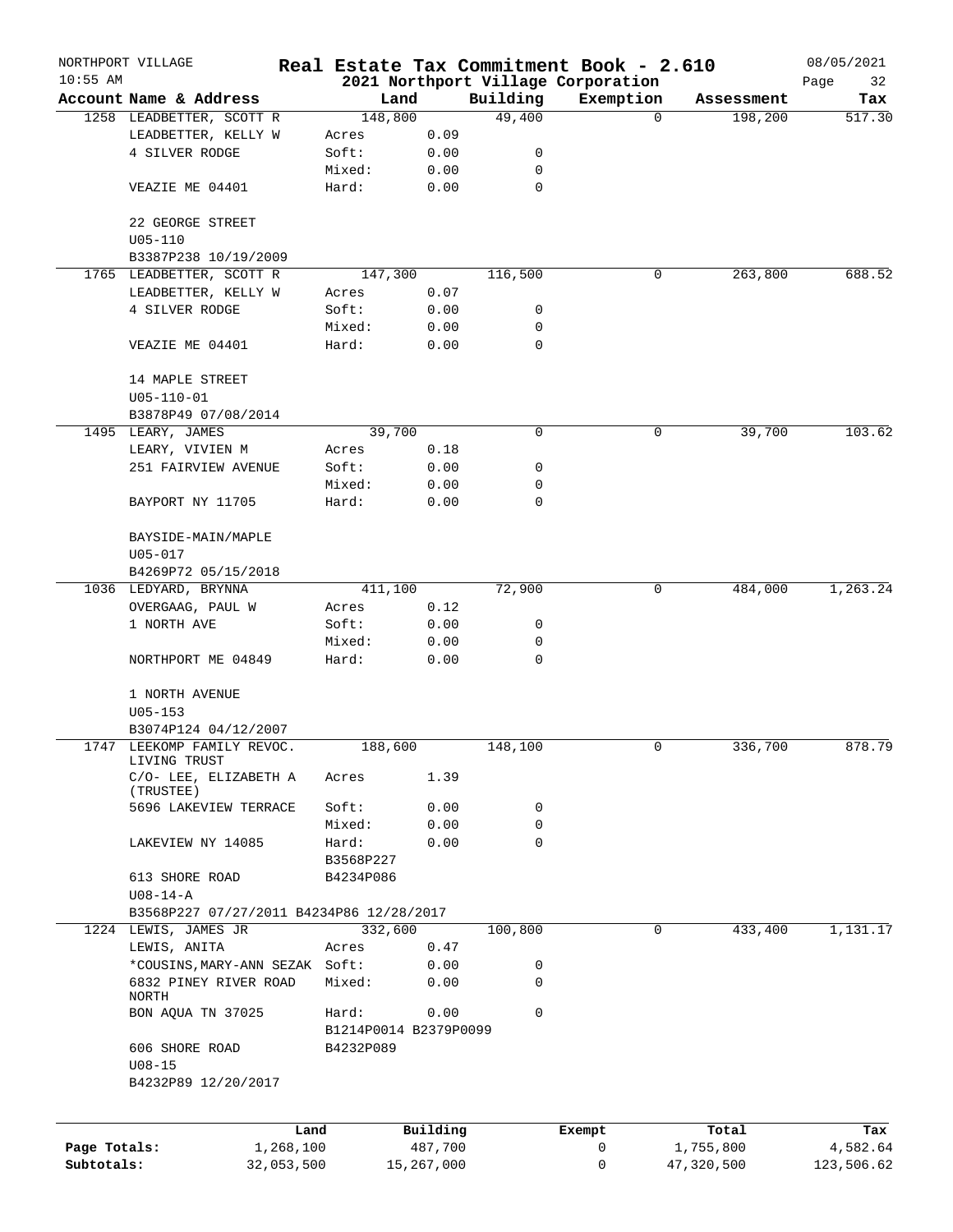|              | NORTHPORT VILLAGE                                |            |          |                    | Real Estate Tax Commitment Book - 2.610 |            | 08/05/2021    |
|--------------|--------------------------------------------------|------------|----------|--------------------|-----------------------------------------|------------|---------------|
| $10:55$ AM   | Account Name & Address                           | Land       |          |                    | 2021 Northport Village Corporation      |            | Page<br>33    |
|              |                                                  | 147,300    |          | Building<br>44,300 | Exemption<br>$\mathbf 0$                | Assessment | Tax<br>500.08 |
|              | 1031 LEWTON, CHRISTOPHER<br>LEWTON, JOANNA       | Acres      | 0.07     |                    |                                         | 191,600    |               |
|              | 323 13TH STREET SE                               | Soft:      | 0.00     | 0                  |                                         |            |               |
|              |                                                  | Mixed:     | 0.00     | 0                  |                                         |            |               |
|              | WASHINGTON DC 20003                              | Hard:      | 0.00     | $\mathbf 0$        |                                         |            |               |
|              |                                                  |            |          |                    |                                         |            |               |
|              | 6 PLEASANT STREET                                |            |          |                    |                                         |            |               |
|              | $U05 - 068$                                      |            |          |                    |                                         |            |               |
|              | B2734P191 03/11/2005                             |            |          |                    |                                         |            |               |
|              | 1120 LIGHTNER FAMILY                             | 148,000    |          | 36,600             | 0                                       | 184,600    | 481.81        |
|              | PARTNERSHIP                                      |            |          |                    |                                         |            |               |
|              | C/O JOHN LIGHTNER                                | Acres      | 0.08     |                    |                                         |            |               |
|              | 79 CROCKER ROAD                                  | Soft:      | 0.00     | 0                  |                                         |            |               |
|              | BELFAST ME 04915                                 | Mixed:     | 0.00     | $\mathbf 0$        |                                         |            |               |
|              |                                                  | Hard:      | 0.00     | 0                  |                                         |            |               |
|              |                                                  | B4177 P251 |          |                    |                                         |            |               |
|              | 6 MAPLE STREET                                   |            |          |                    |                                         |            |               |
|              | $U05 - 107$                                      |            |          |                    |                                         |            |               |
|              | B4177P251 06/07/2017                             |            |          |                    |                                         |            |               |
|              | 1567 LIGHTNER, E ALLAN III                       | 147,300    |          | 67,000             | 0                                       | 214,300    | 559.32        |
|              | P.O. BOX 775                                     | Acres      | 0.07     |                    |                                         |            |               |
|              |                                                  | Soft:      | 0.00     | 0                  |                                         |            |               |
|              | BELFAST ME 04915                                 | Mixed:     | 0.00     | 0                  |                                         |            |               |
|              |                                                  | Hard:      | 0.00     | 0                  |                                         |            |               |
|              |                                                  |            |          |                    |                                         |            |               |
|              | 4 MAPLE STREET                                   |            |          |                    |                                         |            |               |
|              | $U05 - 107 - A$                                  |            |          |                    |                                         |            |               |
|              | B4177P251 06/07/2017<br>1077 LINCOLN, ADELAIDE M | 145,000    |          | 36,000             | 0                                       | 181,000    | 472.41        |
|              | 106 GRAFTON                                      | Acres      | 0.04     |                    |                                         |            |               |
|              |                                                  | Soft:      | 0.00     | 0                  |                                         |            |               |
|              | ARLINGTON MA 02474                               | Mixed:     | 0.00     | 0                  |                                         |            |               |
|              |                                                  | Hard:      | 0.00     | $\mathbf 0$        |                                         |            |               |
|              |                                                  | B4229P110  |          |                    |                                         |            |               |
|              | 3 PLEASANT STREET                                |            |          |                    |                                         |            |               |
|              | $U05 - 052$                                      |            |          |                    |                                         |            |               |
|              | B4229P110 11/10/2017                             |            |          |                    |                                         |            |               |
|              | 1122 LINCOLN, FREDERIC B                         | 297,100    |          | 41,700             | 0                                       | 338,800    | 884.27        |
|              | 2 VIA SANTA VELERA                               | Acres      | 0.17     |                    |                                         |            |               |
|              |                                                  | Soft:      | 0.00     | 0                  |                                         |            |               |
|              | RANCHO MIRAGE CA 92270                           | Mixed:     | 0.00     | 0                  |                                         |            |               |
|              |                                                  | Hard:      | 0.00     | $\mathbf 0$        |                                         |            |               |
|              |                                                  | B1564P0006 |          |                    |                                         |            |               |
|              | 54 BROADWAY                                      |            |          |                    |                                         |            |               |
|              | $U04-15$                                         |            |          |                    |                                         |            |               |
|              | B1564P6                                          |            |          |                    |                                         |            |               |
|              | 1208 LIPMAN, JOEL A                              | 176,600    |          | 24,600             | 0                                       | 201,200    | 525.13        |
|              | LIPMAN, CYNTHIA L                                | Acres      | 0.46     |                    |                                         |            |               |
|              | 7137 S Valley Cir                                | Soft:      | 0.00     | 0                  |                                         |            |               |
|              |                                                  | Mixed:     | 0.00     | 0                  |                                         |            |               |
|              | Lambertville MI                                  | Hard:      | 0.00     | $\mathbf 0$        |                                         |            |               |
|              | 48144-9454                                       |            |          |                    |                                         |            |               |
|              | 713 SHORE ROAD                                   |            |          |                    |                                         |            |               |
|              | $U07 - 19$                                       |            |          |                    |                                         |            |               |
|              | B2842P270 10/07/2005                             |            |          |                    |                                         |            |               |
|              |                                                  |            |          |                    |                                         |            |               |
|              |                                                  |            |          |                    |                                         |            |               |
|              | Land                                             |            | Building |                    | Exempt                                  | Total      | Tax           |
| Page Totals: | 1,061,300                                        |            | 250,200  |                    | 0                                       | 1,311,500  | 3,423.02      |

**Subtotals:** 33,114,800 15,517,200 0 48,632,000 126,929.64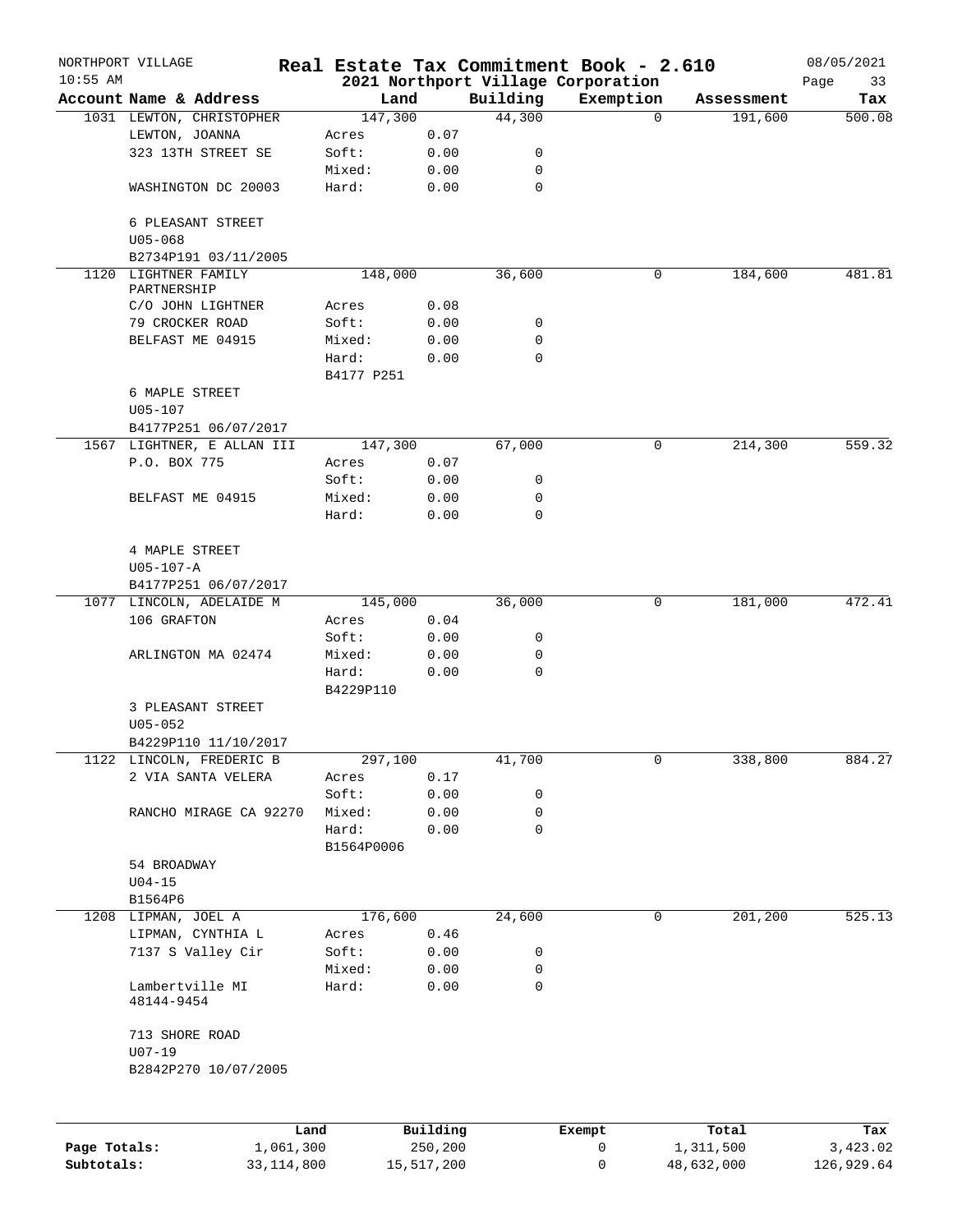| $10:55$ AM | NORTHPORT VILLAGE                                                               |                            |       |             | Real Estate Tax Commitment Book - 2.610<br>2021 Northport Village Corporation |            | 08/05/2021<br>34<br>Page |
|------------|---------------------------------------------------------------------------------|----------------------------|-------|-------------|-------------------------------------------------------------------------------|------------|--------------------------|
|            | Account Name & Address                                                          |                            | Land  | Building    | Exemption                                                                     | Assessment | Tax                      |
|            | 1292 LITTLEFIELD, JEFFREY F                                                     | 139,500                    |       | 166,900     | $\Omega$                                                                      | 306,400    | 799.70                   |
|            | 27 BROWN ROAD                                                                   | Acres                      | 49.90 |             |                                                                               |            |                          |
|            |                                                                                 | Soft:                      | 0.00  | 0           |                                                                               |            |                          |
|            | MORRILL ME 04952                                                                | Mixed:                     | 0.00  | 0           |                                                                               |            |                          |
|            |                                                                                 | Hard:                      | 0.00  | $\mathbf 0$ |                                                                               |            |                          |
|            | 1100 ATLANTIC HIGHWAY<br>$R04 - 33$<br>B4013P241 10/28/2015 B4351P88 02/21/2019 |                            |       |             |                                                                               |            |                          |
|            | 999 LLOYD-STILL, DOROTHY                                                        | 187,300                    |       | 67,500      | 0                                                                             | 254,800    | 665.03                   |
|            | LLOYD-STILL, JOHN D                                                             | Acres                      | 0.07  |             |                                                                               |            |                          |
|            | 806 CLINTON PLACE                                                               | Soft:                      | 0.00  | 0           |                                                                               |            |                          |
|            |                                                                                 | Mixed:                     | 0.00  | 0           |                                                                               |            |                          |
|            |                                                                                 |                            |       | $\mathbf 0$ |                                                                               |            |                          |
|            | EVANSTON IL 60201                                                               | Hard:<br>B1702P0233        | 0.00  |             |                                                                               |            |                          |
|            | 10 AUDITORIUM PARK                                                              |                            |       |             |                                                                               |            |                          |
|            | $U05 - 173$                                                                     |                            |       |             |                                                                               |            |                          |
|            | B1702P233                                                                       |                            |       |             |                                                                               |            |                          |
|            | 1211 LOJEK, JOHN D                                                              | 154,800                    |       | 69,600      | 0                                                                             | 224,400    | 585.68                   |
|            | 5 WHITING AVE.                                                                  | Acres                      | 0.20  |             |                                                                               |            |                          |
|            |                                                                                 | Soft:                      | 0.00  | 0           |                                                                               |            |                          |
|            | DEDHAM MA 02026                                                                 | Mixed:                     | 0.00  | 0           |                                                                               |            |                          |
|            |                                                                                 | Hard:                      | 0.00  | 0           |                                                                               |            |                          |
|            |                                                                                 | B2319P0267 10/17/02 175000 |       |             |                                                                               |            |                          |
|            | 35 CLINTON AVENUE                                                               | B2994P3                    |       | 09/11/06    |                                                                               |            |                          |
|            | $U05 - 046$                                                                     |                            |       |             |                                                                               |            |                          |
|            | B3483P135 02/26/2010                                                            |                            |       |             |                                                                               |            |                          |
|            | 1126 LOPEZ, MRS KENNETH                                                         | 148,800                    |       | 36,300      | 0                                                                             | 185,100    | 483.11                   |
|            | 51 HUNTINGTON ROAD                                                              | Acres                      | 0.09  |             |                                                                               |            |                          |
|            |                                                                                 | Soft:                      | 0.00  | 0           |                                                                               |            |                          |
|            | HADLEY MA 01035                                                                 | Mixed:                     | 0.00  | 0           |                                                                               |            |                          |
|            |                                                                                 | Hard:                      | 0.00  | $\Omega$    |                                                                               |            |                          |
|            |                                                                                 | B0440P0082                 |       |             |                                                                               |            |                          |
|            | 11 MAIN STREET                                                                  |                            |       |             |                                                                               |            |                          |
|            | $U05 - 086$                                                                     |                            |       |             |                                                                               |            |                          |
|            | B440P82                                                                         |                            |       |             |                                                                               |            |                          |
|            | 1127 LORD, EDWARD R                                                             | 144,900                    |       | 7,000       | 0                                                                             | 151,900    | 396.46                   |
|            | 5 PARK ROW                                                                      | Acres                      | 0.25  |             |                                                                               |            |                          |
|            |                                                                                 | Soft:                      | 0.00  | 0           |                                                                               |            |                          |
|            | NORTHPORT ME 04849                                                              | Mixed:                     | 0.00  | 0           |                                                                               |            |                          |
|            |                                                                                 | Hard:                      | 0.00  | 0           |                                                                               |            |                          |
|            |                                                                                 | B0828P0870                 |       |             |                                                                               |            |                          |
|            | 41 BROADWAY                                                                     |                            |       |             |                                                                               |            |                          |
|            | $U04 - 21 - B$                                                                  |                            |       |             |                                                                               |            |                          |
|            | B828P870                                                                        |                            |       |             |                                                                               |            |                          |
|            | 1129 LORD, EDWARD R                                                             | 305,000                    |       | 70,900      | 0                                                                             | 375,900    | 981.10                   |
|            | 5 PARK ROW                                                                      | Acres                      | 0.04  |             |                                                                               |            |                          |
|            |                                                                                 | Soft:                      | 0.00  | 0           |                                                                               |            |                          |
|            | NORTHPORT ME 04849                                                              | Mixed:                     | 0.00  | 0           |                                                                               |            |                          |
|            |                                                                                 | Hard:                      | 0.00  | 0           |                                                                               |            |                          |
|            |                                                                                 |                            |       |             |                                                                               |            |                          |
|            |                                                                                 |                            |       |             |                                                                               |            |                          |
|            | 5 PARK ROW                                                                      |                            |       |             |                                                                               |            |                          |

|              | Land         | Building   | Exempt | Total      | Tax        |
|--------------|--------------|------------|--------|------------|------------|
| Page Totals: | 1,080,300    | 418,200    |        | 1,498,500  | 3,911.08   |
| Subtotals:   | 34, 195, 100 | 15,935,400 |        | 50,130,500 | 130,840.72 |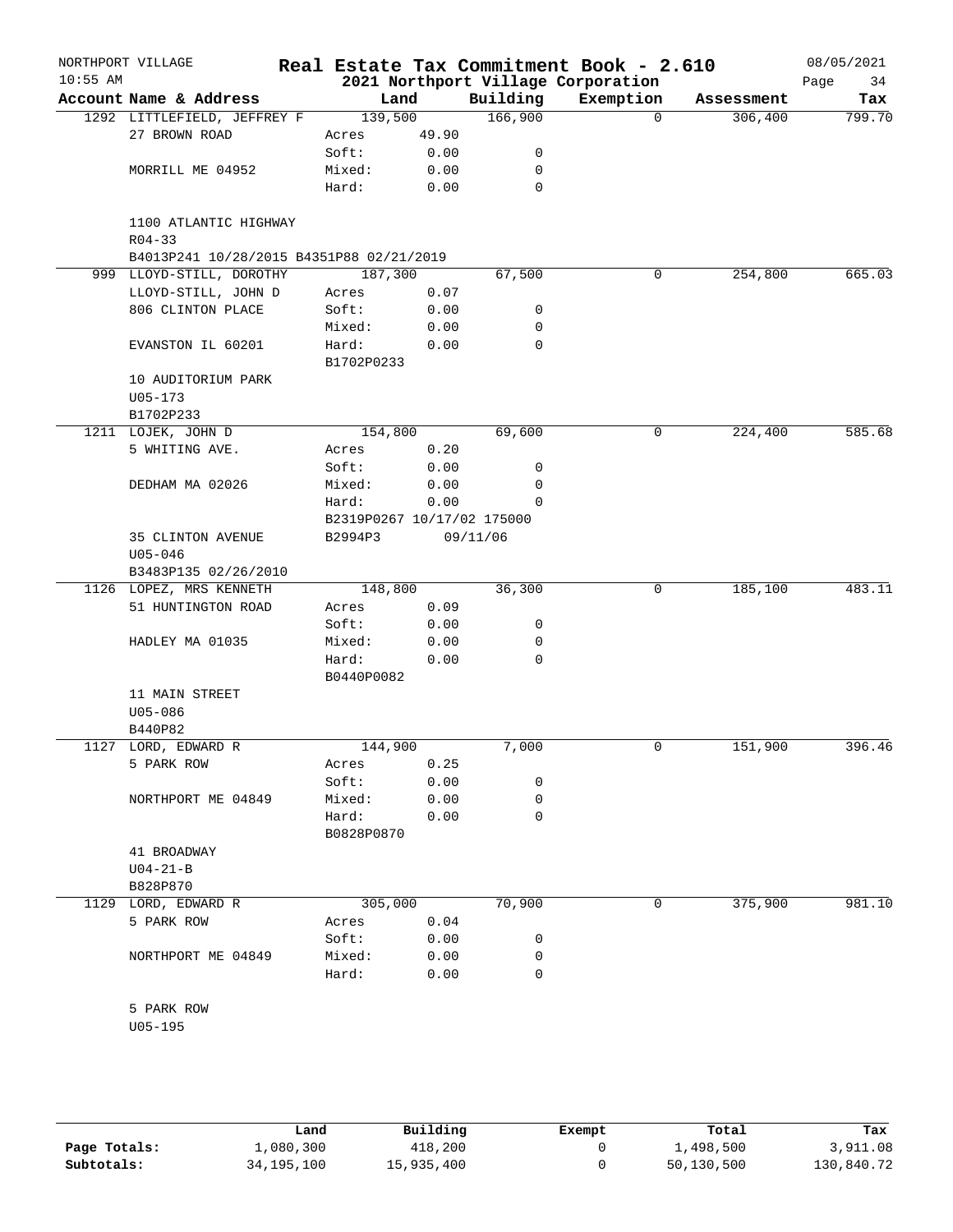|              | NORTHPORT VILLAGE                                 | Real Estate Tax Commitment Book - 2.610 |            |             |                                    |                       | 08/05/2021    |
|--------------|---------------------------------------------------|-----------------------------------------|------------|-------------|------------------------------------|-----------------------|---------------|
| $10:55$ AM   | Account Name & Address                            |                                         |            | Building    | 2021 Northport Village Corporation |                       | 35<br>Page    |
|              | 1130 LOVEJOY, EDWARD &                            | Land<br>309,600                         |            | 55,100      | Exemption<br>$\Omega$              | Assessment<br>364,700 | Tax<br>951.87 |
|              | MARGARET                                          |                                         |            |             |                                    |                       |               |
|              | LOVEJOY, EDWARD E IV                              | Acres                                   | 0.15       |             |                                    |                       |               |
|              | 70 MILLER STREET                                  | Soft:                                   | 0.00       | 0           |                                    |                       |               |
|              |                                                   | Mixed:                                  | 0.00       | 0           |                                    |                       |               |
|              | BELFAST ME 04915                                  | Hard:                                   | 0.00       | 0           |                                    |                       |               |
|              |                                                   | B1639P0346                              |            |             |                                    |                       |               |
|              | 21 PARK ROW                                       | B2399P302                               |            |             |                                    |                       |               |
|              | $U05 - 187$                                       |                                         |            |             |                                    |                       |               |
|              | B1639P346<br>1259 LUND, ELIZABETH A               | 2,300                                   |            | 0           | 0                                  | 2,300                 | 6.00          |
|              | 5217 PEABODY                                      | Acres                                   | 0.03       |             |                                    |                       |               |
|              |                                                   | Soft:                                   | 0.00       | 0           |                                    |                       |               |
|              | DULUTH MN 55804                                   | Mixed:                                  | 0.00       | 0           |                                    |                       |               |
|              |                                                   | Hard:                                   | 0.00       | $\Omega$    |                                    |                       |               |
|              |                                                   | B0694P0069                              |            | B4234P185   |                                    |                       |               |
|              | 13 OAK STREET                                     | B4234P184                               |            |             |                                    |                       |               |
|              | $U05 - 113 - A$                                   |                                         |            |             |                                    |                       |               |
|              | B694P69                                           |                                         |            |             |                                    |                       |               |
|              | 1253 LUNDY, JASON S                               | 153,400                                 |            | 69,600      | 0                                  | 223,000               | 582.03        |
|              | LUNDY, JENNIKA S                                  | Acres                                   | 0.25       |             |                                    |                       |               |
|              | 66 GEORGE STREET                                  | Soft:                                   | 0.00       | 0           |                                    |                       |               |
|              |                                                   | Mixed:                                  | 0.00       | 0           |                                    |                       |               |
|              | NORTHPORT ME 04849                                | Hard:                                   | 0.00       | 0           |                                    |                       |               |
|              |                                                   | B1424P0337                              |            |             |                                    |                       |               |
|              | 66 GEORGE STREET                                  |                                         |            |             |                                    |                       |               |
|              | $U04 - 22$                                        |                                         |            |             |                                    |                       |               |
|              | B1424P337 B3099P1 06/20/2007                      |                                         |            |             |                                    |                       |               |
|              | 1245 MAGEE, JEFFREY F JR                          | 126,200                                 |            | 79,700      | 0                                  | 205,900               | 537.40        |
|              | TAMURA, ROBYN S                                   | Acres                                   | 0.03       |             |                                    |                       |               |
|              | 75 CLINTON STREET, APT. Soft:<br>4Κ               |                                         | 0.00       | 0           |                                    |                       |               |
|              |                                                   | Mixed:                                  | 0.00       | 0           |                                    |                       |               |
|              | BROOKLYN NY 11201                                 | Hard:                                   | 0.00       | $\mathbf 0$ |                                    |                       |               |
|              |                                                   | B1724P0230                              |            |             |                                    |                       |               |
|              | 3 BROADWAY<br>$U05 - 091$                         |                                         |            |             |                                    |                       |               |
|              | B4638P257 02/05/2021 B4638P261 11/25/2020         |                                         |            |             |                                    |                       |               |
|              | 1116 MAGUIRE, EILEEN                              | 75,700                                  |            | 101,100     | 0                                  | 176,800               | 461.45        |
|              | 15 COBE ROAD                                      | Acres                                   | 0.50       |             |                                    |                       |               |
|              |                                                   | Soft:                                   | 0.00       | 0           |                                    |                       |               |
|              | NORTHPORT ME 04849                                | Mixed:                                  | 0.00       | 0           |                                    |                       |               |
|              |                                                   | Hard:                                   | 0.00       | 0           |                                    |                       |               |
|              |                                                   |                                         |            |             |                                    |                       |               |
|              | 15 COBE ROAD                                      |                                         |            |             |                                    |                       |               |
|              | $U06 - 38 - A$                                    |                                         |            |             |                                    |                       |               |
|              | B3898P269 08/21/2014                              |                                         |            |             |                                    |                       |               |
| 1271         | MAKAHUSZ FAMILY REVOC.                            | 150,300                                 |            | 99,500      | 0                                  | 249,800               | 651.98        |
|              | TRUST                                             |                                         |            |             |                                    |                       |               |
|              | 7 CEDAR LANE                                      | Acres                                   | 0.40       |             |                                    |                       |               |
|              |                                                   | Soft:                                   | 0.00       | 0           |                                    |                       |               |
|              | MERRIMACK NH 03054                                | Mixed:                                  | 0.00       | 0           |                                    |                       |               |
|              |                                                   | Hard:                                   | 0.00       | $\mathbf 0$ |                                    |                       |               |
|              |                                                   | B0791P0715                              |            | B4105P92    |                                    |                       |               |
|              | 536 BLUFF ROAD<br>$U05 - 034$                     |                                         |            |             |                                    |                       |               |
|              | B3175P50 01/04/2008 B3938P145 10/24/2014 B4105P92 |                                         |            |             |                                    |                       |               |
|              | 07/28/2016                                        |                                         |            |             |                                    |                       |               |
|              |                                                   | Land                                    | Building   |             | Exempt                             | Total                 | Tax           |
| Page Totals: |                                                   | 817,500                                 | 405,000    |             | 0                                  | 1,222,500             | 3,190.73      |
| Subtotals:   |                                                   | 35,012,600                              | 16,340,400 |             | 0                                  | 51,353,000            | 134,031.45    |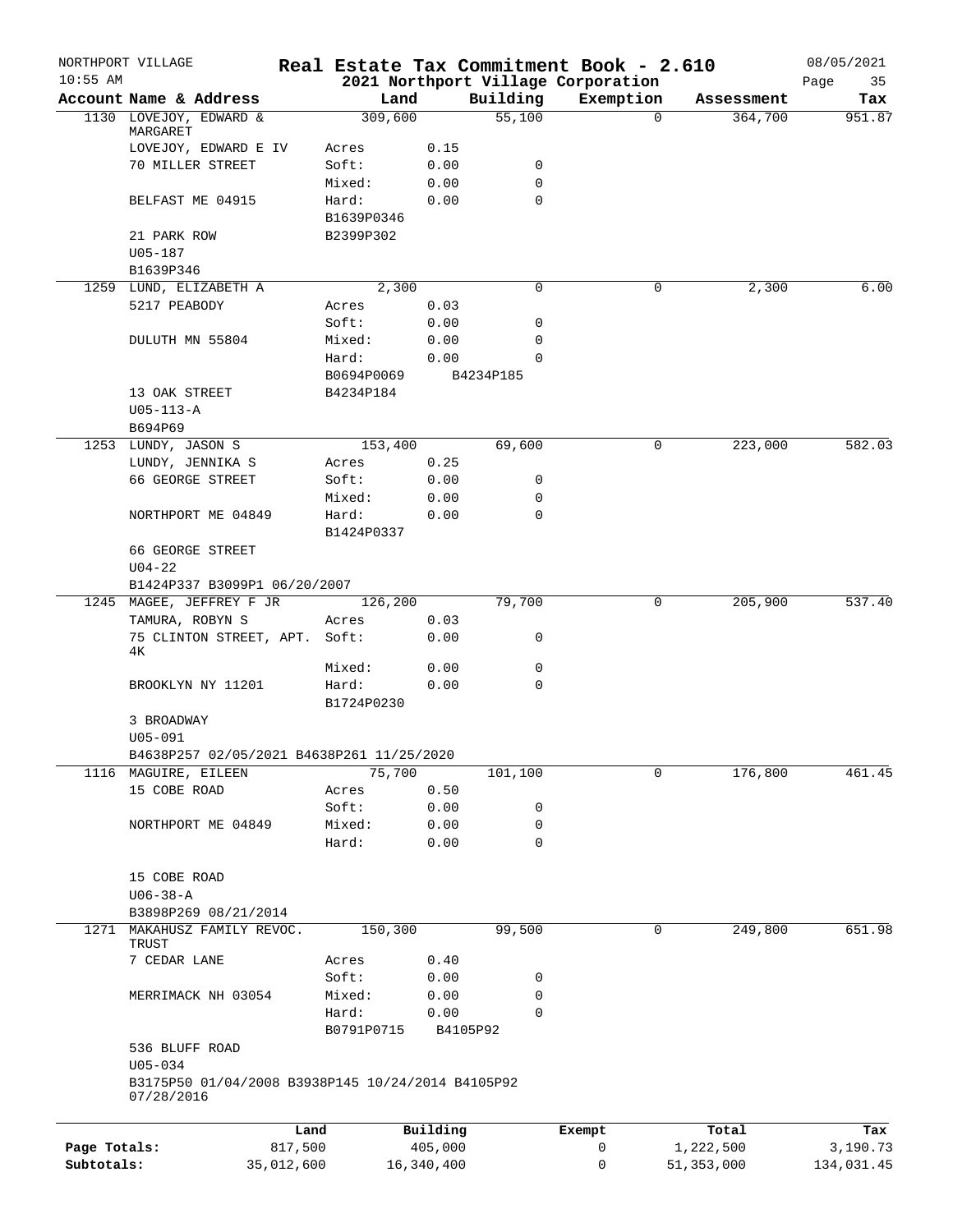|            | NORTHPORT VILLAGE                  |                     |      |             | Real Estate Tax Commitment Book - 2.610 |            | 08/05/2021 |
|------------|------------------------------------|---------------------|------|-------------|-----------------------------------------|------------|------------|
| $10:55$ AM |                                    |                     |      |             | 2021 Northport Village Corporation      |            | 36<br>Page |
|            | Account Name & Address             | Land                |      | Building    | Exemption                               | Assessment | Tax        |
|            | 1136 MARBLE, THOMAS TRUSTEE        | 146,500             |      | 40,400      | $\Omega$                                | 186,900    | 487.81     |
|            | DEFRANZO, BETH ANN<br>TRUSTEE      | Acres               | 0.06 |             |                                         |            |            |
|            | MARBLE FAMILY<br>IRREVOCABLE TRUST | Soft:               | 0.00 | 0           |                                         |            |            |
|            | 359 WEST WATER STREET              | Mixed:              | 0.00 | 0           |                                         |            |            |
|            | ROCKLAND MA 02370                  | Hard:               | 0.00 | 0           |                                         |            |            |
|            | 10 SEA STREET                      |                     |      |             |                                         |            |            |
|            | $U05 - 138$                        |                     |      |             |                                         |            |            |
|            | B3376P124 06/02/2009               |                     |      |             |                                         |            |            |
|            | 1139 MARTIN, JAMES                 | 186,500             |      | 35,900      | 0                                       | 222,400    | 580.46     |
|            | 6 Calvin Road                      | Acres               | 0.06 |             |                                         |            |            |
|            |                                    | Soft:               | 0.00 | 0           |                                         |            |            |
|            | JAMAICA PLAIN MA 02130             | Mixed:              | 0.00 | 0           |                                         |            |            |
|            |                                    | Hard:<br>B1955P0336 | 0.00 | $\mathbf 0$ |                                         |            |            |
|            | 8 AUDITORIUM PARK                  |                     |      |             |                                         |            |            |
|            | $U05 - 172$                        |                     |      |             |                                         |            |            |
|            | B3374P92 08/20/2009                |                     |      |             |                                         |            |            |
|            | 1472 MARXSEN, SANDRA V             | 120,000             |      | 55,000      | 0                                       | 175,000    | 456.75     |
|            | MARXSEN, WILLIAM B                 |                     |      |             |                                         |            |            |
|            | 3905 MONTVALE CROSSING             |                     |      |             |                                         |            |            |
|            |                                    |                     |      |             |                                         |            |            |
|            | CUMMING GA 30041                   |                     |      |             |                                         |            |            |
|            | 1 BROADWAY Unit 4                  |                     |      |             |                                         |            |            |
|            | $U05 - 105 - 4$                    |                     |      |             |                                         |            |            |
|            | B3905P64 10/01/2014                |                     |      |             |                                         |            |            |
|            | 1046 MASEYCHIK, TAMMY S            | 186,500             |      | 36,400      | 0                                       | 222,900    | 581.77     |
|            | MASEYCHIK, MASEYCHIK,<br>CHRIS     | Acres               | 0.06 |             |                                         |            |            |
|            | *% WELLS FARGO REAL<br>ESTATE SVCS | Soft:               | 0.00 | 0           |                                         |            |            |
|            | MAC X2502-011 1 HOME<br>CAMPUS     | Mixed:              | 0.00 | 0           |                                         |            |            |
|            | DES MOINES IA 50328<br>0001        | Hard:               | 0.00 | 0           |                                         |            |            |
|            |                                    | B2015P56            |      |             |                                         |            |            |
|            | 5 NORTH AVENUE                     |                     |      |             |                                         |            |            |
|            | $U05 - 151$                        |                     |      |             |                                         |            |            |
|            | B2015P56                           |                     |      |             |                                         |            |            |
|            | 1270 MATTHEWS, VICTORIA L          | 150,200             |      | 84,400      | $\mathbf 0$                             | 234,600    | 612.31     |
|            | 33 GRIFFIN STREET                  | Acres               | 0.36 |             |                                         |            |            |
|            |                                    | Soft:               | 0.00 | 0           |                                         |            |            |
|            | NORTHPORT ME 04849                 | Mixed:              | 0.00 | 0           |                                         |            |            |
|            |                                    | Hard:               | 0.00 | $\mathbf 0$ |                                         |            |            |
|            |                                    | B2230P085           |      |             |                                         |            |            |
|            | 33 GRIFFIN STREET                  |                     |      |             |                                         |            |            |
|            | $U05 - 035$                        |                     |      |             |                                         |            |            |
|            | B2230P85 B4611P117 02/19/2021      |                     |      |             |                                         |            |            |

|              | Land       | Building   | Exempt | Total      | Tax        |
|--------------|------------|------------|--------|------------|------------|
| Page Totals: | 789,700    | 252,100    |        | 1,041,800  | 2,719.10   |
| Subtotals:   | 35,802,300 | 16,592,500 |        | 52,394,800 | 136,750.55 |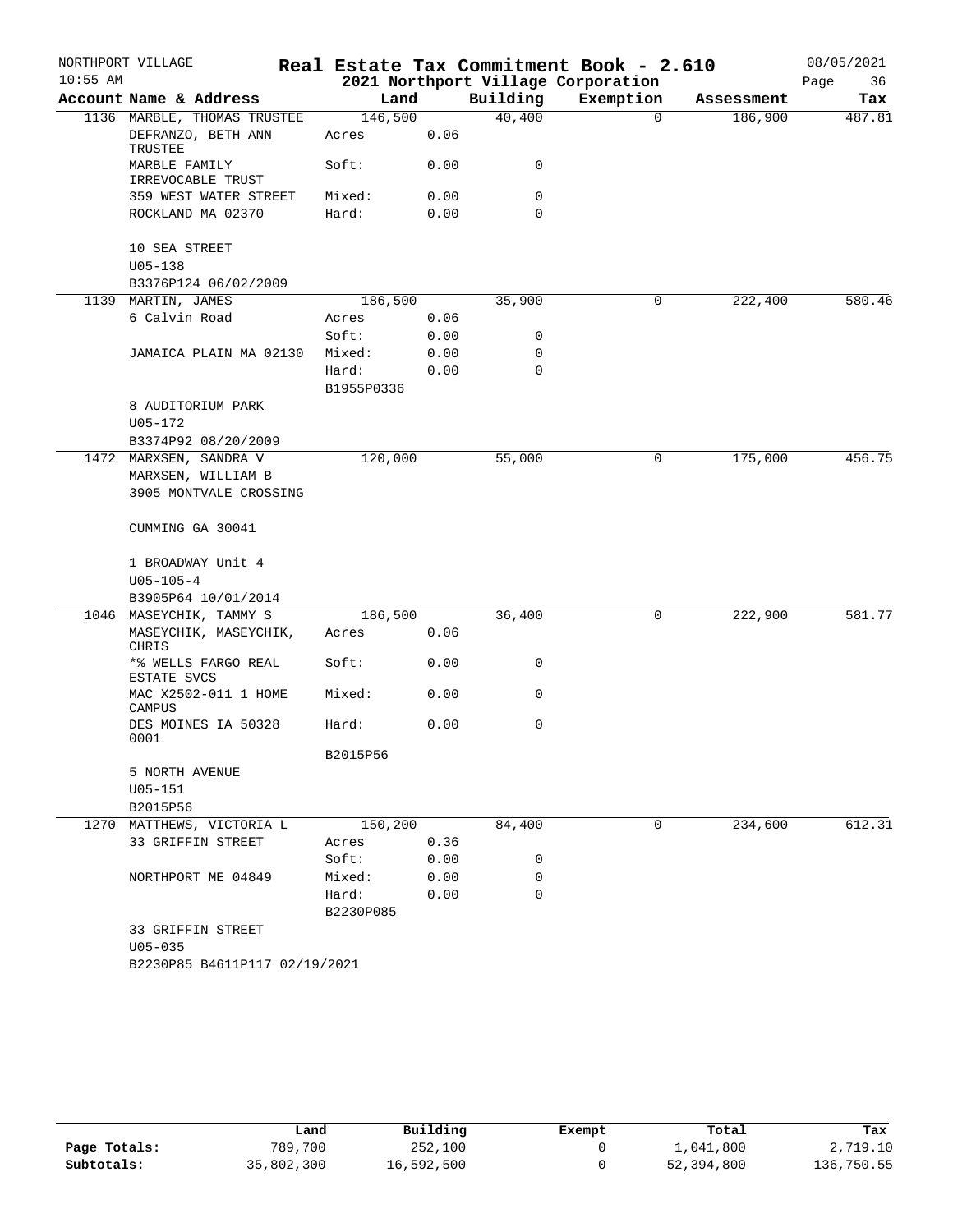| $10:55$ AM | NORTHPORT VILLAGE                                 |             |                        |             | Real Estate Tax Commitment Book - 2.610<br>2021 Northport Village Corporation |            | 08/05/2021<br>Page<br>37 |
|------------|---------------------------------------------------|-------------|------------------------|-------------|-------------------------------------------------------------------------------|------------|--------------------------|
|            | Account Name & Address                            | Land        |                        | Building    | Exemption                                                                     | Assessment | Tax                      |
|            | 1029 MCILVAINE, PATRICIA M                        | 145,000     |                        | 32,500      | $\Omega$                                                                      | 177,500    | 463.28                   |
|            | 913 Bonnie Brae Street                            | Acres       | 0.04                   |             |                                                                               |            |                          |
|            |                                                   | Soft:       | 0.00                   | 0           |                                                                               |            |                          |
|            | WALLA WALLA WA 99362                              | Mixed:      | 0.00                   | 0           |                                                                               |            |                          |
|            |                                                   | Hard:       | 0.00                   | 0           |                                                                               |            |                          |
|            |                                                   | B1321P0116  |                        |             |                                                                               |            |                          |
|            | 4 SEA STREET                                      |             |                        |             |                                                                               |            |                          |
|            | $U05 - 135$                                       |             |                        |             |                                                                               |            |                          |
|            | B1321P116                                         |             |                        |             |                                                                               |            |                          |
|            | 1131 MCKAY, PRISCILLA R                           | 148,800     |                        | 47,500      | 0                                                                             | 196,300    | 512.34                   |
|            | 234 WEST ELM ST. UNIT                             | Acres       | 0.09                   |             |                                                                               |            |                          |
|            | 1E                                                |             |                        |             |                                                                               |            |                          |
|            |                                                   | Soft:       | 0.00                   | 0           |                                                                               |            |                          |
|            | BROCKTON MA 02301                                 | Mixed:      | 0.00                   | 0           |                                                                               |            |                          |
|            |                                                   | Hard:       | 0.00                   | 0           |                                                                               |            |                          |
|            |                                                   | B0709P0271  | B4182P035              |             | B4225P189                                                                     |            |                          |
|            | 31 GEORGE STREET                                  |             |                        |             |                                                                               |            |                          |
|            | $U05 - 031$                                       |             |                        |             |                                                                               |            |                          |
|            | B709P271 B4182P35 06/27/2017 B4225P189 10/26/2017 |             |                        |             |                                                                               |            |                          |
|            | 1699 MCLANE, NANCY C                              | 290,900     |                        | 57,200      | 0                                                                             | 348,100    | 908.54                   |
|            | PO BOX 280                                        | Acres       | 1.70                   |             |                                                                               |            |                          |
|            |                                                   | Soft:       | 0.00                   | 0           |                                                                               |            |                          |
|            | BIRCHRUNVILLE PA 19421                            | Mixed:      | 0.00                   | 0           |                                                                               |            |                          |
|            |                                                   | Hard:       | 0.00                   | $\mathbf 0$ |                                                                               |            |                          |
|            |                                                   |             |                        |             |                                                                               |            |                          |
|            | 8 BAYSIDE ROAD                                    |             |                        |             |                                                                               |            |                          |
|            | $U04 - 09 - A$                                    |             |                        |             |                                                                               |            |                          |
|            | B4532P285 08/13/2020                              |             |                        |             |                                                                               |            |                          |
|            | 1184 MELONE, ANTHONY R                            | 148,000     |                        | 134,600     | 0                                                                             | 282,600    | 737.59                   |
|            | MELONE, DIANE A                                   |             | 0.08                   |             |                                                                               |            |                          |
|            |                                                   | Acres       |                        |             |                                                                               |            |                          |
|            | 108 Maple Street                                  | Soft:       | 0.00                   | 0           |                                                                               |            |                          |
|            |                                                   | Mixed:      | 0.00                   | 0           |                                                                               |            |                          |
|            | STERLING MA 01564 1425                            | Hard:       | 0.00                   | 0           |                                                                               |            |                          |
|            |                                                   | B1118P0018  |                        |             |                                                                               |            |                          |
|            | 17 GRIFFIN STREET                                 |             |                        |             |                                                                               |            |                          |
|            | U05-072                                           |             |                        |             |                                                                               |            |                          |
|            | B1118P18 B4093P55 08/22/2016                      |             |                        |             |                                                                               |            |                          |
|            | 1147 METCALF, GEORGE                              | 148,800     |                        | 48,800      | 0                                                                             | 197,600    | 515.74                   |
|            | METCALF, JUDY                                     | Acres       | 0.09                   |             |                                                                               |            |                          |
|            | 53 PEARL STREET                                   | Soft:       | 0.00                   | 0           |                                                                               |            |                          |
|            |                                                   | Mixed:      | 0.00                   | 0           |                                                                               |            |                          |
|            | BATH ME 04530                                     | Hard:       | 0.00                   | 0           |                                                                               |            |                          |
|            |                                                   | B1445P0047  |                        |             |                                                                               |            |                          |
|            | 9 MAPLE STREET                                    |             |                        |             |                                                                               |            |                          |
|            | $U05 - 102$                                       |             |                        |             |                                                                               |            |                          |
|            | B1445P47 B4088P325 08/06/2016                     |             |                        |             |                                                                               |            |                          |
|            | 1209 METCALF, GEORGE F                            | 145,000     |                        | 37,000      | 0                                                                             | 182,000    | 475.02                   |
|            | 53 PEARL STREET                                   | Acres       | 0.04                   |             |                                                                               |            |                          |
|            |                                                   | Soft:       | 0.00                   | 0           |                                                                               |            |                          |
|            | BATH ME 04530                                     | Mixed:      | 0.00                   | 0           |                                                                               |            |                          |
|            |                                                   | Hard:       | 0.00                   | $\mathbf 0$ |                                                                               |            |                          |
|            |                                                   | B4051P131   |                        |             |                                                                               |            |                          |
|            | 13 MAPLE STREET                                   |             |                        |             |                                                                               |            |                          |
|            | $U05 - 101$                                       |             |                        |             |                                                                               |            |                          |
|            | B4051P131 04/05/2016                              |             |                        |             |                                                                               |            |                          |
|            |                                                   |             |                        |             |                                                                               |            |                          |
|            |                                                   |             |                        |             |                                                                               |            |                          |
|            |                                                   |             |                        |             |                                                                               |            |                          |
|            |                                                   | <b>Tond</b> | $D_{11}$ in $A$ in $A$ |             | P1222                                                                         | $T - 1$    | ш.                       |

|              | Land       | Building   | Exempt | Total      | Tax        |
|--------------|------------|------------|--------|------------|------------|
| Page Totals: | 1,026,500  | 357,600    |        | 1,384,100  | 3,612.51   |
| Subtotals:   | 36,828,800 | 16,950,100 |        | 53,778,900 | 140,363.06 |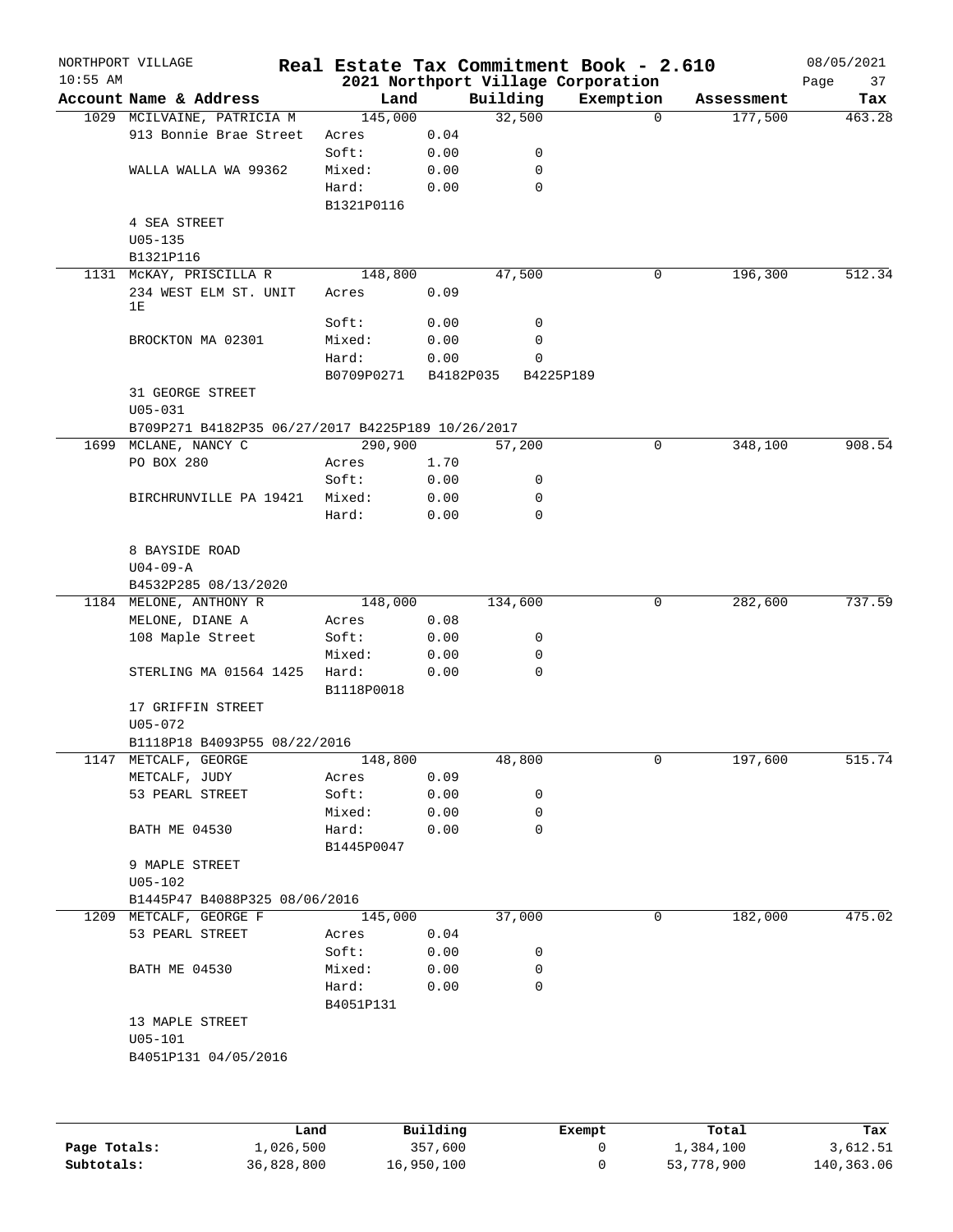|              | NORTHPORT VILLAGE              | Real Estate Tax Commitment Book - 2.610 |          |             |                                    |            | 08/05/2021 |
|--------------|--------------------------------|-----------------------------------------|----------|-------------|------------------------------------|------------|------------|
| $10:55$ AM   |                                |                                         |          |             | 2021 Northport Village Corporation |            | 38<br>Page |
|              | Account Name & Address         | Land                                    |          | Building    | Exemption                          | Assessment | Tax        |
|              | 1766 METCALF, GEORGE F         | 36,800                                  |          | 0           | $\Omega$                           | 36,800     | 96.05      |
|              | 53 PEARL STREET                | Acres                                   | 4.77     |             |                                    |            |            |
|              |                                | Soft:                                   | 0.00     | 0           |                                    |            |            |
|              | <b>BATH ME 04530</b>           | Mixed:                                  | 0.00     | 0           |                                    |            |            |
|              |                                | Hard:                                   | 0.00     | $\mathbf 0$ |                                    |            |            |
|              |                                | B3926 P28                               |          |             |                                    |            |            |
|              | COBE ROAD                      |                                         |          |             |                                    |            |            |
|              | $U06-40B$                      |                                         |          |             |                                    |            |            |
|              | B4152P114 03/21/2017           |                                         |          |             |                                    | 616, 100   |            |
| 1239         | Miska, Douglas S               | 435,800                                 |          | 180,300     | 0                                  |            | 1,608.02   |
|              | Miska, Sima                    | Acres                                   | 0.37     |             |                                    |            |            |
|              | 12835 SW 75 Ave                | Soft:                                   | 0.00     | 0           |                                    |            |            |
|              |                                | Mixed:                                  | 0.00     | 0           |                                    |            |            |
|              | Miami FL 33156                 | Hard:                                   | 0.00     | $\mathbf 0$ |                                    |            |            |
|              |                                | B0788P0321                              |          | B4051P0105  |                                    |            |            |
|              | 738 SHORE ROAD                 |                                         |          |             |                                    |            |            |
|              | $U07 - 25$                     |                                         |          |             |                                    |            |            |
|              | B4051P105 04/15/2016           |                                         |          |             |                                    |            |            |
|              | 1151 MOLNAR, SUZANNE L         | 305,800                                 |          | 43,500      | 0                                  | 349,300    | 911.67     |
|              | 1314 HICKORY OAK LANE          | Acres                                   | 0.05     |             |                                    |            |            |
|              |                                | Soft:                                   | 0.00     | 0           |                                    |            |            |
|              | KNOXVILLE TN 37919 8138 Mixed: |                                         | 0.00     | 0           |                                    |            |            |
|              |                                | Hard:                                   | 0.00     | $\mathbf 0$ |                                    |            |            |
|              |                                | B0782P0141                              |          |             |                                    |            |            |
|              | 17 PARK ROW                    | B4248P151                               |          |             |                                    |            |            |
|              | $U05 - 189$                    |                                         |          |             |                                    |            |            |
|              | B782P141 B4248P151 02/28/2018  |                                         |          |             |                                    |            |            |
|              | 1316 MORAVEC-GALLAGHER, NORA   | 76,900                                  |          | 47,000      | 0                                  | 123,900    | 323.38     |
|              | STINSON, BRADLEY               | Acres                                   | 0.23     |             |                                    |            |            |
|              | 10794 N. 109TH PLACE           | Soft:                                   | 0.00     | 0           |                                    |            |            |
|              |                                | Mixed:                                  | 0.00     | 0           |                                    |            |            |
|              | SCOTTSDALE AZ 85259            | Hard:                                   | 0.00     | $\mathbf 0$ |                                    |            |            |
|              |                                | B1097P0290                              |          |             |                                    |            |            |
|              | 725 SHORE ROAD                 |                                         |          |             |                                    |            |            |
|              | $U07 - 22 - A$                 |                                         |          |             |                                    |            |            |
|              | B4550P213 09/24/2020           |                                         |          |             |                                    |            |            |
|              | 1207 MOSCOW, NORMAN P          | 305,500                                 |          | 59,500      | 0                                  | 365,000    | 952.65     |
|              | (TRUSTEE)                      |                                         |          |             |                                    |            |            |
|              | THE NORMAN MOSCOW TRUST Acres  |                                         | 0.18     |             |                                    |            |            |
|              | 33 OAKVALE AVENUE              | Soft:                                   | 0.00     | 0           |                                    |            |            |
|              |                                | Mixed:                                  | 0.00     | $\mathbf 0$ |                                    |            |            |
|              | BERKELEY CA 94705              | Hard:                                   | 0.00     | $\mathbf 0$ |                                    |            |            |
|              |                                | B1172P0208                              |          |             |                                    |            |            |
|              | 52 BROADWAY                    |                                         |          |             |                                    |            |            |
|              | $U04-16$                       |                                         |          |             |                                    |            |            |
|              | B1172P208 B4374P144 05/07/2019 |                                         |          |             |                                    |            |            |
| 1024         | MOSS, ELAINE M                 | 186,500                                 |          | 71,800      | 0                                  | 258,300    | 674.16     |
|              | BRECKENRIDGE, ALAN S           | Acres                                   | 0.06     |             |                                    |            |            |
|              | 6377 PERSHING STREET           | Soft:                                   | 0.00     | 0           |                                    |            |            |
|              |                                | Mixed:                                  | 0.00     | 0           |                                    |            |            |
|              | ST. LOUIS MO 63130             | Hard:                                   | 0.00     | $\mathbf 0$ |                                    |            |            |
|              |                                | B2293P201                               |          |             |                                    |            |            |
|              | 4 NORTH AVENUE                 | B3482P25                                |          |             |                                    |            |            |
|              | $U05 - 154$                    |                                         |          |             |                                    |            |            |
|              | B3482P25 09/23/2010            |                                         |          |             |                                    |            |            |
|              |                                |                                         |          |             |                                    |            |            |
|              |                                |                                         |          |             |                                    |            |            |
|              |                                |                                         |          |             |                                    |            |            |
|              |                                | Land                                    | Building |             | Exempt                             | Total      | Tax        |
| Page Totals: | 1,347,300                      |                                         | 402,100  |             | 0                                  | 1,749,400  | 4,565.93   |

**Subtotals:** 38,176,100 17,352,200 0 55,528,300 144,928.99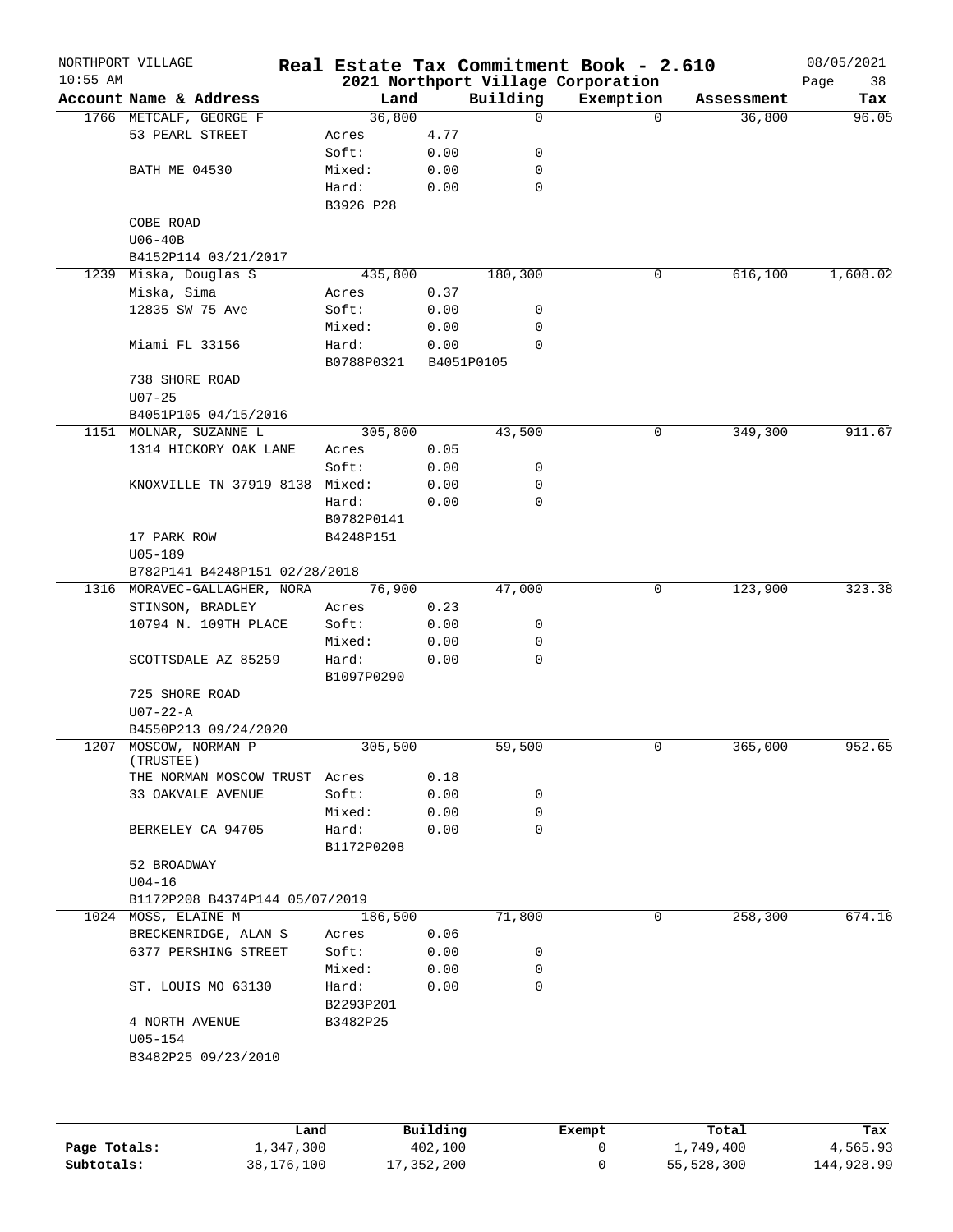|            | NORTHPORT VILLAGE                |                    |        |             | Real Estate Tax Commitment Book - 2.610 |            | 08/05/2021 |
|------------|----------------------------------|--------------------|--------|-------------|-----------------------------------------|------------|------------|
| $10:55$ AM |                                  |                    |        |             | 2021 Northport Village Corporation      |            | Page<br>39 |
|            | Account Name & Address           | Land               |        | Building    | Exemption                               | Assessment | Tax        |
|            | 1254 NELSON, STEVEN E            | 188,800            |        | 84,000      | $\Omega$                                | 272,800    | 712.01     |
|            | NELSON, VICKI H                  | Acres              | 0.09   |             |                                         |            |            |
|            | 481 ELIOT STREET                 | Soft:              | 0.00   | 0           |                                         |            |            |
|            |                                  | Mixed:             | 0.00   | 0           |                                         |            |            |
|            | MILTON MA 02186                  | Hard:<br>B4193P065 | 0.00   | 0           |                                         |            |            |
|            | 16 AUDITORIUM PARK               |                    |        |             |                                         |            |            |
|            | U05-176                          |                    |        |             |                                         |            |            |
|            | B4193P65 08/15/2017              |                    |        |             |                                         |            |            |
|            | 1154 NORTHPORT GOLF CLUB         | 525,400            |        | 131,600     | 0                                       | 657,000    | 1,714.77   |
|            | C/0 PAUL DOODY                   | Acres              | 181.80 |             |                                         |            |            |
|            | PO BOX 187                       | Soft:              | 0.00   | 0           |                                         |            |            |
|            | BELFAST ME 04915                 | Mixed:             | 0.00   | 0           |                                         |            |            |
|            |                                  | Hard:              | 0.00   | 0           |                                         |            |            |
|            |                                  | B0664P0203         |        |             |                                         |            |            |
|            | 581 BLUFF ROAD                   |                    |        |             |                                         |            |            |
|            | $U04 - 25$                       |                    |        |             |                                         |            |            |
|            | B664P203 B4617P233 03/05/2021    |                    |        |             |                                         |            |            |
| 1197       | NORTHPORT GOLF CORP.,            | 62,500             |        | $\mathbf 0$ | 0                                       | 62,500     | 163.13     |
|            | THE                              |                    |        |             |                                         |            |            |
|            | C/O PAUL DOODY                   | Acres              | 48.00  |             |                                         |            |            |
|            | PO BOX 187                       | Soft:              | 0.00   | 0           |                                         |            |            |
|            | BELFAST ME 04915                 | Mixed:             | 0.00   | 0           |                                         |            |            |
|            |                                  | Hard:              | 0.00   | 0           |                                         |            |            |
|            |                                  | B1421P0156         |        |             |                                         |            |            |
|            | 2 CROSS STREET                   |                    |        |             |                                         |            |            |
|            | $R01 - 03$                       |                    |        |             |                                         |            |            |
|            | B1421P156                        |                    |        |             |                                         |            |            |
|            | 1155 NORTHPORT VILLAGE CORP.     | 39,600             |        | 800         | 40,400                                  | 0          | 0.00       |
|            | *OLD JAIL                        | Acres              | 0.12   |             | 17 Village Corp                         |            |            |
|            |                                  | Soft:              | 0.00   | 0           |                                         |            |            |
|            | NORTHPORT ME 04849               | Mixed:             | 0.00   | 0           |                                         |            |            |
|            |                                  | Hard:              | 0.00   | 0           |                                         |            |            |
|            | 32 GRIFFIN STREET                |                    |        |             |                                         |            |            |
|            | $U05 - 032$                      |                    |        |             |                                         |            |            |
|            | 1156 NORTHPORT VILLAGE CORP.     | 145,900            |        | 10,200      | 156,100                                 | 0          | 0.00       |
|            | *NEAR CRADLE PARK                | Acres              | 0.64   |             | 17 Village Corp                         |            |            |
|            |                                  | Soft:              | 0.00   | 0           |                                         |            |            |
|            | NORTHPORT ME 04849               | Mixed:             | 0.00   | 0           |                                         |            |            |
|            |                                  | Hard:              | 0.00   | 0           |                                         |            |            |
|            |                                  |                    |        |             |                                         |            |            |
|            | 7 PLEASANT STREET<br>$U05 - 067$ |                    |        |             |                                         |            |            |
|            | 1157 NORTHPORT VILLAGE CORP.     | 39,500             |        | 0           | 39,500                                  | 0          | 0.00       |
|            | 813 SHORE ROAD                   | Acres              | 0.10   |             | 17 Village Corp                         |            |            |
|            |                                  | Soft:              | 0.00   | 0           |                                         |            |            |
|            | NORTHPORT ME 04849               | Mixed:             | 0.00   | 0           |                                         |            |            |
|            |                                  | Hard:              | 0.00   | 0           |                                         |            |            |
|            |                                  |                    |        |             |                                         |            |            |
|            | 12 MAPLE STREET                  |                    |        |             |                                         |            |            |
|            | $U05 - 109$                      |                    |        |             |                                         |            |            |
|            |                                  |                    |        |             |                                         |            |            |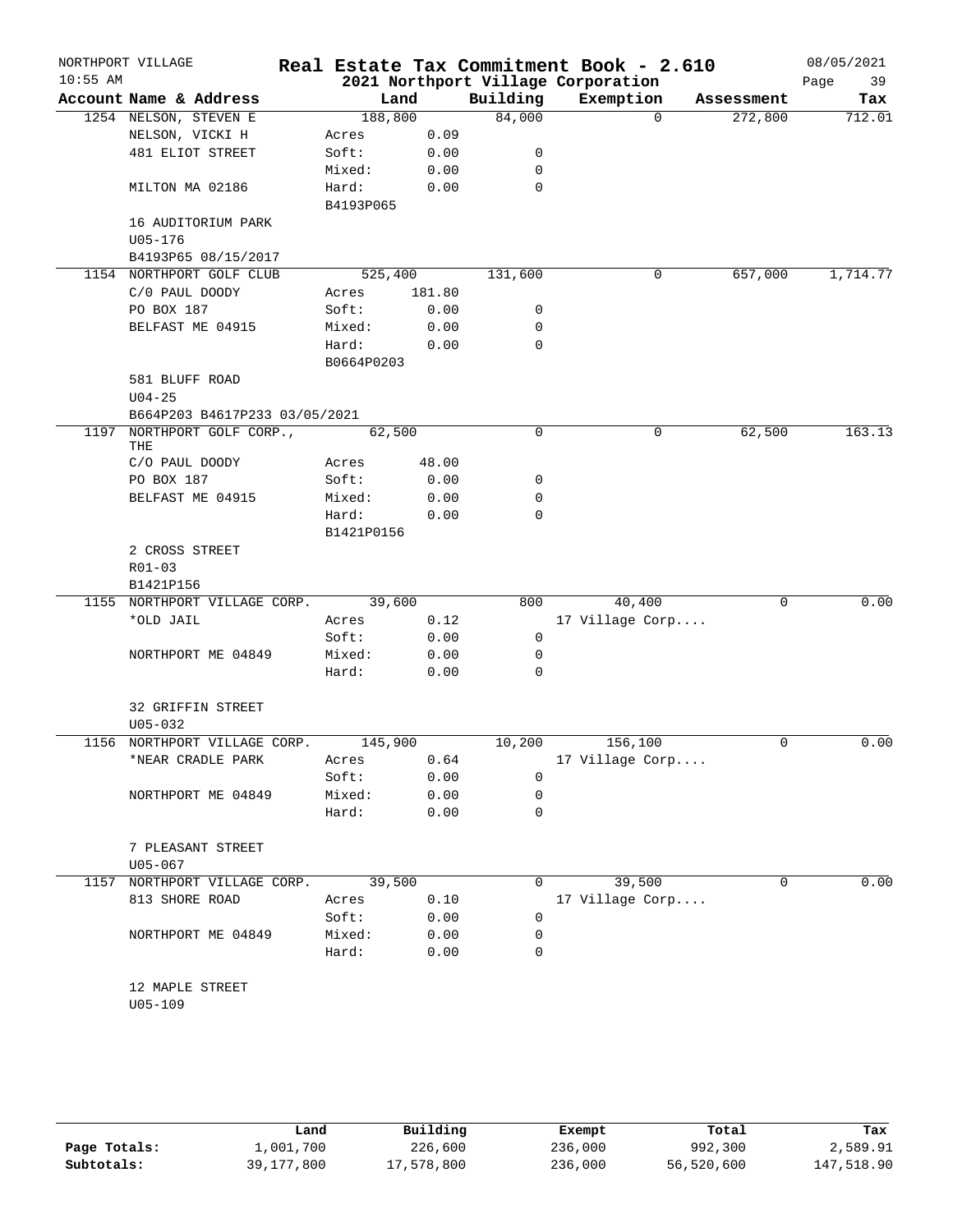|                            | NORTHPORT VILLAGE            |        |                      |                                    |                        | Real Estate Tax Commitment Book - 2.610 |                       | 08/05/2021 |             |
|----------------------------|------------------------------|--------|----------------------|------------------------------------|------------------------|-----------------------------------------|-----------------------|------------|-------------|
| $10:55$ AM                 |                              |        |                      | 2021 Northport Village Corporation |                        |                                         |                       | Page       | 40          |
|                            | Account Name & Address       |        | Land                 | Building                           |                        | Exemption                               | Assessment            |            | Tax         |
|                            | 1158 NORTHPORT VILLAGE CORP. |        | 39,900               | $\Omega$                           |                        | 39,900                                  |                       | $\Omega$   | 0.00        |
|                            | *BLAISDELL PARK              | Acres  | 0.27                 |                                    |                        | 17 Village Corp                         |                       |            |             |
|                            |                              | Soft:  | 0.00                 | $\mathbf 0$                        |                        |                                         |                       |            |             |
|                            | NORTHPORT ME 04849           | Mixed: | 0.00                 | 0                                  |                        |                                         |                       |            |             |
|                            |                              | Hard:  | 0.00                 | 0                                  |                        |                                         |                       |            |             |
|                            | 3 SEA STREET                 |        |                      |                                    |                        |                                         |                       |            |             |
|                            | $U05 - 112$                  |        |                      |                                    |                        |                                         |                       |            |             |
| 1159                       | NORTHPORT VILLAGE CORP.      |        | 308,500              | 0                                  |                        | 308,500                                 |                       | 0          | 0.00        |
|                            | *LOWER BAYVIEW PARK          | Acres  | 1.10                 |                                    |                        | 17 Village Corp                         |                       |            |             |
|                            |                              | Soft:  | 0.00                 | $\mathbf 0$                        |                        |                                         |                       |            |             |
|                            | NORTHPORT ME 04849           | Mixed: | 0.00                 | 0                                  |                        |                                         |                       |            |             |
|                            |                              | Hard:  | 0.00                 | 0                                  |                        |                                         |                       |            |             |
|                            | 1 BAYVIEW PARK               |        |                      |                                    |                        |                                         |                       |            |             |
|                            | $U05 - 126$                  |        |                      |                                    |                        |                                         |                       |            |             |
| 1160                       | NORTHPORT VILLAGE CORP.      |        | 311,300              | $\mathbf 0$                        |                        | 311,300                                 |                       | 0          | 0.00        |
|                            | *RUGGLES PARK                | Acres  | 2.20                 |                                    |                        | 17 Village Corp                         |                       |            |             |
|                            |                              | Soft:  | 0.00                 | 0                                  |                        |                                         |                       |            |             |
|                            | NORTHPORT ME 04849           | Mixed: | 0.00                 | 0                                  |                        |                                         |                       |            |             |
|                            |                              | Hard:  | 0.00                 | 0                                  |                        |                                         |                       |            |             |
|                            | 1 RUGGLES PARK               |        |                      |                                    |                        |                                         |                       |            |             |
|                            | $U05 - 140$                  |        |                      |                                    |                        |                                         |                       |            |             |
| 1161                       | NORTHPORT VILLAGE CORP.      |        | 406,000              | 24,900                             |                        | 430,900                                 |                       | 0          | 0.00        |
|                            | *WHARF                       | Acres  | 0.10                 |                                    |                        | 17 Village Corp                         |                       |            |             |
|                            |                              | Soft:  | 0.00                 | 0                                  |                        |                                         |                       |            |             |
|                            | NORTHPORT ME 04849           | Mixed: | 0.00                 | 0                                  |                        |                                         |                       |            |             |
|                            |                              | Hard:  | 0.00                 | 0                                  |                        |                                         |                       |            |             |
|                            | 2 RUGGLES PARK               |        |                      |                                    |                        |                                         |                       |            |             |
|                            | $U05 - 141$                  |        |                      |                                    |                        |                                         |                       |            |             |
|                            | 1162 NORTHPORT VILLAGE CORP. |        | 406,000              | $\Omega$                           |                        | 406,000                                 |                       | 0          | 0.00        |
|                            | *YACHT CLUB LAND             | Acres  | 0.05                 |                                    |                        | 17 Village Corp                         |                       |            |             |
|                            |                              | Soft:  | 0.00                 | 0                                  |                        |                                         |                       |            |             |
|                            | NORTHPORT ME 04849           | Mixed: | 0.00                 | 0                                  |                        |                                         |                       |            |             |
|                            |                              | Hard:  | 0.00                 | 0                                  |                        |                                         |                       |            |             |
|                            | 8 RUGGLES PARK               |        |                      |                                    |                        |                                         |                       |            |             |
|                            | $U05 - 142$                  |        |                      |                                    |                        |                                         |                       |            |             |
|                            | 1163 NORTHPORT VILLAGE CORP. |        | 106,500              | $\mathbf{0}$                       |                        | 106,500                                 |                       | $\Omega$   | 0.00        |
|                            | *BEALE PARK                  | Acres  | 0.06                 |                                    |                        | 17 Village Corp                         |                       |            |             |
|                            |                              | Soft:  | 0.00                 | 0                                  |                        |                                         |                       |            |             |
|                            | NORTHPORT ME 04849           | Mixed: | 0.00                 | 0                                  |                        |                                         |                       |            |             |
|                            |                              | Hard:  | 0.00                 | $\mathbf 0$                        |                        |                                         |                       |            |             |
|                            |                              |        |                      |                                    |                        |                                         |                       |            |             |
|                            | 30 BROADWAY<br>$U05 - 148$   |        |                      |                                    |                        |                                         |                       |            |             |
|                            | 1164 NORTHPORT VILLAGE CORP. |        | 307,700              | $\mathbf 0$                        |                        | 307,700                                 |                       | 0          | 0.00        |
|                            | *AUDITORIUM PARK             | Acres  | 0.76                 |                                    |                        | 17 Village Corp                         |                       |            |             |
|                            |                              | Soft:  | 0.00                 | 0                                  |                        |                                         |                       |            |             |
|                            |                              | Mixed: | 0.00                 | 0                                  |                        |                                         |                       |            |             |
|                            | NORTHPORT ME 04849           | Hard:  | 0.00                 | 0                                  |                        |                                         |                       |            |             |
|                            | 20 AUDITORIUM PARK           |        |                      |                                    |                        |                                         |                       |            |             |
|                            | $U05 - 168$                  |        |                      |                                    |                        |                                         |                       |            |             |
|                            |                              |        |                      |                                    |                        |                                         |                       |            |             |
|                            |                              | Land   | Building             |                                    | Exempt                 |                                         | Total<br>$\mathsf{O}$ |            | Tax<br>0.00 |
| Page Totals:<br>Subtotals: | 1,885,900<br>41,063,700      |        | 24,900<br>17,603,700 |                                    | 1,910,800<br>2,146,800 |                                         | 56,520,600            | 147,518.90 |             |
|                            |                              |        |                      |                                    |                        |                                         |                       |            |             |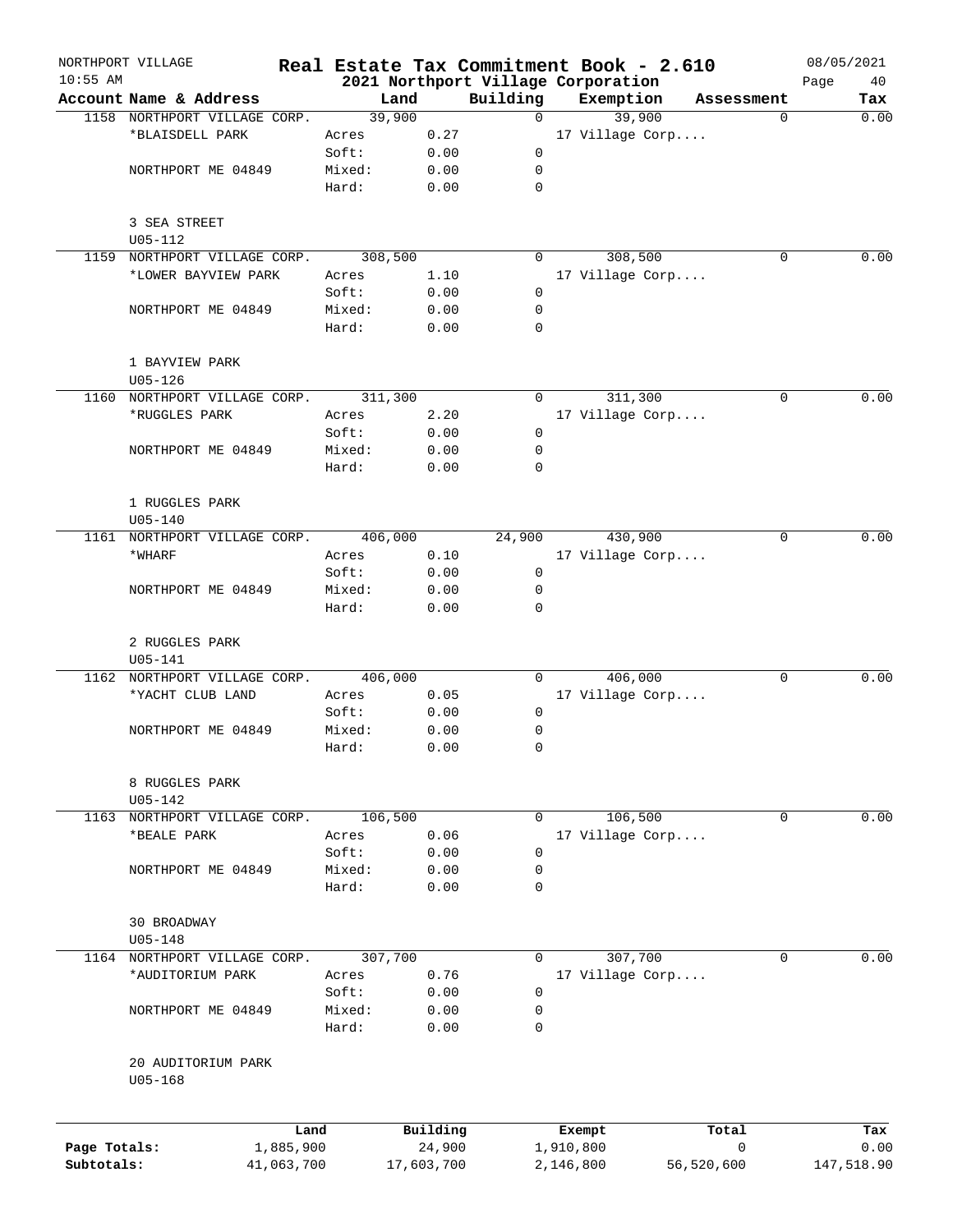|            | NORTHPORT VILLAGE                     |            |      |             | Real Estate Tax Commitment Book - 2.610 |            | 08/05/2021 |      |
|------------|---------------------------------------|------------|------|-------------|-----------------------------------------|------------|------------|------|
| $10:55$ AM |                                       |            |      |             | 2021 Northport Village Corporation      |            | Page       | 41   |
|            | Account Name & Address                | Land       |      | Building    | Exemption                               | Assessment | Tax        |      |
|            | 1165 NORTHPORT VILLAGE CORP.          | 54,900     |      | 102,800     | 157,700                                 | 0          |            | 0.00 |
|            | *WATER TREATMENT PLANT<br>& RESERVOIR | Acres      | 1.70 |             | 17 Village Corp                         |            |            |      |
|            |                                       | Soft:      | 0.00 | 0           |                                         |            |            |      |
|            | Northport ME 04849                    | Mixed:     | 0.00 | 0           |                                         |            |            |      |
|            |                                       | Hard:      | 0.00 | $\mathbf 0$ |                                         |            |            |      |
|            | 533 BLUFF ROAD<br>$U05 - 022$         |            |      |             |                                         |            |            |      |
|            | 1166 NORTHPORT VILLAGE CORP.          | 111,800    |      | $\Omega$    | 111,800                                 | 0          |            | 0.00 |
|            | *UPPER BAYVIEW PARK                   | Acres      | 1.00 |             | 17 Village Corp                         |            |            |      |
|            |                                       | Soft:      | 0.00 | 0           |                                         |            |            |      |
|            | Northport ME 04849                    | Mixed:     | 0.00 | $\mathbf 0$ |                                         |            |            |      |
|            |                                       | Hard:      | 0.00 | $\mathbf 0$ |                                         |            |            |      |
|            | 3 GEORGE STREET<br>$U05 - 002$        |            |      |             |                                         |            |            |      |
|            | 1167 NORTHPORT VILLAGE CORP.          | 72,100     |      | 79,700      | 151,800                                 | 0          |            | 0.00 |
|            | *COMMUNITY HALL                       | Acres      | 0.20 |             | 17 Village Corp                         |            |            |      |
|            |                                       | Soft:      | 0.00 | 0           |                                         |            |            |      |
|            | NORTHPORT ME 04849                    | Mixed:     | 0.00 | 0           |                                         |            |            |      |
|            |                                       | Hard:      | 0.00 | 0           |                                         |            |            |      |
|            | 813 SHORE ROAD<br>$U06 - 35$          |            |      |             |                                         |            |            |      |
|            | 1168 NORTHPORT VILLAGE CORP.          | 13,500     |      | $\Omega$    | 13,500                                  | $\Omega$   |            | 0.00 |
|            | *SAMWAY GIFT                          | Acres      | 0.45 |             | 17 Village Corp                         |            |            |      |
|            |                                       | Soft:      | 0.00 | 0           |                                         |            |            |      |
|            | NORTHPORT ME 04849                    | Mixed:     | 0.00 | 0           |                                         |            |            |      |
|            |                                       | Hard:      | 0.00 | $\mathbf 0$ |                                         |            |            |      |
|            | 629 SHORE ROAD<br>$U08 - 21 - B$      |            |      |             |                                         |            |            |      |
|            | 1333 NORTHPORT VILLAGE CORP.          | 39,500     |      | 0           | 39,500                                  | 0          |            | 0.00 |
|            | 813 SHORE ROAD                        | Acres      | 0.10 |             | 17 Village Corp                         |            |            |      |
|            |                                       | Soft:      | 0.00 | 0           |                                         |            |            |      |
|            | NORTHPORT ME 04849                    | Mixed:     | 0.00 | 0           |                                         |            |            |      |
|            |                                       | Hard:      | 0.00 | 0           |                                         |            |            |      |
|            | 19 GEORGE STREET<br>$U05 - 008$       |            |      |             |                                         |            |            |      |
| 1810       | NORTHPORT VILLAGE<br>CORPORATION      | 36,500     |      | 0           | 36,500                                  | 0          |            | 0.00 |
|            | 813 SHORE ROAD                        | Acres      | 0.06 |             | 17 Village Corp                         |            |            |      |
|            |                                       | Soft:      | 0.00 | 0           |                                         |            |            |      |
|            | NORTHPORT ME 04849                    | Mixed:     | 0.00 | 0           |                                         |            |            |      |
|            |                                       | Hard:      | 0.00 | $\mathbf 0$ |                                         |            |            |      |
|            |                                       | B0658P0019 |      |             |                                         |            |            |      |
|            | GRIFFIN STREET<br>$U05 - 037 - A$     |            |      |             |                                         |            |            |      |

|              | Land       | Building   | Exempt    | Total      | Tax        |
|--------------|------------|------------|-----------|------------|------------|
| Page Totals: | 328,300    | 182,500    | 510,800   |            | 0.00       |
| Subtotals:   | 41,392,000 | 17,786,200 | 2,657,600 | 56,520,600 | 147,518.90 |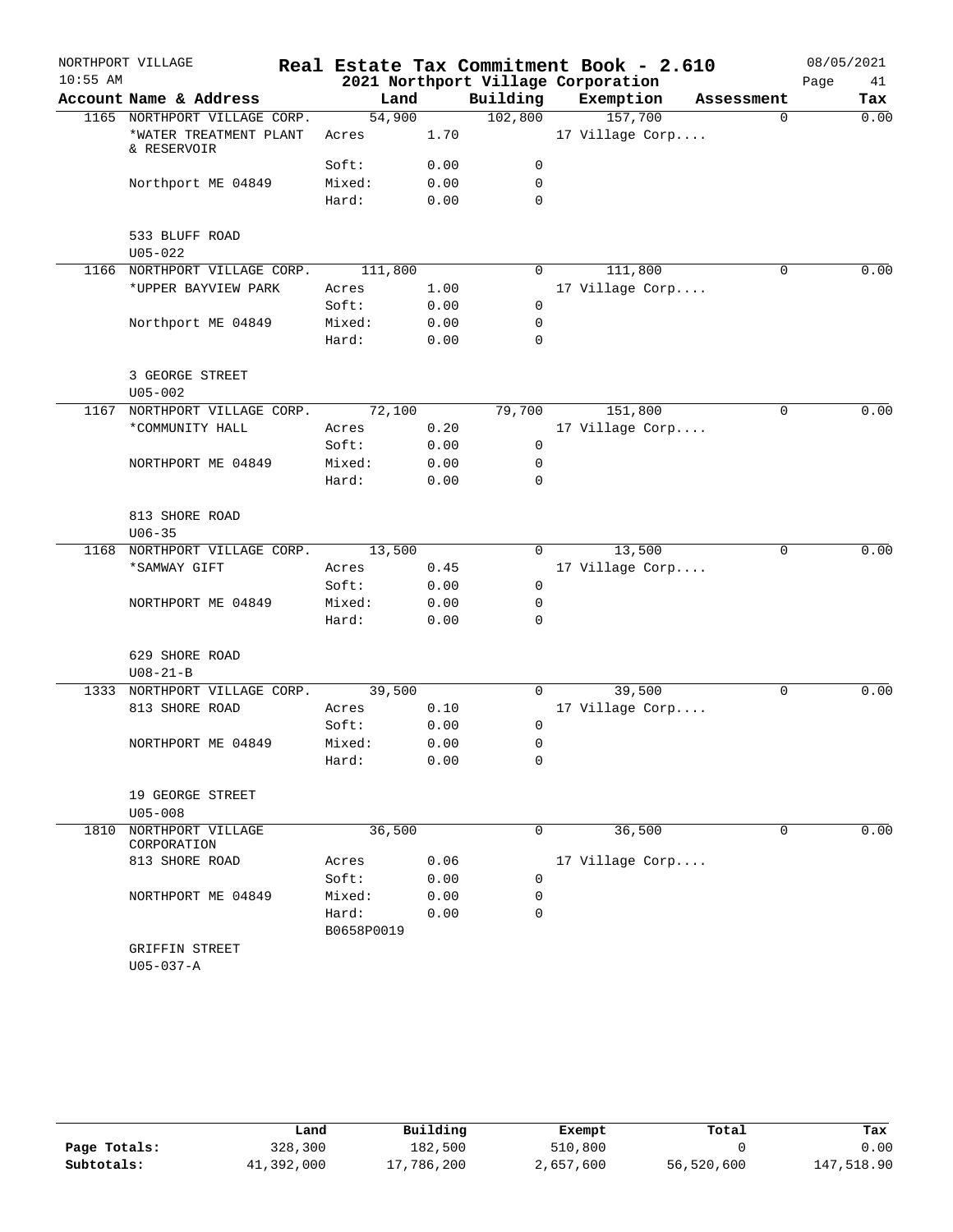| Account Name & Address<br>1088 NORTHPORT VILLAGE<br>CORPORATION<br>813 SHORE ROAD<br>NORTHPORT ME 04849<br>817 SHORE ROAD<br>$U06 - 36$<br>B3937P30 02/08/2015<br>1169 NORTHPORT YACHT CLUB<br>PO BOX 957 | Land<br>22,100<br>Acres<br>Soft:<br>Mixed:<br>Hard:<br>B3937P030                                                                                                                                             | 1.60<br>0.00<br>0.00<br>0.00                                                                                                                                       | Building<br>$\Omega$<br>0<br>$\mathbf 0$<br>$\mathbf 0$                                                  | 2021 Northport Village Corporation<br>Exemption<br>22,100<br>17 Village Corp                              | Assessment<br>0  | Page<br>42<br>Tax             |
|-----------------------------------------------------------------------------------------------------------------------------------------------------------------------------------------------------------|--------------------------------------------------------------------------------------------------------------------------------------------------------------------------------------------------------------|--------------------------------------------------------------------------------------------------------------------------------------------------------------------|----------------------------------------------------------------------------------------------------------|-----------------------------------------------------------------------------------------------------------|------------------|-------------------------------|
|                                                                                                                                                                                                           |                                                                                                                                                                                                              |                                                                                                                                                                    |                                                                                                          |                                                                                                           |                  | 0.00                          |
|                                                                                                                                                                                                           |                                                                                                                                                                                                              |                                                                                                                                                                    |                                                                                                          |                                                                                                           |                  |                               |
|                                                                                                                                                                                                           |                                                                                                                                                                                                              |                                                                                                                                                                    |                                                                                                          |                                                                                                           |                  |                               |
|                                                                                                                                                                                                           |                                                                                                                                                                                                              |                                                                                                                                                                    |                                                                                                          |                                                                                                           |                  |                               |
|                                                                                                                                                                                                           |                                                                                                                                                                                                              |                                                                                                                                                                    |                                                                                                          |                                                                                                           |                  |                               |
|                                                                                                                                                                                                           |                                                                                                                                                                                                              |                                                                                                                                                                    |                                                                                                          |                                                                                                           |                  |                               |
|                                                                                                                                                                                                           |                                                                                                                                                                                                              |                                                                                                                                                                    |                                                                                                          |                                                                                                           |                  |                               |
|                                                                                                                                                                                                           |                                                                                                                                                                                                              |                                                                                                                                                                    |                                                                                                          |                                                                                                           |                  |                               |
|                                                                                                                                                                                                           |                                                                                                                                                                                                              |                                                                                                                                                                    |                                                                                                          |                                                                                                           |                  |                               |
|                                                                                                                                                                                                           |                                                                                                                                                                                                              |                                                                                                                                                                    |                                                                                                          |                                                                                                           |                  |                               |
|                                                                                                                                                                                                           |                                                                                                                                                                                                              | 0                                                                                                                                                                  | 25,800                                                                                                   | 0                                                                                                         | 25,800           | 67.34                         |
|                                                                                                                                                                                                           |                                                                                                                                                                                                              |                                                                                                                                                                    |                                                                                                          |                                                                                                           |                  |                               |
|                                                                                                                                                                                                           |                                                                                                                                                                                                              |                                                                                                                                                                    |                                                                                                          |                                                                                                           |                  |                               |
| BELFAST ME 04915                                                                                                                                                                                          |                                                                                                                                                                                                              |                                                                                                                                                                    |                                                                                                          |                                                                                                           |                  |                               |
| 10 RUGGLES PARK                                                                                                                                                                                           |                                                                                                                                                                                                              |                                                                                                                                                                    |                                                                                                          |                                                                                                           |                  |                               |
|                                                                                                                                                                                                           |                                                                                                                                                                                                              |                                                                                                                                                                    |                                                                                                          |                                                                                                           |                  | 1,628.90                      |
| LLC                                                                                                                                                                                                       |                                                                                                                                                                                                              |                                                                                                                                                                    |                                                                                                          |                                                                                                           |                  |                               |
| 9 WEST 8TH STREET                                                                                                                                                                                         | Acres                                                                                                                                                                                                        | 1.00                                                                                                                                                               |                                                                                                          |                                                                                                           |                  |                               |
|                                                                                                                                                                                                           | Soft:                                                                                                                                                                                                        | 0.00                                                                                                                                                               | 0                                                                                                        |                                                                                                           |                  |                               |
| NEW YORK NY 10011                                                                                                                                                                                         | Mixed:                                                                                                                                                                                                       | 0.00                                                                                                                                                               | 0                                                                                                        |                                                                                                           |                  |                               |
|                                                                                                                                                                                                           |                                                                                                                                                                                                              |                                                                                                                                                                    |                                                                                                          |                                                                                                           |                  |                               |
|                                                                                                                                                                                                           |                                                                                                                                                                                                              |                                                                                                                                                                    |                                                                                                          |                                                                                                           |                  |                               |
|                                                                                                                                                                                                           |                                                                                                                                                                                                              |                                                                                                                                                                    |                                                                                                          |                                                                                                           |                  |                               |
|                                                                                                                                                                                                           |                                                                                                                                                                                                              |                                                                                                                                                                    |                                                                                                          |                                                                                                           |                  |                               |
|                                                                                                                                                                                                           |                                                                                                                                                                                                              |                                                                                                                                                                    |                                                                                                          |                                                                                                           |                  | 1,041.13                      |
|                                                                                                                                                                                                           |                                                                                                                                                                                                              |                                                                                                                                                                    |                                                                                                          |                                                                                                           |                  |                               |
|                                                                                                                                                                                                           | Soft:                                                                                                                                                                                                        | 0.00                                                                                                                                                               | 0                                                                                                        |                                                                                                           |                  |                               |
| NORTHPORT ME 04849                                                                                                                                                                                        | Mixed:                                                                                                                                                                                                       | 0.00                                                                                                                                                               | 0                                                                                                        |                                                                                                           |                  |                               |
|                                                                                                                                                                                                           | Hard:                                                                                                                                                                                                        | 0.00                                                                                                                                                               | $\mathbf 0$                                                                                              |                                                                                                           |                  |                               |
|                                                                                                                                                                                                           | B1946P0040                                                                                                                                                                                                   |                                                                                                                                                                    |                                                                                                          |                                                                                                           |                  |                               |
| 7 PARK ROW                                                                                                                                                                                                |                                                                                                                                                                                                              |                                                                                                                                                                    |                                                                                                          |                                                                                                           |                  |                               |
| U05-194                                                                                                                                                                                                   |                                                                                                                                                                                                              |                                                                                                                                                                    |                                                                                                          |                                                                                                           |                  |                               |
|                                                                                                                                                                                                           |                                                                                                                                                                                                              |                                                                                                                                                                    |                                                                                                          |                                                                                                           |                  |                               |
|                                                                                                                                                                                                           |                                                                                                                                                                                                              |                                                                                                                                                                    |                                                                                                          |                                                                                                           |                  | 646.24                        |
|                                                                                                                                                                                                           |                                                                                                                                                                                                              |                                                                                                                                                                    |                                                                                                          |                                                                                                           |                  |                               |
|                                                                                                                                                                                                           |                                                                                                                                                                                                              |                                                                                                                                                                    |                                                                                                          |                                                                                                           |                  |                               |
|                                                                                                                                                                                                           |                                                                                                                                                                                                              |                                                                                                                                                                    |                                                                                                          |                                                                                                           |                  |                               |
|                                                                                                                                                                                                           |                                                                                                                                                                                                              |                                                                                                                                                                    |                                                                                                          |                                                                                                           |                  |                               |
| 12 AUDITORIUM PARK                                                                                                                                                                                        |                                                                                                                                                                                                              |                                                                                                                                                                    |                                                                                                          |                                                                                                           |                  |                               |
| U05-174                                                                                                                                                                                                   |                                                                                                                                                                                                              |                                                                                                                                                                    |                                                                                                          |                                                                                                           |                  |                               |
| B4202P303 09/12/2017                                                                                                                                                                                      |                                                                                                                                                                                                              |                                                                                                                                                                    |                                                                                                          |                                                                                                           |                  |                               |
| 1178 OBERG, COLLEEN M                                                                                                                                                                                     |                                                                                                                                                                                                              |                                                                                                                                                                    | 55,100                                                                                                   | $\mathbf 0$                                                                                               | 466,100          | 1,216.52                      |
| OBERG, CARL I                                                                                                                                                                                             | Acres                                                                                                                                                                                                        | 0.10                                                                                                                                                               |                                                                                                          |                                                                                                           |                  |                               |
| 776 LIGHTWOOD LANE                                                                                                                                                                                        | Soft:                                                                                                                                                                                                        |                                                                                                                                                                    | 0                                                                                                        |                                                                                                           |                  |                               |
|                                                                                                                                                                                                           |                                                                                                                                                                                                              |                                                                                                                                                                    |                                                                                                          |                                                                                                           |                  |                               |
|                                                                                                                                                                                                           | B4117P279                                                                                                                                                                                                    |                                                                                                                                                                    |                                                                                                          |                                                                                                           |                  |                               |
| 4 BAY STREET                                                                                                                                                                                              |                                                                                                                                                                                                              |                                                                                                                                                                    |                                                                                                          |                                                                                                           |                  |                               |
| U05-124                                                                                                                                                                                                   |                                                                                                                                                                                                              |                                                                                                                                                                    |                                                                                                          |                                                                                                           |                  |                               |
|                                                                                                                                                                                                           | $U05 - 142 - L$<br>626 SHORE ROAD<br>$U08 - 20$<br>1102 NOVOTNY, JANAE H<br>7 PARK ROW<br>B3927P67 08/22/2013<br>960 OATES-NIES, KATHLEEN<br>427 SAINT MARKS AVE.<br>WESTFIELD NJ 07090<br>HARTWELL GA 30643 | 1255 NOTTINGHAM PROPERTIES,<br>Hard:<br>B1728P0290<br>B1728P290 B4099P155 09/14/2016<br>Acres<br>Acres<br>Soft:<br>Mixed:<br>Hard:<br>B4202P303<br>Mixed:<br>Hard: | 412,200<br>0.00<br>305,000<br>0.04<br>185,800<br>0.05<br>0.00<br>0.00<br>411,000<br>0.00<br>0.00<br>0.00 | 211,900<br>$\mathbf 0$<br>93,900<br>61,800<br>0<br>$\mathbf 0$<br>0.00<br>$\mathbf 0$<br>0<br>$\mathbf 0$ | 0<br>0<br>$\cup$ | 624,100<br>398,900<br>247,600 |

|              | Land       | Building   | Exempt    | Total      | Tax        |
|--------------|------------|------------|-----------|------------|------------|
| Page Totals: | 1,336,100  | 448,500    | 22,100    | 1,762,500  | 4,600.13   |
| Subtotals:   | 42,728,100 | 18,234,700 | 2,679,700 | 58,283,100 | 152,119.03 |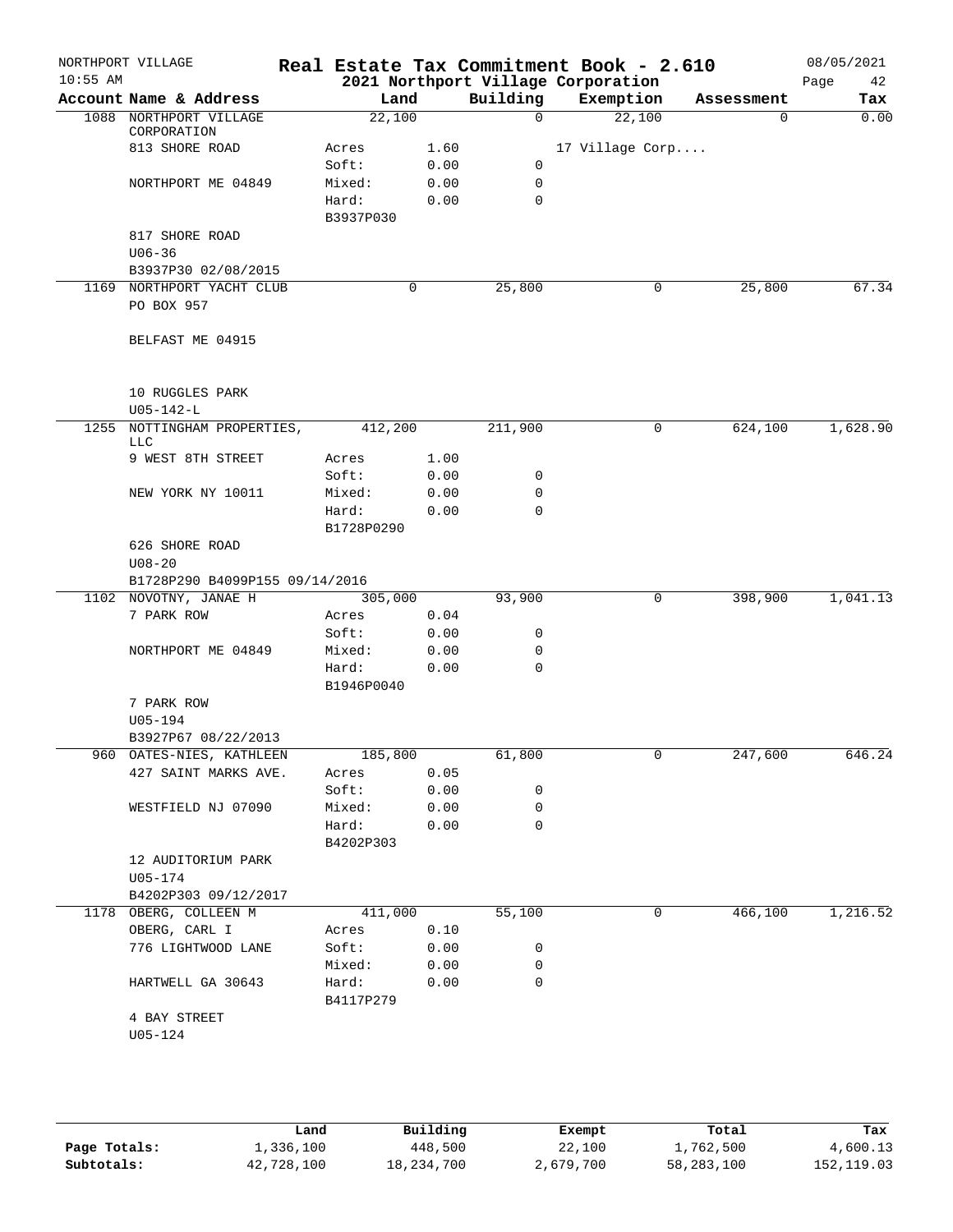|              | NORTHPORT VILLAGE                             |                   |                 |                          |             | Real Estate Tax Commitment Book - 2.610 |                    |            | 08/05/2021 |        |
|--------------|-----------------------------------------------|-------------------|-----------------|--------------------------|-------------|-----------------------------------------|--------------------|------------|------------|--------|
| $10:55$ AM   |                                               |                   |                 |                          |             | 2021 Northport Village Corporation      |                    |            | Page       | 43     |
|              | Account Name & Address                        |                   |                 | Land                     | Building    | Exemption                               |                    | Assessment |            | Tax    |
|              | 1092 OCEAN VIEW ASSOCIATES,<br>LLC            |                   | 257,400         |                          | 68,600      |                                         | $\Omega$           | 326,000    |            | 850.86 |
|              | 202 DAWTAW DRIVE                              |                   | Acres           | 0.13                     |             |                                         |                    |            |            |        |
|              |                                               |                   | Soft:           | 0.00                     | 0           |                                         |                    |            |            |        |
|              | ST. HELENA SC 29920                           |                   | Mixed:          | 0.00                     | 0           |                                         |                    |            |            |        |
|              |                                               |                   | Hard:           | 0.00                     | $\Omega$    |                                         |                    |            |            |        |
|              |                                               |                   | 11/01/02 275000 |                          |             |                                         |                    |            |            |        |
|              | 758 SHORE ROAD                                |                   |                 |                          |             |                                         |                    |            |            |        |
|              | $U06 - 09$                                    |                   |                 |                          |             |                                         |                    |            |            |        |
|              | B4296P207 08/13/2018                          |                   |                 |                          |             |                                         |                    |            |            |        |
|              | 1243 O'KEEFE, MAUREEN                         |                   | 276,100         |                          | 135,000     |                                         | 0                  | 411,100    | 1,072.97   |        |
|              | THERESE                                       |                   |                 |                          |             |                                         |                    |            |            |        |
|              | 756 SHORE ROAD                                |                   | Acres           | 0.15                     |             |                                         |                    |            |            |        |
|              |                                               |                   | Soft:           | 0.00                     | 0           |                                         |                    |            |            |        |
|              | NORTHPORT ME 04849                            |                   | Mixed:          | 0.00                     | 0           |                                         |                    |            |            |        |
|              |                                               |                   | Hard:           | 0.00                     | 0           |                                         |                    |            |            |        |
|              |                                               |                   | B1038P0040      |                          |             |                                         |                    |            |            |        |
|              | 756 SHORE ROAD                                |                   | B3496P264       |                          |             |                                         |                    |            |            |        |
|              | $U06 - 07$                                    |                   |                 |                          |             |                                         |                    |            |            |        |
|              | B3496P264 11/08/2010                          |                   |                 |                          |             |                                         |                    |            |            |        |
|              | 1113 OUR BAYSIDE, LLC                         |                   | 145,000         |                          | 43,700      |                                         | 0                  | 188,700    |            | 492.51 |
|              | 37 BROADWAY                                   |                   | Acres           | 0.04                     |             |                                         |                    |            |            |        |
|              |                                               |                   | Soft:           | 0.00                     | 0           |                                         |                    |            |            |        |
|              | NORTHPORT ME 04849                            |                   | Mixed:          | 0.00                     | 0           |                                         |                    |            |            |        |
|              |                                               |                   | Hard:           | 0.00                     | $\Omega$    |                                         |                    |            |            |        |
|              |                                               |                   |                 | B2156P0293 10/01 149,000 |             |                                         |                    |            |            |        |
|              | 37 BROADWAY                                   |                   |                 |                          |             |                                         |                    |            |            |        |
|              | $U05 - 050$<br>B2156P293 B3696P316 10/13/2012 |                   |                 |                          |             |                                         |                    |            |            |        |
|              | 1134 OVERGAAG, PAUL W                         |                   | 186,500         |                          | 70,900      |                                         | 0                  | 257,400    |            | 671.81 |
|              | LEDYARD, BRYNNA                               |                   | Acres           | 0.06                     |             |                                         |                    |            |            |        |
|              | 1 NORTH AVE                                   |                   | Soft:           | 0.00                     | 0           |                                         |                    |            |            |        |
|              |                                               |                   | Mixed:          | 0.00                     | 0           |                                         |                    |            |            |        |
|              | NORTHPORT ME 04849                            |                   | Hard:           | 0.00                     | $\mathbf 0$ |                                         |                    |            |            |        |
|              |                                               |                   | B1920P0031      |                          |             |                                         |                    |            |            |        |
|              | 7 NORTH AVENUE                                |                   |                 |                          |             |                                         |                    |            |            |        |
|              | $U05 - 150$                                   |                   |                 |                          |             |                                         |                    |            |            |        |
|              | B4542P24 09/01/2020                           |                   |                 |                          |             |                                         |                    |            |            |        |
|              | 1204 OVERGAAG, PAUL W                         |                   | 126, 200        |                          | 59,700      |                                         | 0                  | 185,900    |            | 485.20 |
|              | LEDYARD, BRYNNA                               |                   | Acres           | 0.03                     |             |                                         |                    |            |            |        |
|              | 22 MILTON STREET                              |                   | Soft:           | 0.00                     | 0           |                                         |                    |            |            |        |
|              |                                               |                   | Mixed:          | 0.00                     | 0           |                                         |                    |            |            |        |
|              | SOMERVILLE MA 02144                           |                   | Hard:           | 0.00                     | 0           |                                         |                    |            |            |        |
|              |                                               |                   | B2595P323       |                          |             |                                         |                    |            |            |        |
|              | 29 BROADWAY                                   |                   |                 |                          |             |                                         |                    |            |            |        |
|              | $U05 - 061$                                   |                   |                 |                          |             |                                         |                    |            |            |        |
|              | B4614P39 02/26/2021                           |                   |                 |                          |             |                                         |                    |            |            |        |
|              | 1093 OVERGAAG, PAUL W                         |                   | 185,800         |                          | 32,600      |                                         | 0                  | 218,400    |            | 570.02 |
|              | LEDYARD, BRYNNA                               |                   | Acres           | 0.05                     |             |                                         |                    |            |            |        |
|              | 22 MILTON STREET                              |                   | Soft:           | 0.00                     | 0           |                                         |                    |            |            |        |
|              |                                               |                   | Mixed:          | 0.00                     | 0           |                                         |                    |            |            |        |
|              | SOMERVILLE MA 02144                           |                   | Hard:           | 0.00                     | 0           |                                         |                    |            |            |        |
|              |                                               |                   | B1253P0280      |                          |             |                                         |                    |            |            |        |
|              | 3 NORTH AVENUE                                |                   |                 |                          |             |                                         |                    |            |            |        |
|              | $U05 - 152$                                   |                   |                 |                          |             |                                         |                    |            |            |        |
|              | B4623P4 03/19/2021                            |                   |                 |                          |             |                                         |                    |            |            |        |
|              |                                               |                   |                 |                          |             |                                         |                    |            |            |        |
|              |                                               |                   |                 |                          |             |                                         |                    |            |            |        |
| Page Totals: |                                               | Land<br>1,177,000 |                 | Building<br>410,500      |             | Exempt<br>0                             | Total<br>1,587,500 |            | 4,143.37   | Tax    |
| Subtotals:   |                                               | 43,905,100        |                 | 18,645,200               |             | 2,679,700                               | 59,870,600         |            | 156,262.40 |        |
|              |                                               |                   |                 |                          |             |                                         |                    |            |            |        |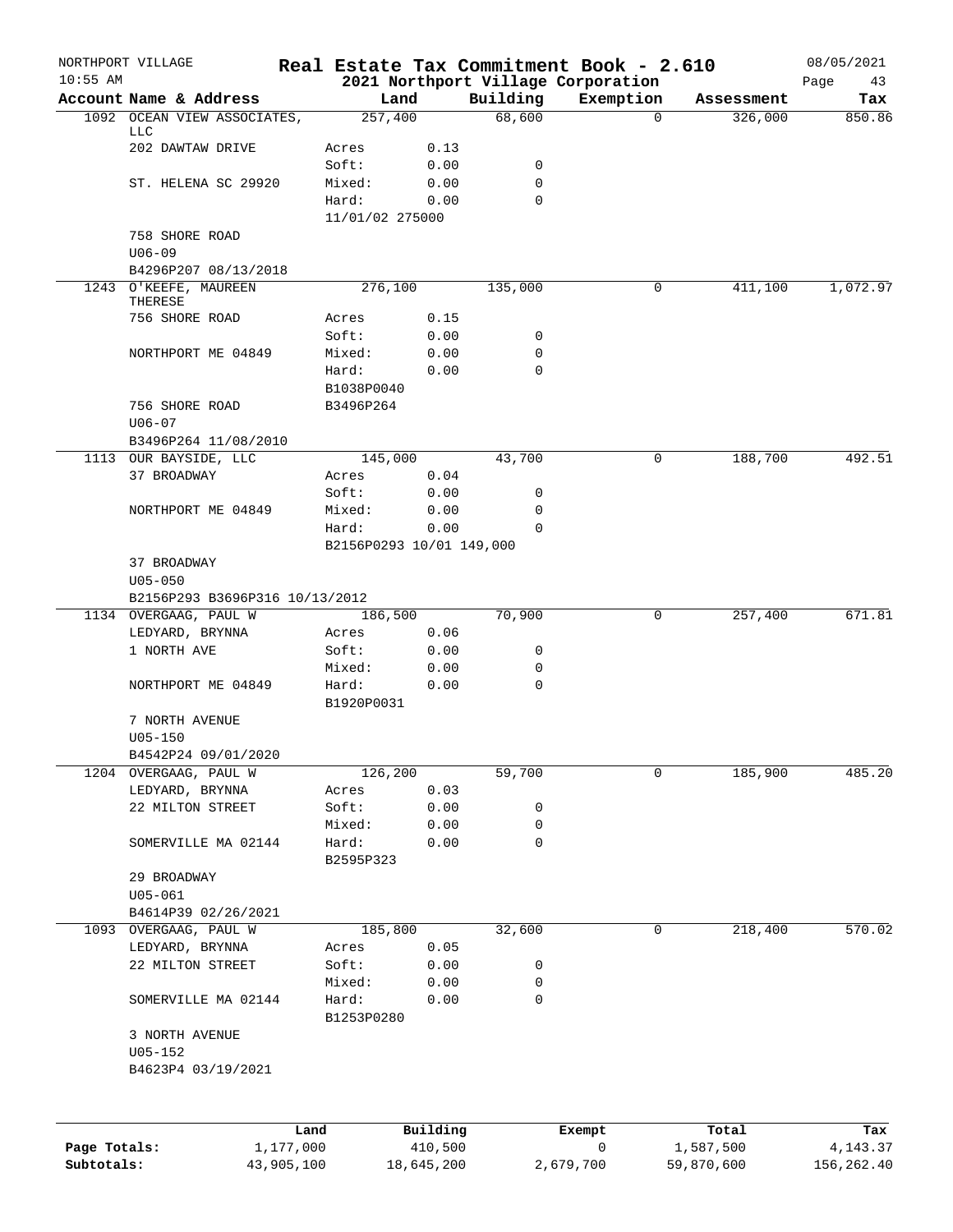|              | NORTHPORT VILLAGE                                 |                 |                     |                     |             | Real Estate Tax Commitment Book - 2.610 |          |                    | 08/05/2021      |
|--------------|---------------------------------------------------|-----------------|---------------------|---------------------|-------------|-----------------------------------------|----------|--------------------|-----------------|
| $10:55$ AM   |                                                   |                 |                     |                     |             | 2021 Northport Village Corporation      |          |                    | Page<br>44      |
|              | Account Name & Address                            |                 | Land                |                     | Building    | Exemption                               |          | Assessment         | Tax             |
|              | 1514 PAIGE, WILLIAM E<br>24 COBE ROAD             |                 | 35,800              | 1.76                | 19,200      |                                         | $\Omega$ | 55,000             | 143.55          |
|              |                                                   |                 | Acres<br>Soft:      | 0.00                | 0           |                                         |          |                    |                 |
|              | NORTHPORT ME 27150                                |                 | Mixed:              | 0.00                | 0           |                                         |          |                    |                 |
|              |                                                   |                 | Hard:               | 0.00                | $\mathbf 0$ |                                         |          |                    |                 |
|              |                                                   |                 | B3926 P16           |                     |             |                                         |          |                    |                 |
|              | 24 COBE ROAD                                      |                 | B3926 P30           |                     |             |                                         |          |                    |                 |
|              | $U06 - 40B - 1$                                   |                 |                     |                     |             |                                         |          |                    |                 |
|              | B3926P16 12/19/2014 B3926P30 12/19/2014           |                 |                     |                     |             |                                         |          |                    |                 |
|              | 1176 PARSLOE, LINDA A TRUST                       |                 | 149,500             |                     | 53,400      |                                         | 0        | 202,900            | 529.57          |
|              | 9 Main Street                                     |                 | Acres               | 0.10                |             |                                         |          |                    |                 |
|              |                                                   |                 | Soft:               | 0.00                | 0           |                                         |          |                    |                 |
|              | Northport Me 04849                                |                 | Mixed:              | 0.00                | 0           |                                         |          |                    |                 |
|              |                                                   |                 | Hard:               | 0.00                | $\mathbf 0$ |                                         |          |                    |                 |
|              |                                                   |                 | B2618 P036 06/22/04 |                     |             |                                         |          |                    |                 |
|              | 9 MAIN STREET                                     |                 |                     |                     |             |                                         |          |                    |                 |
|              | $U05 - 087$                                       |                 |                     |                     |             |                                         |          |                    |                 |
|              | B3340P153 06/22/2009                              |                 |                     |                     |             |                                         |          |                    |                 |
|              | 1177 PARSONS, STUART J<br>(TRUSTEE)               |                 | 381,800             |                     | 166,700     |                                         | 0        | 548,500            | 1,431.59        |
|              | STUART J. PARSONS<br>REVOCABLE TRUST              |                 | Acres               | 0.81                |             |                                         |          |                    |                 |
|              | P.O. BOX 36                                       |                 | Soft:               | 0.00                | 0           |                                         |          |                    |                 |
|              |                                                   |                 | Mixed:              | 0.00                | 0           |                                         |          |                    |                 |
|              | BELFAST ME 04915 0036                             |                 | Hard:<br>B2549P843  | 0.00                | $\mathbf 0$ |                                         |          |                    |                 |
|              | 66 BROADWAY                                       |                 |                     |                     |             |                                         |          |                    |                 |
|              | $U04 - 12$                                        |                 |                     |                     |             |                                         |          |                    |                 |
|              | B3156P335 11/07/2007 B3760P239 05/13/2013         |                 |                     |                     |             |                                         |          |                    |                 |
|              | 1179 PATTEN REVOCABLE LIVING<br>TRUST             |                 | 43,600              |                     | 95,400      |                                         | 0        | 139,000            | 362.79          |
|              | PO BOX 206                                        |                 | Acres               | 3.16                |             |                                         |          |                    |                 |
|              |                                                   |                 | Soft:               | 0.00                | 0           |                                         |          |                    |                 |
|              | BELFAST ME 04915                                  |                 | Mixed:              | 0.00                | 0           |                                         |          |                    |                 |
|              |                                                   |                 | Hard:<br>B0901P0221 | 0.00                | $\mathbf 0$ |                                         |          |                    |                 |
|              | 84 CROSS STREET                                   |                 |                     |                     |             |                                         |          |                    |                 |
|              | $U03 - 23$                                        |                 |                     |                     |             |                                         |          |                    |                 |
|              | B901P221 B3854P334 04/11/2014 B4160P53 04/25/2017 |                 |                     |                     |             |                                         |          |                    |                 |
|              | 1081 PATTEN, TERRY                                |                 | 78,600              |                     | 67,400      |                                         | 0        | 146,000            | 381.06          |
|              | 222 PRIEST ROAD                                   |                 | Acres               | 0.47                |             |                                         |          |                    |                 |
|              |                                                   |                 | Soft:               | 0.00                | 0           |                                         |          |                    |                 |
|              | NORTHPORT ME 04849                                |                 | Mixed:              | 0.00                | 0           |                                         |          |                    |                 |
|              |                                                   |                 | Hard:               | 0.00                | 0           |                                         |          |                    |                 |
|              |                                                   |                 | B2246P005 4/02 120K |                     |             |                                         |          |                    |                 |
|              | 90 CROSS STREET                                   |                 |                     |                     |             |                                         |          |                    |                 |
|              | $U03 - 21$                                        |                 |                     |                     |             |                                         |          |                    |                 |
|              | B3362P140 07/29/2009                              |                 |                     |                     |             |                                         |          |                    |                 |
|              | 1078 PELLETIER, HELEN E                           |                 | 145,000             |                     | 39,200      |                                         | 0        | 184,200            | 480.76          |
|              | SPRITZ, JOHN A                                    |                 | Acres               | 0.04                |             |                                         |          |                    |                 |
|              | 69 CHENERY ST.                                    |                 | Soft:               | 0.00                | 0           |                                         |          |                    |                 |
|              |                                                   |                 | Mixed:              | 0.00                | 0           |                                         |          |                    |                 |
|              | PORTLAND ME 04103                                 |                 | Hard:<br>B0540P0592 | 0.00                | $\mathbf 0$ |                                         |          |                    |                 |
|              | <b>40 CLINTON AVENUE</b>                          |                 |                     |                     |             |                                         |          |                    |                 |
|              | $U05 - 063$                                       |                 |                     |                     |             |                                         |          |                    |                 |
|              | B3688P49 09/12/2012                               |                 |                     |                     |             |                                         |          |                    |                 |
|              |                                                   |                 |                     |                     |             |                                         |          |                    |                 |
| Page Totals: |                                                   | Land<br>834,300 |                     | Building<br>441,300 |             | Exempt<br>0                             |          | Total<br>1,275,600 | Tax<br>3,329.32 |
| Subtotals:   |                                                   | 44,739,400      |                     | 19,086,500          |             | 2,679,700                               |          | 61, 146, 200       | 159,591.72      |
|              |                                                   |                 |                     |                     |             |                                         |          |                    |                 |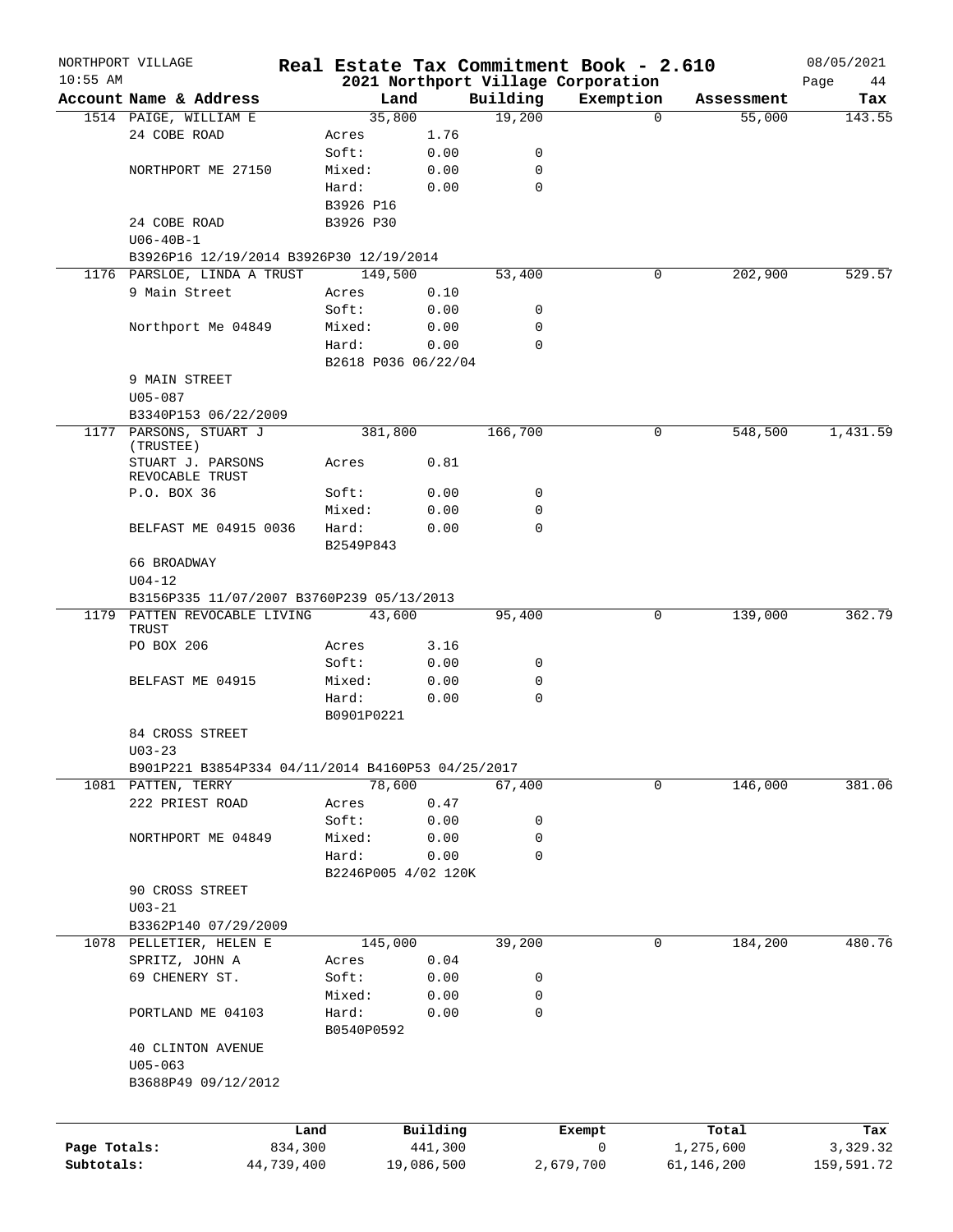|              | NORTHPORT VILLAGE            |                      |            |             | Real Estate Tax Commitment Book - 2.610 |            | 08/05/2021 |
|--------------|------------------------------|----------------------|------------|-------------|-----------------------------------------|------------|------------|
| $10:55$ AM   |                              |                      |            |             | 2021 Northport Village Corporation      |            | Page<br>45 |
|              | Account Name & Address       | Land                 |            | Building    | Exemption                               | Assessment | Tax        |
|              | 1181 PENDLETON, HAROLD       | 28,700               |            | 45,700      | $\Omega$                                | 74,400     | 194.18     |
|              | PENDLETON, IMORGA            | Acres                | 0.34       |             |                                         |            |            |
|              | 1158 ATLANTIC HIGHWAY        | Soft:                | 0.00       | 0           |                                         |            |            |
|              |                              | Mixed:               | 0.00       | 0           |                                         |            |            |
|              | NORTHPORT ME 04849           | Hard:                | 0.00       | 0           |                                         |            |            |
|              |                              | B1283P0223           |            |             |                                         |            |            |
|              | 1158 ATLANTIC HIGHWAY        | B2568P201            |            |             |                                         |            |            |
|              | $R04 - 40$                   |                      |            |             |                                         |            |            |
|              | B1283P223                    |                      |            |             |                                         |            |            |
|              | 1196 PENOBSCOT MCCRUM LLC    | 572,600              |            | 306,000     | 0                                       | 878,600    | 2,293.15   |
|              | P.O. BOX 229                 | Acres                | 1.80       |             |                                         |            |            |
|              |                              | Soft:                | 0.00       | 0           |                                         |            |            |
|              | BELFAST ME 04915             | Mixed:               | 0.00       | 0           |                                         |            |            |
|              |                              | Hard:                | 0.00       | 0           |                                         |            |            |
|              |                              |                      |            |             |                                         |            |            |
|              |                              |                      |            |             |                                         |            |            |
|              | 718 SHORE ROAD               |                      |            |             |                                         |            |            |
|              | $U07 - 20$                   |                      |            |             |                                         |            |            |
|              | B3510P160 12/29/2010         |                      |            |             |                                         |            |            |
|              | 1210 PETER V. SAMPO, TRUSTEE | 148,000              |            | 100,800     | 0                                       | 248,800    | 649.37     |
|              | SAMPO 2003 REALITY<br>TRUST  |                      |            |             |                                         |            |            |
|              | C/O ROSANNE CURRY            |                      |            |             |                                         |            |            |
|              |                              | Acres                | 0.08       |             |                                         |            |            |
|              | 2 HERON COVE DRIVE           | Soft:                | 0.00       | 0           |                                         |            |            |
|              | MERRIMACK NH 03054           | Mixed:               | 0.00       | 0           |                                         |            |            |
|              |                              | Hard:                | 0.00       | $\Omega$    |                                         |            |            |
|              |                              | B0745P0135 B2448P257 |            |             |                                         |            |            |
|              | 5 GRIFFIN STREET             |                      |            |             |                                         |            |            |
|              | $U05 - 076$                  |                      |            |             |                                         |            |            |
|              | B745P135                     |                      |            |             |                                         |            |            |
|              | 1025 PROVENCHER, PATRICIA D  | 187,300              |            | 45,500      | 0                                       | 232,800    | 607.61     |
|              | PO BOX 177                   | Acres                | 0.07       |             |                                         |            |            |
|              |                              | Soft:                | 0.00       | 0           |                                         |            |            |
|              | SHELDONVILLE MA 02070        | Mixed:               | 0.00       | 0           |                                         |            |            |
|              |                              | Hard:                | 0.00       | 0           |                                         |            |            |
|              |                              | B1243P0331           |            |             |                                         |            |            |
|              | 7 BAYVIEW PARK               |                      |            |             |                                         |            |            |
|              |                              |                      |            |             |                                         |            |            |
|              | U05-131                      |                      |            |             |                                         |            |            |
|              | B4429P55 10/15/2019          |                      |            |             |                                         |            |            |
|              | 1798 RACKLIFFE, JOEL PHILLIP | 38,000               |            | 0           | 0                                       | 38,000     | 99.18      |
|              | KEIDAN, RACHEL M             | Acres                | 5.00       |             |                                         |            |            |
|              | 31 FRONT STREET              | Soft:                | 0.00       | 0           |                                         |            |            |
|              |                              | Mixed:               | 0.00       | 0           |                                         |            |            |
|              | BELFAST ME 04915             | Hard:                | 0.00       | $\mathbf 0$ |                                         |            |            |
|              |                              |                      |            |             |                                         |            |            |
|              | 352 BLUFF ROAD               |                      |            |             |                                         |            |            |
|              | $U07-01-A$                   |                      |            |             |                                         |            |            |
|              | B4491P311 04/30/2020         |                      |            |             |                                         |            |            |
|              | 1189 RACKLIFFE, PETER        | 89,000               |            | $\mathbf 0$ | 0                                       | 89,000     | 232.29     |
|              | 647 SHORE ROAD               | Acres                | 11.00      |             |                                         |            |            |
|              |                              |                      |            |             |                                         |            |            |
|              |                              | Soft:                | 0.00       | 0           |                                         |            |            |
|              | NORTHPORT ME 04849           | Mixed:               | 0.00       | 0           |                                         |            |            |
|              |                              | Hard:                | 0.00       | 0           |                                         |            |            |
|              |                              | B1122P0246           |            |             |                                         |            |            |
|              | 639 SHORE ROAD               |                      |            |             |                                         |            |            |
|              | $U08 - 23$                   |                      |            |             |                                         |            |            |
|              | B1122P246                    |                      |            |             |                                         |            |            |
|              |                              |                      |            |             |                                         |            |            |
|              |                              |                      |            |             |                                         |            |            |
|              |                              |                      |            |             |                                         |            |            |
|              | Land                         |                      | Building   |             | Exempt                                  | Total      | Tax        |
| Page Totals: | 1,063,600                    |                      | 498,000    |             | 0                                       | 1,561,600  | 4,075.78   |
| Subtotals:   | 45,803,000                   |                      | 19,584,500 |             | 2,679,700                               | 62,707,800 | 163,667.50 |
|              |                              |                      |            |             |                                         |            |            |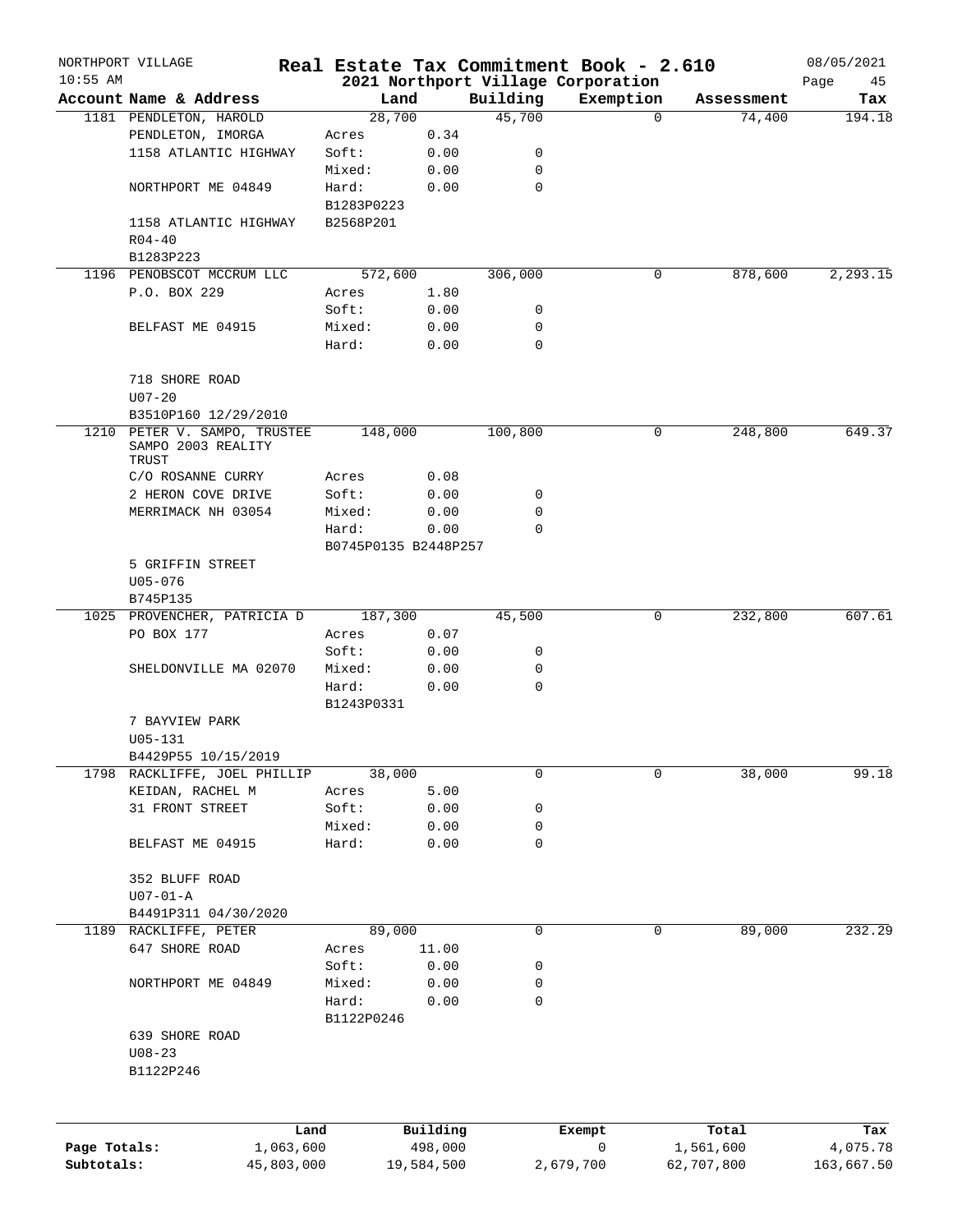|              | NORTHPORT VILLAGE             |                    |            |              | Real Estate Tax Commitment Book - 2.610 |            | 08/05/2021 |
|--------------|-------------------------------|--------------------|------------|--------------|-----------------------------------------|------------|------------|
| $10:55$ AM   |                               |                    |            |              | 2021 Northport Village Corporation      |            | 46<br>Page |
|              | Account Name & Address        | Land               |            | Building     | Exemption                               | Assessment | Tax        |
|              | 1188 RACKLIFFE, PETER J       | 87,500             |            | 113,900      | $\Omega$                                | 201,400    | 525.65     |
|              | 647 SHORE ROAD                | Acres              | 3.00       |              |                                         |            |            |
|              |                               | Soft:              | 0.00       | 0            |                                         |            |            |
|              | NORTHPORT ME 04849            | Mixed:             | 0.00       | 0            |                                         |            |            |
|              |                               | Hard:              | 0.00       | $\mathbf 0$  |                                         |            |            |
|              |                               | B1062P0047         |            |              |                                         |            |            |
|              | 647 SHORE ROAD                |                    |            |              |                                         |            |            |
|              | $U07 - 01$                    |                    |            |              |                                         |            |            |
|              | B1062P47                      |                    |            |              |                                         |            |            |
|              | 1192 RAND, AARON J.           | 126,200            |            | 51,700       | 0                                       | 177,900    | 464.32     |
|              | 1605 RENAISSANCE CMNS         | Acres              | 0.03       |              |                                         |            |            |
|              | BLVD #123                     | Soft:              | 0.00       | 0            |                                         |            |            |
|              | BOYNTON BEACH FL 33426        | Mixed:             | 0.00       | $\mathbf 0$  |                                         |            |            |
|              |                               |                    |            |              |                                         |            |            |
|              |                               | Hard:              | 0.00       | $\mathbf 0$  |                                         |            |            |
|              |                               | B1163P0096         |            |              |                                         |            |            |
|              | 27 BROADWAY                   |                    |            |              |                                         |            |            |
|              | $U05 - 060$                   |                    |            |              |                                         |            |            |
|              | B4504P76 06/11/2020           |                    |            |              |                                         |            |            |
| 1148         | REA, STEVEN &                 | 185,000            |            | 71,900       | 0                                       | 256,900    | 670.51     |
|              | CONSTANCE-TRUSTEES            |                    |            |              |                                         |            |            |
|              | REA FAMILY REVOCABLE<br>TRUST | Acres              | 0.04       |              |                                         |            |            |
|              | 9 CLINTON AVENUE              | Soft:              | 0.00       | 0            |                                         |            |            |
|              |                               | Mixed:             | 0.00       | $\mathbf 0$  |                                         |            |            |
|              | NORTHPORT ME 04849            | Hard:              | 0.00       | $\mathbf 0$  |                                         |            |            |
|              |                               |                    |            |              |                                         |            |            |
|              | 9 CLINTON AVENUE              |                    |            |              |                                         |            |            |
|              | $U05 - 157$                   |                    |            |              |                                         |            |            |
|              | B4605P295 01/19/2021          |                    |            |              |                                         |            |            |
|              | 1193 REARDON, DAVID L.,       | 112,500            |            | 30,600       | 0                                       | 143,100    | 373.49     |
|              | LUCIA, & WILLIAM              |                    |            |              |                                         |            |            |
|              | 38 OCEAN AVE APT. 2           | Acres              | 1.20       |              |                                         |            |            |
|              |                               | Soft:              | 0.00       | 0            |                                         |            |            |
|              | PORTLAND ME 04103             | Mixed:             | 0.00       | 0            |                                         |            |            |
|              |                               | Hard:              | 0.00       | $\mathbf 0$  |                                         |            |            |
|              |                               | B0733P0624         |            |              |                                         |            |            |
|              | 789 SHORE ROAD                |                    |            |              |                                         |            |            |
|              | $U06 - 29$                    |                    |            |              |                                         |            |            |
|              | B4474P337 02/19/2020          |                    |            |              |                                         |            |            |
|              | 1513 REARDON, MICHAEL S       | 53,400             |            | $\mathsf{O}$ | $\mathbf 0$                             | 53,400     | 139.37     |
|              | REARDON, DARLENE M            | Acres              | 0.69       |              |                                         |            |            |
|              | 15 TOURNAMENT DRIVE           | Soft:              | 0.00       | 0            |                                         |            |            |
|              |                               |                    |            | 0            |                                         |            |            |
|              |                               | Mixed:             | 0.00       | 0            |                                         |            |            |
|              | AUBURN ME 04210               | Hard:<br>B4192P101 | 0.00       |              |                                         |            |            |
|              |                               |                    |            |              |                                         |            |            |
|              | BLUFF ROAD                    |                    |            |              |                                         |            |            |
|              | $U04 - 025 - A$               |                    |            |              |                                         |            |            |
|              | B4547P110 09/21/2020          |                    |            |              |                                         |            |            |
|              | 956 REEVE, DANIEL             | 40,200             |            | $\mathbf 0$  | 0                                       | 40,200     | 104.92     |
|              | REEVE, MARTHA L               | Acres              | 1.10       |              |                                         |            |            |
|              | 460 BLUFF ROAD                | Soft:              | 0.00       | 0            |                                         |            |            |
|              |                               | Mixed:             | 0.00       | 0            |                                         |            |            |
|              | NORTHPORT ME 04849            | Hard:              | 0.00       | $\mathbf 0$  |                                         |            |            |
|              |                               | B1934P0248         |            |              |                                         |            |            |
|              | 460 BLUFF ROAD                |                    |            |              |                                         |            |            |
|              | $U06 - 42 - B$                |                    |            |              |                                         |            |            |
|              | B1934P248                     |                    |            |              |                                         |            |            |
|              |                               |                    |            |              |                                         |            |            |
|              |                               | Land               | Building   |              | Exempt                                  | Total      | Tax        |
| Page Totals: | 604,800                       |                    | 268,100    |              | 0                                       | 872,900    | 2,278.26   |
| Subtotals:   | 46,407,800                    |                    | 19,852,600 |              | 2,679,700                               | 63,580,700 | 165,945.76 |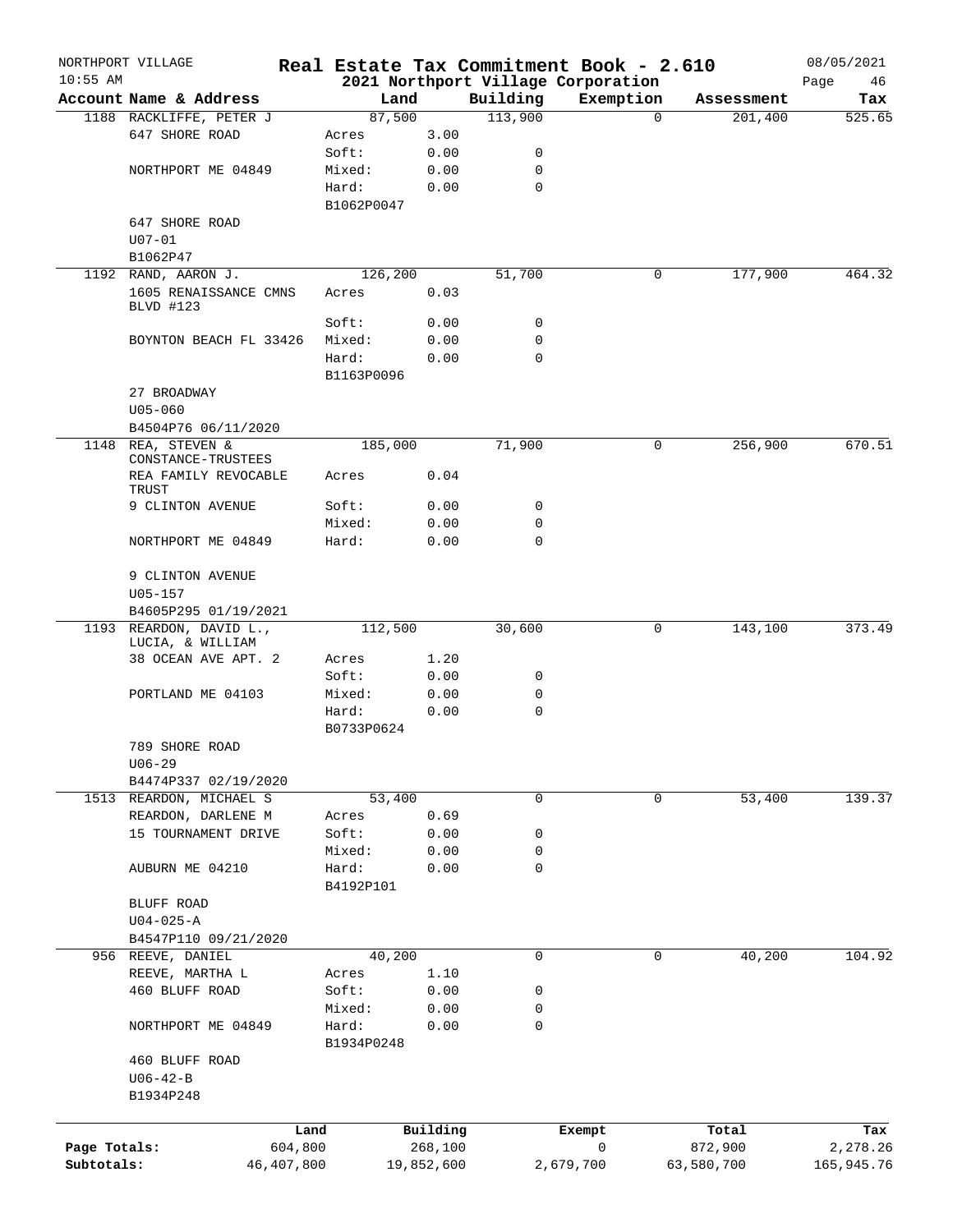| Account Name & Address<br>1008 REEVE, DANIEL H<br>460 BLUFF ROAD<br>NORTHPORT ME 04849<br>759 SHORE ROAD<br>$U06 - 10$<br>B4296P203 08/03/2018<br>1397 REEVE, MARTHA<br>460 BLUFF ROAD<br>NORTHPORT ME 04849<br>KELLY COVE LANE<br>$U06 - 42 - 3$<br>B2047P213<br>1291 REEVE, MARTHA | Acres<br>Soft:<br>Mixed:<br>Hard:<br>Acres<br>Soft:<br>Mixed:<br>Hard:<br>B2047P213 | Land<br>79,800<br>0.92<br>0.00<br>0.00<br>0.00<br>B1216P0304 B2488P33<br>47,000<br>1.00<br>0.00<br>0.00<br>0.00 | Building<br>8,600<br>0<br>0<br>$\mathbf 0$<br>167,300<br>0<br>0 | 2021 Northport Village Corporation<br>Exemption<br>$\Omega$<br>0 | Assessment<br>88,400<br>214,300 | Page<br>47<br>Tax |
|--------------------------------------------------------------------------------------------------------------------------------------------------------------------------------------------------------------------------------------------------------------------------------------|-------------------------------------------------------------------------------------|-----------------------------------------------------------------------------------------------------------------|-----------------------------------------------------------------|------------------------------------------------------------------|---------------------------------|-------------------|
|                                                                                                                                                                                                                                                                                      |                                                                                     |                                                                                                                 |                                                                 |                                                                  |                                 | 230.72            |
|                                                                                                                                                                                                                                                                                      |                                                                                     |                                                                                                                 |                                                                 |                                                                  |                                 |                   |
|                                                                                                                                                                                                                                                                                      |                                                                                     |                                                                                                                 |                                                                 |                                                                  |                                 |                   |
|                                                                                                                                                                                                                                                                                      |                                                                                     |                                                                                                                 |                                                                 |                                                                  |                                 | 559.32            |
|                                                                                                                                                                                                                                                                                      |                                                                                     |                                                                                                                 |                                                                 |                                                                  |                                 |                   |
|                                                                                                                                                                                                                                                                                      |                                                                                     |                                                                                                                 |                                                                 |                                                                  |                                 |                   |
|                                                                                                                                                                                                                                                                                      |                                                                                     |                                                                                                                 |                                                                 |                                                                  |                                 |                   |
|                                                                                                                                                                                                                                                                                      |                                                                                     |                                                                                                                 |                                                                 |                                                                  |                                 |                   |
|                                                                                                                                                                                                                                                                                      |                                                                                     |                                                                                                                 |                                                                 |                                                                  |                                 |                   |
|                                                                                                                                                                                                                                                                                      |                                                                                     |                                                                                                                 |                                                                 |                                                                  |                                 |                   |
|                                                                                                                                                                                                                                                                                      |                                                                                     |                                                                                                                 |                                                                 |                                                                  |                                 |                   |
|                                                                                                                                                                                                                                                                                      |                                                                                     |                                                                                                                 |                                                                 |                                                                  |                                 |                   |
|                                                                                                                                                                                                                                                                                      |                                                                                     |                                                                                                                 |                                                                 |                                                                  |                                 |                   |
|                                                                                                                                                                                                                                                                                      |                                                                                     |                                                                                                                 |                                                                 |                                                                  |                                 |                   |
|                                                                                                                                                                                                                                                                                      |                                                                                     |                                                                                                                 | 0                                                               |                                                                  |                                 |                   |
|                                                                                                                                                                                                                                                                                      |                                                                                     |                                                                                                                 |                                                                 |                                                                  |                                 |                   |
|                                                                                                                                                                                                                                                                                      |                                                                                     |                                                                                                                 |                                                                 |                                                                  |                                 |                   |
|                                                                                                                                                                                                                                                                                      |                                                                                     |                                                                                                                 |                                                                 |                                                                  |                                 |                   |
|                                                                                                                                                                                                                                                                                      |                                                                                     |                                                                                                                 |                                                                 |                                                                  |                                 |                   |
|                                                                                                                                                                                                                                                                                      |                                                                                     | 2,300                                                                                                           | 0                                                               | 0                                                                | 2,300                           | 6.00              |
| REEVE, DANIEL                                                                                                                                                                                                                                                                        | Acres                                                                               | 0.22                                                                                                            |                                                                 |                                                                  |                                 |                   |
| 460 BLUFF ROAD                                                                                                                                                                                                                                                                       | Soft:                                                                               | 0.00                                                                                                            | 0                                                               |                                                                  |                                 |                   |
|                                                                                                                                                                                                                                                                                      | Mixed:                                                                              | 0.00                                                                                                            | 0                                                               |                                                                  |                                 |                   |
| NORTHPORT ME 04849                                                                                                                                                                                                                                                                   |                                                                                     |                                                                                                                 | 0                                                               |                                                                  |                                 |                   |
|                                                                                                                                                                                                                                                                                      | Hard:                                                                               | 0.00                                                                                                            |                                                                 |                                                                  |                                 |                   |
|                                                                                                                                                                                                                                                                                      | B0798P0066                                                                          |                                                                                                                 |                                                                 |                                                                  |                                 |                   |
| 457 BLUFF ROAD                                                                                                                                                                                                                                                                       |                                                                                     |                                                                                                                 |                                                                 |                                                                  |                                 |                   |
| $U06 - 43$                                                                                                                                                                                                                                                                           |                                                                                     |                                                                                                                 |                                                                 |                                                                  |                                 |                   |
| B4281P271 07/02/2018                                                                                                                                                                                                                                                                 |                                                                                     |                                                                                                                 |                                                                 |                                                                  | 159,600                         | 416.56            |
| 1195 REILLY, FRANK                                                                                                                                                                                                                                                                   | 126,200                                                                             |                                                                                                                 | 33,400                                                          | 0                                                                |                                 |                   |
| REILLY, PAULA                                                                                                                                                                                                                                                                        | Acres                                                                               | 0.03                                                                                                            |                                                                 |                                                                  |                                 |                   |
| 114 GLENWOOD AVE                                                                                                                                                                                                                                                                     | Soft:                                                                               | 0.00                                                                                                            | 0                                                               |                                                                  |                                 |                   |
|                                                                                                                                                                                                                                                                                      | Mixed:                                                                              | 0.00                                                                                                            | 0                                                               |                                                                  |                                 |                   |
| PORTLAND ME 04103                                                                                                                                                                                                                                                                    | Hard:                                                                               | 0.00                                                                                                            | 0                                                               |                                                                  |                                 |                   |
|                                                                                                                                                                                                                                                                                      | B0778P0994                                                                          |                                                                                                                 |                                                                 |                                                                  |                                 |                   |
| 17 BROADWAY                                                                                                                                                                                                                                                                          |                                                                                     |                                                                                                                 |                                                                 |                                                                  |                                 |                   |
| $U05 - 055$                                                                                                                                                                                                                                                                          |                                                                                     |                                                                                                                 |                                                                 |                                                                  |                                 |                   |
| B778P994                                                                                                                                                                                                                                                                             |                                                                                     |                                                                                                                 |                                                                 |                                                                  |                                 |                   |
| 1612 RICHARDS, MARK                                                                                                                                                                                                                                                                  |                                                                                     | 44,400                                                                                                          | 105,100                                                         | 0                                                                | 149,500                         | 390.20            |
| RICHARDS, CARINA                                                                                                                                                                                                                                                                     | Acres                                                                               | 6.50                                                                                                            |                                                                 |                                                                  |                                 |                   |
| 44 CROSS STREET                                                                                                                                                                                                                                                                      | Soft:                                                                               | 0.00                                                                                                            | 0                                                               |                                                                  |                                 |                   |
|                                                                                                                                                                                                                                                                                      | Mixed:                                                                              | 0.00                                                                                                            | 0                                                               |                                                                  |                                 |                   |
| NORTHPORT ME 04849                                                                                                                                                                                                                                                                   | Hard:                                                                               | 0.00                                                                                                            | $\mathbf 0$                                                     |                                                                  |                                 |                   |
|                                                                                                                                                                                                                                                                                      | B2606P19                                                                            |                                                                                                                 |                                                                 |                                                                  |                                 |                   |
| 44 CROSS STREET                                                                                                                                                                                                                                                                      |                                                                                     |                                                                                                                 |                                                                 |                                                                  |                                 |                   |
| R01-03B                                                                                                                                                                                                                                                                              |                                                                                     |                                                                                                                 |                                                                 |                                                                  |                                 |                   |
| B2606P19 05/19/2004                                                                                                                                                                                                                                                                  |                                                                                     |                                                                                                                 |                                                                 |                                                                  |                                 |                   |
| 1297 ROBBINS, MICHAEL F                                                                                                                                                                                                                                                              | 145,800                                                                             |                                                                                                                 | 61,900                                                          | 0                                                                | 207,700                         | 542.10            |
| ROBBINS, KATHLEEN A                                                                                                                                                                                                                                                                  | Acres                                                                               | 0.05                                                                                                            |                                                                 |                                                                  |                                 |                   |
| 41 COLUMBUS AVE                                                                                                                                                                                                                                                                      | Soft:                                                                               | 0.00                                                                                                            | 0                                                               |                                                                  |                                 |                   |
|                                                                                                                                                                                                                                                                                      | Mixed:                                                                              | 0.00                                                                                                            | 0                                                               |                                                                  |                                 |                   |
| SALEM MA 01970                                                                                                                                                                                                                                                                       | Hard:                                                                               | 0.00                                                                                                            | $\Omega$                                                        |                                                                  |                                 |                   |
|                                                                                                                                                                                                                                                                                      |                                                                                     | B2290P0306 7/10/02                                                                                              |                                                                 |                                                                  |                                 |                   |
| 33 BROADWAY                                                                                                                                                                                                                                                                          |                                                                                     |                                                                                                                 |                                                                 |                                                                  |                                 |                   |
| $U05 - 048$                                                                                                                                                                                                                                                                          |                                                                                     |                                                                                                                 |                                                                 |                                                                  |                                 |                   |
| B2290P306 B4010P18 10/02/2015                                                                                                                                                                                                                                                        |                                                                                     |                                                                                                                 |                                                                 |                                                                  |                                 |                   |

|              | Land       | Building     | Exempt    | Total      | Tax        |
|--------------|------------|--------------|-----------|------------|------------|
| Page Totals: | 445,500    | 376,300      |           | 821,800    | 2,144.90   |
| Subtotals:   | 46,853,300 | 20, 228, 900 | 2,679,700 | 64,402,500 | 168,090.66 |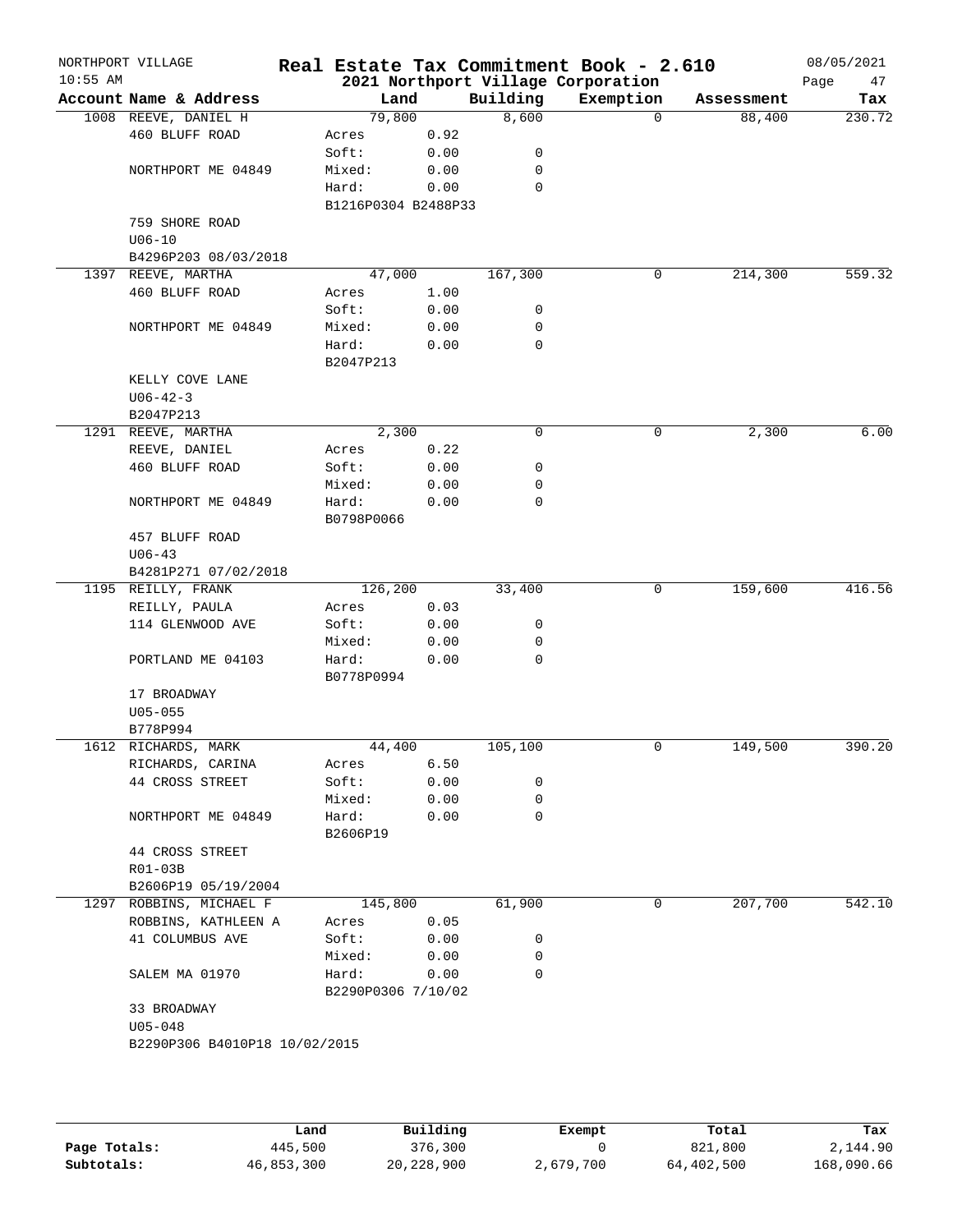|            | NORTHPORT VILLAGE                              |                     |      |          | Real Estate Tax Commitment Book - 2.610 |            | 08/05/2021 |
|------------|------------------------------------------------|---------------------|------|----------|-----------------------------------------|------------|------------|
| $10:55$ AM |                                                |                     |      |          | 2021 Northport Village Corporation      |            | Page<br>48 |
|            | Account Name & Address                         | Land                |      | Building | Exemption                               | Assessment | Tax        |
|            | 1201 ROBINSON, RALPH L F                       | 105,600             |      | 108,600  | $\Omega$                                | 214,200    | 559.06     |
|            | 799 SHORE ROAD                                 | Acres               | 0.45 |          |                                         |            |            |
|            |                                                | Soft:               | 0.00 | 0        |                                         |            |            |
|            | NORTHPORT ME 04849                             | Mixed:              | 0.00 | 0        |                                         |            |            |
|            |                                                | Hard:               | 0.00 | 0        |                                         |            |            |
|            |                                                | B1096P0004          |      |          |                                         |            |            |
|            | 799 SHORE ROAD                                 | B2027P134           |      |          |                                         |            |            |
|            | $U06 - 32$                                     |                     |      |          |                                         |            |            |
|            | B1096P4                                        |                     |      |          |                                         |            |            |
|            | 1202 ROHWEDER, JUDITH                          | 411,000             |      | 37,000   | 0                                       | 448,000    | 1,169.28   |
|            | 8 CLINTON STREET                               | Acres               | 0.11 |          |                                         |            |            |
|            |                                                | Soft:               | 0.00 | 0        |                                         |            |            |
|            | NORTHPORT ME 04849                             | Mixed:              | 0.00 | 0        |                                         |            |            |
|            |                                                | Hard:               | 0.00 | 0        |                                         |            |            |
|            |                                                | B0762P0665          |      |          |                                         |            |            |
|            | 2 BAYVIEW PARK<br>$U05 - 127$                  |                     |      |          |                                         |            |            |
|            | B762P665                                       |                     |      |          |                                         |            |            |
| 1267       | ROHWEDER, JUDITH                               | 149,800             |      | 64,300   | 0                                       | 214,100    | 558.80     |
|            | *% WELLS FARGO REAL                            | Acres               | 0.22 |          |                                         |            |            |
|            | ESTATE SVCS                                    |                     |      |          |                                         |            |            |
|            | MAC X2502-011                                  | Soft:               | 0.00 | 0        |                                         |            |            |
|            | DES MOINES IA 50328<br>0001                    | Mixed:              | 0.00 | 0        |                                         |            |            |
|            |                                                | Hard:<br>B2037P54   | 0.00 | 0        |                                         |            |            |
|            | <b>45 CLINTON AVENUE</b>                       |                     |      |          |                                         |            |            |
|            | $U05 - 045$                                    |                     |      |          |                                         |            |            |
|            | B2037P54                                       |                     |      |          |                                         |            |            |
|            | 985 ROSA, RACHEL; JOHNSON,<br>SUSAN (TRUSTEES) | 185,000             |      | 53,700   | 0                                       | 238,700    | 623.01     |
|            | ALLEY, MICHAEL; BAKER,<br>ROBIN (TRUSTEES)     | Acres               | 0.04 |          |                                         |            |            |
|            | 163 EATON RIDGE ROAD                           | Soft:               | 0.00 | 0        |                                         |            |            |
|            |                                                | Mixed:              | 0.00 | 0        |                                         |            |            |
|            | HOLDEN ME 04429                                | Hard:               | 0.00 | 0        |                                         |            |            |
|            |                                                | B2165P0100          |      |          |                                         |            |            |
|            | 7 AUDITORIUM PARK                              |                     |      |          |                                         |            |            |
|            | U05-164                                        |                     |      |          |                                         |            |            |
|            | B2165P100 B3838P97 12/18/2013                  |                     |      |          |                                         |            |            |
|            | 1205 ROSENBLUM, HARRY A JR                     | 411,300             |      | 61,100   | 0                                       | 472,400    | 1,232.96   |
|            | ROSENBLUM, HARRY C. &<br>AARON L.              | Acres               | 0.23 |          |                                         |            |            |
|            | P.O. BOX 666                                   | Soft:               | 0.00 | 0        |                                         |            |            |
|            |                                                | Mixed:              | 0.00 | 0        |                                         |            |            |
|            | KATONAH NY 10536 0666                          | Hard:<br>B0808P0915 | 0.00 | $\Omega$ |                                         |            |            |
|            | 20 BAY STREET<br>$U05 - 146$                   |                     |      |          |                                         |            |            |
|            | B808P915 B3808P339 10/04/2013                  |                     |      |          |                                         |            |            |

|              | Land       | Building   | Exempt    | Total      | Tax         |
|--------------|------------|------------|-----------|------------|-------------|
| Page Totals: | 1,262,700  | 324,700    |           | 1,587,400  | 4,143.11    |
| Subtotals:   | 48,116,000 | 20,553,600 | 2,679,700 | 65,989,900 | 172, 233.77 |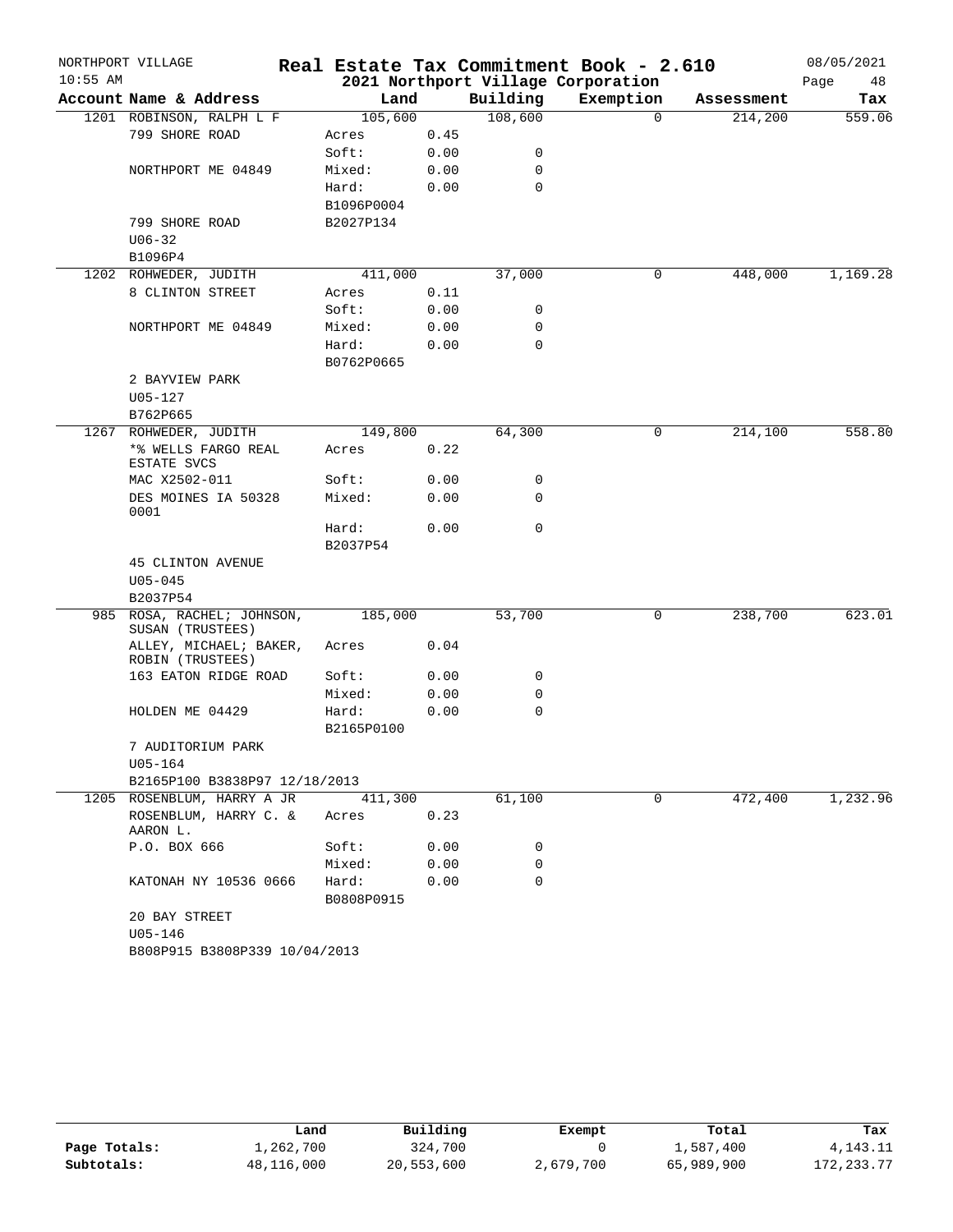| Account Name & Address<br>1436 ROSS, JAMES M. & CATHY<br>М.<br>TRUSTEES OF THEROSS<br>REVOCABLE FAMILY TRUST.<br>1797 SEDGEFIELD DRIVE<br>OOLTEWAH TN 37363 4973<br>1 C BROADWAY<br>$U05 - 105 - 5$<br>B2962P344 07/13/2006<br>1119 ROSSI, SALVATORE JJR<br>ROSSI, THERESA W<br>4 HEARTH LN<br>WILMINGTON DE 19807<br>730 SHORE ROAD<br>$U07 - 23$<br>B2189P259<br>1248 ROSSI, THERESA | Land<br>120,000<br>B1985P0343<br>522,200<br>Acres<br>Soft:<br>Mixed:<br>Hard:<br>B2189P259 12/01 775,000                                                                                                         | 1.40<br>0.00<br>0.00<br>0.00                                                                    | Building<br>84,500<br>255,000<br>0                                                                                                                                                            | Exemption<br>$\Omega$<br>0                     | Assessment<br>204,500<br>777,200 | Tax<br>533.75<br>2,028.49 |
|----------------------------------------------------------------------------------------------------------------------------------------------------------------------------------------------------------------------------------------------------------------------------------------------------------------------------------------------------------------------------------------|------------------------------------------------------------------------------------------------------------------------------------------------------------------------------------------------------------------|-------------------------------------------------------------------------------------------------|-----------------------------------------------------------------------------------------------------------------------------------------------------------------------------------------------|------------------------------------------------|----------------------------------|---------------------------|
|                                                                                                                                                                                                                                                                                                                                                                                        |                                                                                                                                                                                                                  |                                                                                                 |                                                                                                                                                                                               |                                                |                                  |                           |
|                                                                                                                                                                                                                                                                                                                                                                                        |                                                                                                                                                                                                                  |                                                                                                 |                                                                                                                                                                                               |                                                |                                  |                           |
|                                                                                                                                                                                                                                                                                                                                                                                        |                                                                                                                                                                                                                  |                                                                                                 |                                                                                                                                                                                               |                                                |                                  |                           |
|                                                                                                                                                                                                                                                                                                                                                                                        |                                                                                                                                                                                                                  |                                                                                                 |                                                                                                                                                                                               |                                                |                                  |                           |
|                                                                                                                                                                                                                                                                                                                                                                                        |                                                                                                                                                                                                                  |                                                                                                 |                                                                                                                                                                                               |                                                |                                  |                           |
|                                                                                                                                                                                                                                                                                                                                                                                        |                                                                                                                                                                                                                  |                                                                                                 |                                                                                                                                                                                               |                                                |                                  |                           |
|                                                                                                                                                                                                                                                                                                                                                                                        |                                                                                                                                                                                                                  |                                                                                                 |                                                                                                                                                                                               |                                                |                                  |                           |
|                                                                                                                                                                                                                                                                                                                                                                                        |                                                                                                                                                                                                                  |                                                                                                 |                                                                                                                                                                                               |                                                |                                  |                           |
|                                                                                                                                                                                                                                                                                                                                                                                        |                                                                                                                                                                                                                  |                                                                                                 |                                                                                                                                                                                               |                                                |                                  |                           |
|                                                                                                                                                                                                                                                                                                                                                                                        |                                                                                                                                                                                                                  |                                                                                                 | 0                                                                                                                                                                                             |                                                |                                  |                           |
|                                                                                                                                                                                                                                                                                                                                                                                        |                                                                                                                                                                                                                  |                                                                                                 | $\Omega$                                                                                                                                                                                      |                                                |                                  |                           |
|                                                                                                                                                                                                                                                                                                                                                                                        |                                                                                                                                                                                                                  |                                                                                                 |                                                                                                                                                                                               |                                                |                                  |                           |
|                                                                                                                                                                                                                                                                                                                                                                                        |                                                                                                                                                                                                                  |                                                                                                 |                                                                                                                                                                                               |                                                |                                  |                           |
|                                                                                                                                                                                                                                                                                                                                                                                        |                                                                                                                                                                                                                  |                                                                                                 |                                                                                                                                                                                               |                                                |                                  |                           |
|                                                                                                                                                                                                                                                                                                                                                                                        | 318,100                                                                                                                                                                                                          |                                                                                                 | 56,600                                                                                                                                                                                        | 0                                              | 374,700                          | 977.97                    |
| ROSSI, SALVATORE JR                                                                                                                                                                                                                                                                                                                                                                    | Acres                                                                                                                                                                                                            | 0.20                                                                                            |                                                                                                                                                                                               |                                                |                                  |                           |
| 4 HEARTH LN                                                                                                                                                                                                                                                                                                                                                                            | Soft:                                                                                                                                                                                                            | 0.00                                                                                            | 0                                                                                                                                                                                             |                                                |                                  |                           |
|                                                                                                                                                                                                                                                                                                                                                                                        | Mixed:                                                                                                                                                                                                           | 0.00                                                                                            | 0                                                                                                                                                                                             |                                                |                                  |                           |
| WILMINGTON DE 19807                                                                                                                                                                                                                                                                                                                                                                    | Hard:<br>B1820P0130                                                                                                                                                                                              | 0.00                                                                                            | 0                                                                                                                                                                                             |                                                |                                  |                           |
| 736 SHORE ROAD                                                                                                                                                                                                                                                                                                                                                                         |                                                                                                                                                                                                                  |                                                                                                 |                                                                                                                                                                                               |                                                |                                  |                           |
| $U07 - 24$                                                                                                                                                                                                                                                                                                                                                                             |                                                                                                                                                                                                                  |                                                                                                 |                                                                                                                                                                                               |                                                |                                  |                           |
|                                                                                                                                                                                                                                                                                                                                                                                        |                                                                                                                                                                                                                  |                                                                                                 |                                                                                                                                                                                               |                                                |                                  |                           |
| 1315 ROTHWELL, RICHARD                                                                                                                                                                                                                                                                                                                                                                 |                                                                                                                                                                                                                  |                                                                                                 |                                                                                                                                                                                               | 0                                              | 136,900                          | 357.31                    |
|                                                                                                                                                                                                                                                                                                                                                                                        |                                                                                                                                                                                                                  |                                                                                                 |                                                                                                                                                                                               |                                                |                                  |                           |
|                                                                                                                                                                                                                                                                                                                                                                                        |                                                                                                                                                                                                                  |                                                                                                 |                                                                                                                                                                                               |                                                |                                  |                           |
|                                                                                                                                                                                                                                                                                                                                                                                        |                                                                                                                                                                                                                  |                                                                                                 |                                                                                                                                                                                               |                                                |                                  |                           |
|                                                                                                                                                                                                                                                                                                                                                                                        |                                                                                                                                                                                                                  |                                                                                                 |                                                                                                                                                                                               |                                                |                                  |                           |
|                                                                                                                                                                                                                                                                                                                                                                                        |                                                                                                                                                                                                                  |                                                                                                 |                                                                                                                                                                                               |                                                |                                  |                           |
| $U07 - 22$                                                                                                                                                                                                                                                                                                                                                                             |                                                                                                                                                                                                                  |                                                                                                 |                                                                                                                                                                                               |                                                |                                  |                           |
|                                                                                                                                                                                                                                                                                                                                                                                        |                                                                                                                                                                                                                  |                                                                                                 |                                                                                                                                                                                               |                                                |                                  |                           |
| 1222 RUBINO, WILLIAM ROBERT                                                                                                                                                                                                                                                                                                                                                            |                                                                                                                                                                                                                  |                                                                                                 | 121,600                                                                                                                                                                                       | 0                                              | 262,500                          | 685.13                    |
| RUBINO, LEAH KNOX                                                                                                                                                                                                                                                                                                                                                                      | Acres                                                                                                                                                                                                            | 3.19                                                                                            |                                                                                                                                                                                               |                                                |                                  |                           |
| 6388 CHICKERING CIRCLE                                                                                                                                                                                                                                                                                                                                                                 | Soft:                                                                                                                                                                                                            | 0.00                                                                                            | 0                                                                                                                                                                                             |                                                |                                  |                           |
|                                                                                                                                                                                                                                                                                                                                                                                        | Mixed:                                                                                                                                                                                                           | 0.00                                                                                            | 0                                                                                                                                                                                             |                                                |                                  |                           |
| NASHVILLE TN 37215                                                                                                                                                                                                                                                                                                                                                                     | Hard:                                                                                                                                                                                                            | 0.00                                                                                            | 0                                                                                                                                                                                             |                                                |                                  |                           |
| 374 BLUFF ROAD                                                                                                                                                                                                                                                                                                                                                                         |                                                                                                                                                                                                                  |                                                                                                 |                                                                                                                                                                                               |                                                |                                  |                           |
|                                                                                                                                                                                                                                                                                                                                                                                        |                                                                                                                                                                                                                  |                                                                                                 |                                                                                                                                                                                               |                                                |                                  |                           |
|                                                                                                                                                                                                                                                                                                                                                                                        |                                                                                                                                                                                                                  |                                                                                                 |                                                                                                                                                                                               |                                                |                                  | 36.80                     |
|                                                                                                                                                                                                                                                                                                                                                                                        |                                                                                                                                                                                                                  |                                                                                                 |                                                                                                                                                                                               |                                                |                                  |                           |
|                                                                                                                                                                                                                                                                                                                                                                                        |                                                                                                                                                                                                                  |                                                                                                 |                                                                                                                                                                                               |                                                |                                  |                           |
|                                                                                                                                                                                                                                                                                                                                                                                        |                                                                                                                                                                                                                  |                                                                                                 |                                                                                                                                                                                               |                                                |                                  |                           |
| NASHVILLE TN 37215                                                                                                                                                                                                                                                                                                                                                                     | Hard:                                                                                                                                                                                                            | 0.00                                                                                            | 0                                                                                                                                                                                             |                                                |                                  |                           |
| 686 SHORE ROAD                                                                                                                                                                                                                                                                                                                                                                         |                                                                                                                                                                                                                  |                                                                                                 |                                                                                                                                                                                               |                                                |                                  |                           |
|                                                                                                                                                                                                                                                                                                                                                                                        |                                                                                                                                                                                                                  |                                                                                                 |                                                                                                                                                                                               |                                                |                                  |                           |
|                                                                                                                                                                                                                                                                                                                                                                                        | ROTHWELL, ERIKA<br>712 CASTLE CREEK DRIVE<br>COPPELL TX 75019<br>731 SHORE ROAD<br>B4538P97 08/31/2020<br>$U07 - 33$<br>1221 RUBINO, WILLIAM ROBERT<br>RUBINO, LEAH KNOX<br>6388 CHICKERING CIRCLE<br>$U07 - 11$ | B1820P130 B3850P210 03/19/2014<br>Acres<br>Soft:<br>Mixed:<br>Hard:<br>Acres<br>Soft:<br>Mixed: | 98,700<br>0.39<br>0.00<br>0.00<br>0.00<br>B.3912 P.223<br>140,900<br>B3470P316 08/24/2010 B4171P210 06/06/2017<br>14,100<br>0.07<br>0.00<br>0.00<br>B3470P316 08/24/2010 B4171P210 06/06/2017 | 38,200<br>0<br>0<br>$\mathbf 0$<br>0<br>0<br>0 | 0                                | 14,100                    |

|              | Land       | Building   | Exempt    | Total      | Tax        |
|--------------|------------|------------|-----------|------------|------------|
| Page Totals: | 1,214,000  | 555,900    |           | 1,769,900  | 4,619.45   |
| Subtotals:   | 49,330,000 | 21,109,500 | 2,679,700 | 67,759,800 | 176,853.22 |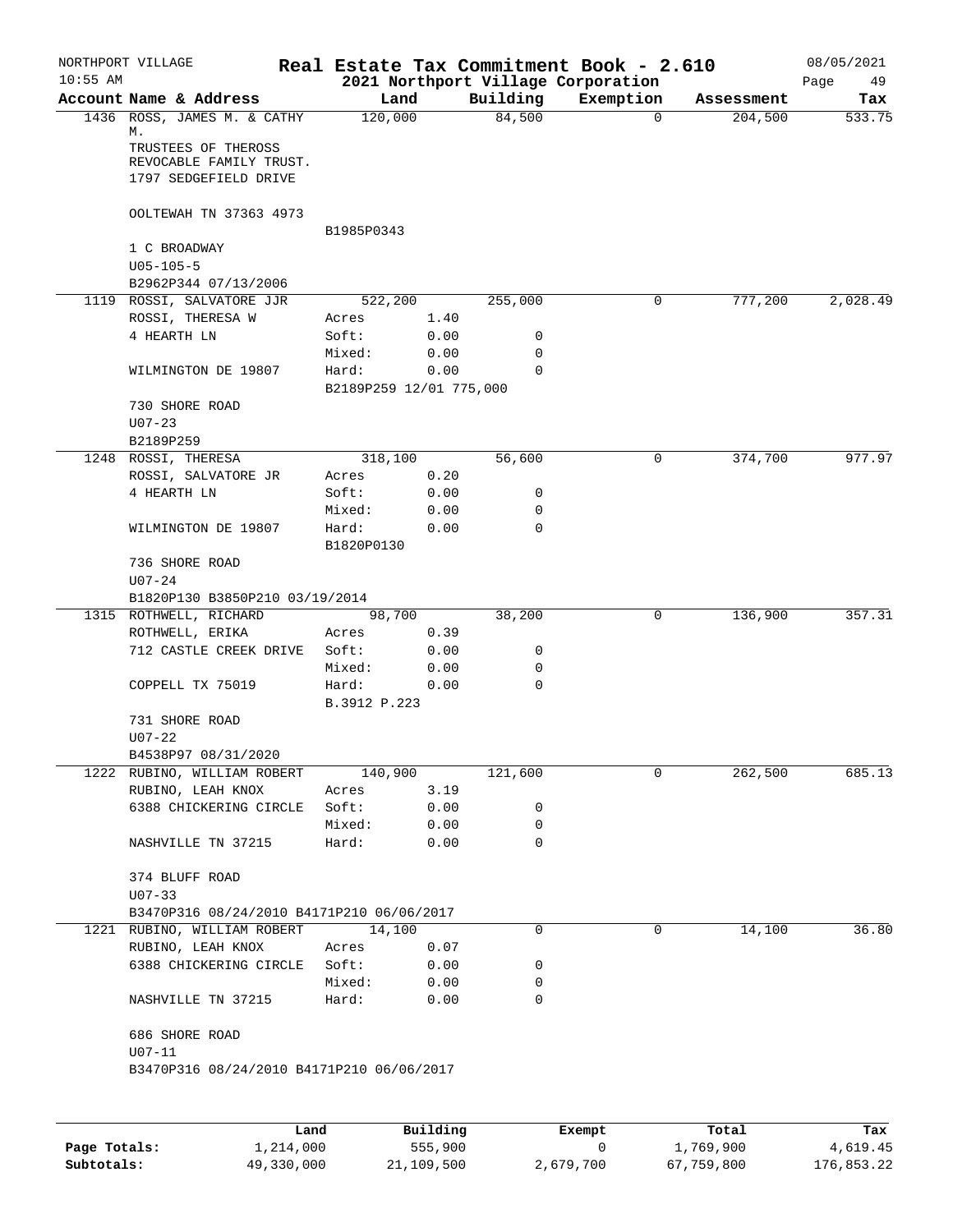|              | NORTHPORT VILLAGE                     |                         |            |                  | Real Estate Tax Commitment Book - 2.610 |              | 08/05/2021 |
|--------------|---------------------------------------|-------------------------|------------|------------------|-----------------------------------------|--------------|------------|
| $10:55$ AM   |                                       |                         |            |                  | 2021 Northport Village Corporation      |              | Page<br>50 |
|              | Account Name & Address                | Land                    |            | Building         | Exemption<br>$\mathbf 0$                | Assessment   | Tax        |
| 1019         | SAMBAS, LLC<br>1 SOUTH EAST THIRD AVE | 371,800                 | 0.33       | 111,900          |                                         | 483,700      | 1,262.46   |
|              | SUITE 1400                            | Acres<br>Soft:          | 0.00       | 0                |                                         |              |            |
|              | MIAMI FL 33139                        | Mixed:                  | 0.00       | 0                |                                         |              |            |
|              |                                       | Hard:                   | 0.00       | 0                |                                         |              |            |
|              |                                       | 06/01 330,000           |            |                  |                                         |              |            |
|              | 746 SHORE ROAD                        |                         |            |                  |                                         |              |            |
|              | $U07 - 27$                            |                         |            |                  |                                         |              |            |
|              | B4552P197 09/30/2020                  |                         |            |                  |                                         |              |            |
| 1140         | SAMBAS, LLC                           | 147,300                 |            | 73,400           | 0                                       | 220,700      | 576.03     |
|              | C/O WENDI SAMWAY                      | Acres                   | 0.07       |                  |                                         |              |            |
|              | 10 IDALIA COURT                       | Soft:                   | 0.00       | 0                |                                         |              |            |
|              | SAN ANSELMO CA 94960                  | Mixed:                  | 0.00       | 0                |                                         |              |            |
|              |                                       | Hard:                   | 0.00       | $\mathbf 0$      |                                         |              |            |
|              |                                       | B4221P21                |            |                  |                                         |              |            |
|              | 15 MAPLE STREET                       |                         |            |                  |                                         |              |            |
|              | $U05 - 100$                           |                         |            |                  |                                         |              |            |
|              | B4221P21 11/08/2017                   |                         |            |                  |                                         |              |            |
|              | 1145 SAMSEL, JOSEPH                   | 76,300                  |            | 127,700          | 0                                       | 204,000      | 532.44     |
|              | 3 EDGEWOOD PLACE                      | Acres                   | 0.48       |                  |                                         |              |            |
|              |                                       | Soft:                   | 0.00       | 0                |                                         |              |            |
|              | SOUTH RIVER NJ 08882                  | Mixed:                  | 0.00       | 0                |                                         |              |            |
|              |                                       | Hard:                   | 0.00       | 0                |                                         |              |            |
|              |                                       | B1620P0338              |            |                  |                                         |              |            |
|              | 541 BLUFF ROAD                        |                         |            |                  |                                         |              |            |
|              | $U05 - 023 - A$                       |                         |            |                  |                                         |              |            |
|              | B1620P338 B3354P255                   |                         |            |                  |                                         |              |            |
|              | 1213 SAMWAY, H TERRENCE               | 305,800                 |            | 45,400           |                                         | 351,200<br>0 | 916.63     |
|              | <b>TRUSTEE</b>                        |                         |            |                  |                                         |              |            |
|              | H TERRENCE SAMWAY TRUST               | Acres                   | 0.05       |                  |                                         |              |            |
|              | 319 Old County Road                   | Soft:                   | 0.00       | 0                |                                         |              |            |
|              |                                       | Mixed:                  | 0.00       | 0<br>$\mathbf 0$ |                                         |              |            |
|              | SEVERNA PARK MD 21146<br>4822         | Hard:                   | 0.00       |                  |                                         |              |            |
|              |                                       | DEED RECORDED 6/12/2008 |            |                  |                                         |              |            |
|              | 15 PARK ROW                           |                         |            |                  |                                         |              |            |
|              | $U05 - 190$                           |                         |            |                  |                                         |              |            |
|              | B3227P7 11/30/2007                    |                         |            |                  |                                         |              |            |
| 1214         | SAMWAY, H TERRENCE                    | 4,200                   |            | $\mathbf 0$      |                                         | 4,200<br>0   | 10.96      |
|              | TRUSTEE                               |                         |            |                  |                                         |              |            |
|              | 319 Old County Road                   | Acres                   | 0.01       |                  |                                         |              |            |
|              |                                       | Soft:                   | 0.00       | 0                |                                         |              |            |
|              | SEVERNA PARK MD 21146                 | Mixed:                  | 0.00       | $\mathbf 0$      |                                         |              |            |
|              | 4822                                  | Hard:                   | 0.00       | $\mathbf 0$      |                                         |              |            |
|              |                                       | DEED RECORDED 6/12/2008 |            |                  |                                         |              |            |
|              | 1 PLEASANT LANE                       |                         |            |                  |                                         |              |            |
|              | $U05 - 186$                           |                         |            |                  |                                         |              |            |
|              | B3227P7 11/30/2007                    |                         |            |                  |                                         |              |            |
| 1215         | SAMWAY, J TIMOTHY                     | 328,200                 |            | 105,600          | 0                                       | 433,800      | 1,132.22   |
|              | SAMWAY, ANNE MARIE                    | Acres                   | 0.46       |                  |                                         |              |            |
|              | *REVOCABLE TRUST                      | Soft:                   | 0.00       | 0                |                                         |              |            |
|              | 33 OLD STAGE ROAD                     | Mixed:                  | 0.00       | 0                |                                         |              |            |
|              | BOX248                                |                         |            |                  |                                         |              |            |
|              | HAMPTON FALLS NH 03844                | Hard:                   | 0.00       | 0                |                                         |              |            |
|              |                                       | B1945P0319              |            |                  |                                         |              |            |
|              | 614 SHORE ROAD                        |                         |            |                  |                                         |              |            |
|              | $U08 - 17$                            |                         |            |                  |                                         |              |            |
|              | B1945P319                             |                         |            |                  |                                         |              |            |
|              |                                       | Land                    | Building   |                  | Exempt                                  | Total        | Tax        |
| Page Totals: | 1,233,600                             |                         | 464,000    |                  | $\mathsf{O}$                            | 1,697,600    | 4,430.74   |
| Subtotals:   | 50,563,600                            |                         | 21,573,500 |                  | 2,679,700                               | 69, 457, 400 | 181,283.96 |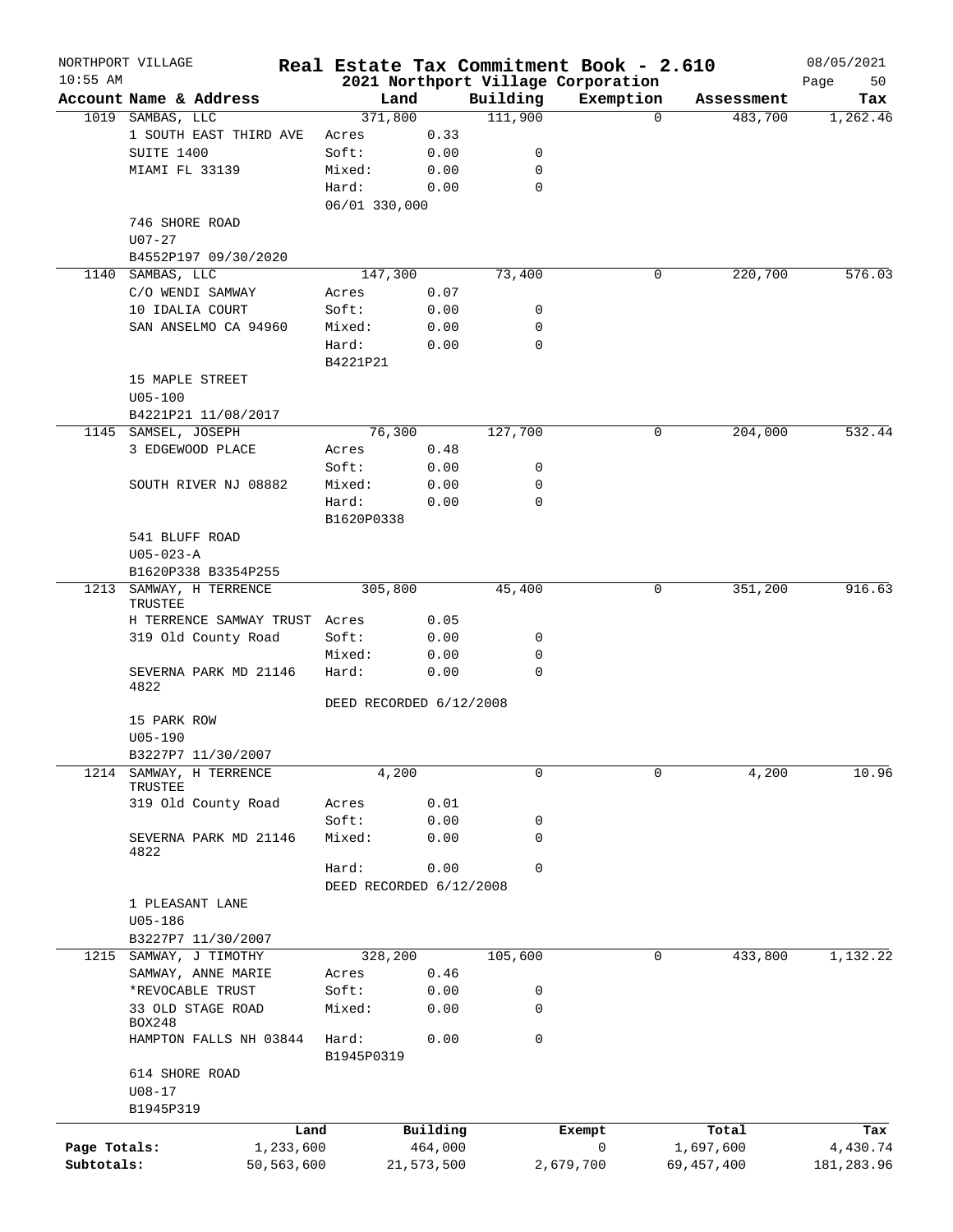| $10:55$ AM | NORTHPORT VILLAGE                       |                       |      |             | Real Estate Tax Commitment Book - 2.610<br>2021 Northport Village Corporation |            | 08/05/2021<br>Page<br>51 |
|------------|-----------------------------------------|-----------------------|------|-------------|-------------------------------------------------------------------------------|------------|--------------------------|
|            | Account Name & Address                  | Land                  |      | Building    | Exemption                                                                     | Assessment | Tax                      |
|            | 1146 SAMWAY, MICHAEL                    | 126, 200              |      | 36,000      | $\Omega$                                                                      | 162,200    | 423.34                   |
|            | SAMWAY, JENNIFER                        | Acres                 | 0.03 |             |                                                                               |            |                          |
|            | 114 8TH DILIDO TERRACE                  | Soft:                 | 0.00 | 0           |                                                                               |            |                          |
|            |                                         | Mixed:                | 0.00 | 0           |                                                                               |            |                          |
|            | MIAMI BEACH FL 33139                    | Hard:<br>B4193P250    | 0.00 | 0           |                                                                               |            |                          |
|            | 7 OAK STREET                            |                       |      |             |                                                                               |            |                          |
|            | $U05 - 115$                             |                       |      |             |                                                                               |            |                          |
|            | B4193P250 08/16/2017                    |                       |      |             |                                                                               |            |                          |
|            | 1526 SANDERSON, GUY J                   | 81,600                |      | 178,600     | 0                                                                             | 260,200    | 679.12                   |
|            | 575 BLUFF ROAD                          | Acres                 | 0.93 |             |                                                                               |            |                          |
|            |                                         | Soft:                 | 0.00 | 0           |                                                                               |            |                          |
|            | NORTHPORT ME 04849                      | Mixed:                | 0.00 | 0           |                                                                               |            |                          |
|            |                                         | Hard:                 | 0.00 | 0           |                                                                               |            |                          |
|            | 575 BLUFF ROAD                          | B2274P0143 55000 7/02 |      |             |                                                                               |            |                          |
|            | $U04 - 025 - B$                         |                       |      |             |                                                                               |            |                          |
|            | B2274P143                               |                       |      |             |                                                                               |            |                          |
|            | 1190 SAPOCH, JOHN C III                 | 604,800               |      | 44,200      | 0                                                                             | 649,000    | 1,693.89                 |
|            | 83 WEST BROAD STREET                    | Acres                 | 2.30 |             |                                                                               |            |                          |
|            |                                         | Soft:                 | 0.00 | 0           |                                                                               |            |                          |
|            | HOPEWELL NJ 08525                       | Mixed:                | 0.00 | 0           |                                                                               |            |                          |
|            |                                         | Hard:                 | 0.00 | $\mathbf 0$ |                                                                               |            |                          |
|            |                                         | B3778 P254            |      |             |                                                                               |            |                          |
|            | 640 SHORE ROAD<br>$U08 - 22$            |                       |      |             |                                                                               |            |                          |
|            | B3778P254 07/12/2013                    |                       |      |             |                                                                               |            |                          |
|            | 1216 SAUEREISEN, AURORA RENE            | 145,000               |      | 34,700      | 0                                                                             | 179,700    | 469.02                   |
|            | 17 JAMES ROSS PLACE                     | Acres                 | 0.04 |             |                                                                               |            |                          |
|            |                                         | Soft:                 | 0.00 | 0           |                                                                               |            |                          |
|            | PITTSBURG PA 15215                      | Mixed:                | 0.00 | 0           |                                                                               |            |                          |
|            |                                         | Hard:                 | 0.00 | 0           |                                                                               |            |                          |
|            |                                         | B0790P0971            |      |             |                                                                               |            |                          |
|            | <b>46 GEORGE STREET</b><br>$U05 - 066$  |                       |      |             |                                                                               |            |                          |
|            | B3638P145 03/01/2012                    |                       |      |             |                                                                               |            |                          |
| 1759       | SAVITZ, CARL B                          | 40,200                |      | $\mathbf 0$ | $\mathbf 0$                                                                   | 40,200     | 104.92                   |
|            | SAVITZ, ABRAHAM I                       | Acres                 | 0.72 |             |                                                                               |            |                          |
|            | 1125 LAWTON STREET                      | Soft:                 | 0.00 | 0           |                                                                               |            |                          |
|            |                                         | Mixed:                | 0.00 | 0           |                                                                               |            |                          |
|            | SAN FRANCISCO CA 94122                  | Hard:                 | 0.00 | $\mathbf 0$ |                                                                               |            |                          |
|            | $U04-10A$                               |                       |      |             |                                                                               |            |                          |
|            | B4362P298 04/08/2019                    |                       |      |             |                                                                               |            |                          |
|            | 1276 Sawyer, III, Howard P.             | 92,500                |      | 84,800      | 0                                                                             | 177,300    | 462.75                   |
|            | Ryan, Marcia                            | Acres                 | 5.41 |             |                                                                               |            |                          |
|            | 7 SEA BROOK LANE                        | Soft:                 | 0.00 | 0           |                                                                               |            |                          |
|            |                                         | Mixed:                | 0.00 | 0           |                                                                               |            |                          |
|            | Northport ME 04849                      | Hard:                 | 0.00 | 0           |                                                                               |            |                          |
|            | 7 SEABROOK LANE                         |                       |      |             |                                                                               |            |                          |
|            | $U07 - 07$                              |                       |      |             |                                                                               |            |                          |
|            | B3956P60 04/29/2015 B3960P36 05/15/2015 |                       |      |             |                                                                               |            |                          |
|            |                                         |                       |      |             |                                                                               |            |                          |
|            |                                         |                       |      |             |                                                                               |            |                          |
|            |                                         |                       |      |             |                                                                               |            |                          |

|              | Land       | Building   | Exempt    | Total      | Tax          |
|--------------|------------|------------|-----------|------------|--------------|
| Page Totals: | 1,090,300  | 378,300    |           | 1,468,600  | 3,833.04     |
| Subtotals:   | 51,653,900 | 21,951,800 | 2,679,700 | 70,926,000 | 185, 117, 00 |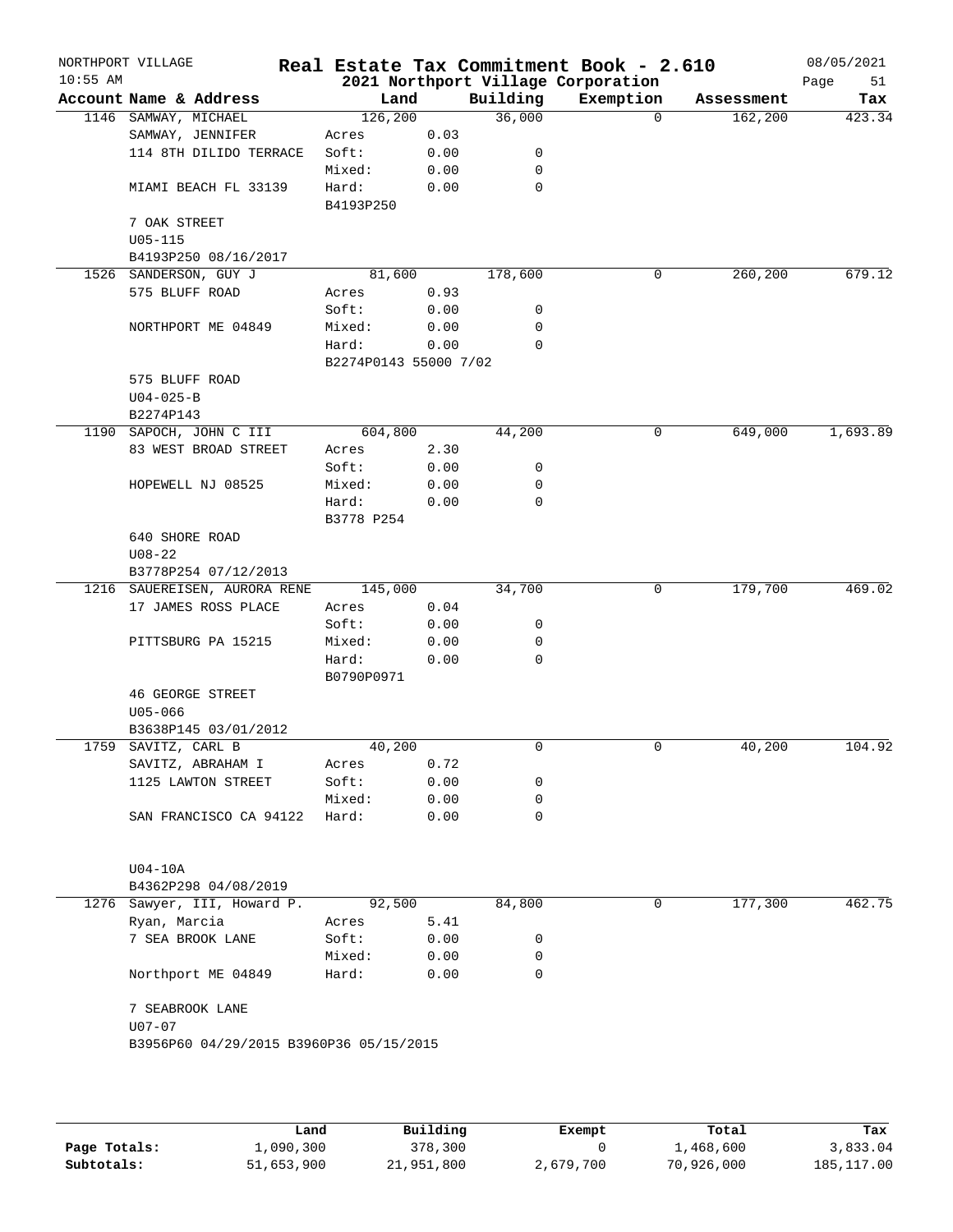|              | NORTHPORT VILLAGE                  |                   |                           |                     |             | Real Estate Tax Commitment Book - 2.610 |                     | 08/05/2021      |
|--------------|------------------------------------|-------------------|---------------------------|---------------------|-------------|-----------------------------------------|---------------------|-----------------|
| $10:55$ AM   |                                    |                   |                           |                     |             | 2021 Northport Village Corporation      |                     | 52<br>Page      |
|              | Account Name & Address             |                   | Land                      |                     | Building    | Exemption                               | Assessment          | Tax             |
|              | 1076 SCHILLING, LEE H              |                   | 285,000                   |                     | 84,000      |                                         | 369,000<br>$\Omega$ | 963.09          |
|              | SCHILLING, SHARON                  |                   | Acres                     | 0.16                |             |                                         |                     |                 |
|              | 6 TURNBERRY LANE                   |                   | Soft:                     | 0.00                | 0           |                                         |                     |                 |
|              |                                    |                   | Mixed:                    | 0.00                | $\mathbf 0$ |                                         |                     |                 |
|              | LOOKOUT MOUNTAIN GA<br>30750       |                   | Hard:                     | 0.00                | $\mathbf 0$ |                                         |                     |                 |
|              | 762 SHORE ROAD                     |                   |                           |                     |             |                                         |                     |                 |
|              | $U06 - 12$<br>B3906P38 10/03/2014  |                   |                           |                     |             |                                         |                     |                 |
|              | 1117 SCHOLHAMER, NANCY<br>P(TRUST) |                   | 409,000                   |                     | 51,300      |                                         | 460,300<br>0        | 1,201.38        |
|              | c/o LESLIE GILLOCK                 |                   | Acres                     | 0.08                |             |                                         |                     |                 |
|              | 903 Woodhurst Drive                |                   | Soft:                     | 0.00                | 0           |                                         |                     |                 |
|              |                                    |                   | Mixed:                    | 0.00                | 0           |                                         |                     |                 |
|              | Monroe NC 28110                    |                   | Hard:                     | 0.00                | $\Omega$    |                                         |                     |                 |
|              |                                    |                   | B2151P221 B2175P082       |                     |             |                                         |                     |                 |
|              | 18 BAY STREET                      |                   | B2175P081                 |                     |             |                                         |                     |                 |
|              | $U05 - 118$                        |                   |                           |                     |             |                                         |                     |                 |
|              | B2175P82                           |                   |                           |                     |             |                                         |                     |                 |
|              | 1103 SCHWALL, GARRY J              |                   | 23,700                    |                     | $\Omega$    |                                         | 23,700<br>0         | 61.86           |
|              |                                    |                   | Acres                     |                     |             |                                         |                     |                 |
|              | SCHWALL, BARBARA                   |                   |                           | 1.60                |             |                                         |                     |                 |
|              | PINE GROVE COTTAGES                |                   | Soft:                     | 0.00                | 0           |                                         |                     |                 |
|              | 2076 ATLANTIC HIGHWAY              |                   | Mixed:                    | 0.00                | 0           |                                         |                     |                 |
|              | LINCOLNVILLE ME 04849              |                   | Hard:                     | 0.00                | $\Omega$    |                                         |                     |                 |
|              |                                    |                   | B2322P0308 10/31/02 81500 |                     |             |                                         |                     |                 |
|              | KELLY COVE LANE                    |                   |                           |                     |             |                                         |                     |                 |
|              | $U06 - 42 - 8$                     |                   |                           |                     |             |                                         |                     |                 |
|              | B4313P52 09/28/2018                |                   |                           |                     |             |                                         |                     |                 |
|              | 1361 SEELIG, GUSTAVE               |                   | 5,300                     |                     | 0           |                                         | 0<br>5,300          | 13.83           |
|              | MILLER, MARIANNE                   |                   | Acres                     | 0.01                |             |                                         |                     |                 |
|              | 83B NORTH CHAMPLAIN                |                   | Soft:                     | 0.00                | 0           |                                         |                     |                 |
|              |                                    |                   | Mixed:                    | 0.00                | 0           |                                         |                     |                 |
|              | BURLINGTON VT 05401                |                   | Hard:                     | 0.00                | $\mathbf 0$ |                                         |                     |                 |
|              |                                    |                   | B4228P160                 |                     |             |                                         |                     |                 |
|              | 689 SHORE ROAD                     |                   |                           |                     |             |                                         |                     |                 |
|              | $U07-11-A$                         |                   |                           |                     |             |                                         |                     |                 |
|              | B4228P160 12/01/2017               |                   |                           |                     |             |                                         |                     |                 |
|              | 983 SEELIG, RACHEL                 |                   | 187,300                   |                     | 73,500      |                                         | 260,800<br>0        | 680.69          |
|              | SEELIG, GUSTAVE                    |                   | Acres                     | 0.78                |             |                                         |                     |                 |
|              | 83 B NORTH CHAMPLAIN               |                   | Soft:                     | 0.00                | 0           |                                         |                     |                 |
|              | STREET                             |                   |                           |                     |             |                                         |                     |                 |
|              |                                    |                   | Mixed:                    | 0.00                | 0           |                                         |                     |                 |
|              | BURLINGTON VT 05401                |                   | Hard:                     | 0.00                | $\mathbf 0$ |                                         |                     |                 |
|              |                                    |                   | B4228P160                 |                     |             |                                         |                     |                 |
|              | 689 SHORE ROAD                     |                   |                           |                     |             |                                         |                     |                 |
|              | $U07 - 12$                         |                   |                           |                     |             |                                         |                     |                 |
|              | B4228P160 12/01/2017               |                   |                           |                     |             |                                         |                     |                 |
|              | 1191 SERLENGA, ROBERT F            |                   | 126,200                   |                     | 51,200      |                                         | 177,400<br>0        | 463.01          |
|              | SERLENGA, JUDITH A                 |                   | Acres                     | 0.03                |             |                                         |                     |                 |
|              | 170 CENTER ST.                     |                   | Soft:                     | 0.00                | 0           |                                         |                     |                 |
|              |                                    |                   | Mixed:                    | 0.00                | 0           |                                         |                     |                 |
|              | BRIDGEWATER MA 02324               |                   | Hard:                     | 0.00                | 0           |                                         |                     |                 |
|              |                                    |                   |                           |                     |             |                                         |                     |                 |
|              |                                    |                   | B2436P111                 |                     |             |                                         |                     |                 |
|              | 50 GEORGE STREET                   |                   |                           |                     |             |                                         |                     |                 |
|              | $U05 - 065$                        |                   |                           |                     |             |                                         |                     |                 |
|              | B2436P111                          |                   |                           |                     |             |                                         |                     |                 |
|              |                                    |                   |                           |                     |             |                                         |                     |                 |
| Page Totals: |                                    | Land<br>1,036,500 |                           | Building<br>260,000 |             | Exempt<br>0                             | Total<br>1,296,500  | Tax<br>3,383.86 |
| Subtotals:   |                                    | 52,690,400        |                           | 22, 211, 800        |             | 2,679,700                               | 72, 222, 500        | 188,500.86      |
|              |                                    |                   |                           |                     |             |                                         |                     |                 |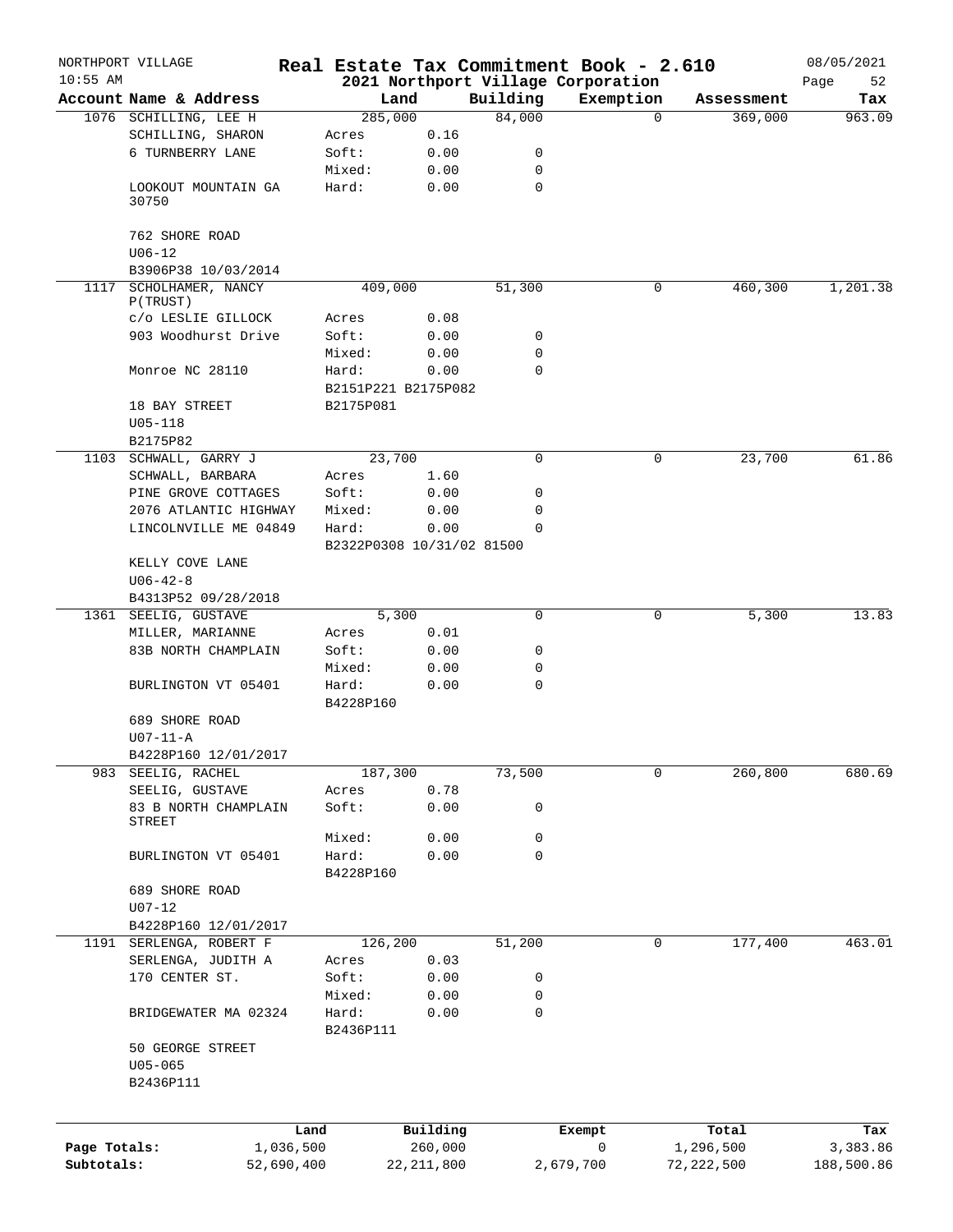|              | NORTHPORT VILLAGE                         |            |                     |             | Real Estate Tax Commitment Book - 2.610 |                    | 08/05/2021      |
|--------------|-------------------------------------------|------------|---------------------|-------------|-----------------------------------------|--------------------|-----------------|
| $10:55$ AM   |                                           |            |                     |             | 2021 Northport Village Corporation      |                    | 53<br>Page      |
|              | Account Name & Address                    | Land       |                     | Building    | Exemption                               | Assessment         | Tax             |
|              | 1223 SEZAK, ANNE                          | 321,500    |                     | 85,500      | $\Omega$                                | 407,000            | 1,062.27        |
|              | SAM SEZAK                                 | Acres      | 0.43                |             |                                         |                    |                 |
|              | 2 WAINWRIGHT DRIVE                        | Soft:      | 0.00                | 0           |                                         |                    |                 |
|              |                                           | Mixed:     | 0.00                | 0           |                                         |                    |                 |
|              | CAPE ELIZABETH ME 04107 Hard:             | B0821P0496 | 0.00                | $\mathbf 0$ |                                         |                    |                 |
|              | 610 SHORE ROAD                            |            |                     |             |                                         |                    |                 |
|              | $U08 - 16$                                |            |                     |             |                                         |                    |                 |
|              | B821P496                                  |            |                     |             |                                         |                    |                 |
|              | 997 SHAVER, NANCY                         | 148,800    |                     | 31,100      | 0                                       | 179,900            | 469.54          |
|              | 1130 EAST HIGH STREET<br>UNIT K           | Acres      | 0.09                |             |                                         |                    |                 |
|              |                                           | Soft:      | 0.00                | 0           |                                         |                    |                 |
|              | CHARLOTTESVILLE VA<br>22902               | Mixed:     | 0.00                | $\mathbf 0$ |                                         |                    |                 |
|              |                                           | Hard:      | 0.00                | $\mathbf 0$ |                                         |                    |                 |
|              |                                           | B1906P0211 |                     |             |                                         |                    |                 |
|              | 29 MAPLE STREET                           |            |                     |             |                                         |                    |                 |
|              | $U05 - 011$                               |            |                     |             |                                         |                    |                 |
|              | B1906P211                                 |            |                     |             |                                         |                    |                 |
|              | 1231 SHERMAN, ROBERT                      | 145,000    |                     | 35,200      | 0                                       | 180,200            | 470.32          |
|              | 18 Broadway                               | Acres      | 0.04                |             |                                         |                    |                 |
|              |                                           |            |                     |             |                                         |                    |                 |
|              |                                           | Soft:      | 0.00                | 0           |                                         |                    |                 |
|              | Northport Me 04849                        | Mixed:     | 0.00                | 0           |                                         |                    |                 |
|              |                                           | Hard:      | 0.00                | $\mathbf 0$ |                                         |                    |                 |
|              |                                           | B0801P0534 |                     |             |                                         |                    |                 |
|              | 18 BROADWAY                               |            |                     |             |                                         |                    |                 |
|              | $U05 - 182$                               |            |                     |             |                                         |                    |                 |
|              | B801P534                                  |            |                     |             |                                         |                    |                 |
|              | 1821 SMALL, KATHRYN N                     | 22,300     |                     | 0           | 0                                       | 22,300             | 58.20           |
|              | 4 HERITAGE DRIVE                          | Acres      | 1.06                |             |                                         |                    |                 |
|              |                                           | Soft:      | 0.00                | 0           |                                         |                    |                 |
|              | WOLFEBORO NH 03894                        | Mixed:     | 0.00                | 0           |                                         |                    |                 |
|              |                                           | Hard:      | 0.00                | $\mathbf 0$ |                                         |                    |                 |
|              |                                           | B0901P0221 |                     |             |                                         |                    |                 |
|              | CROSS STREET                              |            |                     |             |                                         |                    |                 |
|              | $U03-23A$                                 |            |                     |             |                                         |                    |                 |
|              | B4625P250 03/26/2021                      |            |                     |             |                                         |                    |                 |
|              | 1694 SMIT, ROBERT P                       | 149,800    |                     | 88,600      | 0                                       | 238,400            | 622.22          |
|              |                                           |            |                     |             |                                         |                    |                 |
|              | SMIT, ANNE LOUISE<br>BOTTOM               | Acres      | 0.20                |             |                                         |                    |                 |
|              | PO BOX 6607                               | Soft:      | 0.00                | 0           |                                         |                    |                 |
|              |                                           | Mixed:     | 0.00                | 0           |                                         |                    |                 |
|              | LAWRENCEVILLE NJ 08648                    |            | 0.00                | $\mathbf 0$ |                                         |                    |                 |
|              |                                           | Hard:      |                     |             |                                         |                    |                 |
|              |                                           |            |                     |             |                                         |                    |                 |
|              | 9 SEA STREET                              |            |                     |             |                                         |                    |                 |
|              | $U05 - 111 - 0A$                          |            |                     |             |                                         |                    |                 |
|              | B2836P277 09/20/2007 B3652P229 05/25/2012 |            |                     |             |                                         |                    |                 |
|              | 967 SMIT, ROBERT P                        | 149,600    |                     | 74,000      | 0                                       | 223,600            | 583.60          |
|              | SMIT, ANNELOUISE B                        | Acres      | 0.15                |             |                                         |                    |                 |
|              | PO BOX 6607                               | Soft:      | 0.00                | 0           |                                         |                    |                 |
|              |                                           | Mixed:     | 0.00                | 0           |                                         |                    |                 |
|              | LAWRENCEVILLE NJ 08648                    | Hard:      | 0.00                | $\mathbf 0$ |                                         |                    |                 |
|              | 7 SEA STREET                              |            |                     |             |                                         |                    |                 |
|              |                                           |            |                     |             |                                         |                    |                 |
|              | U05-111                                   |            |                     |             |                                         |                    |                 |
|              | B3141P302 09/20/2007                      |            |                     |             |                                         |                    |                 |
|              |                                           |            |                     |             |                                         |                    |                 |
| Page Totals: | Land<br>937,000                           |            | Building<br>314,400 |             | Exempt<br>0                             | Total<br>1,251,400 | Tax<br>3,266.15 |
| Subtotals:   | 53,627,400                                |            | 22,526,200          |             | 2,679,700                               | 73,473,900         | 191,767.01      |
|              |                                           |            |                     |             |                                         |                    |                 |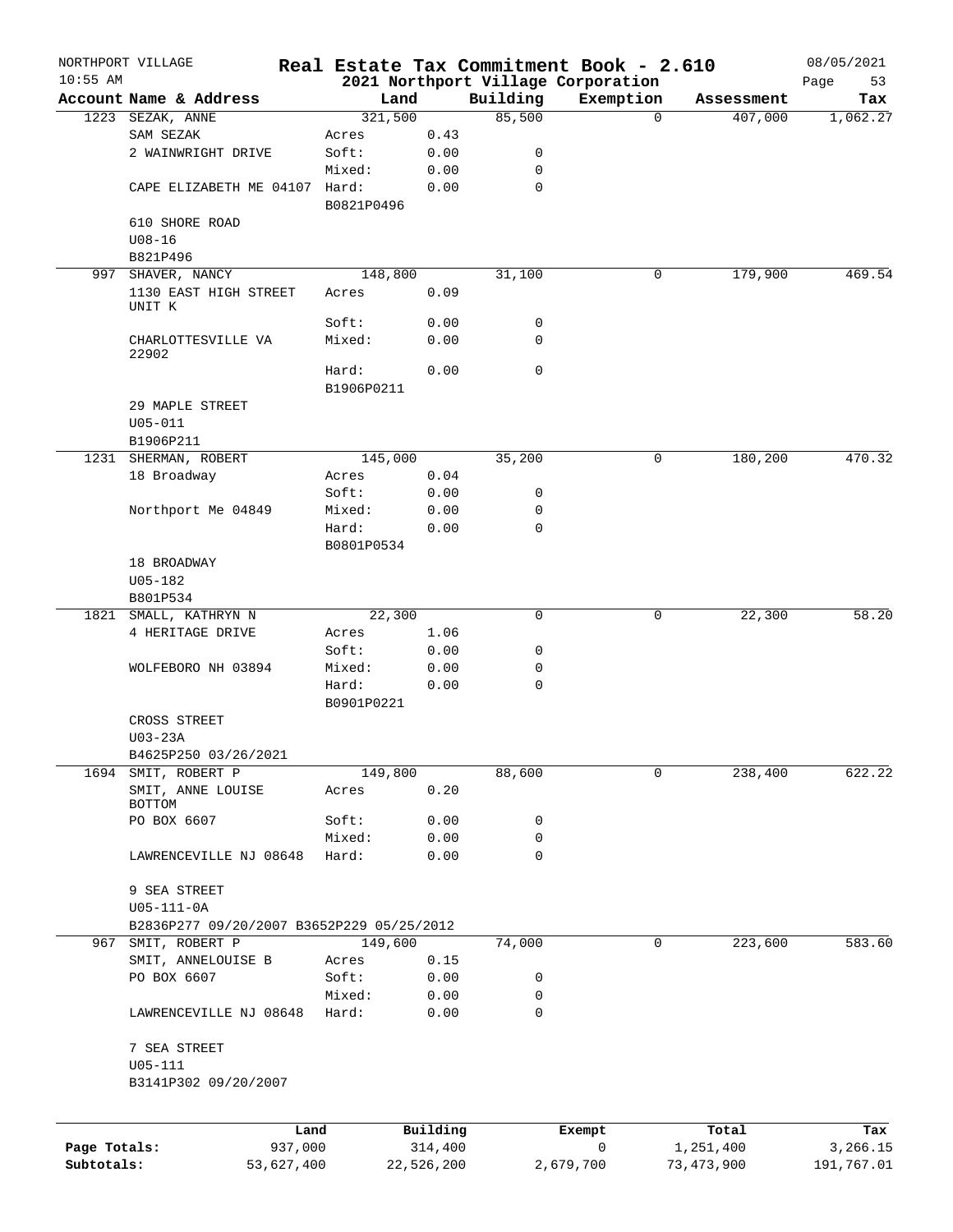|              | NORTHPORT VILLAGE                                  |            |                     |            |             | Real Estate Tax Commitment Book - 2.610         |          |            | 08/05/2021        |
|--------------|----------------------------------------------------|------------|---------------------|------------|-------------|-------------------------------------------------|----------|------------|-------------------|
| $10:55$ AM   | Account Name & Address                             |            | Land                |            | Building    | 2021 Northport Village Corporation<br>Exemption |          | Assessment | Page<br>54<br>Tax |
|              | 1234 SMITH JR., ROBERT                             |            | 147,500             |            | 63,000      |                                                 | $\Omega$ | 210,500    | 549.41            |
|              | 12 Main Street                                     |            | Acres               | 0.06       |             |                                                 |          |            |                   |
|              |                                                    |            | Soft:               | 0.00       | 0           |                                                 |          |            |                   |
|              | Northport ME 04849                                 |            | Mixed:              | 0.00       | $\mathbf 0$ |                                                 |          |            |                   |
|              |                                                    |            | Hard:               | 0.00       | $\mathbf 0$ |                                                 |          |            |                   |
|              |                                                    |            | B0696P0375          |            |             |                                                 |          |            |                   |
|              | 12 MAIN STREET                                     |            |                     |            |             |                                                 |          |            |                   |
|              | U05-097                                            |            |                     |            |             |                                                 |          |            |                   |
|              | B696P375                                           |            |                     |            |             |                                                 |          |            |                   |
| 1300         | SMITH, AMBIA M. &<br>KENNETH-TRUSTEES              |            | 257,400             |            | 58,600      |                                                 | 0        | 316,000    | 824.76            |
|              | OF THE SMITH FAMILY                                |            | Acres               | 0.13       |             |                                                 |          |            |                   |
|              | TRUST                                              |            |                     |            |             |                                                 |          |            |                   |
|              | 27 LIDEN AVE                                       |            | Soft:               | 0.00       | 0           |                                                 |          |            |                   |
|              |                                                    |            | Mixed:              | 0.00       | 0           |                                                 |          |            |                   |
|              | BEVERLY MA 01915                                   |            | Hard:               | 0.00       | $\mathbf 0$ |                                                 |          |            |                   |
|              | 760 SHORE ROAD                                     |            |                     |            |             |                                                 |          |            |                   |
|              | $U06 - 11$                                         |            |                     |            |             |                                                 |          |            |                   |
|              | B3517P29 01/11/2011                                |            |                     |            |             |                                                 |          |            |                   |
|              | 1203 SMITH, BRUCE E. &                             |            | 149,600             |            | 62,900      |                                                 | 0        | 212,500    | 554.63            |
|              | SCHMIT, ELAINE M                                   |            | Acres               | 0.15       |             |                                                 |          |            |                   |
|              | 119B CHARLES STREET                                |            | Soft:               | 0.00       | 0           |                                                 |          |            |                   |
|              |                                                    |            | Mixed:              | 0.00       | 0           |                                                 |          |            |                   |
|              | ANNAPOLIS MD 21401                                 |            | Hard:<br>B1103P0119 | 0.00       | $\mathbf 0$ |                                                 |          |            |                   |
|              | 8 PLEASANT STREET                                  |            |                     |            |             |                                                 |          |            |                   |
|              | $U05 - 069$                                        |            |                     |            |             |                                                 |          |            |                   |
|              | B3111P239 07/18/2007 B3848P29 03/09/2014           |            |                     |            |             |                                                 |          |            |                   |
|              | 1003 SMITH, CARLTON P                              |            | 187,300             |            | 97,700      |                                                 | 0        | 285,000    | 743.85            |
|              | 24 BROADWAY                                        |            | Acres               | 0.07       |             |                                                 |          |            |                   |
|              |                                                    |            | Soft:               | 0.00       | 0           |                                                 |          |            |                   |
|              | NORTHPORT ME 04849                                 |            | Mixed:              | 0.00       | $\mathbf 0$ |                                                 |          |            |                   |
|              |                                                    |            | Hard:               | 0.00       | $\mathbf 0$ |                                                 |          |            |                   |
|              |                                                    |            | B1887P0074          |            |             |                                                 |          |            |                   |
|              | 24 BROADWAY                                        |            |                     |            |             |                                                 |          |            |                   |
|              | U05-179                                            |            |                     |            |             |                                                 |          |            |                   |
|              | B1887P74 B3707P102 05/01/2012 B3736P337 02/25/2013 |            |                     |            |             |                                                 | 0        |            | 501.38            |
| 1235         | SMITH, ROBERT A. &<br>DAVID B.                     |            | 147,300             |            | 44,800      |                                                 |          | 192,100    |                   |
|              | SMITH, EMERSON L                                   |            | Acres               | 0.07       |             |                                                 |          |            |                   |
|              | 3105 HAVENHILL COURT                               |            | Soft:               | 0.00       | 0           |                                                 |          |            |                   |
|              |                                                    |            | Mixed:              | 0.00       | 0           |                                                 |          |            |                   |
|              | EDGEWATER MD 21037                                 |            | Hard:               | 0.00       | $\mathbf 0$ |                                                 |          |            |                   |
|              |                                                    |            | B1254P0006          |            |             |                                                 |          |            |                   |
|              | 9 GRIFFIN STREET                                   |            | B3557P211           |            |             |                                                 |          |            |                   |
|              | U05-074                                            |            |                     |            |             |                                                 |          |            |                   |
|              | B3557P211 06/22/2011                               |            |                     |            |             |                                                 |          |            |                   |
| 1237         | SNIDER, BRUCE                                      |            | 149,500             |            | 74,200      |                                                 | 0        | 223,700    | 583.86            |
|              | 37 CONDON STREET                                   |            | Acres               | 0.10       |             |                                                 |          |            |                   |
|              |                                                    |            | Soft:               | 0.00       | 0           |                                                 |          |            |                   |
|              | BELFAST ME 04915                                   |            | Mixed:              | 0.00       | 0<br>0      |                                                 |          |            |                   |
|              |                                                    |            | Hard:<br>B0813P0184 | 0.00       |             |                                                 |          |            |                   |
|              | 25 MAIN STREET                                     |            |                     |            |             |                                                 |          |            |                   |
|              | $U05 - 029$                                        |            |                     |            |             |                                                 |          |            |                   |
|              | B813P184                                           |            |                     |            |             |                                                 |          |            |                   |
|              |                                                    |            |                     |            |             |                                                 |          |            |                   |
|              |                                                    | Land       |                     | Building   |             | Exempt                                          |          | Total      | Tax               |
| Page Totals: |                                                    | 1,038,600  |                     | 401,200    |             | 0                                               |          | 1,439,800  | 3,757.89          |
| Subtotals:   |                                                    | 54,666,000 |                     | 22,927,400 |             | 2,679,700                                       |          | 74,913,700 | 195,524.90        |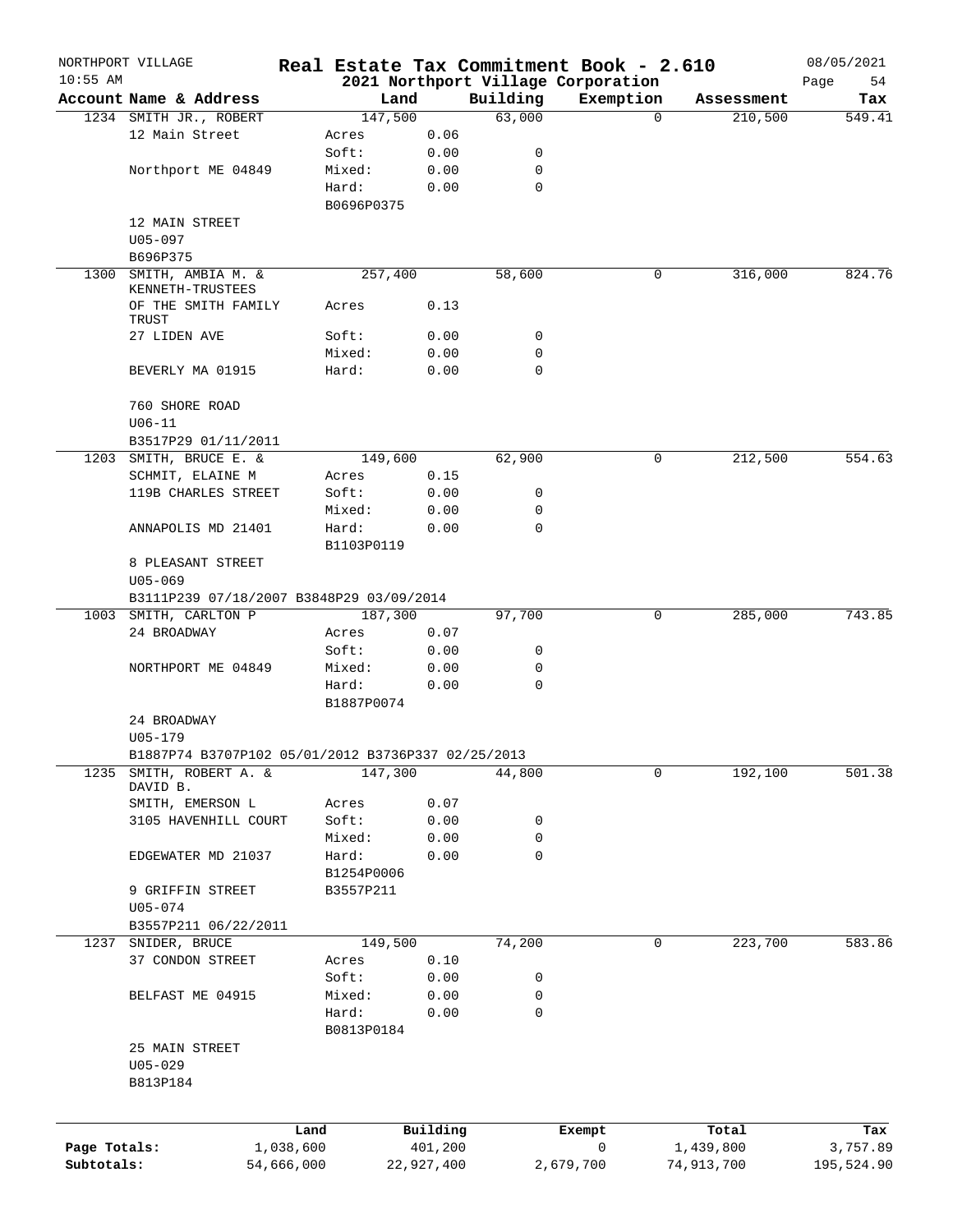|            | NORTHPORT VILLAGE                         |            |                 |             | Real Estate Tax Commitment Book - 2.610 |            | 08/05/2021 |
|------------|-------------------------------------------|------------|-----------------|-------------|-----------------------------------------|------------|------------|
| $10:55$ AM |                                           |            |                 |             | 2021 Northport Village Corporation      |            | 55<br>Page |
|            | Account Name & Address                    |            | Land            | Building    | Exemption                               | Assessment | Tax        |
|            | 1082 SOAVE, ANNE M                        | 145,800    |                 | 36,400      | $\Omega$                                | 182,200    | 475.54     |
|            | HARMON, JAMES P                           | Acres      | 0.05            |             |                                         |            |            |
|            | P.O. BOX 193                              | Soft:      | 0.00            | 0           |                                         |            |            |
|            |                                           | Mixed:     | 0.00            | 0           |                                         |            |            |
|            | STOCKTON SPRINGS ME<br>04981              | Hard:      | 0.00            | $\mathbf 0$ |                                         |            |            |
|            |                                           | B2497P261  |                 |             |                                         |            |            |
|            | 36 BROADWAY                               |            |                 |             |                                         |            |            |
|            | $U05 - 147$                               |            |                 |             |                                         |            |            |
|            | B803P7                                    |            |                 |             |                                         |            |            |
|            | 1132 SOPRANO, ROBERT                      | 472,100    |                 | 175,500     | 0                                       | 647,600    | 1,690.24   |
|            | SOPRANO, LAURA                            | Acres      | 1.50            |             |                                         |            |            |
|            | 1409 SINGER RD.                           | Soft:      | 0.00            | 0           |                                         |            |            |
|            |                                           | Mixed:     | 0.00            | 0           |                                         |            |            |
|            | JOPPA MD 21085                            | Hard:      | 0.00            | $\mathbf 0$ |                                         |            |            |
|            |                                           | B1310P0031 |                 |             |                                         |            |            |
|            | <b>48 BROWNS HEAD</b>                     | B3477P240  |                 |             |                                         |            |            |
|            | $U04 - 01$                                |            |                 |             |                                         |            |            |
|            | B3477P240 09/08/2010 B3738P181 02/25/2013 |            |                 |             |                                         |            |            |
|            | 1052 SPOLLETT, PETER F                    | 149,700    |                 | 60,900      | 0                                       | 210,600    | 549.67     |
|            | SPOLLETT, SUSAN M                         | Acres      | 0.16            |             |                                         |            |            |
|            | 369 US RT #1                              | Soft:      | 0.00            | 0           |                                         |            |            |
|            |                                           | Mixed:     | 0.00            | 0           |                                         |            |            |
|            | FREEPORT ME 04032                         | Hard:      | 0.00            | $\mathbf 0$ |                                         |            |            |
|            |                                           | B1344P0001 |                 |             |                                         |            |            |
|            | <b>34 CLINTON AVENUE</b>                  |            |                 |             |                                         |            |            |
|            | $U05 - 051$                               |            |                 |             |                                         |            |            |
|            |                                           |            |                 |             |                                         |            |            |
|            | B1344P1<br>1009 STANKIEWICZ, MARY ANN     | 187,300    |                 | 69,500      | 0                                       | 256,800    | 670.25     |
|            | 605 MCCORMICK AVENUE                      |            |                 |             |                                         |            |            |
|            |                                           | Acres      | 0.07            |             |                                         |            |            |
|            |                                           | Soft:      | 0.00            | 0           |                                         |            |            |
|            | STATE COLLEGE PA 16801                    | Mixed:     | 0.00            | 0           |                                         |            |            |
|            |                                           | Hard:      | 0.00            | $\mathbf 0$ |                                         |            |            |
|            |                                           | B1839P0068 |                 |             |                                         |            |            |
|            | 1 BAY STREET                              |            |                 |             |                                         |            |            |
|            | $U05 - 133$                               |            |                 |             |                                         |            |            |
|            | B1839P68                                  |            |                 |             |                                         |            |            |
|            | 1206 STARKMAN, BARRY S                    | 149,700    |                 | 87, 500     | 0                                       | 237,200    | 619.09     |
|            | STARKMAN, LYNN D                          | Acres      | 0.16            |             |                                         |            |            |
|            | 2588 RESERVE STREET                       | Soft:      | 0.00            | 0           |                                         |            |            |
|            |                                           | Mixed:     | 0.00            | 0           |                                         |            |            |
|            | <b>ERIE CO 80516</b>                      | Hard:      | 0.00            | $\mathbf 0$ |                                         |            |            |
|            |                                           | B2558P291  |                 |             |                                         |            |            |
|            | 546 BLUFF ROAD                            |            |                 |             |                                         |            |            |
|            | $U05 - 041$                               |            |                 |             |                                         |            |            |
|            | B2558P291 02/16/2004                      |            |                 |             |                                         |            |            |
|            | 1288 STELMACK, MARK                       | 104,000    |                 | 47,400      | 0                                       | 151,400    | 395.15     |
|            | STELMACK, PAULA -FOLEY                    | Acres      | 0.02            |             |                                         |            |            |
|            | 207 FORE ST UNIT 1                        | Soft:      | 0.00            | 0           |                                         |            |            |
|            |                                           | Mixed:     | 0.00            | 0           |                                         |            |            |
|            | PORTLAND ME 04101                         | Hard:      | 0.00            | $\mathbf 0$ |                                         |            |            |
|            |                                           | B0971P0342 |                 |             |                                         |            |            |
|            | 3 PLEASANT LANE                           |            |                 |             |                                         |            |            |
|            | $U05 - 185$                               |            |                 |             |                                         |            |            |
|            | B3111P245 07/13/2007                      |            |                 |             |                                         |            |            |
|            |                                           |            |                 |             |                                         |            |            |
|            |                                           |            |                 |             |                                         |            |            |
|            |                                           |            |                 |             |                                         |            |            |
|            |                                           |            | <b>Duilding</b> |             |                                         |            |            |

|              | Land       | Building   | Exempt    | Total      | Tax        |
|--------------|------------|------------|-----------|------------|------------|
| Page Totals: | 1,208,600  | 477,200    |           | 1,685,800  | 4,399.94   |
| Subtotals:   | 55,874,600 | 23,404,600 | 2,679,700 | 76,599,500 | 199,924.84 |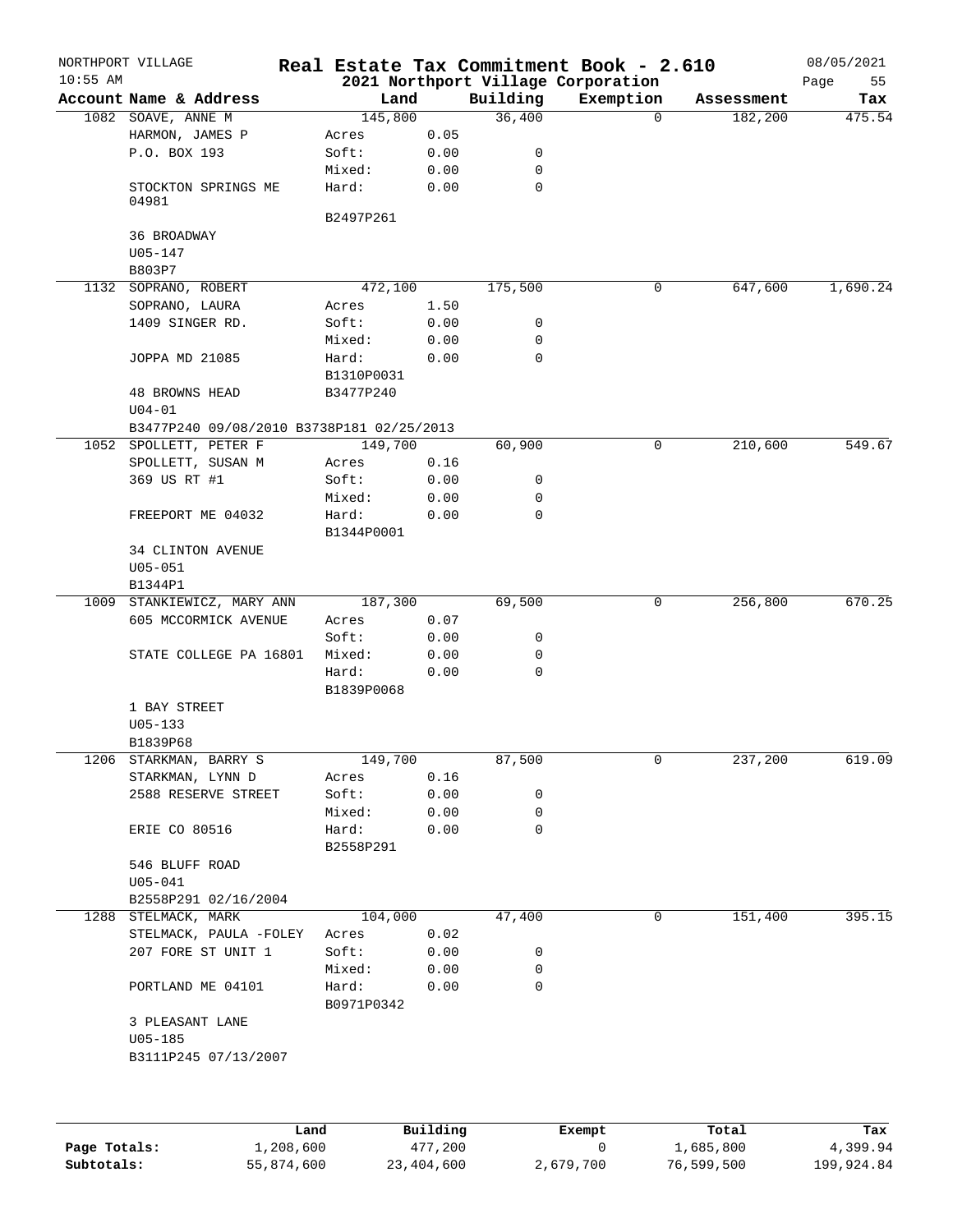| Account Name & Address<br>1109 STETSER, ROBERT E<br>STETSER, EMILY<br>1471 FRANKLIN COURT<br>BETHLEHEM PA 18015<br>25 BROADWAY<br>$U05 - 059$<br>B1558P99<br>1138 STEWARD, JAMES C<br>115 WINANT ROAD<br>PRINCETON NJ 08540<br>2 AUDITORIUM PARK<br>$U05 - 169$<br>B4142P43 01/06/2017<br>989 STEWART, WILLIAM S<br>STEWART, LAURA M<br>212 AZALEA DRIVE | Land<br>147,300<br>Acres<br>Soft:<br>Mixed:<br>Hard:<br>B1558P0099<br>411,000<br>Acres<br>Soft:<br>Mixed:<br>Hard:<br>B2289P137 8/13/02<br>76,200                     | 0.07<br>0.00<br>0.00<br>0.00<br>0.10<br>0.00<br>0.00<br>0.00               | Building<br>43,200<br>0<br>0<br>0<br>42,300<br>0<br>0<br>0                                       | 2021 Northport Village Corporation<br>Exemption<br>$\Omega$<br>0 | Assessment<br>190,500<br>453,300 | Page<br>56<br>Tax<br>497.21<br>1,183.11 |
|----------------------------------------------------------------------------------------------------------------------------------------------------------------------------------------------------------------------------------------------------------------------------------------------------------------------------------------------------------|-----------------------------------------------------------------------------------------------------------------------------------------------------------------------|----------------------------------------------------------------------------|--------------------------------------------------------------------------------------------------|------------------------------------------------------------------|----------------------------------|-----------------------------------------|
|                                                                                                                                                                                                                                                                                                                                                          |                                                                                                                                                                       |                                                                            |                                                                                                  |                                                                  |                                  |                                         |
|                                                                                                                                                                                                                                                                                                                                                          |                                                                                                                                                                       |                                                                            |                                                                                                  |                                                                  |                                  |                                         |
|                                                                                                                                                                                                                                                                                                                                                          |                                                                                                                                                                       |                                                                            |                                                                                                  |                                                                  |                                  |                                         |
|                                                                                                                                                                                                                                                                                                                                                          |                                                                                                                                                                       |                                                                            |                                                                                                  |                                                                  |                                  |                                         |
|                                                                                                                                                                                                                                                                                                                                                          |                                                                                                                                                                       |                                                                            |                                                                                                  |                                                                  |                                  |                                         |
|                                                                                                                                                                                                                                                                                                                                                          |                                                                                                                                                                       |                                                                            |                                                                                                  |                                                                  |                                  |                                         |
|                                                                                                                                                                                                                                                                                                                                                          |                                                                                                                                                                       |                                                                            |                                                                                                  |                                                                  |                                  |                                         |
|                                                                                                                                                                                                                                                                                                                                                          |                                                                                                                                                                       |                                                                            |                                                                                                  |                                                                  |                                  |                                         |
|                                                                                                                                                                                                                                                                                                                                                          |                                                                                                                                                                       |                                                                            |                                                                                                  |                                                                  |                                  |                                         |
|                                                                                                                                                                                                                                                                                                                                                          |                                                                                                                                                                       |                                                                            |                                                                                                  |                                                                  |                                  |                                         |
|                                                                                                                                                                                                                                                                                                                                                          |                                                                                                                                                                       |                                                                            |                                                                                                  |                                                                  |                                  |                                         |
|                                                                                                                                                                                                                                                                                                                                                          |                                                                                                                                                                       |                                                                            |                                                                                                  |                                                                  |                                  |                                         |
|                                                                                                                                                                                                                                                                                                                                                          |                                                                                                                                                                       |                                                                            |                                                                                                  |                                                                  |                                  |                                         |
|                                                                                                                                                                                                                                                                                                                                                          |                                                                                                                                                                       |                                                                            |                                                                                                  |                                                                  |                                  |                                         |
|                                                                                                                                                                                                                                                                                                                                                          |                                                                                                                                                                       |                                                                            |                                                                                                  |                                                                  |                                  |                                         |
|                                                                                                                                                                                                                                                                                                                                                          |                                                                                                                                                                       |                                                                            |                                                                                                  |                                                                  |                                  |                                         |
|                                                                                                                                                                                                                                                                                                                                                          |                                                                                                                                                                       |                                                                            |                                                                                                  |                                                                  |                                  |                                         |
|                                                                                                                                                                                                                                                                                                                                                          |                                                                                                                                                                       |                                                                            |                                                                                                  |                                                                  |                                  |                                         |
|                                                                                                                                                                                                                                                                                                                                                          |                                                                                                                                                                       |                                                                            | 95,000                                                                                           | 0                                                                | 171,200                          | 446.83                                  |
|                                                                                                                                                                                                                                                                                                                                                          | Acres                                                                                                                                                                 | 0.74                                                                       |                                                                                                  |                                                                  |                                  |                                         |
|                                                                                                                                                                                                                                                                                                                                                          | Soft:                                                                                                                                                                 | 0.00                                                                       | 0                                                                                                |                                                                  |                                  |                                         |
|                                                                                                                                                                                                                                                                                                                                                          | Mixed:                                                                                                                                                                | 0.00                                                                       | 0                                                                                                |                                                                  |                                  |                                         |
|                                                                                                                                                                                                                                                                                                                                                          |                                                                                                                                                                       |                                                                            |                                                                                                  |                                                                  |                                  |                                         |
|                                                                                                                                                                                                                                                                                                                                                          |                                                                                                                                                                       |                                                                            |                                                                                                  |                                                                  |                                  |                                         |
| 25 COBE ROAD                                                                                                                                                                                                                                                                                                                                             |                                                                                                                                                                       |                                                                            |                                                                                                  |                                                                  |                                  |                                         |
| $U06 - 38$                                                                                                                                                                                                                                                                                                                                               |                                                                                                                                                                       |                                                                            |                                                                                                  |                                                                  |                                  |                                         |
| B3999P280 09/17/2015                                                                                                                                                                                                                                                                                                                                     |                                                                                                                                                                       |                                                                            |                                                                                                  |                                                                  |                                  |                                         |
| 1470 STRAHAN, MARY                                                                                                                                                                                                                                                                                                                                       |                                                                                                                                                                       |                                                                            | 55,300                                                                                           | 0                                                                | 175,300                          | 457.53                                  |
| 62 FORESIDE ROAD                                                                                                                                                                                                                                                                                                                                         |                                                                                                                                                                       |                                                                            |                                                                                                  |                                                                  |                                  |                                         |
|                                                                                                                                                                                                                                                                                                                                                          |                                                                                                                                                                       |                                                                            |                                                                                                  |                                                                  |                                  |                                         |
|                                                                                                                                                                                                                                                                                                                                                          |                                                                                                                                                                       |                                                                            |                                                                                                  |                                                                  |                                  |                                         |
|                                                                                                                                                                                                                                                                                                                                                          | B2269P317                                                                                                                                                             |                                                                            |                                                                                                  |                                                                  |                                  |                                         |
| 1 BROADWAY                                                                                                                                                                                                                                                                                                                                               |                                                                                                                                                                       |                                                                            |                                                                                                  |                                                                  |                                  |                                         |
| $U05 - 105 - 2$                                                                                                                                                                                                                                                                                                                                          |                                                                                                                                                                       |                                                                            |                                                                                                  |                                                                  |                                  |                                         |
| B2269P317                                                                                                                                                                                                                                                                                                                                                |                                                                                                                                                                       |                                                                            |                                                                                                  |                                                                  |                                  |                                         |
| STRAUSS, JANE M                                                                                                                                                                                                                                                                                                                                          |                                                                                                                                                                       |                                                                            | 172,900                                                                                          | 0                                                                | 586,100                          | 1,529.72                                |
| 794 SHORE RD                                                                                                                                                                                                                                                                                                                                             | Acres                                                                                                                                                                 | 0.34                                                                       |                                                                                                  |                                                                  |                                  |                                         |
|                                                                                                                                                                                                                                                                                                                                                          | Soft:                                                                                                                                                                 | 0.00                                                                       | 0                                                                                                |                                                                  |                                  |                                         |
| NORTHPORT ME 04849                                                                                                                                                                                                                                                                                                                                       | Mixed:                                                                                                                                                                | 0.00                                                                       | 0                                                                                                |                                                                  |                                  |                                         |
|                                                                                                                                                                                                                                                                                                                                                          | Hard:                                                                                                                                                                 | 0.00                                                                       | $\mathbf 0$                                                                                      |                                                                  |                                  |                                         |
|                                                                                                                                                                                                                                                                                                                                                          |                                                                                                                                                                       |                                                                            |                                                                                                  |                                                                  |                                  |                                         |
|                                                                                                                                                                                                                                                                                                                                                          |                                                                                                                                                                       |                                                                            |                                                                                                  |                                                                  |                                  |                                         |
|                                                                                                                                                                                                                                                                                                                                                          |                                                                                                                                                                       |                                                                            |                                                                                                  |                                                                  |                                  |                                         |
|                                                                                                                                                                                                                                                                                                                                                          |                                                                                                                                                                       |                                                                            |                                                                                                  |                                                                  |                                  | 699.74                                  |
|                                                                                                                                                                                                                                                                                                                                                          |                                                                                                                                                                       |                                                                            |                                                                                                  |                                                                  |                                  |                                         |
|                                                                                                                                                                                                                                                                                                                                                          |                                                                                                                                                                       |                                                                            |                                                                                                  |                                                                  |                                  |                                         |
|                                                                                                                                                                                                                                                                                                                                                          |                                                                                                                                                                       |                                                                            |                                                                                                  |                                                                  |                                  |                                         |
|                                                                                                                                                                                                                                                                                                                                                          |                                                                                                                                                                       |                                                                            | 0                                                                                                |                                                                  |                                  |                                         |
|                                                                                                                                                                                                                                                                                                                                                          |                                                                                                                                                                       |                                                                            |                                                                                                  |                                                                  |                                  |                                         |
| 560 BLUFF ROAD                                                                                                                                                                                                                                                                                                                                           |                                                                                                                                                                       |                                                                            |                                                                                                  |                                                                  |                                  |                                         |
| $U04-24-B$                                                                                                                                                                                                                                                                                                                                               |                                                                                                                                                                       |                                                                            |                                                                                                  |                                                                  |                                  |                                         |
|                                                                                                                                                                                                                                                                                                                                                          |                                                                                                                                                                       |                                                                            |                                                                                                  |                                                                  |                                  |                                         |
|                                                                                                                                                                                                                                                                                                                                                          | AFTON VA 22920<br>CUMBERLAND ME 04110<br>794 SHORE ROAD<br>$U06 - 30$<br>B1682P350<br>1228 STUART, PHILIP A<br>STUART, JEAN M<br>560 BLUFF ROAD<br>NORTHPORT ME 04849 | Hard:<br>Acres<br>Soft:<br>Mixed:<br>Hard:<br>B1946P62 B3717P85 12/14/2012 | 0.00<br>120,000<br>413,200<br>B1682P0350<br>80,900<br>0.57<br>0.00<br>0.00<br>0.00<br>B1946P0062 | $\mathbf 0$<br>187,200<br>0<br>0                                 | 0                                | 268,100                                 |

|              | Land         | Building   | Exempt    | Total      | Tax        |
|--------------|--------------|------------|-----------|------------|------------|
| Page Totals: | ⊥,248,600    | 595,900    |           | 1,844,500  | 4,814.14   |
| Subtotals:   | 57, 123, 200 | 24,000,500 | 2,679,700 | 78,444,000 | 204,738.98 |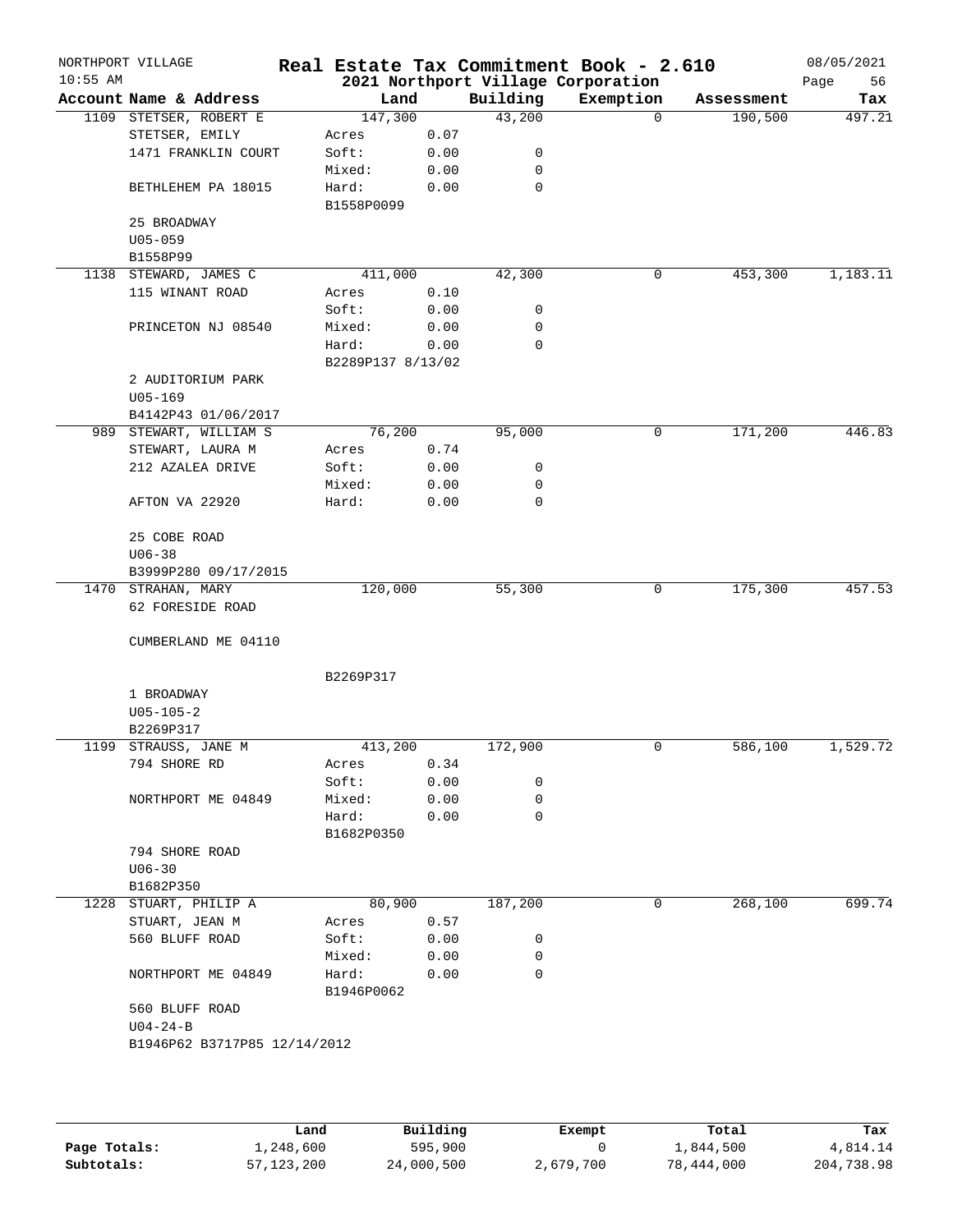|              | NORTHPORT VILLAGE                                           |             |            |             | Real Estate Tax Commitment Book - 2.610 |                     | 08/05/2021 |
|--------------|-------------------------------------------------------------|-------------|------------|-------------|-----------------------------------------|---------------------|------------|
| $10:55$ AM   |                                                             |             |            |             | 2021 Northport Village Corporation      |                     | 57<br>Page |
|              | Account Name & Address                                      |             | Land       | Building    | Exemption                               | Assessment          | Tax        |
|              | 1280 STUENWEISENBACH FAMILY<br>TRUST                        |             | 185,100    | 94,700      |                                         | $\Omega$<br>279,800 | 730.28     |
|              | 301 W 115TH ST 4J                                           | Acres       | 0.08       |             |                                         |                     |            |
|              |                                                             | Soft:       | 0.00       | 0           |                                         |                     |            |
|              | NEW YORK NY 10026                                           | Mixed:      | 0.00       | $\mathbf 0$ |                                         |                     |            |
|              |                                                             | Hard:       | 0.00       | $\Omega$    |                                         |                     |            |
|              |                                                             | B0816P0295  |            |             |                                         |                     |            |
|              | 17 BAY STREET                                               | B4194P0017  |            |             |                                         |                     |            |
|              | $U05 - 106$                                                 |             |            |             |                                         |                     |            |
|              | B816P295 B4194P017 08/08/2017                               |             |            |             |                                         |                     |            |
|              | 1226 Susan P. Mayer Living<br>Trust                         |             | 80,900     | 131,500     |                                         | 0<br>212,400        | 554.36     |
|              | C/O Susan P. Mayer &<br>Douglas F. Mayer                    | Acres       | 1.33       |             |                                         |                     |            |
|              | 568 BLUFF ROAD                                              | Soft:       | 0.00       | 0           |                                         |                     |            |
|              |                                                             | Mixed:      | 0.00       | 0           |                                         |                     |            |
|              | NORTHPORT ME 04849                                          | Hard:       | 0.00       | 0           |                                         |                     |            |
|              |                                                             | B1232P0017  |            |             |                                         |                     |            |
|              | 568 BLUFF ROAD                                              |             |            |             |                                         |                     |            |
|              | $U04 - 24$                                                  |             |            |             |                                         |                     |            |
|              | B3010P68 10/05/2006                                         |             |            |             |                                         |                     |            |
|              | 1084 TABB, SEAN P                                           |             | 149,600    | 40,000      |                                         | 189,600<br>0        | 494.86     |
|              | TABB, JENNIFER W                                            | Acres       | 0.12       |             |                                         |                     |            |
|              | 39 LAWN AVE.                                                | Soft:       | 0.00       | 0           |                                         |                     |            |
|              |                                                             | Mixed:      | 0.00       | 0           |                                         |                     |            |
|              | PORTLAND ME 04103                                           | Hard:       | 0.00       | $\mathbf 0$ |                                         |                     |            |
|              |                                                             | B39829 P334 |            |             |                                         |                     |            |
|              | 29 GRIFFIN STREET                                           |             |            |             |                                         |                     |            |
|              | $U05 - 036$                                                 |             |            |             |                                         |                     |            |
|              | B3929P334 01/02/2015 B4619P249 03/08/2021                   |             |            |             |                                         |                     |            |
| 1218         | THE JERRY B. & GAIL E.                                      |             | 480,400    | 165,200     |                                         | 0<br>645,600        | 1,685.02   |
|              | H. SAVITZ REVOC TRUST<br>JERRY B. & GAIL SAVITZ<br>TRUSTEES | Acres       | 1.78       |             |                                         |                     |            |
|              | 72 BROADWAY                                                 | Soft:       | 0.00       | 0           |                                         |                     |            |
|              |                                                             | Mixed:      | 0.00       | 0           |                                         |                     |            |
|              | NORTHPORT ME 04849                                          | Hard:       | 0.00       | $\mathbf 0$ |                                         |                     |            |
|              |                                                             | B0768P0546  |            |             |                                         |                     |            |
|              | 72 BROADWAY                                                 |             |            |             |                                         |                     |            |
|              | $U04 - 10$                                                  |             |            |             |                                         |                     |            |
|              | B768P546                                                    |             |            |             |                                         |                     |            |
|              | 965 THOMPSON, STEPHEN R                                     |             | 1,500      | 0           | 0                                       | 1,500               | 3.92       |
|              | MCCARTHY, SHANNON L                                         | Acres       | 0.03       |             |                                         |                     |            |
|              | 15 RAWLEY DRIVE                                             | Soft:       | 0.00       | 0           |                                         |                     |            |
|              |                                                             | Mixed:      | 0.00       | 0           |                                         |                     |            |
|              | HAMPDEN ME 04444                                            | Hard:       | 0.00       | $\mathbf 0$ |                                         |                     |            |
|              |                                                             | B0801P0628  |            |             |                                         |                     |            |
|              | 7 MAPLE STREET                                              |             |            |             |                                         |                     |            |
|              | $U05 - 103$<br>B4593P71 01/14/2021                          |             |            |             |                                         |                     |            |
|              | 963 THOMPSON, STEPHEN R                                     |             | 126,200    | 105,400     |                                         | 0<br>231,600        | 604.48     |
|              | MCCARTHY, SHANNON L                                         | Acres       | 0.03       |             |                                         |                     |            |
|              | 15 RAWLEY DRIVE                                             | Soft:       | 0.00       | 0           |                                         |                     |            |
|              |                                                             | Mixed:      | 0.00       | 0           |                                         |                     |            |
|              | HAMPDEN ME 04444                                            | Hard:       | 0.00       | $\mathbf 0$ |                                         |                     |            |
|              |                                                             | B0725P0132  |            |             |                                         |                     |            |
|              | 8 MAIN STREET                                               |             |            |             |                                         |                     |            |
|              | $U05 - 095$                                                 |             |            |             |                                         |                     |            |
|              | B4593P71 01/14/2021                                         |             |            |             |                                         |                     |            |
|              |                                                             | Land        | Building   |             | Exempt                                  | Total               | Tax        |
| Page Totals: |                                                             | 1,023,700   | 536,800    |             | 0                                       | 1,560,500           | 4,072.92   |
| Subtotals:   | 58,146,900                                                  |             | 24,537,300 |             | 2,679,700                               | 80,004,500          | 208,811.90 |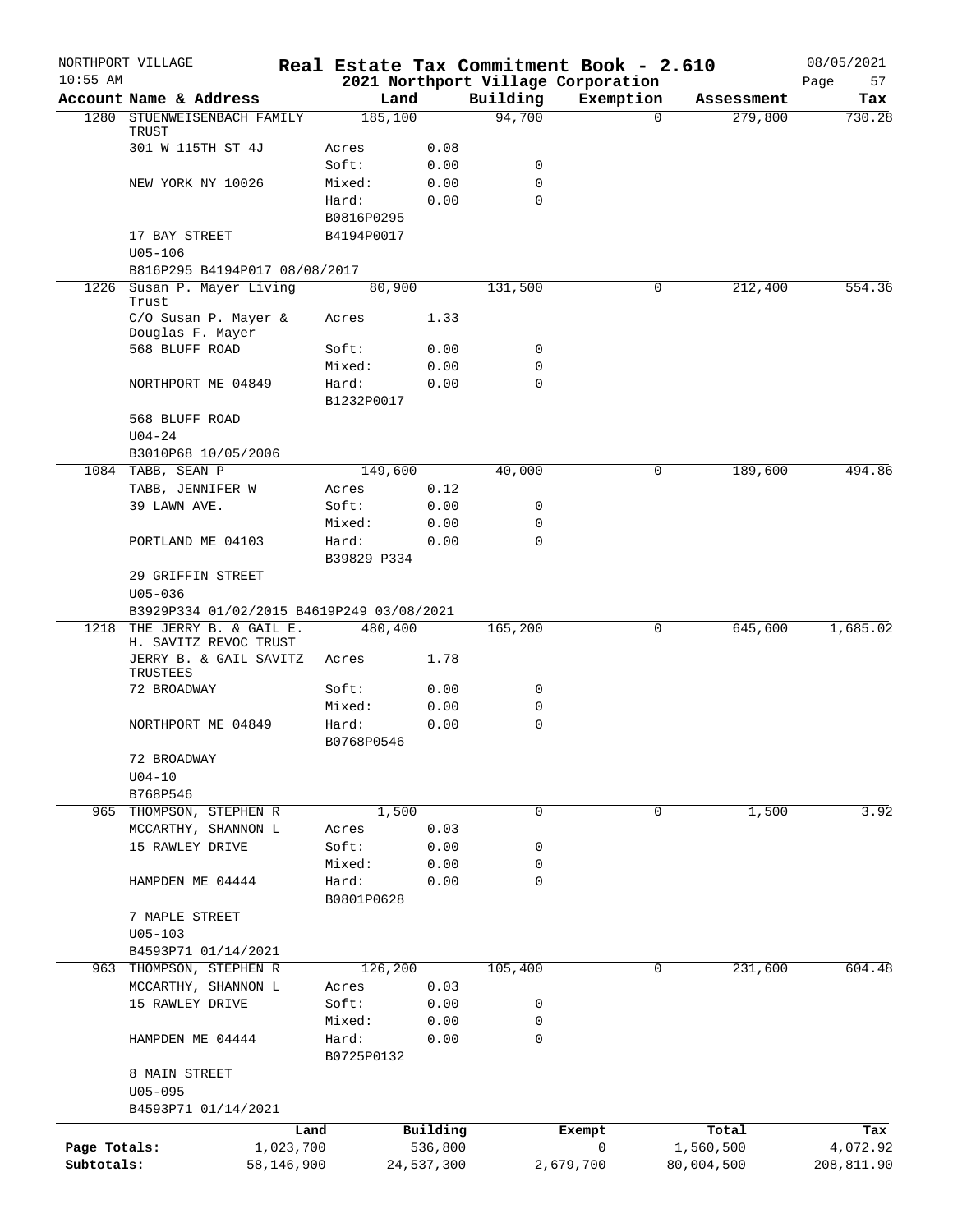|              | NORTHPORT VILLAGE             |            |            |                     |          | Real Estate Tax Commitment Book - 2.610 |          |            | 08/05/2021 |
|--------------|-------------------------------|------------|------------|---------------------|----------|-----------------------------------------|----------|------------|------------|
| $10:55$ AM   |                               |            |            |                     |          | 2021 Northport Village Corporation      |          |            | 58<br>Page |
|              | Account Name & Address        |            | Land       |                     | Building | Exemption                               |          | Assessment | Tax        |
|              | 1257 THORNDIKE, RENA          |            | 126, 200   |                     | 28,700   |                                         | $\Omega$ | 154,900    | 404.29     |
|              | C/O OLIVIA COOK               | Acres      |            | 0.03                |          |                                         |          |            |            |
|              | 102 CHRIS DRIVE               | Soft:      |            | 0.00                | 0        |                                         |          |            |            |
|              |                               |            | Mixed:     | 0.00                | 0        |                                         |          |            |            |
|              | HAWKINSVILLE GA 31036         | Hard:      |            | 0.00                | 0        |                                         |          |            |            |
|              |                               |            | B0494P0491 |                     |          |                                         |          |            |            |
|              | 11 OAK STREET                 |            | B919P144   |                     |          |                                         |          |            |            |
|              | $U05 - 113$                   |            |            |                     |          |                                         |          |            |            |
|              | B3584P109 09/12/2011          |            |            |                     |          |                                         |          |            |            |
| 1170         | THURSTON COTTAGE TRUST        |            | 310,100    |                     | 32,900   |                                         | 0        | 343,000    | 895.23     |
|              | PERS. REP. - NORTON,          | Acres      |            | 0.19                |          |                                         |          |            |            |
|              | TIMOTHY & STEPHEN &           |            |            |                     |          |                                         |          |            |            |
|              | DOUGLAS; C                    |            |            |                     |          |                                         |          |            |            |
|              | 1231 LAKEVIEW DRIVE           | Soft:      |            | 0.00                | 0        |                                         |          |            |            |
|              |                               |            | Mixed:     | 0.00                | 0        |                                         |          |            |            |
|              | SOUTH CHINA ME 04358          | Hard:      |            | 0.00                | 0        |                                         |          |            |            |
|              |                               |            | B1093P0034 |                     |          |                                         |          |            |            |
|              | 776 SHORE ROAD                |            |            |                     |          |                                         |          |            |            |
|              | $U06 - 21$                    |            |            |                     |          |                                         |          |            |            |
|              | B1093P34 B3937P216 02/13/2015 |            |            |                     |          |                                         |          |            |            |
| 1175         | TIDAL FALLS TRUST             |            | 527,200    |                     | 348,600  |                                         | 0        | 875,800    | 2,285.84   |
|              | DANIEL L                      | Acres      |            | 1.40                |          |                                         |          |            |            |
|              | FRATTALI-TRUSTEE              |            |            |                     |          |                                         |          |            |            |
|              | SUITE 545                     | Soft:      |            | 0.00                | 0        |                                         |          |            |            |
|              | 16133 VENTURA BLVD            |            | Mixed:     | 0.00                | 0        |                                         |          |            |            |
|              | ENCINO CA 91436               | Hard:      |            | 0.00                | 0        |                                         |          |            |            |
|              |                               |            |            |                     |          |                                         |          |            |            |
|              | 650 SHORE ROAD                |            |            |                     |          |                                         |          |            |            |
|              | $U07 - 02$                    |            |            |                     |          |                                         |          |            |            |
|              | B4554P84 10/02/2020           |            |            |                     |          |                                         |          |            |            |
| 1242         | TINGLE, AMY                   |            | 57,000     |                     | 12,600   |                                         | 0        | 69,600     | 181.66     |
|              | STEIN, MAYA                   | Acres      |            | 0.12                |          |                                         |          |            |            |
|              | 757 SHORE ROAD                | Soft:      |            | 0.00                | 0        |                                         |          |            |            |
|              |                               |            |            |                     |          |                                         |          |            |            |
|              |                               |            | Mixed:     | 0.00                | 0        |                                         |          |            |            |
|              | NORTHPORT ME 04849            | Hard:      |            | 0.00                | 0        |                                         |          |            |            |
|              |                               |            |            | B1048P0342 B3519P92 |          |                                         |          |            |            |
|              | 755 SHORE ROAD                |            | B3496P264  |                     |          |                                         |          |            |            |
|              | U06-06                        |            |            |                     |          |                                         |          |            |            |
|              | B4469P296 02/03/2020          |            |            |                     |          |                                         |          |            |            |
| 1091         | TINGLE, AMY                   |            | 78,500     |                     | 76,400   |                                         | 0        | 154,900    | 404.29     |
|              | STEIN, MAYA                   | Acres      |            | 0.24                |          |                                         |          |            |            |
|              | 757 SHORE ROAD                | Soft:      |            | 0.00                | 0        |                                         |          |            |            |
|              |                               |            | Mixed:     | 0.00                | 0        |                                         |          |            |            |
|              | NORTHPORT ME 04849            | Hard:      |            | 0.00                | 0        |                                         |          |            |            |
|              |                               |            | B2487P299  |                     |          |                                         |          |            |            |
|              | 757 SHORE ROAD                |            | B3496P264  |                     |          |                                         |          |            |            |
|              | $U06 - 08$                    |            |            |                     |          |                                         |          |            |            |
|              | B4469P289 02/03/2020          |            |            |                     |          |                                         |          |            |            |
| 1017         | TIRRELL, MICHAEL A            |            | 308,000    |                     | 93,700   |                                         | 0        | 401,700    | 1,048.44   |
|              | MARTINEZ, CARLOS              | Acres      |            | 0.08                |          |                                         |          |            |            |
|              | 2 Shelden Road                | Soft:      |            | 0.00                | 0        |                                         |          |            |            |
|              |                               |            | Mixed:     | 0.00                | 0        |                                         |          |            |            |
|              | Old Lyme CT 06371             | Hard:      |            |                     | 0        |                                         |          |            |            |
|              |                               |            |            | 0.00                |          |                                         |          |            |            |
|              |                               |            | B4106P192  |                     |          |                                         |          |            |            |
|              | 16 RUGGLES PARK               |            |            |                     |          |                                         |          |            |            |
|              | $U05 - 143$                   |            |            |                     |          |                                         |          |            |            |
|              | B4106P192 10/05/2016          |            |            |                     |          |                                         |          |            |            |
|              |                               |            |            |                     |          |                                         |          |            |            |
|              |                               | Land       |            | Building            |          | Exempt                                  |          | Total      | Tax        |
| Page Totals: |                               | 1,407,000  |            | 592,900             |          | 0                                       |          | 1,999,900  | 5,219.75   |
|              |                               |            |            |                     |          |                                         |          |            |            |
| Subtotals:   |                               | 59,553,900 |            | 25,130,200          |          | 2,679,700                               |          | 82,004,400 | 214,031.65 |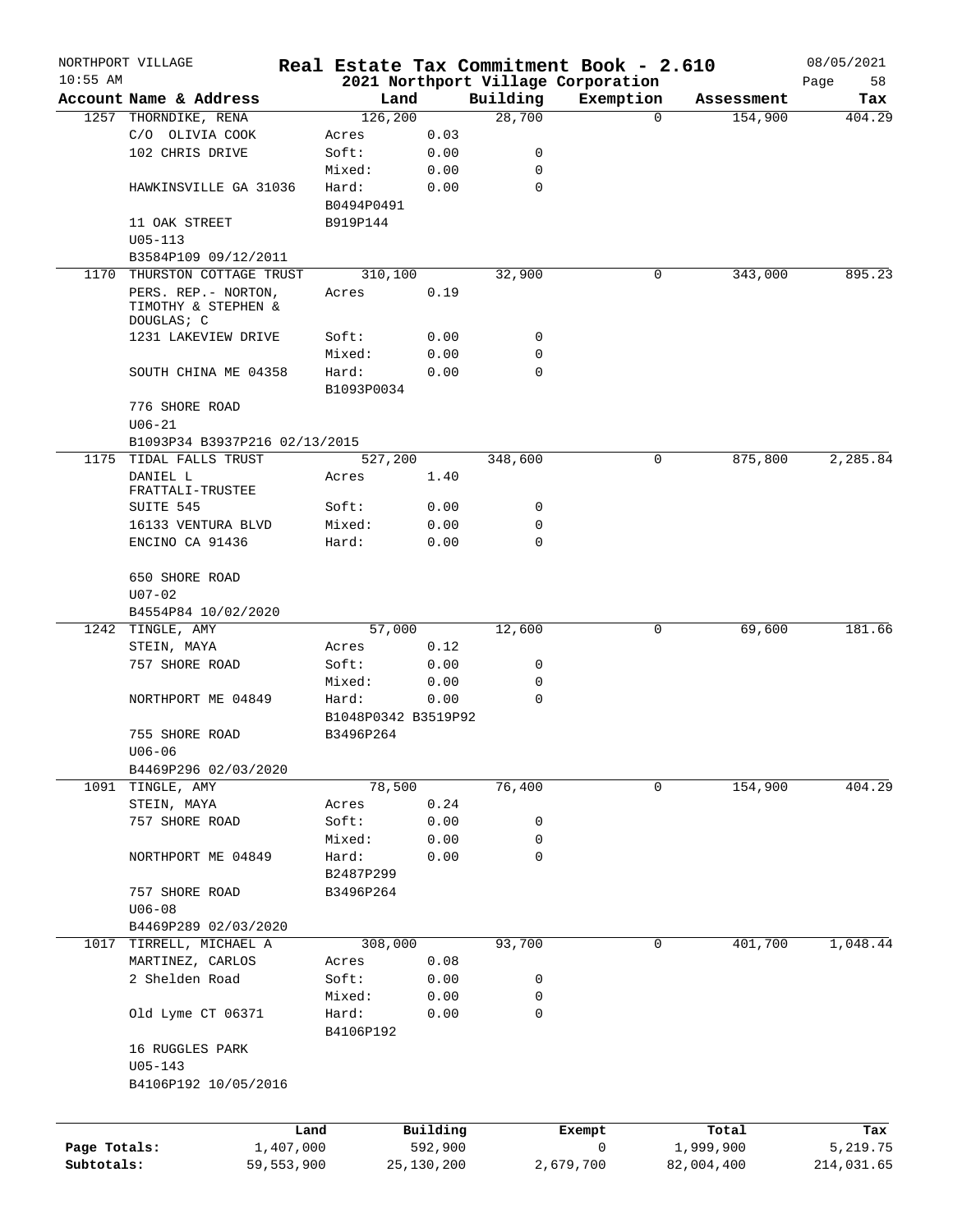| Building<br>Account Name & Address<br>Land<br>Exemption<br>Assessment<br>13,600<br>686 TOULOUSE, MARTINE<br>0<br>13,600<br>$\Omega$<br>14 WOOD LANE<br>NORTHPORT ME 04849<br>14 WOOD LANE<br>$R04 - 33 - "ON - 5"$<br>1230 TRASATTI, KAREN<br>104,000<br>47,500<br>151,500<br>0<br>TRASATTI, MICHAEL<br>0.02<br>Acres<br>6 WASON LANE<br>Soft:<br>0.00<br>0<br>Mixed:<br>0.00<br>0<br>Hard:<br>0.00<br>0<br>ATKINSON NH 03811<br>B3913 P199<br>20 BROADWAY<br>U05-181<br>B3913P199 11/03/2014<br>58,700<br>0<br>203,700<br>1020 TREADWELL, CAROLYN<br>145,000<br>TREADWELL, CURT<br>0.04<br>Acres<br>25 COLONY DRIVE<br>Soft:<br>0.00<br>0<br>Mixed:<br>0.00<br>0<br>$\mathbf 0$<br>TURNER ME 04282<br>Hard:<br>0.00<br>B3932 P112<br>6 SEA STREET<br>$U05 - 136$<br>B4283P64 06/29/2018<br>393,500<br>105,100<br>498,600<br>1247 TRENHOLM, MARK<br>0<br>1.10<br>GRENIER, GRENIER, LAURA Acres<br>36 BROWNS HEAD<br>Soft:<br>0.00<br>0<br>Mixed:<br>0.00<br>0<br>$\mathbf 0$<br>NORTHPORT ME 04849<br>Hard:<br>0.00<br>B2030P341<br>36 BROWNS HEAD<br>$U04 - 02$<br>B2030P341<br>120,000<br>200,800<br>1469<br>TRENHOLM, STEVEN<br>80,800<br>0<br>TRENHOLM, SALLY<br>62 FORESIDE ROAD<br>CUMBERLAND FORESIDE ME<br>04110<br>B1980P0078<br>1 BROADWAY<br>$U05 - 105 - 1$<br>B1980P78<br>125,800<br>275,700<br>1182 TUBIO, JOSEPH A<br>149,900<br>0<br>TUBIO, LAURA SALINAS<br>0.24<br>Acres<br>Soft:<br>12740 S.W. 34TH PLACE<br>0.00<br>0<br>Mixed:<br>0.00<br>0<br>$\Omega$<br>Hard:<br>0.00<br>DAVIE FL 33330 1250<br>B2991P0179<br>540 BLUFF ROAD<br>$U05 - 041 - A$<br>B2991P179 09/21/2006 B4402P274 08/05/2019 | $10:55$ AM | NORTHPORT VILLAGE | Real Estate Tax Commitment Book - 2.610 |  | 2021 Northport Village Corporation | 08/05/2021<br>59<br>Page |
|----------------------------------------------------------------------------------------------------------------------------------------------------------------------------------------------------------------------------------------------------------------------------------------------------------------------------------------------------------------------------------------------------------------------------------------------------------------------------------------------------------------------------------------------------------------------------------------------------------------------------------------------------------------------------------------------------------------------------------------------------------------------------------------------------------------------------------------------------------------------------------------------------------------------------------------------------------------------------------------------------------------------------------------------------------------------------------------------------------------------------------------------------------------------------------------------------------------------------------------------------------------------------------------------------------------------------------------------------------------------------------------------------------------------------------------------------------------------------------------------------------------------------------------------------------------------------------------------------------------------|------------|-------------------|-----------------------------------------|--|------------------------------------|--------------------------|
|                                                                                                                                                                                                                                                                                                                                                                                                                                                                                                                                                                                                                                                                                                                                                                                                                                                                                                                                                                                                                                                                                                                                                                                                                                                                                                                                                                                                                                                                                                                                                                                                                      |            |                   |                                         |  |                                    | Tax                      |
|                                                                                                                                                                                                                                                                                                                                                                                                                                                                                                                                                                                                                                                                                                                                                                                                                                                                                                                                                                                                                                                                                                                                                                                                                                                                                                                                                                                                                                                                                                                                                                                                                      |            |                   |                                         |  |                                    | 35.50                    |
|                                                                                                                                                                                                                                                                                                                                                                                                                                                                                                                                                                                                                                                                                                                                                                                                                                                                                                                                                                                                                                                                                                                                                                                                                                                                                                                                                                                                                                                                                                                                                                                                                      |            |                   |                                         |  |                                    |                          |
|                                                                                                                                                                                                                                                                                                                                                                                                                                                                                                                                                                                                                                                                                                                                                                                                                                                                                                                                                                                                                                                                                                                                                                                                                                                                                                                                                                                                                                                                                                                                                                                                                      |            |                   |                                         |  |                                    |                          |
|                                                                                                                                                                                                                                                                                                                                                                                                                                                                                                                                                                                                                                                                                                                                                                                                                                                                                                                                                                                                                                                                                                                                                                                                                                                                                                                                                                                                                                                                                                                                                                                                                      |            |                   |                                         |  |                                    |                          |
|                                                                                                                                                                                                                                                                                                                                                                                                                                                                                                                                                                                                                                                                                                                                                                                                                                                                                                                                                                                                                                                                                                                                                                                                                                                                                                                                                                                                                                                                                                                                                                                                                      |            |                   |                                         |  |                                    |                          |
|                                                                                                                                                                                                                                                                                                                                                                                                                                                                                                                                                                                                                                                                                                                                                                                                                                                                                                                                                                                                                                                                                                                                                                                                                                                                                                                                                                                                                                                                                                                                                                                                                      |            |                   |                                         |  |                                    |                          |
|                                                                                                                                                                                                                                                                                                                                                                                                                                                                                                                                                                                                                                                                                                                                                                                                                                                                                                                                                                                                                                                                                                                                                                                                                                                                                                                                                                                                                                                                                                                                                                                                                      |            |                   |                                         |  |                                    | 395.42                   |
|                                                                                                                                                                                                                                                                                                                                                                                                                                                                                                                                                                                                                                                                                                                                                                                                                                                                                                                                                                                                                                                                                                                                                                                                                                                                                                                                                                                                                                                                                                                                                                                                                      |            |                   |                                         |  |                                    |                          |
|                                                                                                                                                                                                                                                                                                                                                                                                                                                                                                                                                                                                                                                                                                                                                                                                                                                                                                                                                                                                                                                                                                                                                                                                                                                                                                                                                                                                                                                                                                                                                                                                                      |            |                   |                                         |  |                                    |                          |
|                                                                                                                                                                                                                                                                                                                                                                                                                                                                                                                                                                                                                                                                                                                                                                                                                                                                                                                                                                                                                                                                                                                                                                                                                                                                                                                                                                                                                                                                                                                                                                                                                      |            |                   |                                         |  |                                    |                          |
|                                                                                                                                                                                                                                                                                                                                                                                                                                                                                                                                                                                                                                                                                                                                                                                                                                                                                                                                                                                                                                                                                                                                                                                                                                                                                                                                                                                                                                                                                                                                                                                                                      |            |                   |                                         |  |                                    |                          |
|                                                                                                                                                                                                                                                                                                                                                                                                                                                                                                                                                                                                                                                                                                                                                                                                                                                                                                                                                                                                                                                                                                                                                                                                                                                                                                                                                                                                                                                                                                                                                                                                                      |            |                   |                                         |  |                                    |                          |
|                                                                                                                                                                                                                                                                                                                                                                                                                                                                                                                                                                                                                                                                                                                                                                                                                                                                                                                                                                                                                                                                                                                                                                                                                                                                                                                                                                                                                                                                                                                                                                                                                      |            |                   |                                         |  |                                    |                          |
|                                                                                                                                                                                                                                                                                                                                                                                                                                                                                                                                                                                                                                                                                                                                                                                                                                                                                                                                                                                                                                                                                                                                                                                                                                                                                                                                                                                                                                                                                                                                                                                                                      |            |                   |                                         |  |                                    |                          |
|                                                                                                                                                                                                                                                                                                                                                                                                                                                                                                                                                                                                                                                                                                                                                                                                                                                                                                                                                                                                                                                                                                                                                                                                                                                                                                                                                                                                                                                                                                                                                                                                                      |            |                   |                                         |  |                                    |                          |
|                                                                                                                                                                                                                                                                                                                                                                                                                                                                                                                                                                                                                                                                                                                                                                                                                                                                                                                                                                                                                                                                                                                                                                                                                                                                                                                                                                                                                                                                                                                                                                                                                      |            |                   |                                         |  |                                    | 531.66                   |
|                                                                                                                                                                                                                                                                                                                                                                                                                                                                                                                                                                                                                                                                                                                                                                                                                                                                                                                                                                                                                                                                                                                                                                                                                                                                                                                                                                                                                                                                                                                                                                                                                      |            |                   |                                         |  |                                    |                          |
|                                                                                                                                                                                                                                                                                                                                                                                                                                                                                                                                                                                                                                                                                                                                                                                                                                                                                                                                                                                                                                                                                                                                                                                                                                                                                                                                                                                                                                                                                                                                                                                                                      |            |                   |                                         |  |                                    |                          |
|                                                                                                                                                                                                                                                                                                                                                                                                                                                                                                                                                                                                                                                                                                                                                                                                                                                                                                                                                                                                                                                                                                                                                                                                                                                                                                                                                                                                                                                                                                                                                                                                                      |            |                   |                                         |  |                                    |                          |
|                                                                                                                                                                                                                                                                                                                                                                                                                                                                                                                                                                                                                                                                                                                                                                                                                                                                                                                                                                                                                                                                                                                                                                                                                                                                                                                                                                                                                                                                                                                                                                                                                      |            |                   |                                         |  |                                    |                          |
|                                                                                                                                                                                                                                                                                                                                                                                                                                                                                                                                                                                                                                                                                                                                                                                                                                                                                                                                                                                                                                                                                                                                                                                                                                                                                                                                                                                                                                                                                                                                                                                                                      |            |                   |                                         |  |                                    |                          |
|                                                                                                                                                                                                                                                                                                                                                                                                                                                                                                                                                                                                                                                                                                                                                                                                                                                                                                                                                                                                                                                                                                                                                                                                                                                                                                                                                                                                                                                                                                                                                                                                                      |            |                   |                                         |  |                                    |                          |
|                                                                                                                                                                                                                                                                                                                                                                                                                                                                                                                                                                                                                                                                                                                                                                                                                                                                                                                                                                                                                                                                                                                                                                                                                                                                                                                                                                                                                                                                                                                                                                                                                      |            |                   |                                         |  |                                    |                          |
|                                                                                                                                                                                                                                                                                                                                                                                                                                                                                                                                                                                                                                                                                                                                                                                                                                                                                                                                                                                                                                                                                                                                                                                                                                                                                                                                                                                                                                                                                                                                                                                                                      |            |                   |                                         |  |                                    |                          |
|                                                                                                                                                                                                                                                                                                                                                                                                                                                                                                                                                                                                                                                                                                                                                                                                                                                                                                                                                                                                                                                                                                                                                                                                                                                                                                                                                                                                                                                                                                                                                                                                                      |            |                   |                                         |  |                                    | 1,301.35                 |
|                                                                                                                                                                                                                                                                                                                                                                                                                                                                                                                                                                                                                                                                                                                                                                                                                                                                                                                                                                                                                                                                                                                                                                                                                                                                                                                                                                                                                                                                                                                                                                                                                      |            |                   |                                         |  |                                    |                          |
|                                                                                                                                                                                                                                                                                                                                                                                                                                                                                                                                                                                                                                                                                                                                                                                                                                                                                                                                                                                                                                                                                                                                                                                                                                                                                                                                                                                                                                                                                                                                                                                                                      |            |                   |                                         |  |                                    |                          |
|                                                                                                                                                                                                                                                                                                                                                                                                                                                                                                                                                                                                                                                                                                                                                                                                                                                                                                                                                                                                                                                                                                                                                                                                                                                                                                                                                                                                                                                                                                                                                                                                                      |            |                   |                                         |  |                                    |                          |
|                                                                                                                                                                                                                                                                                                                                                                                                                                                                                                                                                                                                                                                                                                                                                                                                                                                                                                                                                                                                                                                                                                                                                                                                                                                                                                                                                                                                                                                                                                                                                                                                                      |            |                   |                                         |  |                                    |                          |
|                                                                                                                                                                                                                                                                                                                                                                                                                                                                                                                                                                                                                                                                                                                                                                                                                                                                                                                                                                                                                                                                                                                                                                                                                                                                                                                                                                                                                                                                                                                                                                                                                      |            |                   |                                         |  |                                    |                          |
|                                                                                                                                                                                                                                                                                                                                                                                                                                                                                                                                                                                                                                                                                                                                                                                                                                                                                                                                                                                                                                                                                                                                                                                                                                                                                                                                                                                                                                                                                                                                                                                                                      |            |                   |                                         |  |                                    |                          |
|                                                                                                                                                                                                                                                                                                                                                                                                                                                                                                                                                                                                                                                                                                                                                                                                                                                                                                                                                                                                                                                                                                                                                                                                                                                                                                                                                                                                                                                                                                                                                                                                                      |            |                   |                                         |  |                                    |                          |
|                                                                                                                                                                                                                                                                                                                                                                                                                                                                                                                                                                                                                                                                                                                                                                                                                                                                                                                                                                                                                                                                                                                                                                                                                                                                                                                                                                                                                                                                                                                                                                                                                      |            |                   |                                         |  |                                    | 524.09                   |
|                                                                                                                                                                                                                                                                                                                                                                                                                                                                                                                                                                                                                                                                                                                                                                                                                                                                                                                                                                                                                                                                                                                                                                                                                                                                                                                                                                                                                                                                                                                                                                                                                      |            |                   |                                         |  |                                    |                          |
|                                                                                                                                                                                                                                                                                                                                                                                                                                                                                                                                                                                                                                                                                                                                                                                                                                                                                                                                                                                                                                                                                                                                                                                                                                                                                                                                                                                                                                                                                                                                                                                                                      |            |                   |                                         |  |                                    |                          |
|                                                                                                                                                                                                                                                                                                                                                                                                                                                                                                                                                                                                                                                                                                                                                                                                                                                                                                                                                                                                                                                                                                                                                                                                                                                                                                                                                                                                                                                                                                                                                                                                                      |            |                   |                                         |  |                                    |                          |
|                                                                                                                                                                                                                                                                                                                                                                                                                                                                                                                                                                                                                                                                                                                                                                                                                                                                                                                                                                                                                                                                                                                                                                                                                                                                                                                                                                                                                                                                                                                                                                                                                      |            |                   |                                         |  |                                    |                          |
|                                                                                                                                                                                                                                                                                                                                                                                                                                                                                                                                                                                                                                                                                                                                                                                                                                                                                                                                                                                                                                                                                                                                                                                                                                                                                                                                                                                                                                                                                                                                                                                                                      |            |                   |                                         |  |                                    |                          |
|                                                                                                                                                                                                                                                                                                                                                                                                                                                                                                                                                                                                                                                                                                                                                                                                                                                                                                                                                                                                                                                                                                                                                                                                                                                                                                                                                                                                                                                                                                                                                                                                                      |            |                   |                                         |  |                                    |                          |
|                                                                                                                                                                                                                                                                                                                                                                                                                                                                                                                                                                                                                                                                                                                                                                                                                                                                                                                                                                                                                                                                                                                                                                                                                                                                                                                                                                                                                                                                                                                                                                                                                      |            |                   |                                         |  |                                    |                          |
|                                                                                                                                                                                                                                                                                                                                                                                                                                                                                                                                                                                                                                                                                                                                                                                                                                                                                                                                                                                                                                                                                                                                                                                                                                                                                                                                                                                                                                                                                                                                                                                                                      |            |                   |                                         |  |                                    | 719.58                   |
|                                                                                                                                                                                                                                                                                                                                                                                                                                                                                                                                                                                                                                                                                                                                                                                                                                                                                                                                                                                                                                                                                                                                                                                                                                                                                                                                                                                                                                                                                                                                                                                                                      |            |                   |                                         |  |                                    |                          |
|                                                                                                                                                                                                                                                                                                                                                                                                                                                                                                                                                                                                                                                                                                                                                                                                                                                                                                                                                                                                                                                                                                                                                                                                                                                                                                                                                                                                                                                                                                                                                                                                                      |            |                   |                                         |  |                                    |                          |
|                                                                                                                                                                                                                                                                                                                                                                                                                                                                                                                                                                                                                                                                                                                                                                                                                                                                                                                                                                                                                                                                                                                                                                                                                                                                                                                                                                                                                                                                                                                                                                                                                      |            |                   |                                         |  |                                    |                          |
|                                                                                                                                                                                                                                                                                                                                                                                                                                                                                                                                                                                                                                                                                                                                                                                                                                                                                                                                                                                                                                                                                                                                                                                                                                                                                                                                                                                                                                                                                                                                                                                                                      |            |                   |                                         |  |                                    |                          |
|                                                                                                                                                                                                                                                                                                                                                                                                                                                                                                                                                                                                                                                                                                                                                                                                                                                                                                                                                                                                                                                                                                                                                                                                                                                                                                                                                                                                                                                                                                                                                                                                                      |            |                   |                                         |  |                                    |                          |
|                                                                                                                                                                                                                                                                                                                                                                                                                                                                                                                                                                                                                                                                                                                                                                                                                                                                                                                                                                                                                                                                                                                                                                                                                                                                                                                                                                                                                                                                                                                                                                                                                      |            |                   |                                         |  |                                    |                          |
|                                                                                                                                                                                                                                                                                                                                                                                                                                                                                                                                                                                                                                                                                                                                                                                                                                                                                                                                                                                                                                                                                                                                                                                                                                                                                                                                                                                                                                                                                                                                                                                                                      |            |                   |                                         |  |                                    |                          |
|                                                                                                                                                                                                                                                                                                                                                                                                                                                                                                                                                                                                                                                                                                                                                                                                                                                                                                                                                                                                                                                                                                                                                                                                                                                                                                                                                                                                                                                                                                                                                                                                                      |            |                   |                                         |  |                                    |                          |
|                                                                                                                                                                                                                                                                                                                                                                                                                                                                                                                                                                                                                                                                                                                                                                                                                                                                                                                                                                                                                                                                                                                                                                                                                                                                                                                                                                                                                                                                                                                                                                                                                      |            |                   |                                         |  |                                    |                          |
|                                                                                                                                                                                                                                                                                                                                                                                                                                                                                                                                                                                                                                                                                                                                                                                                                                                                                                                                                                                                                                                                                                                                                                                                                                                                                                                                                                                                                                                                                                                                                                                                                      |            |                   |                                         |  |                                    |                          |
|                                                                                                                                                                                                                                                                                                                                                                                                                                                                                                                                                                                                                                                                                                                                                                                                                                                                                                                                                                                                                                                                                                                                                                                                                                                                                                                                                                                                                                                                                                                                                                                                                      |            |                   |                                         |  |                                    |                          |

|              | Land       | Building   | Exempt    | Total        | Tax        |
|--------------|------------|------------|-----------|--------------|------------|
| Page Totals: | 912,400    | 431,500    |           | 1,343,900    | 3,507.60   |
| Subtotals:   | 60,466,300 | 25,561,700 | 2,679,700 | 83, 348, 300 | 217,539.25 |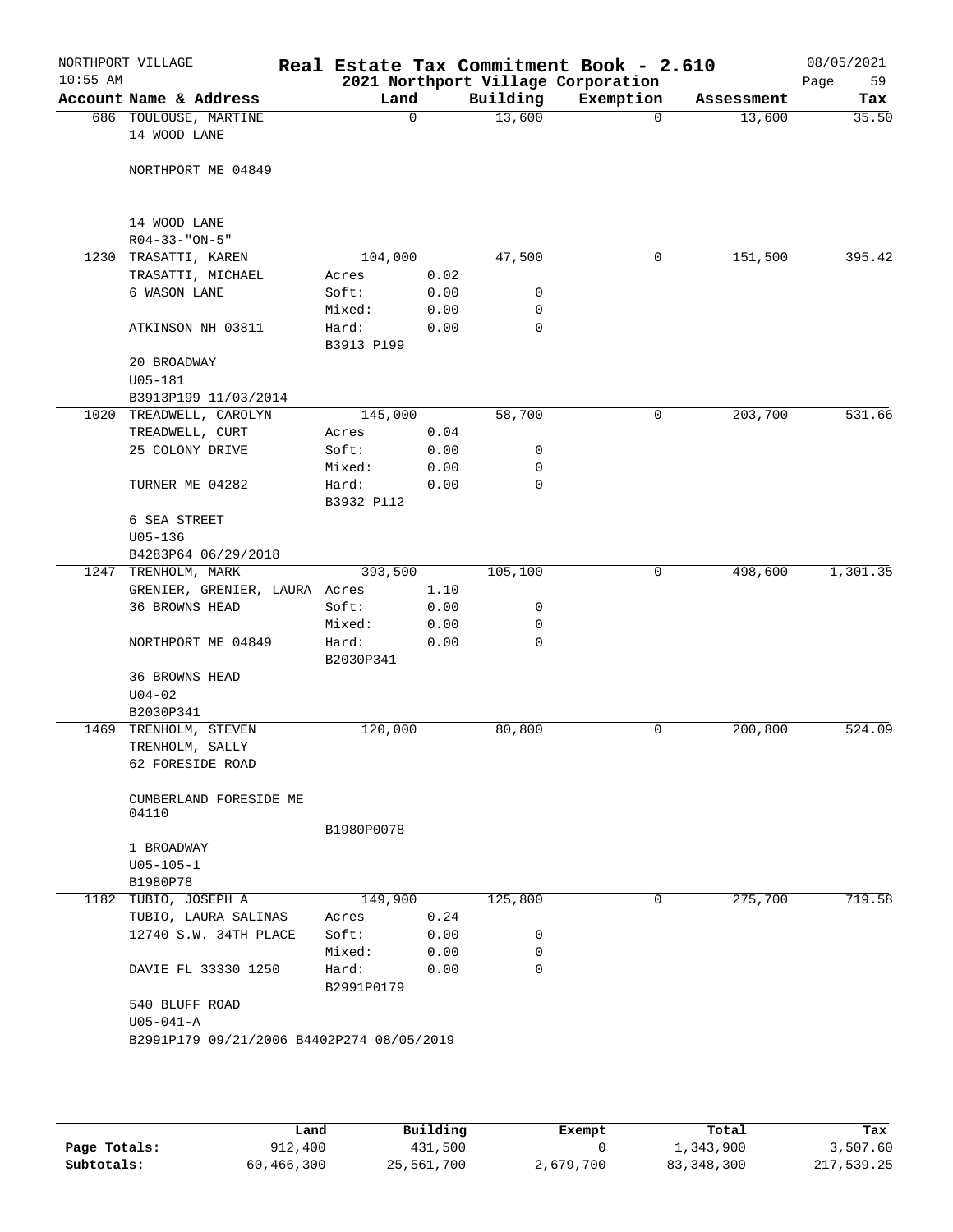|            | NORTHPORT VILLAGE                                 |                                  |              |             | Real Estate Tax Commitment Book - 2.610 |            | 08/05/2021 |
|------------|---------------------------------------------------|----------------------------------|--------------|-------------|-----------------------------------------|------------|------------|
| $10:55$ AM |                                                   |                                  |              |             | 2021 Northport Village Corporation      |            | Page<br>60 |
|            | Account Name & Address                            | Land                             |              | Building    | Exemption                               | Assessment | Tax        |
|            | 1085 TURNER, ALICE P.<br>TRUSTEE OF THE           | 351,400                          |              | 64,500      | $\Omega$                                | 415,900    | 1,085.50   |
|            | ALICE P. TURNER TRUST                             | Acres                            | 0.03         |             |                                         |            |            |
|            | 250 PANTOPS MOUNTAIN<br>RD, #25                   | Soft:                            | 0.00         | 0           |                                         |            |            |
|            |                                                   | Mixed:                           | 0.00         | $\mathbf 0$ |                                         |            |            |
|            | CHARLOTTESVILLE VA<br>22911                       | Hard:                            | 0.00         | $\Omega$    |                                         |            |            |
|            |                                                   | B2653P232 08/10/2004             |              |             |                                         |            |            |
|            | 10 BAY STREET<br>$U05 - 121$                      |                                  |              |             |                                         |            |            |
|            | B3488P336 10/11/2010                              |                                  |              |             |                                         |            |            |
|            | 1118 VON BERGEN, JOHN                             | 149,600                          |              | 80,900      | $\mathbf 0$                             | 230,500    | 601.61     |
|            | VON BERGEN, HEIDI                                 | Acres                            | 0.15         |             |                                         |            |            |
|            | 2644 POST STREET                                  | Soft:                            | 0.00         | 0           |                                         |            |            |
|            |                                                   | Mixed:                           | 0.00         | 0           |                                         |            |            |
|            | CLINTON NY 13323                                  | Hard:<br>B1243P0334              | 0.00         | $\Omega$    |                                         |            |            |
|            | 52 CLINTON AVENUE                                 | B2255P276                        |              |             |                                         |            |            |
|            | $U05 - 064$                                       |                                  |              |             |                                         |            |            |
|            | B1243P334                                         |                                  |              |             |                                         |            |            |
|            | 1187 VONGRIMMENSTEIN, CLAIRE<br>L                 | 160,900                          |              | 79,800      | 0                                       | 240,700    | 628.23     |
|            | 11133 PEPPERMILL LANE                             | Acres                            | 0.03         |             |                                         |            |            |
|            |                                                   | Soft:                            | 0.00         | 0           |                                         |            |            |
|            | FISHERS IN 46037 9082                             | Mixed:                           | 0.00         | 0           |                                         |            |            |
|            |                                                   | Hard:<br>B1735P0069              | 0.00         | $\Omega$    |                                         |            |            |
|            | 5 BROADWAY                                        |                                  |              |             |                                         |            |            |
|            | $U05 - 092$                                       |                                  |              |             |                                         |            |            |
|            | B1735P69 B3692P347 09/29/2012 B3904P55 09/08/2014 |                                  |              |             |                                         |            |            |
|            | 1274 WEBSTER, DANIEL T IV                         | 563,500                          |              | 315,100     | 0                                       | 878,600    | 2,293.15   |
|            | WEBSTER, LISA H                                   | Acres                            | 1.69         |             |                                         |            |            |
|            | 87 SAGEWOOD DRIVE                                 | Soft:                            | 0.00         | 0           |                                         |            |            |
|            |                                                   | Mixed:                           | 0.00         | 0           |                                         |            |            |
|            | MALVERN PA 19355                                  | Hard:                            | 0.00         | 0           |                                         |            |            |
|            | 670 SHORE ROAD                                    | B2896P58 02/21/2006<br>B3430P282 |              |             |                                         |            |            |
|            | $U07 - 05$                                        |                                  |              |             |                                         |            |            |
| 1299       | B4446P248 12/05/2019<br>WEBSTER, DANIEL T IV      | 54,000                           |              | $\Omega$    | $\Omega$                                | 54,000     | 140.94     |
|            | TRUSTEE<br>DANIEL T WEBSTER IV REV Acres          |                                  | 0.23         |             |                                         |            |            |
|            | TRUST                                             |                                  |              |             |                                         |            |            |
|            | 87 SAGEWOOD DRIVE                                 | Soft:<br>Mixed:                  | 0.00<br>0.00 | 0<br>0      |                                         |            |            |
|            | MALVERN PA 19355                                  | Hard:                            | 0.00         | $\Omega$    |                                         |            |            |
|            |                                                   |                                  |              |             |                                         |            |            |
|            | 751 SHORE ROAD<br>$U06 - 02$                      |                                  |              |             |                                         |            |            |
|            | B3278P125 11/21/2008                              |                                  |              |             |                                         |            |            |

|              | Land       | Building   | Exempt    | Total      | Tax        |
|--------------|------------|------------|-----------|------------|------------|
| Page Totals: | 1,279,400  | 540,300    |           | 1,819,700  | 4,749.43   |
| Subtotals:   | 61,745,700 | 26,102,000 | 2,679,700 | 85,168,000 | 222,288.68 |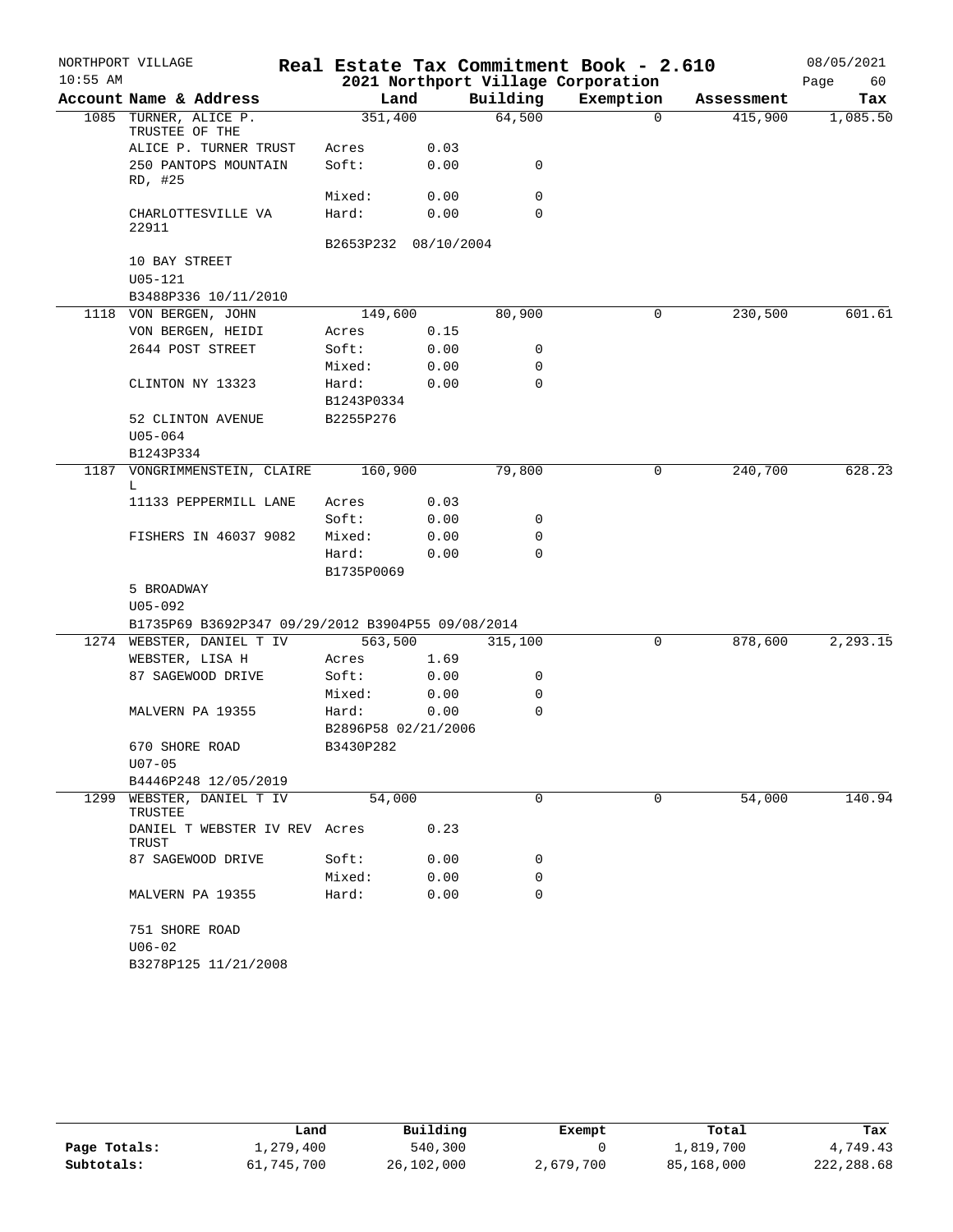| $10:55$ AM   | NORTHPORT VILLAGE                        |            |                     |              |                  | Real Estate Tax Commitment Book - 2.610         |              | 08/05/2021    |
|--------------|------------------------------------------|------------|---------------------|--------------|------------------|-------------------------------------------------|--------------|---------------|
|              | Account Name & Address                   |            |                     | Land         | Building         | 2021 Northport Village Corporation<br>Exemption | Assessment   | Page<br>61    |
|              | 976 WEBSTER, DANIEL T IV                 |            | 61,600              |              | $\Omega$         | $\Omega$                                        | 61,600       | Tax<br>160.78 |
|              | TRUSTEE                                  |            |                     |              |                  |                                                 |              |               |
|              | DANIEL WEBSTER IV REV<br>TRUST           |            | Acres               | 0.30         |                  |                                                 |              |               |
|              | 87 SAGEWOOD DRIVE                        |            | Soft:               | 0.00         | 0                |                                                 |              |               |
|              |                                          |            | Mixed:              | 0.00         | $\mathbf 0$      |                                                 |              |               |
|              | MALVERN PA 19355                         |            | Hard:               | 0.00         | $\mathbf 0$      |                                                 |              |               |
|              |                                          |            | $07/01$ 40,000      |              |                  |                                                 |              |               |
|              | 743 SHORE ROAD                           |            |                     |              |                  |                                                 |              |               |
|              | $U07 - 28$                               |            |                     |              |                  |                                                 |              |               |
|              | B3278P125 11/21/2008                     |            |                     |              |                  |                                                 |              |               |
|              | 1279 WEBSTER, DONALD                     |            | 153,800             |              | 101,600          | 0                                               | 255,400      | 666.59        |
|              | WEBSTER, LYNDA                           |            | Acres               | 1.80         |                  |                                                 |              |               |
|              | 27 ROGERS LANE                           |            | Soft:               | 0.00         | 0<br>$\mathbf 0$ |                                                 |              |               |
|              | NORTHPORT ME 04840                       |            | Mixed:<br>Hard:     | 0.00<br>0.00 | $\mathbf 0$      |                                                 |              |               |
|              |                                          |            | B1590P0030          |              |                  |                                                 |              |               |
|              | 27 ROGERS ROAD                           |            |                     |              |                  |                                                 |              |               |
|              | $U05 - 003$                              |            |                     |              |                  |                                                 |              |               |
|              | B2892P66 01/31/2006 B3794P260 08/19/2013 |            |                     |              |                  |                                                 |              |               |
| 991          | WEBSTER, DONALD C. ET                    |            | 59,600              |              | 800              | 0                                               | 60,400       | 157.64        |
|              | AL                                       |            |                     |              |                  |                                                 |              |               |
|              | 27 ROGERS ROAD                           |            | Acres               | 1.80         |                  |                                                 |              |               |
|              |                                          |            | Soft:               | 0.00         | 0                |                                                 |              |               |
|              | NORTHPORT ME 04849                       |            | Mixed:              | 0.00         | 0                |                                                 |              |               |
|              |                                          |            | Hard:               | 0.00         | $\mathbf 0$      |                                                 |              |               |
|              |                                          |            | B1151P0017          |              |                  |                                                 |              |               |
|              | 508 BLUFF ROAD<br>$U05 - 020 - A$        |            | B3480P147           |              |                  |                                                 |              |               |
|              | B3480P147 09/23/2010                     |            |                     |              |                  |                                                 |              |               |
|              | 982 WEBSTER, VICTORIA A                  |            | 149,700             |              | 57,400           | 0                                               | 207,100      | 540.53        |
|              | 87 SAGEWOOD DRIVE                        |            | Acres               | 0.18         |                  |                                                 |              |               |
|              |                                          |            | Soft:               | 0.00         | 0                |                                                 |              |               |
|              | MALVERN PA 19355                         |            | Mixed:              | 0.00         | 0                |                                                 |              |               |
|              |                                          |            | Hard:               | 0.00         | $\mathbf 0$      |                                                 |              |               |
|              |                                          |            | B2581P141           |              |                  |                                                 |              |               |
|              | 15 GEORGE STREET                         |            |                     |              |                  |                                                 |              |               |
|              | $U05 - 007$                              |            |                     |              |                  |                                                 |              |               |
|              | B4398P39 07/26/2019                      |            |                     |              |                  |                                                 |              |               |
|              | 1057 WEISENBACH, PAUL                    |            | 215,000             |              | 78,100           | 0                                               | 293,100      | 764.99        |
|              | WEISENBACH, CHRISTY                      |            | Acres               | 0.09         |                  |                                                 |              |               |
|              | 766 SHORE ROAD                           |            | Soft:               | 0.00         | 0                |                                                 |              |               |
|              |                                          |            | Mixed:              | 0.00         | $\mathbf 0$      |                                                 |              |               |
|              | NORTHPORT ME 04849                       |            | Hard:               | 0.00         | $\mathbf 0$      |                                                 |              |               |
|              |                                          |            | B2510P0063 10/17/03 |              |                  |                                                 |              |               |
|              | 766 SHORE ROAD<br>$U06 - 15$             |            | B2991P248           | 9/20/06      |                  |                                                 |              |               |
|              | B2991P248 09/20/2006                     |            |                     |              |                  |                                                 |              |               |
|              | 1142 WHITE, DREXELL                      |            | 145,800             |              | 141,300          | 0                                               | 287,100      | 749.33        |
|              | KOYANAGI, KOYANAGI,                      |            | Acres               | 0.05         |                  |                                                 |              |               |
|              | GAYLE                                    |            |                     |              |                  |                                                 |              |               |
|              | 3 MAPLE ST                               |            | Soft:               | 0.00         | 0                |                                                 |              |               |
|              |                                          |            | Mixed:              | 0.00         | 0                |                                                 |              |               |
|              | NORTHPORT ME 04849                       |            | Hard:               | 0.00         | 0                |                                                 |              |               |
|              |                                          |            | B1989P229           |              |                  |                                                 |              |               |
|              | 5 MAPLE STREET                           |            |                     |              |                  |                                                 |              |               |
|              | $U05 - 104$                              |            |                     |              |                  |                                                 |              |               |
|              | B1989P229                                |            |                     |              |                  |                                                 |              |               |
|              |                                          | Land       |                     | Building     |                  | Exempt                                          | Total        | Tax           |
| Page Totals: |                                          | 785,500    |                     | 379,200      |                  | 0                                               | 1,164,700    | 3,039.86      |
| Subtotals:   |                                          | 62,531,200 |                     | 26, 481, 200 |                  | 2,679,700                                       | 86, 332, 700 | 225, 328.54   |
|              |                                          |            |                     |              |                  |                                                 |              |               |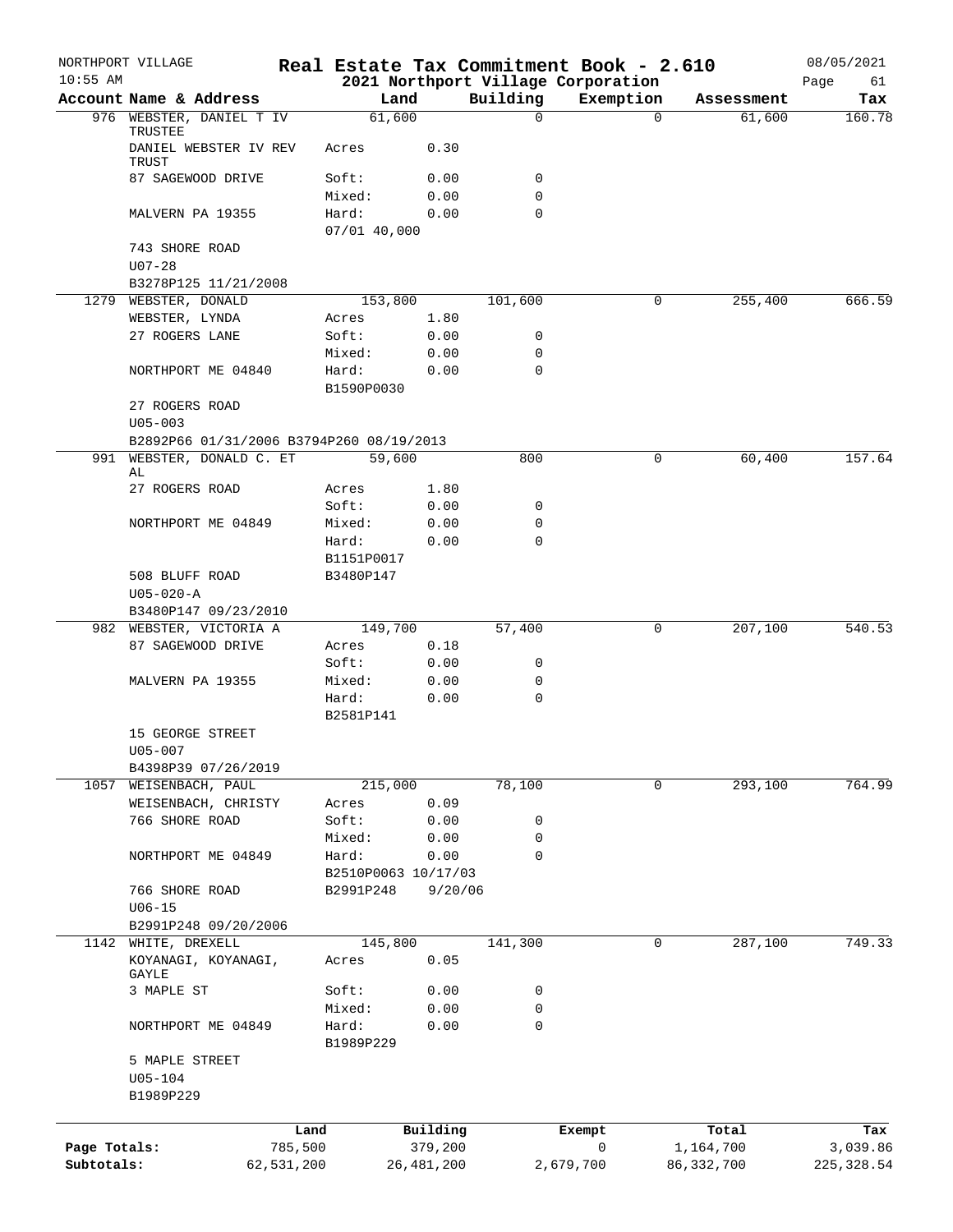|              | NORTHPORT VILLAGE                                 |            |          |             | Real Estate Tax Commitment Book - 2.610         |            | 08/05/2021        |
|--------------|---------------------------------------------------|------------|----------|-------------|-------------------------------------------------|------------|-------------------|
| $10:55$ AM   | Account Name & Address                            | Land       |          | Building    | 2021 Northport Village Corporation<br>Exemption | Assessment | Page<br>62<br>Tax |
|              | 995 WHITE, MARGARET                               | 372,100    |          | 97,700      | $\Omega$                                        | 469,800    | 1,226.18          |
|              | WHITE, NORMAN                                     | Acres      | 0.65     |             |                                                 |            |                   |
|              | 212 MONTCLAIR AVENUE                              | Soft:      | 0.00     | 0           |                                                 |            |                   |
|              |                                                   | Mixed:     | 0.00     | $\mathbf 0$ |                                                 |            |                   |
|              | UPPER MONTCLAIR NJ<br>07043                       | Hard:      | 0.00     | $\mathbf 0$ |                                                 |            |                   |
|              |                                                   | B1828P0206 |          |             |                                                 |            |                   |
|              | 662 SHORE ROAD<br>$U07 - 03$                      |            |          |             |                                                 |            |                   |
|              | B1828P206                                         |            |          |             |                                                 |            |                   |
|              | 340 WHITTEN MD, DANA                              | 46,000     |          | 121,700     | 0                                               | 167,700    | 437.70            |
|              | WHITTEN MD, DIANE                                 | Acres      | 1.50     |             |                                                 |            |                   |
|              | C/o- BETH T WHITTEN                               | Soft:      | 0.00     | 0           |                                                 |            |                   |
|              | 1419 OAKDALE ST                                   | Mixed:     | 0.00     | 0           |                                                 |            |                   |
|              | HOUSTON TX 77004                                  | Hard:      | 0.00     | $\mathbf 0$ |                                                 |            |                   |
|              |                                                   | B1801P0179 |          |             |                                                 |            |                   |
|              | 466 BLUFF ROAD                                    |            |          |             |                                                 |            |                   |
|              | U06-42-A                                          |            |          |             |                                                 |            |                   |
|              | B1801P179 B4616P171 02/17/2021                    |            |          |             |                                                 |            |                   |
|              | 1114 WICKENDEN, STEPHEN W                         | 83,900     |          | 84,100      | $\mathbf 0$                                     | 168,000    | 438.48            |
|              | BRITA, LISA M                                     | Acres      | 2.10     |             |                                                 |            |                   |
|              | 70 BAYSIDE RD                                     | Soft:      | 0.00     | 0           |                                                 |            |                   |
|              |                                                   | Mixed:     | 0.00     | $\mathbf 0$ |                                                 |            |                   |
|              | NORTHPORT ME 04849                                | Hard:      | 0.00     | $\Omega$    |                                                 |            |                   |
|              |                                                   | B2454P143  |          |             |                                                 |            |                   |
|              | 70 BAYSIDE ROAD                                   |            |          |             |                                                 |            |                   |
|              | $U03 - 16$                                        |            |          |             |                                                 |            |                   |
|              | B3397P58 11/19/2009                               |            |          |             |                                                 |            |                   |
|              | 1284 WIECHA, JOHN & JOSEPH &                      | 346,100    |          | 74,000      | 0                                               | 420,100    | 1,096.46          |
|              | CHARLES                                           |            |          |             |                                                 |            |                   |
|              | 39 CUSHMAN STREET                                 | Acres      | 0.46     |             |                                                 |            |                   |
|              |                                                   | Soft:      | 0.00     | 0           |                                                 |            |                   |
|              | PORTLAND ME 04102                                 | Mixed:     | 0.00     | 0           |                                                 |            |                   |
|              |                                                   | Hard:      | 0.00     | $\mathbf 0$ |                                                 |            |                   |
|              |                                                   | B0484P0012 |          |             |                                                 |            |                   |
|              | 45 TALL OAKS DRIVE                                | B2257P282  |          |             |                                                 |            |                   |
|              | $U04 - 06$                                        |            |          |             |                                                 |            |                   |
|              | B484P12 B4067P39 03/08/2016                       |            |          |             |                                                 |            |                   |
|              | 1099 WILDENSTEIN, RUDY C                          | 149,900    |          | 55,800      | 0                                               | 205,700    | 536.88            |
|              | WILDENSTEIN, KAREN M                              | Acres      | 0.26     |             |                                                 |            |                   |
|              | 1 EVIA MAIN                                       | Soft:      | 0.00     | 0           |                                                 |            |                   |
|              |                                                   | Mixed:     | 0.00     | 0           |                                                 |            |                   |
|              | GALVESTON TX 77554                                | Hard:      | 0.00     | $\mathbf 0$ |                                                 |            |                   |
|              |                                                   | B2139P0018 |          |             |                                                 |            |                   |
|              | 76 GEORGE STREET                                  |            |          |             |                                                 |            |                   |
|              | $U04 - 21$                                        |            |          |             |                                                 |            |                   |
|              | B2139P18 B3732P64 02/01/2013 B3738P183 03/04/2013 |            |          |             |                                                 |            |                   |
|              | 1478 WILEY, JEFFREY RAYMOND                       | 51,000     |          | 152,500     | 0                                               | 203,500    | 531.14            |
|              | 10 KELLEY COVE LN                                 | Acres      | 1.50     |             |                                                 |            |                   |
|              |                                                   | Soft:      | 0.00     | 0           |                                                 |            |                   |
|              | NORTHPORT ME 04849                                | Mixed:     | 0.00     | 0           |                                                 |            |                   |
|              |                                                   | Hard:      | 0.00     | 0           |                                                 |            |                   |
|              |                                                   | B2018P297  |          |             |                                                 |            |                   |
|              | 10 KELLY COVE LANE                                | B3005P126  |          |             |                                                 |            |                   |
|              | $U07 - 37 - 6$                                    |            |          |             |                                                 |            |                   |
|              | B3579P165 08/25/2010 B3927P281 12/29/2014         |            |          |             |                                                 |            |                   |
|              |                                                   |            |          |             |                                                 |            |                   |
|              |                                                   |            |          |             |                                                 |            |                   |
|              |                                                   | Land       | Building |             | Exempt                                          | Total      | Tax               |
| Page Totals: | 1,049,000                                         |            | 585,800  |             | 0                                               | 1,634,800  | 4,266.84          |

**Subtotals:** 63,580,200 27,067,000 2,679,700 87,967,500 229,595.38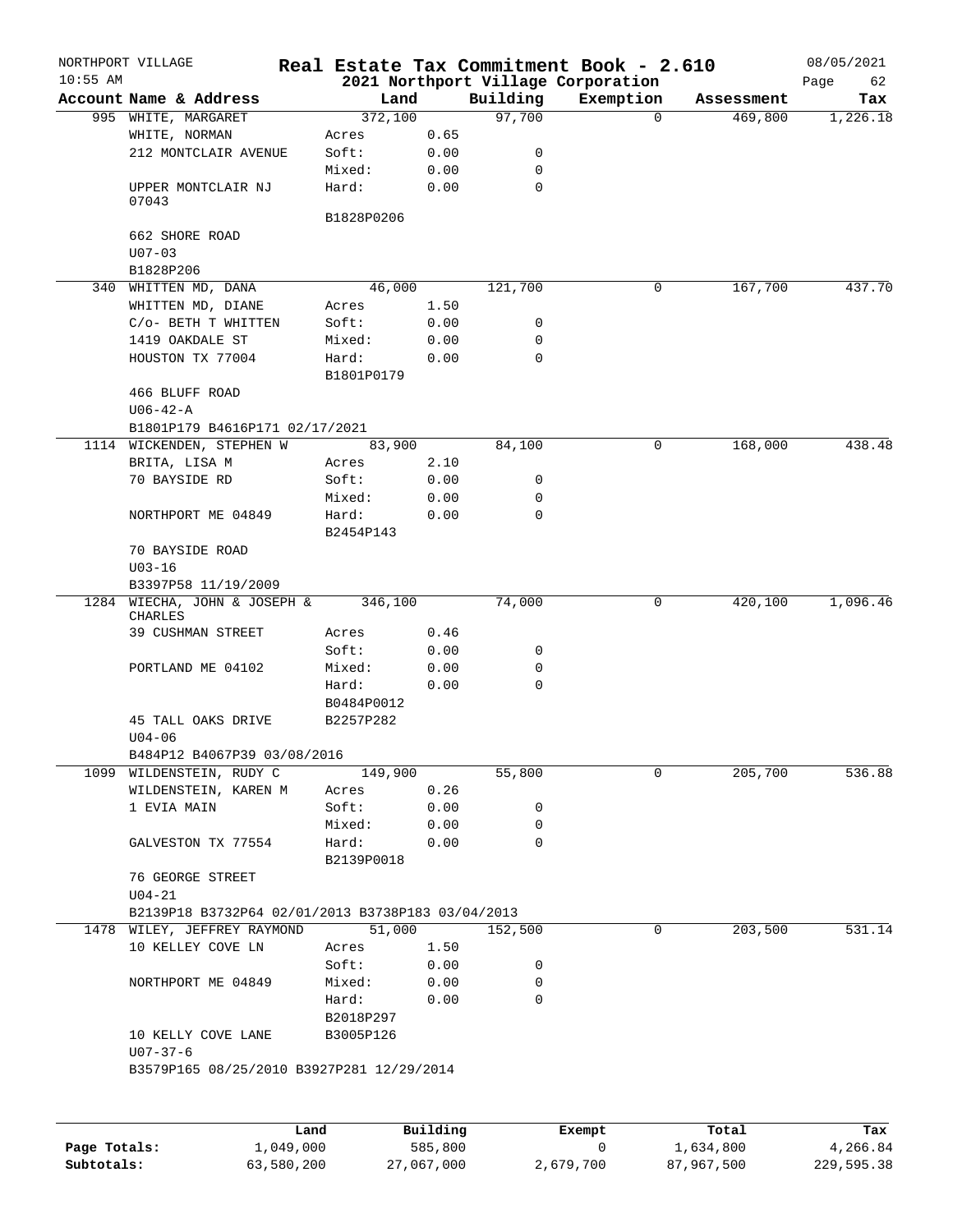|              | NORTHPORT VILLAGE                                  |                 |            |                    | Real Estate Tax Commitment Book - 2.610 |                       | 08/05/2021    |
|--------------|----------------------------------------------------|-----------------|------------|--------------------|-----------------------------------------|-----------------------|---------------|
| $10:55$ AM   |                                                    |                 |            |                    | 2021 Northport Village Corporation      |                       | Page<br>63    |
|              | Account Name & Address<br>1171 WILLIAMS, EDWARD    | Land<br>111,100 |            | Building<br>69,600 | Exemption<br>$\Omega$                   | Assessment<br>180,700 | Tax<br>471.63 |
|              | WILLIAMS, PAMELA                                   | Acres           | 0.50       |                    |                                         |                       |               |
|              | 771 Shore Road                                     | Soft:           | 0.00       | 0                  |                                         |                       |               |
|              |                                                    | Mixed:          | 0.00       | 0                  |                                         |                       |               |
|              | Northport ME 04849                                 | Hard:           | 0.00       | 0                  |                                         |                       |               |
|              |                                                    | B1851P0004      |            |                    |                                         |                       |               |
|              | 771 SHORE ROAD                                     |                 |            |                    |                                         |                       |               |
|              | $U06 - 20$                                         |                 |            |                    |                                         |                       |               |
|              | B1851P4                                            |                 |            |                    |                                         |                       |               |
| 1287         | WILSON, ELIZABETH (LIFE                            | 145,000         |            | 56,600             | 0                                       | 201,600               | 526.18        |
|              | ESTATE) $(1/2$ INT.)                               |                 |            |                    |                                         |                       |               |
|              | HOWARD, WILLIAM R., JR. Acres                      |                 | 0.04       |                    |                                         |                       |               |
|              | & LORI COLLEEN (1/2                                |                 |            |                    |                                         |                       |               |
|              | INT.)<br>c/o Lori Howard                           | Soft:           | 0.00       | 0                  |                                         |                       |               |
|              | 125 KING PHILLIP DRIVE                             | Mixed:          | 0.00       | 0                  |                                         |                       |               |
|              | NORTH KINGSTOWN RI                                 | Hard:           | 0.00       | $\mathbf 0$        |                                         |                       |               |
|              | 02852                                              |                 |            |                    |                                         |                       |               |
|              |                                                    | B0685P1147      |            |                    |                                         |                       |               |
|              | 8 SEA STREET                                       |                 |            |                    |                                         |                       |               |
|              | $U05 - 137$                                        |                 |            |                    |                                         |                       |               |
|              | B685P1147 B1349P298 01/21/1993                     |                 |            |                    |                                         |                       |               |
|              | 1096 WILSON, SARA                                  | 264,800         |            | 35,600             | 0                                       | 300,400               | 784.04        |
|              | 120 BAY RD.                                        | Acres           | 0.03       |                    |                                         |                       |               |
|              |                                                    | Soft:           | 0.00       | 0                  |                                         |                       |               |
|              | DUXBURY MA 02332                                   | Mixed:          | 0.00       | 0                  |                                         |                       |               |
|              |                                                    | Hard:           | 0.00       | $\mathbf 0$        |                                         |                       |               |
|              |                                                    | B0802P0976      |            |                    |                                         |                       |               |
|              | 19 PARK ROW                                        |                 |            |                    |                                         |                       |               |
|              | $U05 - 188$                                        |                 |            |                    |                                         |                       |               |
|              | B802P976                                           |                 |            |                    |                                         |                       |               |
|              | 1053 WILT, JEFFREY L                               | 148,000         |            | 54,100             | 0                                       | 202,100               | 527.48        |
|              | WILT, TAMRA M                                      | Acres           | 0.08       |                    |                                         |                       |               |
|              | 35 MAIN STREET                                     | Soft:           | 0.00       | 0                  |                                         |                       |               |
|              |                                                    | Mixed:          | 0.00       | 0                  |                                         |                       |               |
|              | NORTHPORT ME 04849                                 | Hard:           | 0.00       | 0                  |                                         |                       |               |
|              |                                                    | B1483P0316      |            |                    |                                         |                       |               |
|              | 35 MAIN STREET                                     |                 |            |                    |                                         |                       |               |
|              | $U05 - 026$                                        |                 |            |                    |                                         |                       |               |
|              | B3994P294 08/28/2015 B4593P69 12/28/2020 B4609P106 |                 |            |                    |                                         |                       |               |
| 1135         | 02/09/2021<br>WOLFIRE, DOUGLAS                     | 185,000         |            | 35,300             | 0                                       | 220,300               | 574.98        |
|              | WOLFIRE, DEANNA                                    | Acres           | 0.04       |                    |                                         |                       |               |
|              | 3722 HARRISON ST, NW                               | Soft:           | 0.00       | 0                  |                                         |                       |               |
|              |                                                    | Mixed:          | 0.00       | 0                  |                                         |                       |               |
|              | WASHINGTON DC 20015                                | Hard:           | 0.00       | 0                  |                                         |                       |               |
|              |                                                    | B1906P0250      |            |                    |                                         |                       |               |
|              | 4 AUDITORIUM PARK                                  |                 |            |                    |                                         |                       |               |
|              | $U05 - 170$                                        |                 |            |                    |                                         |                       |               |
|              | B1906P250                                          |                 |            |                    |                                         |                       |               |
| 1289         | WOOD, CECIL K JR                                   | 91,600          |            | 198,600            | 0                                       | 290,200               | 757.42        |
|              | 619 SHORE ROAD                                     | Acres           | 1.80       |                    |                                         |                       |               |
|              |                                                    | Soft:           | 0.00       | 0                  |                                         |                       |               |
|              | NORTHPORT ME 04849                                 | Mixed:          | 0.00       | 0                  |                                         |                       |               |
|              |                                                    | Hard:           | 0.00       | $\mathbf 0$        |                                         |                       |               |
|              |                                                    | B0891P0007      |            |                    |                                         |                       |               |
|              | 619 SHORE ROAD                                     |                 |            |                    |                                         |                       |               |
|              | $U08 - 18$                                         |                 |            |                    |                                         |                       |               |
|              | B891P7                                             |                 |            |                    |                                         |                       |               |
|              |                                                    | Land            | Building   |                    | Exempt                                  | Total                 | Tax           |
| Page Totals: | 945,500                                            |                 | 449,800    |                    | 0                                       | 1,395,300             | 3,641.73      |
| Subtotals:   | 64,525,700                                         |                 | 27,516,800 |                    | 2,679,700                               | 89,362,800            | 233, 237. 11  |
|              |                                                    |                 |            |                    |                                         |                       |               |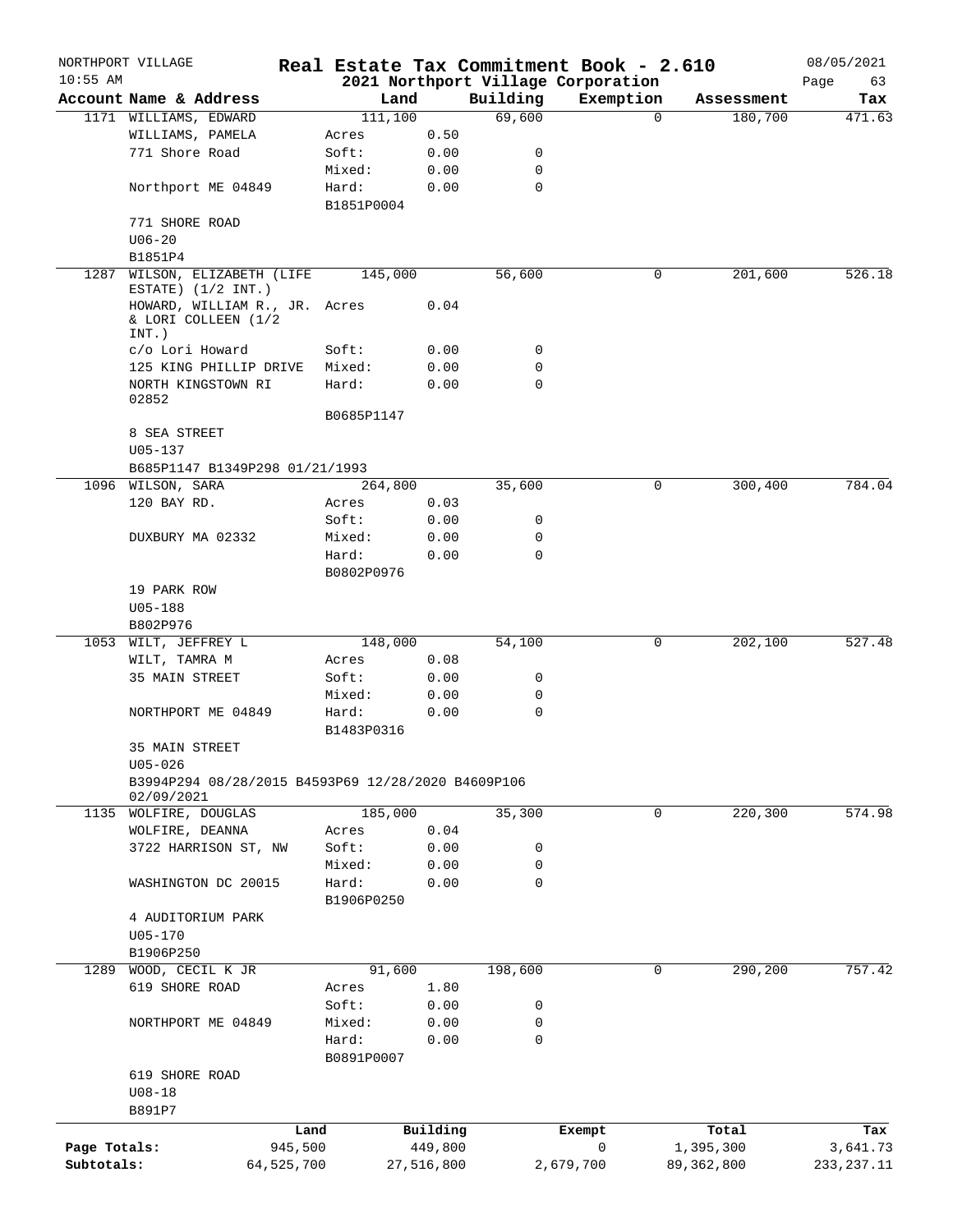| $10:55$ AM | NORTHPORT VILLAGE             |      |                     |          |             | Real Estate Tax Commitment Book - 2.610<br>2021 Northport Village Corporation |            | 08/05/2021        |
|------------|-------------------------------|------|---------------------|----------|-------------|-------------------------------------------------------------------------------|------------|-------------------|
|            | Account Name & Address        |      | Land                |          | Building    | Exemption                                                                     | Assessment | Page<br>64<br>Tax |
|            | 1294 WOOLSEY, BENJAMIN &      |      | 150,000             |          | 67,000      | $\Omega$                                                                      | 217,000    | 566.37            |
|            | PETER                         |      |                     |          |             |                                                                               |            |                   |
|            | C/O BENJAMIN WOOLSEY          |      | Acres               | 0.30     |             |                                                                               |            |                   |
|            | 4326 OSAGE AVENUE             |      | Soft:               | 0.00     | 0           |                                                                               |            |                   |
|            |                               |      | Mixed:              | 0.00     | 0           |                                                                               |            |                   |
|            | PHILADELPHIA PA 19104         |      | Hard:<br>B0951P0319 | 0.00     | $\mathbf 0$ |                                                                               |            |                   |
|            | 22 WEST STREET                |      |                     |          |             |                                                                               |            |                   |
|            | $U05 - 039$                   |      |                     |          |             |                                                                               |            |                   |
|            | B951P319 B3721P196 12/27/2012 |      |                     |          |             |                                                                               |            |                   |
|            | 1137 WOOLSEY, BETTE           |      | 40,000              |          | 0           | 0                                                                             | 40,000     | 104.40            |
|            | WOOLSEY, JOHN D               |      | Acres               | 0.30     |             |                                                                               |            |                   |
|            | 225 Race Street #300          |      | Soft:               | 0.00     | 0           |                                                                               |            |                   |
|            |                               |      | Mixed:              | 0.00     | $\mathbf 0$ |                                                                               |            |                   |
|            | Philadelphia PA 19106         |      | Hard:<br>B1832P0149 | 0.00     | $\mathbf 0$ |                                                                               |            |                   |
|            | 49 GEORGE STREET              |      |                     |          |             |                                                                               |            |                   |
|            | $U05 - 042$                   |      |                     |          |             |                                                                               |            |                   |
|            | B1832P149                     |      |                     |          |             |                                                                               |            |                   |
| 1293       | WOOLSEY, JOHN                 |      | 160,900             |          | 84,100      | 0                                                                             | 245,000    | 639.45            |
|            | WOOLSEY, BETTY                |      | Acres               | 0.03     |             |                                                                               |            |                   |
|            | 225 Race Street               |      | Soft:               | 0.00     | 0           |                                                                               |            |                   |
|            |                               |      | Mixed:              | 0.00     | 0           |                                                                               |            |                   |
|            | Philadelphia PA 19106         |      | Hard:               | 0.00     | 0           |                                                                               |            |                   |
|            |                               |      | B0771P0483          |          |             |                                                                               |            |                   |
|            | 22 BAY STREET<br>$U05 - 145$  |      |                     |          |             |                                                                               |            |                   |
|            | B771P483                      |      |                     |          |             |                                                                               |            |                   |
| 1225       | WOOLSEY, JOHN D               |      | 150,700             |          | 74,900      | 0                                                                             | 225,600    | 588.82            |
|            | WOOLSEY, BETTE A              |      | Acres               | 0.58     |             |                                                                               |            |                   |
|            | 225 Race Street #300          |      | Soft:               | 0.00     | 0           |                                                                               |            |                   |
|            |                               |      | Mixed:              | 0.00     | 0           |                                                                               |            |                   |
|            | Philadelphia PA 19106         |      | Hard:<br>B2689P342  | 0.00     | 0           |                                                                               |            |                   |
|            | 37 GEORGE STREET              |      |                     |          |             |                                                                               |            |                   |
|            | $U05 - 038$                   |      |                     |          |             |                                                                               |            |                   |
|            | B2689P342 11/19/2004          |      |                     |          |             |                                                                               |            |                   |
|            | 993 WORDEN, ELIZABETH COX     |      | 148,800             |          | 31,100      | 0                                                                             | 179,900    | 469.54            |
|            | 24 EAST COILEY RD.            |      | Acres               | 0.09     |             |                                                                               |            |                   |
|            |                               |      | Soft:               | 0.00     | 0           |                                                                               |            |                   |
|            | OLD TOWN ME 04468             |      | Mixed:              | 0.00     | 0           |                                                                               |            |                   |
|            |                               |      | Hard:               | 0.00     | $\mathbf 0$ |                                                                               |            |                   |
|            |                               |      | B.1943P0167         |          |             |                                                                               |            |                   |
|            | 27 MAPLE STREET               |      |                     |          |             |                                                                               |            |                   |
|            | $U05 - 012$                   |      |                     |          |             |                                                                               |            |                   |
|            | B3182P268 01/24/2008          |      |                     |          |             |                                                                               |            |                   |
| 1295       | WRIGHT, PATRICIA              |      | 126,200             |          | 55,600      | 0                                                                             | 181,800    | 474.50            |
|            | 29 ROCKMEADOW RD.             |      | Acres               | 0.03     |             |                                                                               |            |                   |
|            |                               |      | Soft:               | 0.00     | 0           |                                                                               |            |                   |
|            | WESTWOOD MA 02090             |      | Mixed:              | 0.00     | 0           |                                                                               |            |                   |
|            |                               |      | Hard:               | 0.00     | 0           |                                                                               |            |                   |
|            | 7 MAIN STREET                 |      | B0800P0047          |          |             |                                                                               |            |                   |
|            | $U05 - 088$                   |      |                     |          |             |                                                                               |            |                   |
|            | B800P47                       |      |                     |          |             |                                                                               |            |                   |
|            |                               |      |                     |          |             |                                                                               |            |                   |
|            |                               |      |                     |          |             |                                                                               |            |                   |
|            |                               |      |                     |          |             |                                                                               |            |                   |
|            |                               | Land |                     | Building |             | Exempt                                                                        | Total      | Tax               |

|              | Land       | Building   | Exempt    | Total      | Tax        |
|--------------|------------|------------|-----------|------------|------------|
| Page Totals: | 776,600    | 312,700    |           | 1,089,300  | 2,843.08   |
| Subtotals:   | 65,302,300 | 27,829,500 | 2,679,700 | 90,452,100 | 236,080.19 |